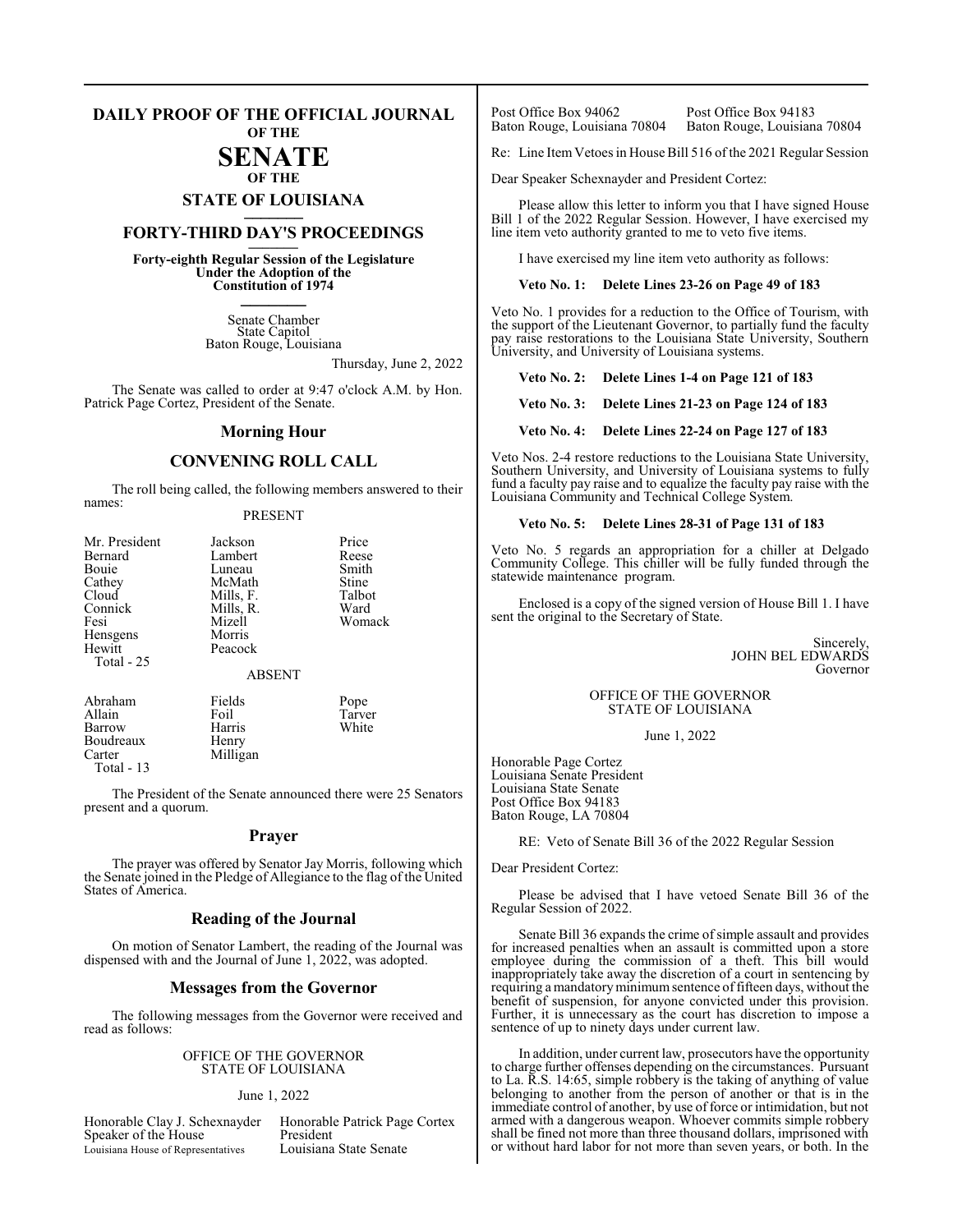# **Page 2 SENATE 43rd DAY'S PROCEEDINGS**

June 2, 2022

event a store clerk is placed in reasonable apprehension of receiving a battery during the commission of a theft, simple robbery is a possible charge.

Under La. R.S. 14:64.1, first degree robbery is the taking of anything of value belonging to another from the person of another, or that is in the immediate control of another, by use of force or intimidation, when the offender leads the victimto reasonably believe he is armed with a dangerous weapon. When the offender leads the store employee to believe the offender is armed with a dangerous weapon, the prosecutor may charge the offender with first degree robbery. Furthermore, this crime carries a sentence of imprisonment for not less than three years and for not more than forty years, without benefit of parole, probation or suspension of the sentence.

In situations where the offender is armed with a dangerous weapon during the commission of a theft and the store keeper is placed in fear of receiving a battery during the commission of the theft, it is an armed robbery. Under La. R.S. 14:64, whoever commits an armed robbery shall be imprisoned at hard labor for not less than ten years and for not more than ninety-nine years, without benefit of parole, probation, or suspension of sentence.

Each of the aforementioned crimes require the prosecutor to prove the offender engaged in the taking of anything of value belonging to another from the person of another, or that is in the immediate control of another, by use of force or intimidation. If the store employee is placed in apprehension of receiving a battery, one must reasonably conclude the offender used "force or intimidation." Furthermore, when two or more offenders engage in the perpetration or attempted perpetration a crime the law of principals may be applied as all persons concerned in the commission of a crime, whether present or absent, and whether they directly commit the act constituting the offense, aid and abet in its commission, or directly or indirectly counsel or procure another to commit the crime are culpable.

Although Senate Bill 36 intends to increase penalties for offenders who intimidate store employees during the commission of a theft, the fact remains that there are numerous other crimes in existing law that prosecutors have the discretion to utilize in making charging decisions. Senate Bill 36 creates an unnecessary expansion of the criminal code and therefore, it has to be vetoed.

> Sincerely, JOHN BEL EDWARDS Governor

#### **Petitions, Memorials and Communications**

The following petitions, memorials and communications were received and read:

#### **DEPARTMENT OF INSURANCE**

#### March 24, 2022

The Honorable Page Cortez President of the Louisiana Senate Post Office Box 94183 Baton Rouge, LA 70804

Dear Senator Cortez,

In accordance with La. R.S. 36:681 et seq., I have made the following appointment:

John Parker Ford

Title: Deputy Commissioner for the Division of Public Affairs Department of Insurance Mailing Address: 1702 North Third Street, Baton Rouge, LA 70802 Appointment Effective: January 17, 2022

Vice: Vacant (Rebecca Mowbray resigned effective January 15, 2022)

In that regard, I hereby acknowledge and submit the above listed appointment for Senate confirmation as required by law. Please contact Ms. Stacie Evans, Human Resources Director, to coordinate Senate confirmation.

Iffurther information is needed, please do not hesitate to contact me.

With best wishes and kindest personal regards, I remain.

Very truly yours, JAMES J. DONELON Commissioner of Insurance

#### **OFFICE OF THE LIEUTENANT GOVERNOR STATE OF LOUISIANA**

July 27, 2021

The Honorable Page Cortez President of Louisiana Senate Post Office Box 94183 Baton Rouge, LA 70804-9183

Dear President Cortez and Members of the Senate:

Pursuant to R.S. 25:341,I have appointed the following individual to the Board of Directors of the Louisiana State Museum. In that regard, I hereby acknowledge the following appointments to the Board of Directors of the Louisiana State Museum, and submit to you the names for consideration of Senate confirmation as required by law.

Malcolm Hodnett Vice: Aleta Leckelt (Resigned) 322East Second St. Thibodaux, LA 70301 Appointed July 20,202l Term Expiration: January 11,2023 Seat: E.D. White State Historic Site

Thank you in advance for your attention to this important matter, and please contact me should you have any questions or need additional information.

Very truly yours, BILLY NUNGESSER Lieutenant Governor

#### **Introduction of Senate Resolutions**

**SENATE RESOLUTION NO. 186—** BY SENATOR PEACOCK A RESOLUTION

To urge and request the Louisiana State Law Institute to review state laws, rules, regulations, policies, and procedures related to mental health evaluations used in child custody and visitation proceedings.

The resolution was read by title and placed on the Calendar for a second reading.

## **Senate Resolutions on Second Reading**

**SENATE RESOLUTION NO. 166—** BY SENATOR BARROW

A RESOLUTION

To urge and request the Louisiana State Board of Cosmetology to evaluate all its rules and applicable laws and determine whether, by rule, an applicant or licensee can be required to register their business with the office of the secretary of state as a condition of licensure.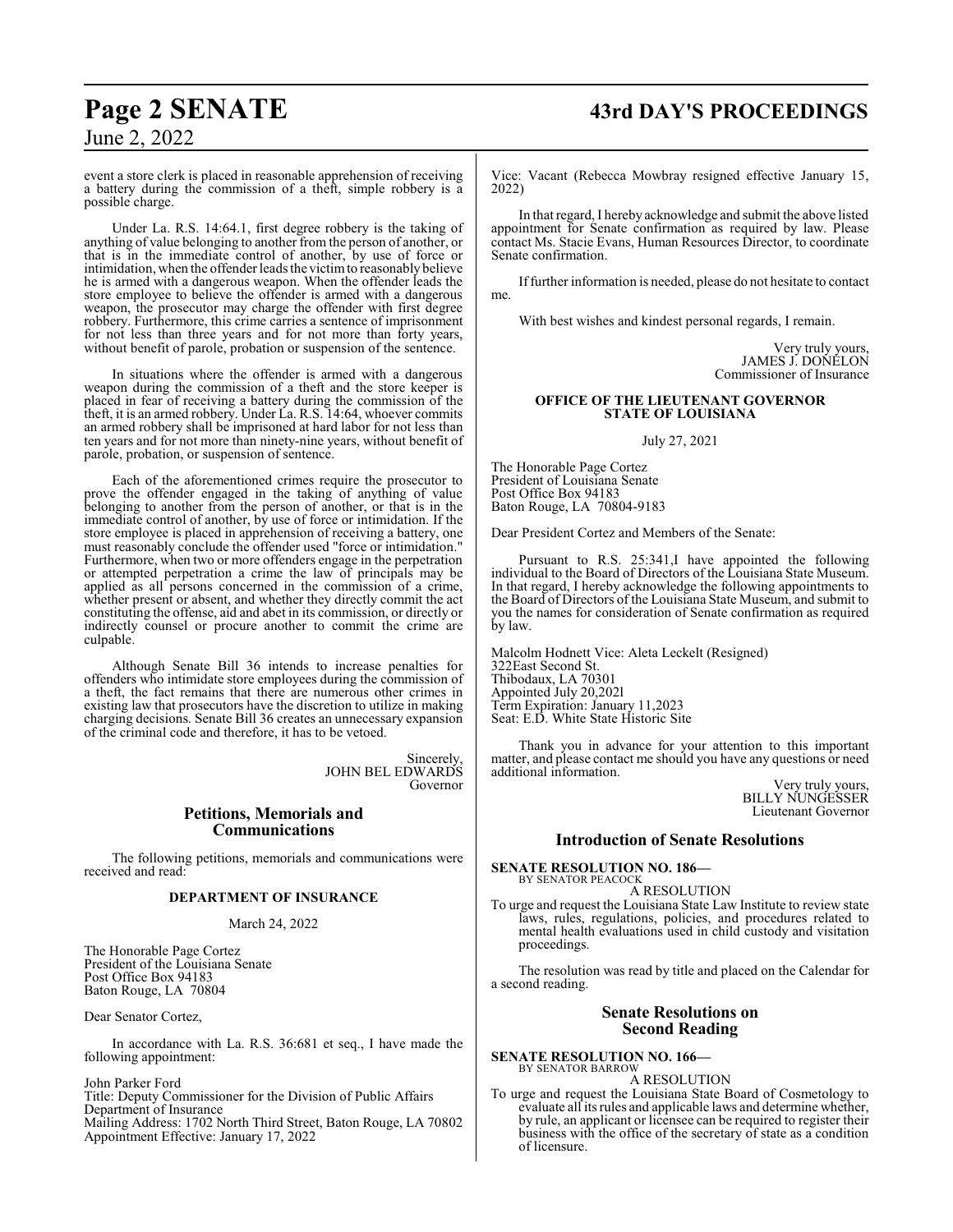# **43rd DAY'S PROCEEDINGS Page 3 SENATE**

The resolution was read by title and returned to the Calendar, subject to call.

#### **SENATE RESOLUTION NO. 179—** BY SENATOR MIZELL

A RESOLUTION

To urge and request the Louisiana Department of Health, Department of Transportation and Development and Department of Revenue, office of alcohol and tobacco, to post on their websites, a sample posting with information regarding the National Human Trafficking Resource Center hotline in Mandarin, Cantonese, and Vietnamese.

On motion of Senator Mizell the resolution was read by title and adopted.

#### **SENATE RESOLUTION NO. 180—**

BY SENATOR MIZELL A RESOLUTION

To create and provide for the Task Force on Human Trafficking Arrests.

On motion of Senator Mizell the resolution was read by title and adopted.

#### **SENATE RESOLUTION NO. 181—** BY SENATOR WARD

A RESOLUTION

To create and provide for the Crime Victims' Services Task Force.

The resolution was read by title and returned to the Calendar, subject to call.

#### **SENATE RESOLUTION NO. 182—** BY SENATOR BOUDREAUX

A RESOLUTION

To commend K. Scott Wester for his many years of dedicated, faithful service to the Franciscan Missionaries of Our Lady Health System and the state of Louisiana.

The resolution was read by title and returned to the Calendar, subject to call.

#### **SENATE RESOLUTION NO. 183—** BY SENATOR REESE

A RESOLUTION

To express the sincere and heartfelt condolences of the Senate of the Legislature of Louisiana upon the death of Edward Eugene Wilcox Sr.

On motion of Senator Reese the resolution was read by title and adopted.

#### **SENATE RESOLUTION NO. 184—** BY SENATOR ALLAIN

A RESOLUTION

To urge and request the Louisiana Board of Regents, the Louisiana Community and Technical College System, L. E. Fletcher Technical Community College, and the Governor's Office of Homeland Security and Emergency Preparedness to work together to develop a community college resilience center pilot program.

On motion of Senator Allain the resolution was read by title and adopted.

**SENATE RESOLUTION NO. 185—** BY SENATORS BARROW AND FIELDS A RESOLUTION To commend Leon Valdry on his ninetieth

The resolution was read by title and returned to the Calendar, subject to call.

# **Senate Concurrent Resolutions on**

# **Second Reading**

#### **SENATE CONCURRENT RESOLUTION NO. 73—** BY SENATOR MIZELL

A CONCURRENT RESOLUTION To extend the term of the Task Force on Benefits of Marriage and Incentives for Premarital Counseling and Pre-Divorce Counseling that was created to study the benefits of marriage and the possible incentives to promote premarital counseling and pre-divorce counseling and to make policy

The concurrent resolution was read by title. Senator Mizell moved to adopt the Senate Concurrent Resolution.

#### **ROLL CALL**

The roll was called with the following result:

recommendations to the legislature.

#### YEAS

| Mr. President<br>Abraham<br>Allain<br>Bernard<br>Bouie<br>Carter<br>Cathey<br>Cloud<br>Connick<br>Fesi<br>Hensgens<br>Total - 31 | Hewitt<br>Jackson<br>Lambert<br>Luneau<br>McMath<br>Milligan<br>Mills, F.<br>Mills, R.<br>Mizell<br>Morris<br>Peacock | Pope<br>Price<br>Reese<br>Smith<br>Stine<br>Talbot<br>Tarver<br>White<br>Womack |
|----------------------------------------------------------------------------------------------------------------------------------|-----------------------------------------------------------------------------------------------------------------------|---------------------------------------------------------------------------------|
| Total $-0$                                                                                                                       | <b>NAYS</b><br><b>ABSENT</b>                                                                                          |                                                                                 |
| Barrow                                                                                                                           | Foil                                                                                                                  | Ward                                                                            |

Boudreaux Harris<br>Fields Henry Fields Total - 7

The Chair declared the Senate adopted the Senate Concurrent Resolution and ordered it sent to the House.

#### **Reports of Committees**

The following reports of committees were received and read:

#### **REPORT OF COMMITTEE ON**

#### **REVENUE AND FISCAL AFFAIRS**

Senator R. L. Bret Allain II, Chairman on behalf of the Committee on Revenue and Fiscal Affairs, submitted the following report:

June 1, 2022

To the President and Members of the Senate:

I am directed by your Committee on Revenue and Fiscal Affairs to submit the following report:

#### **SENATE RESOLUTION NO. 168—** BY SENATOR JACKSON

A RESOLUTION

To urge and request the Louisiana Tax Institute to study Louisiana's deductions, exclusions, exemptions, suspensions, credits, discounts, refunds, special rates, special methods of reporting, rebates, preferential tax calculation methods, and all other tax expenditures as well as all other government programs and

June 2, 2022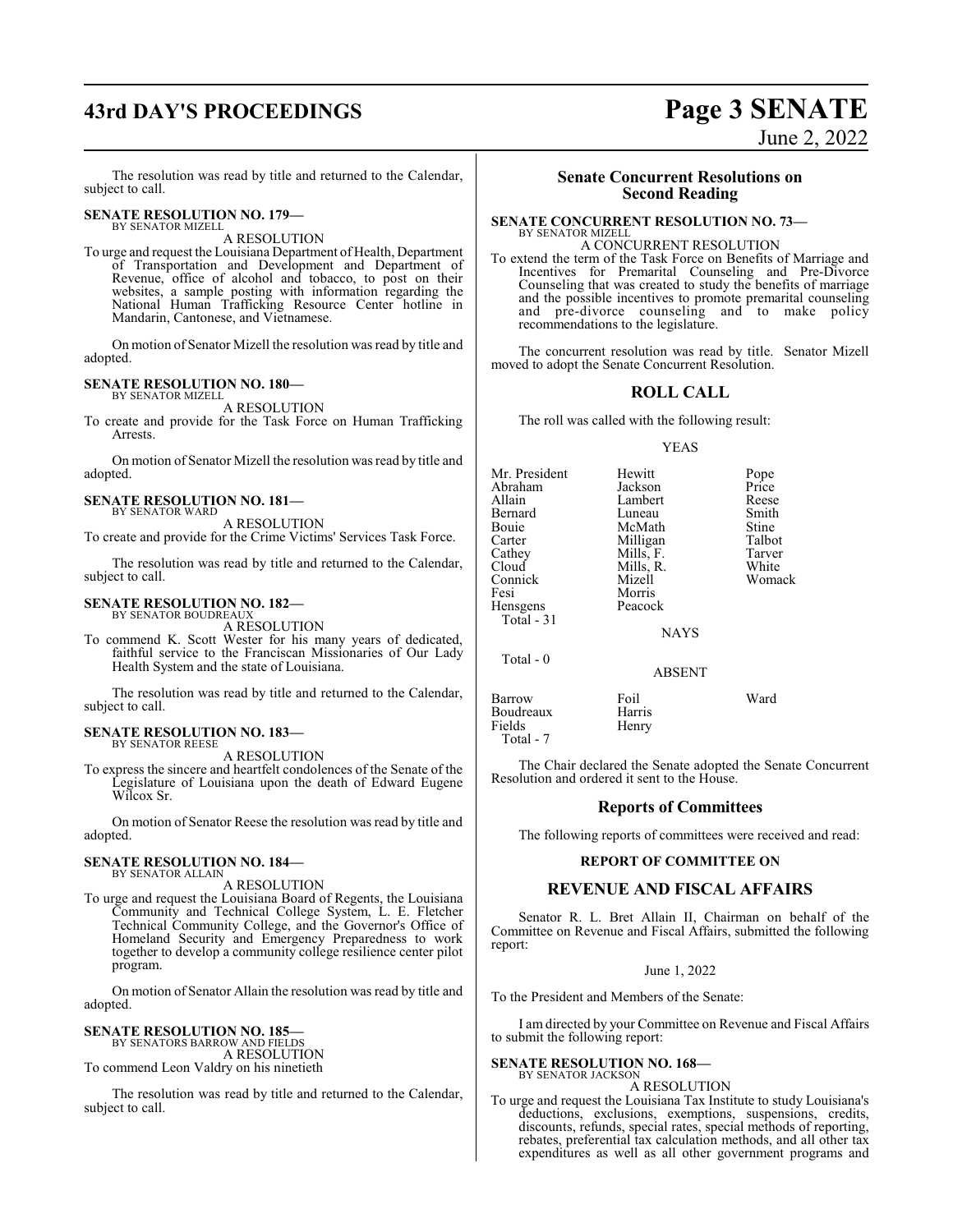# **Page 4 SENATE 43rd DAY'S PROCEEDINGS**

grants in order to determine which tax expenditures and state programs provide the greatest benefit and assistance to Louisiana-owned small businesses.

Reported with amendments.

#### **HOUSE BILL NO. 37—**

BY REPRESENTATIVES MCCORMICK, AMEDEE, BACALA, BAGLEY, CARRIER, CORMIER, CREVILER, CARRIER, EDMONIDS, EDMONIDS, EDMONIDS, EDMONIDS, EDMONIDS, GAROFALO, GEYMANN, HARRIS, HÓDGES, HOLLIS, HORTON, GAROFALO, GEYMANN, HARRIS, HÓD

To amend and reenact R.S. 40:1379.3(B) and to enact R.S. 14:95(M) and R.S. 40:1379.3.3, relative to the illegal carrying of weapons; to exempt certain persons from the crime of illegal carrying of weapons; to provide relative to concealed handgun permits; to provide relative to the authority of a person to carry a concealed handgun without a permit; to provide for the Louisiana Firearm Safety Awareness Act; to provide relative to an online education course; to provide for a purpose; to provide relative to course topics; to provide relative to database maintenance; to provide for promulgation of rules; and to provide for related matters.

Reported with amendments.

# **HOUSE BILL NO. 246—** BY REPRESENTATIVE PHELPS AN ACT

To amend and reenact R.S. 32:863(A)(3)(a), relative to sanctions for violations of required vehicle liability security; to modify the lapse period applicable to sanctions for lapse of required liability security; to provide for rule promulgation; to provide for an effective date; and to provide for related matters.

Reported favorably.

Respectfully submitted, R. L. BRET ALLAIN II Chairman

#### **Reconsideration**

The vote by which House Bill No. 281 failed to pass on Wednesday, June 1, 2022, was reconsidered.

#### **HOUSE BILL NO. 281—**

BY REPRESENTATIVE MARCELLE AN ACT

To amend and reenact R.S. 18:1505.4(A)(2)(a)(ii) and (iii), relative to campaign finance; to provide relative to the assessment of penalties; and to provide for related matters.

The bill was read by title and returned to the Calendar, subject to call.

#### **Senate Concurrent Resolutions Returned from the House of Representatives with Amendments**

#### **SENATE CONCURRENT RESOLUTION NO. 39—**

BY SENATORS ALLAIN, BARROW, BOUDREAUX, CARTER, HENSGENS, LUNEAU, MCMATH, FRED MILLS AND POPE A CONCURRENT RESOLUTION

To urge and request the Louisiana Department of Health to study and develop a proposal for a statewide patient movement plan that identifies load-balancing practices for use during declared disasters, and to submit a report to the House and Senate committees on health and welfare and the House and Senate select committees on homeland security.

The concurrent resolution was read by title. Returned from the House of Representatives with amendments:

#### **HOUSE COMMITTEE AMENDMENTS**

Amendments proposed by House Committee on Health and Welfare to Engrossed Senate Concurrent Resolution No. 39 by Senator Allain

#### AMENDMENT NO. 1

On page 1, at the beginning of line 10, delete "17"

#### AMENDMENT NO. 2

On page 3, line 27, after "security" and before "and the" insert a comma ","

#### AMENDMENT NO. 3

On page 3, line 28, after "to the" and before "2023" insert "convening of the"

#### AMENDMENT NO. 4

On page 3, line 29, delete "Legislative"

Senator Allain moved to concur in the amendments proposed by the House.

#### **ROLL CALL**

The roll was called with the following result:

#### YEAS

| Mr. President<br>Abraham<br>Allain<br>Bernard<br>Bouie<br>Carter<br>Cathey<br>Cloud<br>Connick<br>Fesi<br>Foil<br>Total - 31<br>Total - 0 | Hensgens<br>Hewitt<br>Jackson<br>Lambert<br>Luneau<br>McMath<br>Milligan<br>Mills, F.<br>Mills, R.<br>Mizell<br>Morris<br><b>NAYS</b> | Peacock<br>Pope<br>Price<br>Reese<br>Smith<br>Stine<br>Tarver<br>White<br>Womack |
|-------------------------------------------------------------------------------------------------------------------------------------------|---------------------------------------------------------------------------------------------------------------------------------------|----------------------------------------------------------------------------------|
|                                                                                                                                           | <b>ABSENT</b>                                                                                                                         |                                                                                  |
| Barrow<br>Boudreaux<br>Fields<br>Total - 7                                                                                                | Harris<br>Henry<br>Talbot                                                                                                             | Ward                                                                             |

The Chair declared the Senate concurred in the amendments proposed by the House.

#### **Senate Bills and Joint Resolutions Returned from the House of Representatives with Amendments**

#### **SENATE BILL NO. 15—** BY SENATOR FRED MILLS

AN ACT

To amend and reenact the introductory paragraphs of R.S. 39:198(I) and 198(I)(8), and R.S. 39:198(I)(2), (6), (8)(b) and (c), and (9), relative to contracts for fiscal intermediary services; to provide for the transfer of contract award oversight from the House and Senate committees on health and welfare to the Joint Legislative Committee on the Budget; and to provide for related matters.

The bill was read by title. Returned from the House of Representatives with amendments:

#### **HOUSE FLOOR AMENDMENTS**

Amendments proposed by Representative Bacala to Engrossed Senate Bill No. 15 by Senator Fred Mills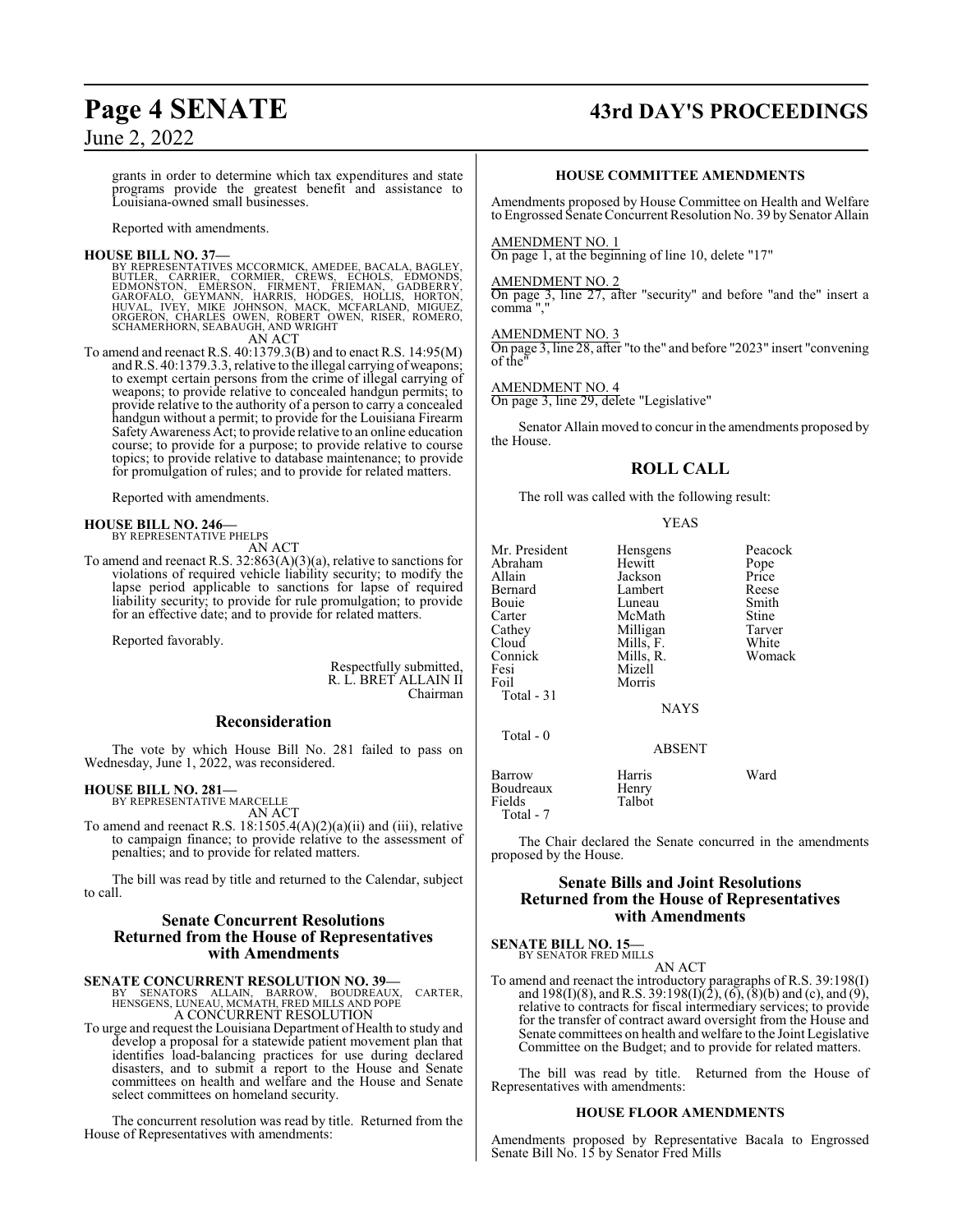# **43rd DAY'S PROCEEDINGS Page 5 SENATE**

# June 2, 2022

#### AMENDMENT NO. 1

On page 1, line 2, after "reenact" delete the remainder of the line in its entirety and delete line 3 in its entirety and insert: "R.S. 39:198(I)(introductory paragraph), (2), (6), (8)(introductory paragraph), (b), and  $(c)$ , and  $(9)$ , relative to contracts for fiscal intermediary"

#### AMENDMENT NO. 2

On page 1, line 8, after "Section 1." delete the remainder of the line in its entirety and delete line 9 in its entirety and insert: "R.S. 39:198(I)(introductory paragraph), (2), (6), (8)(introductory paragraph), (b), and (c), and (9) are hereby amended and reenacted to read as"

#### AMENDMENT NO. 3

On page 3, line 15, after "until" and before "it is" delete "**the** time as"

Senator Fred Mills moved to concur in the amendments proposed by the House.

#### **ROLL CALL**

The roll was called with the following result:

#### YEAS

| Mr. President | Hewitt        | Pope   |
|---------------|---------------|--------|
| Abraham       | Jackson       | Price  |
| Allain        | Lambert       | Reese  |
| Bernard       | Luneau        | Smith  |
| Bouie         | McMath        | Stine  |
| Cathey        | Milligan      | Tarver |
| Cloud         | Mills, F.     | Ward   |
| Connick       | Mills, R.     | White  |
| Fesi          | Mizell        | Womack |
| Foil          | Morris        |        |
| Hensgens      | Peacock       |        |
| Total - 31    |               |        |
|               | <b>NAYS</b>   |        |
| Total $-0$    |               |        |
|               | <b>ABSENT</b> |        |
| Barrow        | Fields        | Talbot |

Boudreaux Harris<br>Carter Henry Henry Total - 7

The Chair declared the Senate concurred in the amendments proposed by the House.

#### **SENATE BILL NO. 54—** BY SENATOR ALLAIN

AN ACT

To amend and reenact R.S. 47:103(D), relative to income tax return filing extensions; to provide for an automatic filing extension for certain income tax returns; to provide for conditions and applicability; and to provide for related matters.

The bill was read by title. Returned from the House of Representatives with amendments:

#### **HOUSE COMMITTEE AMENDMENTS**

Amendments proposed by House Committee on Ways and Means to Reengrossed Senate Bill No. 54 by Senator Allain

#### AMENDMENT NO. 1

On page 1, line 2, after "R.S. 47:103(D)," and before "relative" insert "287.614(D), and 612,"

#### AMENDMENT NO. 2

On page 1, line 3, after "extension for" and before "returns" delete "certain income tax" and insert "individual, partnership, and fiduciary income tax and corporate income and franchise tax"

AMENDMENT NO. 3

On page 1, line 6, after "R.S. 47:103(D)" and before "hereby" delete "is" and insert a comma "," and insert "287.614(D), and 612 are"

AMENDMENT NO. 4

On page 2, after line 7, insert the following: "\* \* \*

§287.614. Time and place for filing returns; information concerning federal return; extension of time to file \* \* \*

D.(1) The secretarymay grant a reasonable extension oftime for filing returns, not to exceed seven **six** months from the date the Louisiana income tax return is due or the extended due date of the federal income tax return, whichever is later.

(2) The secretary may accept a photocopy or duplicate original of the taxpayer's:

(a) Federal application for an extension of time to file, or

(b) Application for an automatic extension of time to file a federal return.

(3) The secretary may grant an extension of time to file a Louisiana income tax return for a specific taxable period if the taxpayer has received an automatic extension of time to file a federal income tax return for that taxable period. The method for taxpayer notification of the secretary that an automatic federal extension was obtained shall be established by rule. The secretary may otherwise provide for the automatic extension of time to file a corporation return not to exceed seven six months, or the extended due date of the federal income tax return, whichever is later.

**(4) For taxable periods beginning on or after January 1, 2022, the secretary shall grant an extension of the time to file a Louisiana income tax return provided that the taxpayer timely requested an extension from the Internal Revenue Service to file the federal return for the same period. This extension of time to file shall not exceed six months or the extended due date of the federal income tax return, whichever is later.**

**(5) All filing extensions provided pursuant to this Subsection are conditioned upon the filing of the required return within the extension time period. If the required return is not filed within the extension time period, there shall be no extension and any delinquent filing penalty shall be computed from the original due date of the return.** \* \* \*

§612. Extension of time for filing return and paying tax

The secretary may grant an extension of time for filing returns as provided for in R.S. 47:103(D) or R.S. 47:287.614(D)."

Senator Allain moved to concur in the amendments proposed by the House.

## **ROLL CALL**

The roll was called with the following result:

#### YEAS

| Mr. President<br>Abraham | Hewitt<br>Jackson | Pope<br>Price |
|--------------------------|-------------------|---------------|
| Allain                   | Lambert           | Smith         |
| Bernard                  | Luneau            | Stine         |
| Bouie                    | McMath            | Talbot        |
| Carter                   | Milligan          | Tarver        |
| Cathey                   | Mills, F.         | Ward          |
| Cloud                    | Mills, R.         | White         |
| Connick                  | Mizell            | Woma          |
| Fesi                     | Morris            |               |
| Hensgens                 | Peacock           |               |

Tarver<br>Ward Womack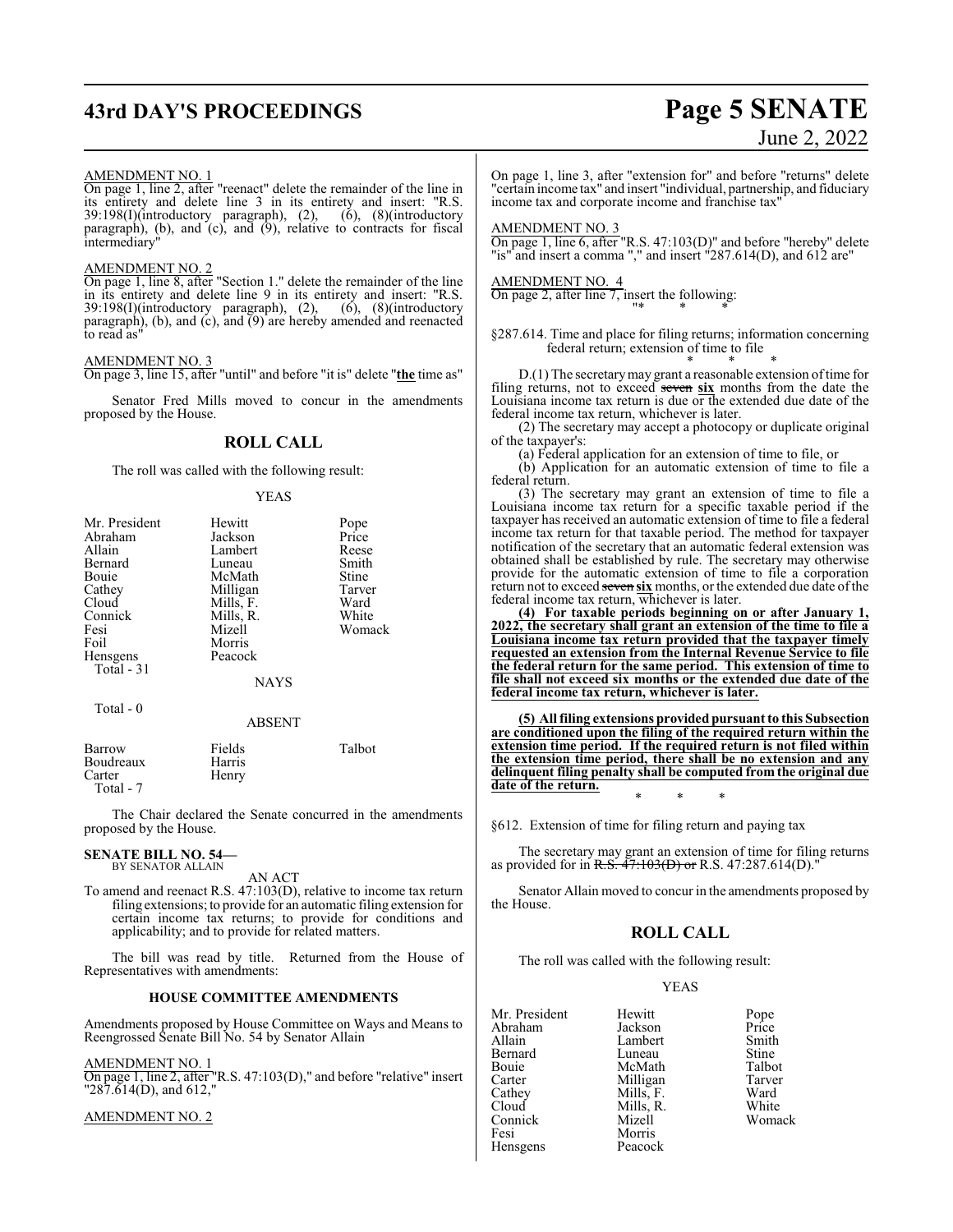Total - 31

Total - 0

ABSENT

NAYS

Barrow Foil Reese Boudreaux Harris<br>Fields Henry Total - 7

Henry

The Chair declared the Senate concurred in the amendments proposed by the House.

#### **SENATE BILL NO. 69—** BY SENATOR CONNICK

AN ACT

To amend and reenact R.S. 46:1806(A)(1), 1842(3)(c), and (15)(c) and (d), 1843, and 1844(H),  $(K)(1)(a)$ , and  $(T)(1)$  and  $(3)$ , and to enact R.S. 46:1842(3)(d) through (h) and (15)(e) through (h), relative to crime victim protections; to provide relative to broadening rights for victims of crimes and designated family members; and to provide for related matters.

The bill was read by title. Returned from the House of Representatives with amendments:

#### **HOUSE FLOOR AMENDMENTS**

Amendments proposed by Representative Villio to Reengrossed Senate Bill No. 69 by Senator Connick

AMENDMENT NO. 1

On page 1, line 2, change "R.S. 46:1806(A)(1), 1842(3)(c)," to "R.S.  $46:18\overline{4}2(3)(c)$ ,

AMENDMENT NO. 2

On page 1, line 8, change "R.S. 46:1806(A)(1), 1842(3)(c)," to "R.S. 46:1842(3)(c),"

AMENDMENT NO. 3

On page 1, delete lines 11 through 17 in their entirety and on page 2, delete lines 1 through 4 in their entirety

Senator Connick moved to concur in the amendments proposed by the House.

## **ROLL CALL**

The roll was called with the following result:

#### YEAS

| Mr. President | Hensgens    | Peacock |
|---------------|-------------|---------|
| Abraham       | Hewitt      | Pope    |
| Allain        | Jackson     | Price   |
| Bernard       | Lambert     | Reese   |
| Bouie         | Luneau      | Smith   |
| Carter        | McMath      | Stine   |
| Cathey        | Milligan    | Talbot  |
| Cloud         | Mills, F.   | Tarver  |
| Connick       | Mills, R.   | White   |
| Fesi          | Mizell      | Womack  |
| Foil          | Morris      |         |
| Total - 32    |             |         |
|               | <b>NAYS</b> |         |

Total - 0

#### ABSENT

Boudreaux Total - 6

Barrow Fields Henry

# **Page 6 SENATE 43rd DAY'S PROCEEDINGS**

The Chair declared the Senate concurred in the amendments proposed by the House.

**SENATE BILL NO. 90—**

BY SENATOR ROBERT MILLS AN ACT

To amend and reenact R.S. 22:1019.2(A), (B)(5), the introductory paragraph of R.S. 22:1019.2(C), and R.S. 22:1019.2(D), relative to network adequacy for health benefit plans; to provide for regulations to set standards by which to measure network adequacy; and to provide for related matters.

The bill was read by title. Returned from the House of Representatives with amendments:

#### **HOUSE COMMITTEE AMENDMENTS**

Amendments proposed by House Committee on Insurance to Reengrossed Senate Bill No. 90 by Senator Robert Mills

AMENDMENT NO. 1

On page 1, line 3, delete "R.S. 22:1019.2(C), and R.S.  $22:1019.2(D)$ ," and insert "(C), and (D),"

#### AMENDMENT NO. 2

On page 1, line 5, after "adequacy;" insert "to provide for effectiveness;

#### AMENDMENT NO. 3

On page 1, delete lines 7 and 8 in their entirety and insert the following:

"Section 1. R.S.  $22:1019.2(A)$ ,  $(B)(5)$ , the introductory paragraph of (C), and (D) are hereby amended and reenacted to read as follows:"

AMENDMENT NO. 4 On page 1, line 11, delete "health care" and insert "**healthcare**"

AMENDMENT NO. 5 On page 1, line 12, delete "health care" and insert "**healthcare**"

AMENDMENT NO. 6 On page 1, line 14, delete "health care" and insert "**healthcare**"

AMENDMENT NO. 7 On page 1, line 17, delete "health care" and insert "**healthcare**"

#### **HOUSE FLOOR AMENDMENTS**

Amendments proposed by Representative Pressly to Reengrossed Senate Bill No. 90 by Senator Robert Mills

AMENDMENT NO. 1 On page 2, line 6, delete "Beginning January 1, 2014,"

AMENDMENT NO. 2

On page 2, line 7, before "health insurance" delete "a" and insert "**A**"

Senator Robert Mills moved to reject the amendments proposed by the House.

## **ROLL CALL**

The roll was called with the following result:

#### YEAS

Mr. President Henry Peacock<br>Abraham Hensgens Pope Abraham Hensgens<br>Allain Hewitt Allain Hewitt Price Bernard Lambert Smith Boudreaux Luneau Stine<br>
Bouie McMath Talbot Bouie McMath Talbot<br>Cathey Milligan Tarver Milligan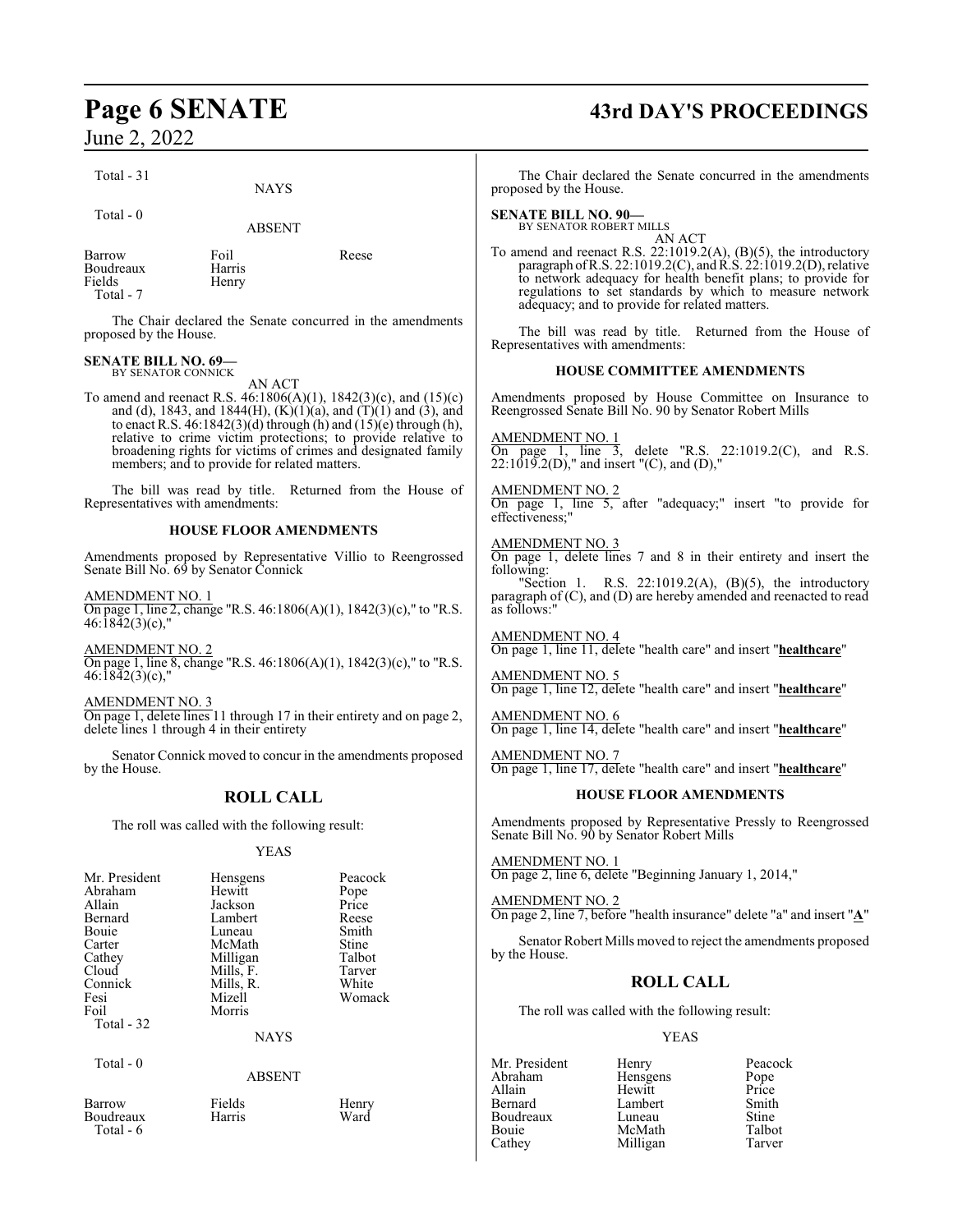# **43rd DAY'S PROCEEDINGS Page 7 SENATE**

| Cloud<br>Connick<br>Fesi<br>Foil<br>Total $-32$ | Mills, F.<br>Mills, R.<br>Mizell<br>Morris | Ward<br>White<br>Womack |
|-------------------------------------------------|--------------------------------------------|-------------------------|
|                                                 | <b>NAYS</b>                                |                         |

Total - 0

**ABSENT** 

| Barrow     | Fields | Jackson |
|------------|--------|---------|
| Carter     | Harris | Reese   |
| Total $-6$ |        |         |

The Chair declared the Senate rejected the amendments proposed by the House.

## **SENATE BILL NO. 112—** BY SENATOR ROBERT MILLS

AN ACT

To enact Subpart A-4 of Part III of Chapter 4 of Title 22 of the Louisiana Revised Statutes of 1950, comprised of R.S. 22:1020.61, relative to health insurance; to provide for prior authorization for health insurance claims related to certain health care procedures; to provide for the creation of programs for the selective application of prior authorization; to provide for definitions; to provide for development and maintenance of programs seeking to reduce prior authorization requirements related to certain health care services performed by certain health care providers; to provide for the promulgation of rules; and to provide for related matters.

The bill was read by title. Returned from the House of Representatives with amendments:

#### **HOUSE COMMITTEE AMENDMENTS**

Amendments proposed by House Committee on Insurance to Engrossed Senate Bill No. 112 by Senator Robert Mills

AMENDMENT NO. 1

On page 1, line 3, change "comprised" to "to be comprised"

AMENDMENT NO. 2

On page 1, at the end of line 4, change "health care" to "healthcare"

AMENDMENT NO. 3 On page 1, line 8, change "health care services" to "healthcare

services" and change "health care providers" to "healthcare providers"

AMENDMENT NO. 4

On page 1, line 12, after "R.S. 22:1020.61" insert a comma ","

AMENDMENT NO. 5 On page 2, line 2, change "**health care**" to "**healthcare**"

AMENDMENT NO. 6 On page 2, line 5, change "**health care**" to "**healthcare**"

AMENDMENT NO. 7

On page 2, line 6, change "**health care providers**" to "**healthcare providers**" and change "**health care services**" to "**healthcare services**"

AMENDMENT NO. 8 On page 2, line 12, after "**authorization**" insert a comma "**,**" and change "**health care**" to "**healthcare**"

AMENDMENT NO. 9

On page 2, at the end of line 14, change "**shall have**" to "**has**"

Senator Robert Mills moved to concur in the amendments proposed by the House.

# June 2, 2022

#### **ROLL CALL**

The roll was called with the following result:

YEAS

| Mr. President<br>Abraham<br>Allain<br>Bernard<br>Boudreaux<br>Bouie<br>Cathey<br>Cloud<br>Connick<br>Fesi<br>Foil | Henry<br>Hensgens<br>Hewitt<br>Jackson<br>Lambert<br>Luneau<br>McMath<br>Milligan<br>Mills, R.<br>Mizell<br>Morris | Peacock<br>Pope<br>Price<br>Reese<br>Smith<br>Stine<br>Talbot<br>Tarver<br>Ward<br>White<br>Womack |
|-------------------------------------------------------------------------------------------------------------------|--------------------------------------------------------------------------------------------------------------------|----------------------------------------------------------------------------------------------------|
| Total $-33$                                                                                                       | <b>NAYS</b>                                                                                                        |                                                                                                    |
| Total - 0                                                                                                         | <b>ABSENT</b>                                                                                                      |                                                                                                    |
| Barrow<br>Carter                                                                                                  | Fields<br>Harris                                                                                                   | Mills, F.                                                                                          |

Total - 5

The Chair declared the Senate concurred in the amendments proposed by the House.

# **SENATE BILL NO. 118—**<br>BY SENATOR TALBOT

AN ACT

To amend and reenact R.S. 22:1028.3(B)(2) and to enact R.S.  $22:1028.3(D)(3)$  and (4), relative to the medical necessity for genetic testing of certain cancer mutations; to require medical necessity for genetic testing of certain cancer mutations is based on nationally recognized clinical practice guidelines; to provide definitions; and to provide for related matters.

The bill was read by title. Returned from the House of Representatives with amendments:

#### **HOUSE COMMITTEE AMENDMENTS**

Amendments proposed by House Committee on Insurance to Engrossed Senate Bill No. 118 by Senator Talbot

AMENDMENT NO. 1 On page 1, line 2, change "R.S. 22:1028.3(B)(2)" to "R.S.  $22:1028.3(B)(2)$  and (D)(introductory paragraph) and  $(2)$ "

AMENDMENT NO. 2 On page 1, line 4, change "is based" to "if based"

AMENDMENT NO. 3 On page 1, line 5, change "provide definitions;" to "provide for definitions;"

AMENDMENT NO. 4 On page 1, line 8, delete "R.S. 22:1028.3(B)(2) is" and insert "R.S.  $22:1028.3(B)(2)$  and (D)(introductory paragraph) and (2) are"

AMENDMENT NO. 5 On page 2, line 2, delete "**but not limited to**" and insert "**any one of**"

AMENDMENT NO. 6 On page 2, line 3, change "**tests are**" to "**tests that are**"

AMENDMENT NO. 7

On page 2, delete lines 9 and 10 in their entirety and insert: "**(c) Nationally recognized consensusstatements and clinical practice guidelines such as but not limited to those of the**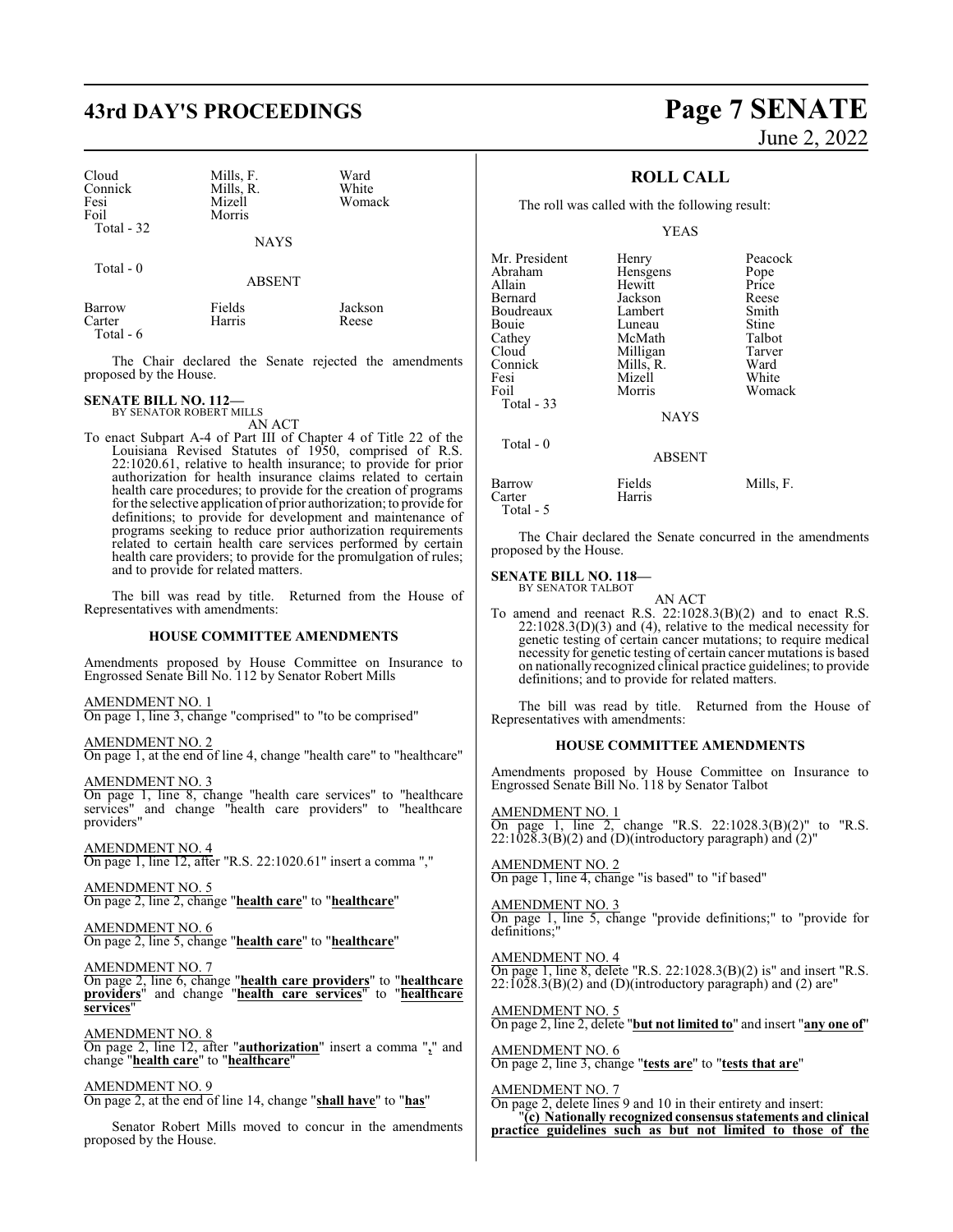#### **National Comprehensive Cancer Network or the American Society of Clinical Oncology.**"

AMENDMENT NO. 8 On page 2, line 12, delete "shall"

AMENDMENT NO. 9 On page 2, at the beginning of line 14, delete "(1)"

AMENDMENT NO. 10 On page 2, between lines 14 and 15, insert the following:

"(2) "Biomarker testing" is **means** the analysis of a patient's tissue, blood, or fluid biospecimen for the presences of a biomarker. Biomarker testing includes but is not limited to single-analyte tests, multi-plex panel tests, and partial or whole genome**, whole exome, and whole transcriptome** sequencing.

#### AMENDMENT NO. 11

On page 2, at the end of line 17, after "**policy**"delete the remainder of the line and delete lines  $18$  through  $20$  in their entirety and insert a period "**.**" and "**Such statements are aimed at specific clinical circumstances and based on the best available evidence for the purpose of optimizing the outcomes of clinical care.**"

#### AMENDMENT NO. 12

On page 2, line 24, after "**policy**" delete the remainder of the line and insert a period "**.**" and "**Such guidelines establish**"

#### **HOUSE FLOOR AMENDMENTS**

Amendments proposed by Representative LaCombe to Engrossed Senate Bill No. 118 by Senator Talbot

#### AMENDMENT NO. 1

Delete Amendment No. 1 by the House Committee on Insurance (#3678).

#### AMENDMENT NO. 2

On page 1, line 2, change "R.S. 22:1028.3(B)(2)" to "R.S.  $22:1\overline{0}2\overline{8}.3(B)(2)$ , (C), and (D)(introductory paragraph) and (2)"

#### AMENDMENT NO. 3

Delete Amendment No. 4 by the House Committee on Insurance (#3678).

AMENDMENT NO. 4

On page 1, line 8, delete "R.S. 22:1028.3(B)(2) is" and insert "R.S.  $22:1028.3(B)(2)$ , (C), and (D)(introductory paragraph) and (2) are"

#### AMENDMENT NO. 5

Delete Amendment No. 6 by the House Committee on Insurance (#3678).

#### AMENDMENT NO. 6

On page 2, line 3, after "**indications for**" delete the remainder of the line and insert "**diagnostic tests to direct treatment decisions that are approved or cleared by the United**"

#### AMENDMENT NO. 7

On page 2, line 4, change "**tests**" to "**diagnostic tests**"

#### AMENDMENT NO. 8

On page 2, line 11, delete the asterisks and insert in lieu thereof the following:

"C. For purposes of this Section, "health coverage plan" means any hospital, health, or medical expense insurance policy, hospital or medical service contract, employee welfare benefit plan, contract, or other agreement with a health maintenance organization or a preferred provider organization, health and accident insurance policy, or any other insurance contract of this type in this state, including a group insurance plan, a or self-insurance plan, and the office of group benefits programs. "Health coverage plan" shall **does** not include a plan providing coverage for excepted benefits defined in R.S.  $22:1061$ , limited benefit health insurance plans, and short-term

# **Page 8 SENATE 43rd DAY'S PROCEEDINGS**

policies that have a term of less than twelve months, **nor any plan offered through the office of group benefits**."

AMENDMENT NO. 9

On page 2, line 28, change "July 1, 2022" to "January 1, 2023"

Senator Talbot moved to concur in the amendments proposed by the House.

## **ROLL CALL**

The roll was called with the following result:

|--|--|

| Mr. President | Henry     | Pope   |
|---------------|-----------|--------|
| Abraham       | Hensgens  | Price  |
| Allain        | Hewitt    | Reese  |
| Bernard       | Jackson   | Smith  |
| Boudreaux     | Lambert   | Stine  |
| Bouie         | Luneau    | Talbot |
| Carter        | McMath    | Tarver |
| Cathey        | Milligan  | Ward   |
| Cloud         | Mills, R. | White  |
| Connick       | Mizell    | Womack |
| Fesi          | Morris    |        |
| Foil          | Peacock   |        |
| Total - 34    |           |        |
|               | NAYS      |        |

Total - 0

Barrow Harris<br>Fields Mills, Total - 4

The Chair declared the Senate concurred in the amendments proposed by the House.

ABSENT

Mills, F.

### **SENATE BILL NO. 213—**

BY SENATOR LUNEAU

AN ACT To amend and reenact R.S.  $40:2162(A)(3)$  and  $(7)$ ,  $(C)(3)$ ,  $(D)(1)$ , (2)(c), (3)(b), and (H)(1) and to repeal R.S.  $40:2162(C)(2)(c)$ , relative to behavioral health rehabilitation services in the medical assistance program; to provide for community psychiatric support and treatment services; to provide for psychosocial rehabilitation services; to provide for licensure requirements of individuals providing services; to provide for technical updates of outdated provisions; to provide for an effective date; and to provide for related matters.

The bill was read by title. Returned from the House of Representatives with amendments:

#### **HOUSE COMMITTEE AMENDMENTS**

Amendments proposed by House Committee on Health and Welfare to Engrossed Senate Bill No. 213 by Senator Luneau

AMENDMENT NO. 1

On page 1, line 2, change " $(2)(c)$ " to " $(2)(a)(i)$  and  $(c)$ "

## AMENDMENT NO. 2

On page 1, line 10, change " $(2)(c)$ " to " $(2)(a)(i)$  and  $(c)$ "

#### AMENDMENT NO. 3

On page 3, delete line 12 in its entirety and insert in lieu thereof the following:

 $\Gamma(2)$ (a) Any individual rendering PSR services for a licensed and accredited provider agency shall hold a minimum of one of the following: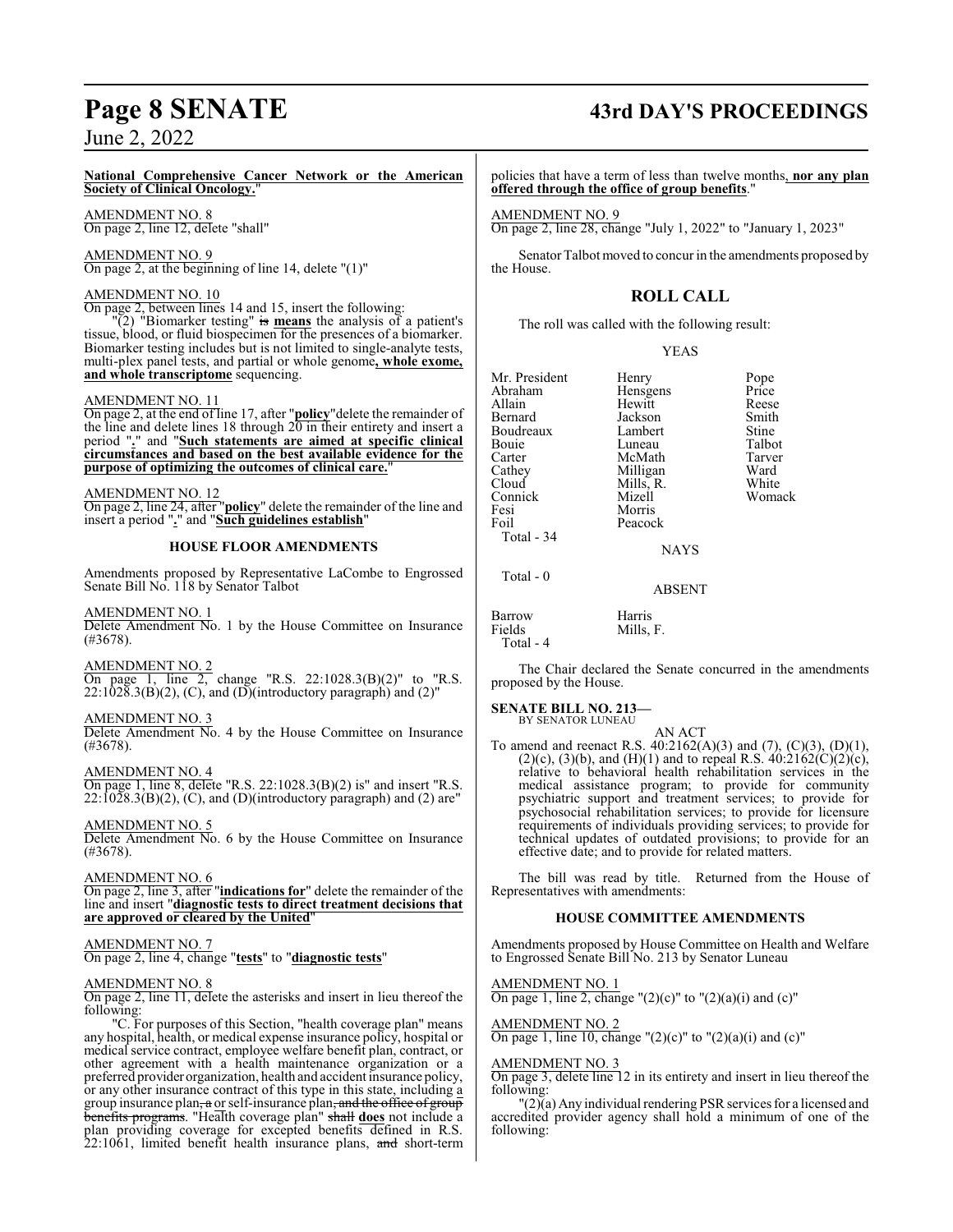# **43rd DAY'S PROCEEDINGS Page 9 SENATE**

# June 2, 2022

(i) A bachelor's degree from an accredited university or college in the field of counseling, social work, psychology, sociology, rehabilitation services, special education, early childhood education, secondary education, family and consumer sciences, **criminal justice,** or human growth and development. \* \* \*"

#### **HOUSE FLOOR AMENDMENTS**

Amendments proposed by Representative Selders to Engrossed Senate Bill No. 213 by Senator Luneau

AMENDMENT NO. 1

On page 1, at the end of line 2, insert a comma "," and "to enact R.S. 40:2162(L),"

AMENDMENT NO. 2

On page 1, line 11, after "reenacted" and before "to" insert "and R.S.  $40:21\overline{6}2(L)$  is hereby enacted"

#### AMENDMENT NO. 3

On page 4, between lines 5 and 6, insert the following: "**L. The department and the Medicaid managed care organizations shall take appropriate actions to ensure that recipients of CPST and PSR services are authorized to receive customized treatment based on the medical necessity of the recipients.**"

#### AMENDMENT NO. 4

On page 4, delete lines 7 through 11 in their entirety and insert in lieu thereof the following:

"Section 3. This Act shall become effective on January 1, 2023."

Senator Luneau moved to reject the amendments proposed by the House.

#### **ROLL CALL**

The roll was called with the following result:

#### YEAS

| Mr. President<br>Abraham<br>Allain<br>Bernard<br>Boudreaux<br>Bouie<br>Carter<br>Cathey<br>Cloud<br>Connick<br>Fesi<br>Foil<br>Total - 34<br>Total - 0 | Henry<br>Hensgens<br>Hewitt<br>Jackson<br>Lambert<br>Luneau<br>McMath<br>Milligan<br>Mills, F.<br>Mills, R.<br>Mizell<br>Morris<br><b>NAYS</b><br><b>ABSENT</b> | Peacock<br>Pope<br>Price<br>Reese<br>Smith<br>Stine<br>Talbot<br>Tarver<br>Ward<br>Womack |
|--------------------------------------------------------------------------------------------------------------------------------------------------------|-----------------------------------------------------------------------------------------------------------------------------------------------------------------|-------------------------------------------------------------------------------------------|
|                                                                                                                                                        |                                                                                                                                                                 |                                                                                           |
| Barrow<br>Fields                                                                                                                                       | Harris<br>White                                                                                                                                                 |                                                                                           |

Total - 4

The Chair declared the Senate rejected the amendments proposed by the House.

#### **SENATE BILL NO. 214—**

BY SENATOR LUNEAU AN ACT

To amend and reenact Code of Civil Procedure Art. 1435, relative to depositions and trial testimony of certain insurance claims adjusters; to require certain out-of-state insurance claims adjusters to appear and offer testimony; to provide for venue; to provide for definitions; and to provide for related matters.

The bill was read by title. Returned from the House of Representatives with amendments:

#### **HOUSE FLOOR AMENDMENTS**

Amendments proposed by Representative Mike Johnson to Engrossed Senate Bill No. 214 by Senator Luneau

AMENDMENT NO. 1 On page 2, line 5, after "**this**" and before the comma "**,**" change "**Subsection**" to "**Article**"

AMENDMENT NO. 2 On page 2, after line 6, add the following: "**C. Paragraph B of this Article shall not apply to any insurance claim adjuster for an insurer domiciled in Louisiana.**"

#### **HOUSE FLOOR AMENDMENTS**

Amendments proposed by Representative Frieman to Engrossed Senate Bill No. 214 by Senator Luneau

AMENDMENT NO. 1 On page 2, at the end of line 3, delete "**at a pretrial deposition**" and at the beginning of line 4 delete "**or**"

AMENDMENT NO. 2 On page 2, between lines 4 and 5 insert the following: "**(2) A nonresident insurance claims adjuster subject to the provisions of Paragraph (1) of this Subsection shall be available for deposition via telephone or video telecomference.**"

AMENDMENT NO. 3 On page 2, at the beginning of line 5, change "**(2)**" to "**(3)**"

Senator Luneau moved to reject the amendments proposed by the House.

### **ROLL CALL**

The roll was called with the following result:

#### YEAS

| Mr. President | Foil          | Mizell  |
|---------------|---------------|---------|
| Abraham       | Henry         | Morris  |
| Allain        | Hensgens      | Peacock |
| Bernard       | Hewitt        | Pope    |
| Boudreaux     | Jackson       | Price   |
| Bouie         | Lambert       | Smith   |
| Carter        | Luneau        | Stine   |
| Cathey        | McMath        | Talbot  |
| Cloud         | Milligan      | White   |
| Connick       | Mills, F.     | Womack  |
| Fesi          | Mills, R.     |         |
| Total - 32    |               |         |
|               | <b>NAYS</b>   |         |
| Total - 0     |               |         |
|               | <b>ABSENT</b> |         |
|               |               |         |

Barrow Harris Tarver Fields Reese Ward Total - 6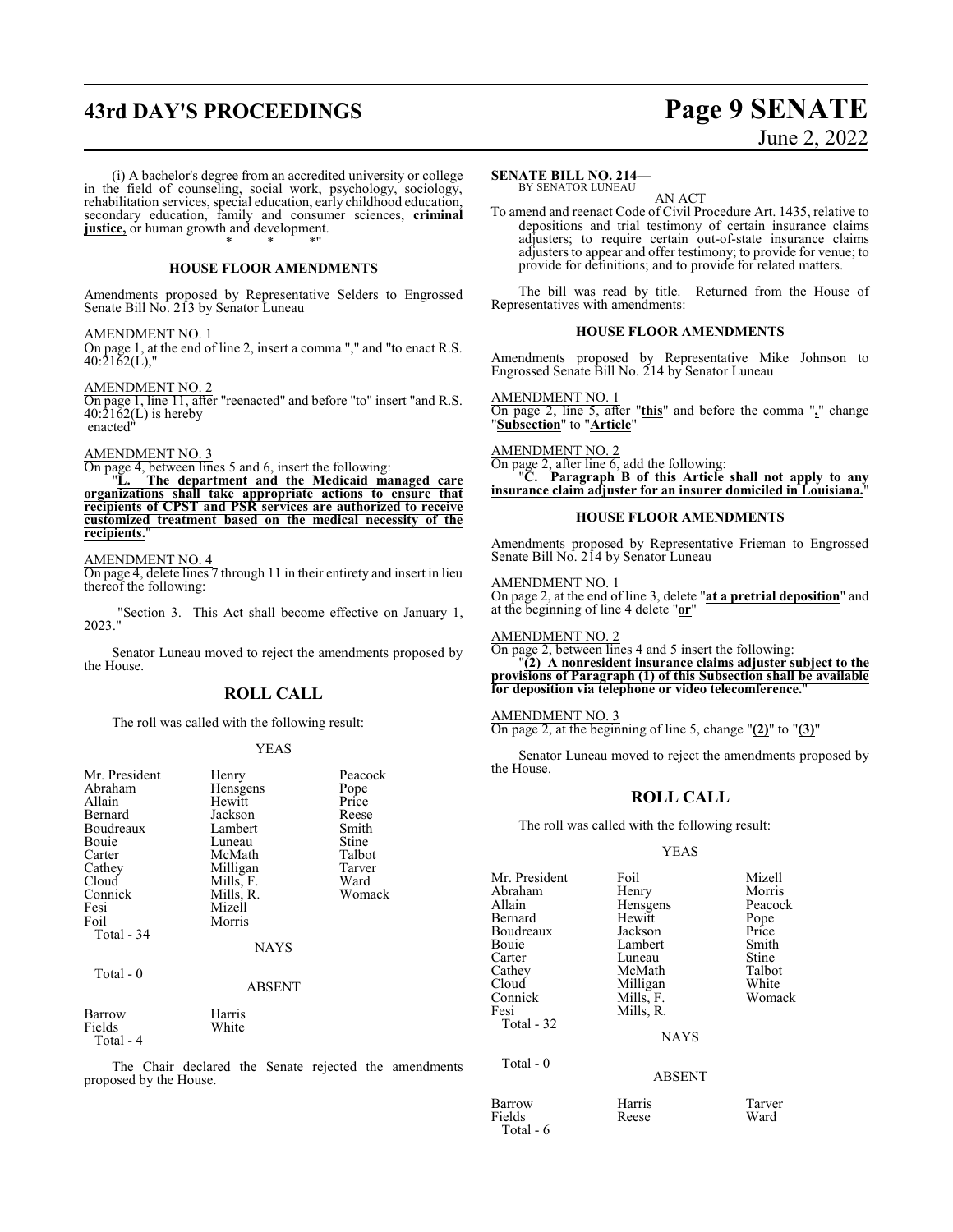The Chair declared the Senate rejected the amendments proposed by the House.

### **SENATE BILL NO. 222—**

BY SENATOR LAMBERT AN ACT

To amend and reenact R.S. 37:3415.2(2), 3415.8(A), (C), and (E)(3),  $3415.9(B)(1)$ ,  $3415.10(D)$ , and the introductory paragraph of 3415.18(A) and to enact R.S. 37:3415.22(C), relative to the Louisiana Appraisal Management Company Licensing and Regulation Act; to provide for definitions; to provide appraisal management company ownership and controlling person requirements; to provide for procedures; to exempt federally regulated appraisal management companies; to provide for an effective date; to provide a sunset date; and to provide for related matters.

The bill was read by title. Returned from the House of Representatives with amendments:

## **HOUSE COMMITTEE AMENDMENTS**

Amendments proposed by House Committee on Commerce to Reengrossed Senate Bill No. 222 by Senator Lambert

AMENDMENT NO. 1 On page 1, line 14, delete "meaning" and insert "**meanings**"

AMENDMENT NO. 2 On page 2, line 27, delete "herein"

AMENDMENT NO. 3 On page 4, line 11, change "**Institution**" to "**Institutions**"

AMENDMENT NO. 4 On page 4, line 13, change "**shall**" to "**does**"

Senator Lambert moved to concur in the amendments proposed by the House.

## **ROLL CALL**

The roll was called with the following result:

#### YEAS

| Mr. President | Fesi        | Morris        |
|---------------|-------------|---------------|
| Abraham       | Foil        | Peacock       |
| Allain        | Henry       |               |
| Barrow        | Hensgens    | Pope<br>Price |
| Bernard       | Hewitt      | Smith         |
| Boudreaux     | Jackson     | Stine         |
| Bouie         | Lambert     | Talbot        |
| Carter        | Luneau      | Tarver        |
| Cathey        | Milligan    | Ward          |
| Cloud         | Mills, F.   | White         |
| Connick       | Mills, R.   | Womack        |
| Total $-33$   |             |               |
|               | <b>NAYS</b> |               |

Total - 0

#### ABSENT

| Fields    | McMath | Reese |
|-----------|--------|-------|
| Harris    | Mizell |       |
| Total - 5 |        |       |

The Chair declared the Senate concurred in the amendments proposed by the House.

# **Page 10 SENATE 43rd DAY'S PROCEEDINGS**

#### **SENATE BILL NO. 241—** BY SENATOR ALLAIN

AN ACT

To amend and reenact R.S. 47:2134(E)(1) and enact R.S. 47:1989(G) and 2134(F), relative to security required for challenging the correctness or legality of ad valoremtax assessments; to provide that a payment under protest is not required to appeal the correctness of an assessment to the Louisiana Tax Commission; to provide for the posting of a bond or other security in lieu of a payment under protest for challenges to the legality of an assessment; and to provide for related matters.

The bill was read by title. Returned from the House of Representatives with amendments:

#### **HOUSE COMMITTEE AMENDMENTS**

Amendments proposed by House Committee on Ways and Means to Engrossed Senate Bill No. 241 by Senator Allain

#### AMENDMENT NO. 1

On page 1, line 14, after "**Commission**" delete the remainder of the line in its entirety and delete lines 15 through 17 in their entirety and insert the following: "**shall not be required to make a payment under protest or post security while the correctness challenge is pending before the commission.**"

#### **HOUSE FLOOR AMENDMENTS**

Amendments proposed by Representative Bishop to Engrossed Senate Bill No. 241 by Senator Allain

#### AMENDMENT NO. 1

Delete House Committee Amendment No. 1 by the House Committee on Ways and Means (#4468).

AMENDMENT NO. 2

On page 1, delete lines 13 through 17 in their entirety and insert the following:<br>"G.

"**G. Notwithstanding any other law to the contrary, a taxpayer challenging the correctness of an assessment pursuant to Article VII, Section 18(E) of the Constitution of Louisiana is not required to make a payment under protest or post security while the correctness challenge is pending.**"

#### **HOUSE FLOOR AMENDMENTS**

Amendments proposed by Representative Bishop to Engrossed Senate Bill No. 241 by Senator Allain

#### AMENDMENT NO. 1

On page 1, line 2, after "reenact" and before "and enact" delete "R.S.  $47:\overline{2}1\overline{3}4(E)(1)$ " and insert in lieu thereof "R.S. 2132(D) and  $2134(E)(1)^{n}$ 

#### AMENDMENT NO. 2

On page 1, line 7, after "assessment;" and before "and" insert "to provide for certain appeals of actions by the tax commission; to provide for applicability; to provide for an effective date;"

#### AMENDMENT NO. 3

On page 3, after line 28, insert the following: Section 2. R.S. 47:2132(D) is hereby amended and reenacted to read as follows:

§2132. Refund of taxes erroneously paid \* \* \*

D.**(1) Except as provided inParagraph (2) of this Subsection,** An **an** action of the assessor or of the tax commission rejecting or refusing to approve any claim made under the provisions of this Section may be appealed by means of ordinary proceedings to the Board of Tax Appeals or to the district court having jurisdiction where the property which is the subject of the claim is located.

**(2) Notwithstanding the provisions of Paragraph (1) of this Subsection, an appeal of the action of the tax commission following its rejection or refusal to approve a claim made**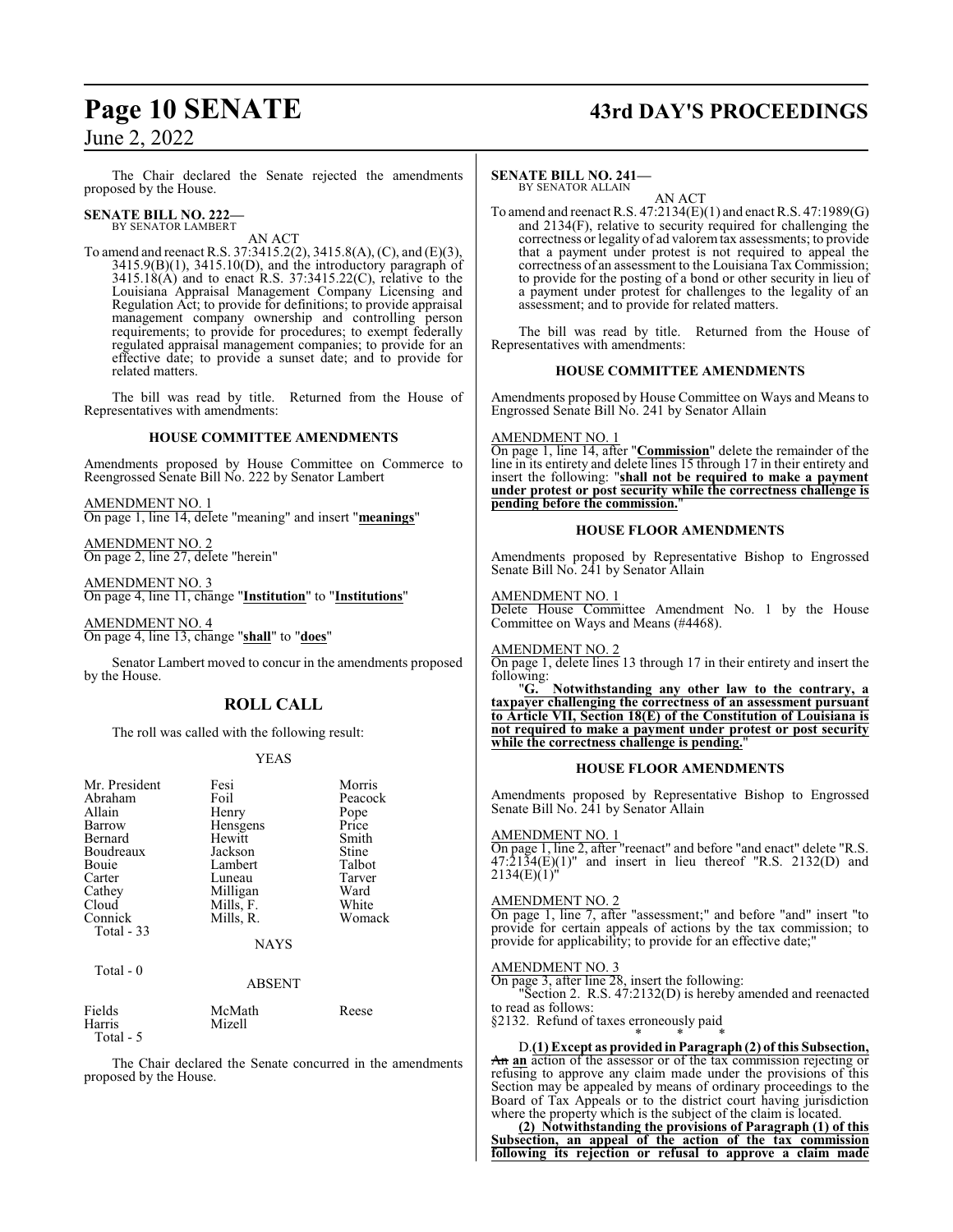# **43rd DAY'S PROCEEDINGS Page 11 SENATE**

# June 2, 2022

**pursuant to Paragraph (A)(1) of this Section in which a person claiming the right to a refund and repayment of taxes found to be erroneously paid in connection with public service property is successful as the result of a review by the Board of Tax Appeals, that determination by the Board of Tax Appeals shall be final and the tax commission shall have no further right to appeal to any district court or appeals court located in East Baton Rouge Parish or having jurisdiction where the public service property which would comprise the subject of the appeal is located.**

\* \* \* Section 3. This provisions of Section 2 of this Act shall apply to any matter pending before the Board of Tax Appeals or eligible for appeal by means of ordinary proceedings to the Board of Tax Appeals on July 1, 2022.

Section 4. This Act shall become effective on July 1, 2022."

Senator Allain moved to reject the amendments proposed by the House.

### **ROLL CALL**

The roll was called with the following result:

#### YEAS

| Mr. President<br>Abraham | Fesi<br>Foil  | Mills, R.<br>Mizell |
|--------------------------|---------------|---------------------|
| Allain                   | Henry         | Morris              |
| Barrow                   | Hensgens      | Peacock             |
| Bernard                  | Hewitt        | Pope                |
| Boudreaux                | Jackson       | Price               |
| Bouie                    | Lambert       | Smith               |
| Carter                   | Luneau        | Stine               |
| Cathey                   | McMath        | Talbot              |
| Cloud                    | Milligan      | Ward                |
| Connick                  | Mills, F.     | White               |
| Total $-33$              |               |                     |
|                          | <b>NAYS</b>   |                     |
| Total - 0                |               |                     |
|                          | <b>ABSENT</b> |                     |
| Fields                   | Reese         | Womack              |

The Chair declared the Senate rejected the amendments proposed by the House.

Harris Tarver

Total - 5

**SENATE BILL NO. 255—**<br>BY SENATOR BARROW AND REPRESENTATIVES FREIBERG AND MOORE AN ACT

To amend and reenact Children's Code Article 1570.1 and R.S. 46:2136.1, relative to domestic abuse assistance; to provide relative to costs and fees associated with protective orders; to provide that failure to appear at a hearing for a protective order does not, in and of itself, constitute grounds for assessing costs and fees against a victim of domestic abuse; to provide definitions; and to provide for related matters.

The bill was read by title. Returned from the House of Representatives with amendments:

#### **HOUSE COMMITTEE AMENDMENTS**

Amendments proposed by House Committee on Civil Law and Procedure to Engrossed Senate Bill No. 255 by Senator Barrow

#### AMENDMENT NO. 1

On page 2, line 3, after "party." delete the remainder of the line and delete lines 4 and 5 in their entirety and at the beginning of line 6, delete "**law.**"

#### AMENDMENT NO. 2

On page 2, line 6, after "**not**" and before "**constitute**" insert "**on its own**"

#### AMENDMENT NO. 3

On page 2, line 19, after "party." delete the remainder of the line and delete lines 20 and 21 in their entirety and at the beginning of line 22, delete "**law.**"

#### AMENDMENT NO. 4

On page 2, line 22, after "**not**" and before "**constitute**" insert "**on its own**"

Senator Barrow moved to concur in the amendments proposed by the House.

#### **ROLL CALL**

The roll was called with the following result:

#### YEAS

| Mr. President       | Foil          | Morris  |
|---------------------|---------------|---------|
| Abraham             | Henry         | Peacock |
| Allain              | Hensgens      | Pope    |
| Barrow              | Hewitt        | Price   |
| Bernard             | Jackson       | Reese   |
| Boudreaux           | Lambert       | Smith   |
| Bouie               | Luneau        | Stine   |
| Carter              | McMath        | Talbot  |
| Cathey              | Milligan      | Tarver  |
| Cloud               | Mills, F.     | White   |
| Connick             | Mills, R.     | Womack  |
| Fesi                | Mizell        |         |
| Total - 35          |               |         |
|                     | <b>NAYS</b>   |         |
| Total - 0           |               |         |
|                     | <b>ABSENT</b> |         |
| Fields<br>Total - 3 | Harris        | Ward    |

The Chair declared the Senate concurred in the amendments proposed by the House.

#### **SENATE BILL NO. 266—** BY SENATOR WARD

AN ACT To amend and reenact R.S. 48:77(D) and to repeal R.S. 48:77(E), relative to the state motor vehicle sales tax dedicated to the Construction Subfund of the Transportation Trust Fund; to provide for the prioritization of the use of the funds to match federal funds; to provide relative to bonding; and to provide for related matters.

The bill was read by title. Returned from the House of Representatives with amendments:

#### **HOUSE COMMITTEE AMENDMENTS**

Amendments proposed by House Committee on Appropriations to Engrossed Senate Bill No. 266 by Senator Ward

#### AMENDMENT NO. 1

On page 2, delete lines 5 through 8 in their entirety

#### **HOUSE FLOOR AMENDMENTS**

Amendments proposed by Representative Stefanski to Engrossed Senate Bill No. 266 by Senator Ward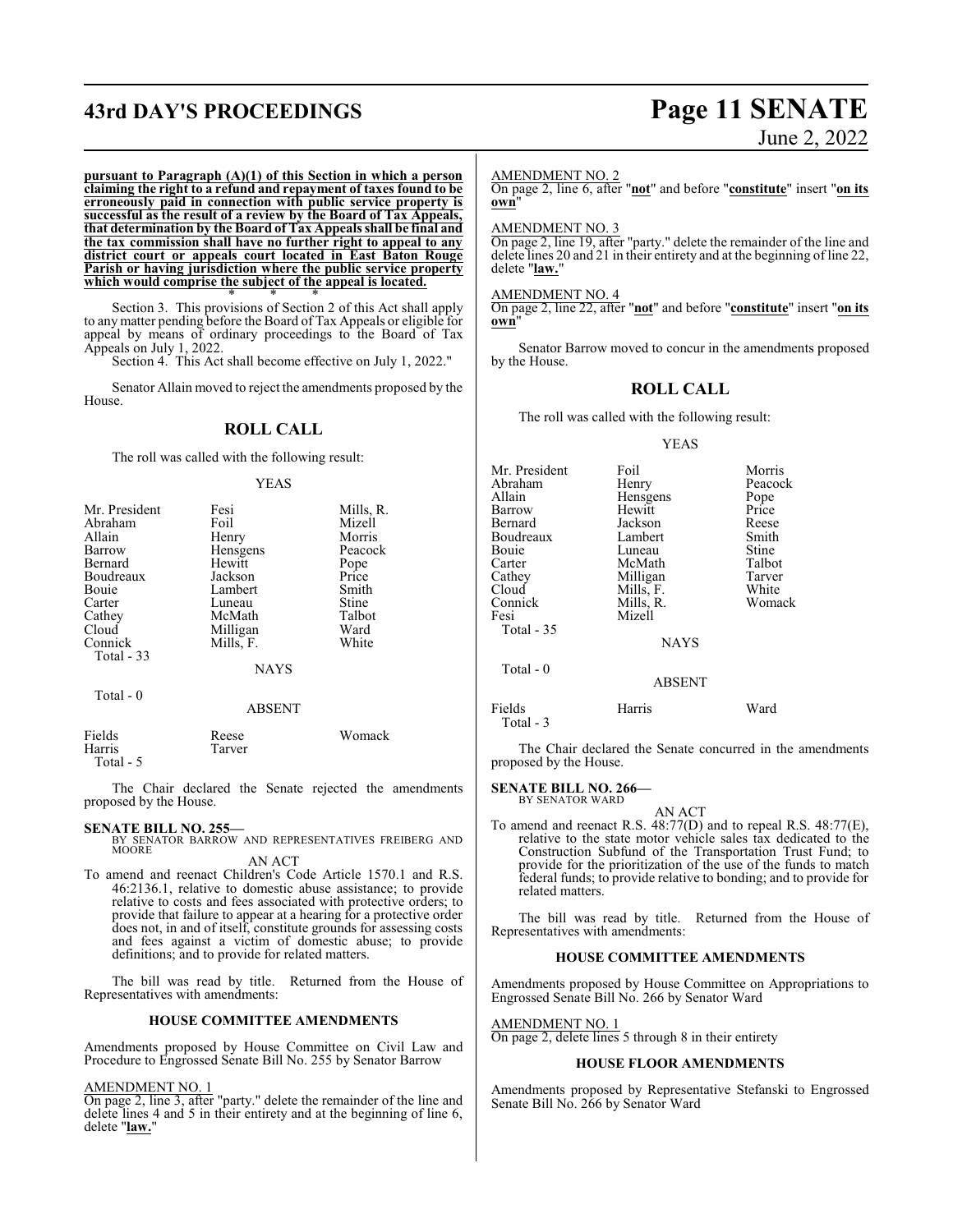# **Page 12 SENATE 43rd DAY'S PROCEEDINGS**

AMENDMENT NO. 1 On page 1, line 16, after "percent" and before "on highway" delete "of the remaining monies" Senator Ward moved to concur in the amendments proposed by the House. **ROLL CALL** The roll was called with the following result: YEAS Mr. President Foil Peacock<br>Abraham Henry Pope Abraham Henry Pope<br>Allain Hensgens Price Allain **Hensgens** Price<br>
Hewitt Reese Hewitt Reese<br>Iackson Smith Bernard Jackson Smith Boudreaux Lambert Stine<br>
Bouie Luneau Talbot Bouie Luneau Talbot<br>Carter McMath Tarver Carter McMath Tarver<br>Cathey Milligan Ward Cathey Milligan Ward<br>Cloud Mills. F. White Mills, F. White<br>Mizell Womack Connick<br>Fesi Morris Total - 35 NAYS Total - 0 ABSENT Fields Harris Mills, R. Total - 3 The Chair declared the Senate concurred in the amendments proposed by the House. **SENATE BILL NO. 272—** BY SENATOR CORTEZ AN ACT To amend and reenact R.S. 4:149, 211, 213, and 214 and R.S. 27:602(13) and to enact R.S. 4:147(7), 215(D), and 228(H) and R.S. 27:602(18.1), 607(H), and 629, relative to horse racing; to provide for pari-mutuel wagering; to provide regarding offtrack wagering facilities; to authorize pari-mutuel wagering in a sports book lounge of certain licensed entities as offtrack wagering facilities; to require certain agreements or plans of operations; to provide for required terms of the agreement or plan and approval; to provide for requirements and exceptions; to provide regarding restrictions and prohibitions; and to provide for related matters. The bill was read by title. Returned from the House of Representatives with amendments: **HOUSE COMMITTEE AMENDMENTS** Amendments proposed by House Committee on Commerce to Reengrossed Senate Bill No. 272 by Senator Cortez AMENDMENT NO. 1 On page 1, line 2, delete "and 214" and insert "214, and 226(B)(1)" AMENDMENT NO. 2 On page 1, line 4, change "regarding" to "relative to" AMENDMENT NO. 3 On page 1, line 8, change "regarding" to "relative to" AMENDMENT NO. 4 On page 1, line 11, delete "and 214" and insert "214, and 226(B)(1)" AMENDMENT NO. 5 On page 1, line 17, after "**regulations**" delete the remainder of the line and insert "**applicable to offtrack wagering facility licensees for pari-mutuel wagering that occurs in a sports**" AMENDMENT NO. 6 On page 2, line 1, delete "**a host**" and insert "**an**" AMENDMENT NO. 7 On page 2, line 20, change "**provided**" to "**if**" AMENDMENT NO. 8 On page 2, line 27, change "**pari-mutual**" to "**pari-mutuel**" AMENDMENT NO. 9 On page 2, line 28, after "**less**" delete "**direct costs,**" AMENDMENT NO. 10 On page 3, at the end of line 4, delete "the" and insert in lieu thereof "**this**" AMENDMENT NO. 11 On page 3, line 8, after "**conduct**" and before "**wagering**" change "**sport**" to "**sports**" AMENDMENT NO. 12 On page 3, between lines 18 and 19, insert the following: "**(8) "Offtrack wagering facility licensee" means an association that has been licensed by the Louisiana State Racing Commission to operate an offtrack wagering facility.**" AMENDMENT NO. 13 On page 3, at the beginning of line 19, change "**(8)**" to "**(9)**" AMENDMENT NO. 14 On page 3, at the beginning of line 22, change "**(9)**" to "**(10)**" AMENDMENT NO. 15 On page 3, at the beginning of line 24, change "**(10)**" to "**(11)**" AMENDMENT NO. 16 On page 4, line 13, change "**provided that**" to "**if**" AMENDMENT NO. 17 On page 5, line 10, change "**association**" to "**offtrack wagering facility licensee**" AMENDMENT NO. 18 On page 5, line 16, after "**(1)**" delete "**A primary**" and insert "**An offtrack wagering facility**" and after "**license**" and before "**as defined**" insert a comma "**,**" AMENDMENT NO. 19 On page 5, line 22, after "**operation**" and before "**and the plan shall**" insert a comma "**,**" AMENDMENT NO. 20 On page 6, delete lines 22 through 24 and insert the following: "**(b) An association applying for a license to operate an offtrack wagering facility to be located in a sports book lounge shall provide its agreement with the host entity or plan of operation as part of its application.**" AMENDMENT NO. 21 On page 8, at the beginning of line 4, delete "off-track" and insert "**offtrack**" AMENDMENT NO. 22 On page 8, line 5, delete "off-track" and insert "**offtrack**" AMENDMENT NO. 23 On page 8, line 23, delete "**the sports book lounge of a host entity**" and insert "**a sports book lounge of an entity licensed pursuant to Chapter 10 of Title 27 of the Louisiana Revised Statutes of 1950,**"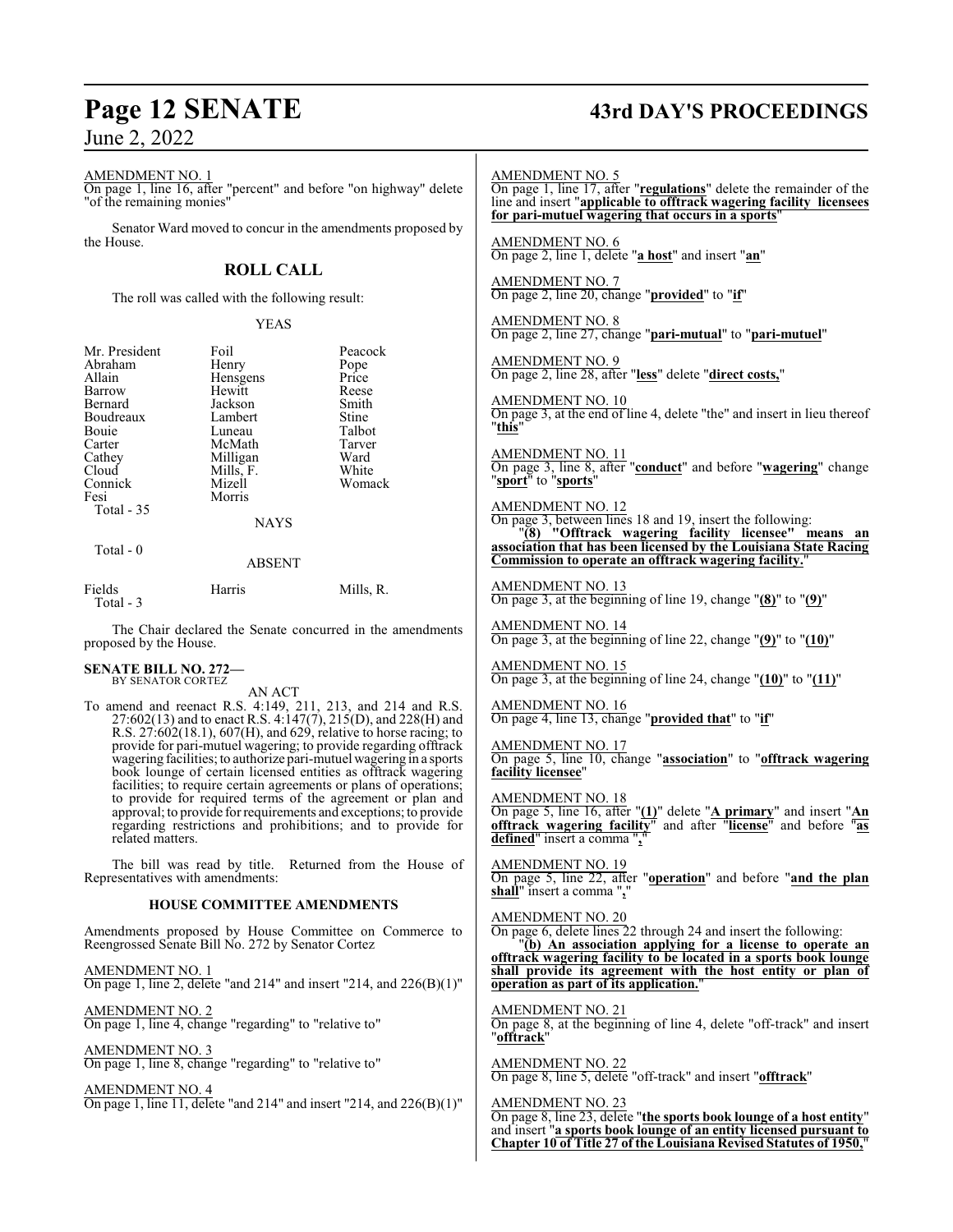# **43rd DAY'S PROCEEDINGS Page 13 SENATE**

#### AMENDMENT NO. 24

On page 8, line 26, delete "**of a host entity,**" and insert a comma "**,**"

#### AMENDMENT NO. 25

On page 8, line 29, delete "**of a host entity,**" and insert a comma "**,**"

AMENDMENT NO. 26

On page 12, line 14, delete "**No historical horse racing shall**" and insert "**Historical horse racing shall not**"

#### AMENDMENT NO. 27

On page 12, line 15, after "**located in**" delete the remainder of the line and insert "**a sports book lounge.**"

#### AMENDMENT NO. 28

On page 12, between lines 28 and 29, insert the following: "\* \* \*

- §226. Grounds for denial or termination of license to operate an offtrack wagering facility \* \* \*
	- B. Those things constituting just cause are:

(1) Any action by a licensee contrary to the provisions of this Part **or an agreement or plan of operation for an offtrack wagering facility located in a sports book lounge**. \* \* \*"

#### AMENDMENT NO. 29

On page 13, delete lines 13 through 17 and insert the following: "**conducted under the pari-mutuel form of wagering that are accepted by an offtrack wagering facility licensee as defined in R.S. 4:211 in accordance with the provisions of Chapter 4 of Title 4 of the Louisiana Revised Statutes of 1950, and a board and Louisiana State Racing Commission approved agreement between the licensee and the offtrack wagering facility licensee or a board and Louisiana State Racing Commission approved plan of operation.**"

#### AMENDMENT NO. 30

On page 13, deletes line 21 through 25, and insert the following:

"**H.(1) A sports wagering licensee and its retail sports wagering operator may contract with an offtrack wagering facility licensee as defined in R.S. 4:211 to conduct racehorse wagering in its sports book lounge if the terms of the agreement have been approved by the board and the Louisiana State Racing Commission as required by R.S. 4:213(B) and the pari-mutuel wagering is conducted in accordance with the agreement.**"

#### AMENDMENT NO. 31

On page 13, delete line 26, and insert "**(2) A sports wagering licensee that is an association as defined in R.S. 4:143 and is also the holder of a license**"

#### AMENDMENT NO. 32

On page 13, line 29, after "**lounge**" delete the remainder of the line and insert "**if the pari-mutuel wagering is conducted in accordance with a board and Louisiana State Racing Commission approved plan of operation as**"

#### AMENDMENT NO. 33

On page 14, at the beginning of line 1, delete "**provided**" and insert "**required**"

#### AMENDMENT NO. 34

On page 14, between lines 1 and 2, insert the following:

"**(3) The board may reconsider and withdraw its approval of an agreement or plan of operation upon a finding of noncompliance with the terms of the agreement or plan.**"

#### **LEGISLATIVE BUREAU AMENDMENTS**

Amendments proposed by Legislative Bureau to Reengrossed Senate Bill No. 272 by Senator Cortez

#### AMENDMENT NO. 1

In House Committee Amendment No. 28 proposed by the House Committee on Commerce to Reengrossed Senate Bill No. 272 by Senator Cortez, on page 3, line 10, change "28 and 29" to "23 and 24"

Senator Smith moved to reject the amendments proposed by the House.

### **ROLL CALL**

The roll was called with the following result:

#### YEAS

| Mr. President | Foil        | Morris  |
|---------------|-------------|---------|
| Abraham       | Henry       | Peacock |
| Allain        | Hensgens    | Pope    |
| Barrow        | Hewitt      | Price   |
| Bernard       | Jackson     | Reese   |
| Boudreaux     | Lambert     | Smith   |
| Bouie         | Luneau      | Stine   |
| Carter        | McMath      | Talbot  |
| Cathey        | Milligan    | Tarver  |
| Cloud         | Mills, F.   | White   |
| Connick       | Mills, R.   | Womack  |
| Fesi          | Mizell      |         |
| Total $-35$   |             |         |
|               | <b>NAYS</b> |         |
| $Total - 0$   |             |         |
|               | ABSENT      |         |

Fields Harris Ward Total - 3

The Chair declared the Senate rejected the amendments proposed by the House.

# **SENATE BILL NO. 277—** BY SENATOR CORTEZ

AN ACT

To amend and reenact the introductory paragraph of R.S. 48:77(A), to enact R.S. 48:77.1 and 77.2, and to repeal R.S. 48:77(B) and (E), relative to the creation of the Megaprojects Leverage Fund and certain accounts therein; to provide for the deposit of monies into the fund; to provide for the use of monies so deposited; to provide relative to the issuance of bonds; and to provide for related matters.

The bill was read by title. Returned from the House of Representatives with amendments:

#### **HOUSE COMMITTEE AMENDMENTS**

Amendments proposed by House Committee on Appropriations to Reengrossed Senate Bill No. 277 by Senator Cortez

#### AMENDMENT NO. 1

On page 1, delete line 2 in its entirety, and insert the following: "To amend and reenact R.S. 48:77(A) and the introductory paragraph of 77(C), to enact R.S. 39:1367(E)(2)(b)(ix) and R.S. 48:77.1<sup>"</sup>

#### AMENDMENT NO. 2

On page 1, line 4, after "therein;" and before "to provide" insert "to provide with respect to the dedication of monies to the fund;"

#### AMENDMENT NO. 3

On page 1, delete line 8 in its entirety and insert the following: "Section 1. R.S.  $39:1367(E)(2)(b)(ix)$  is hereby enacted to read as follows:

§1367. State debt; limitations

\* \* \*

# June 2, 2022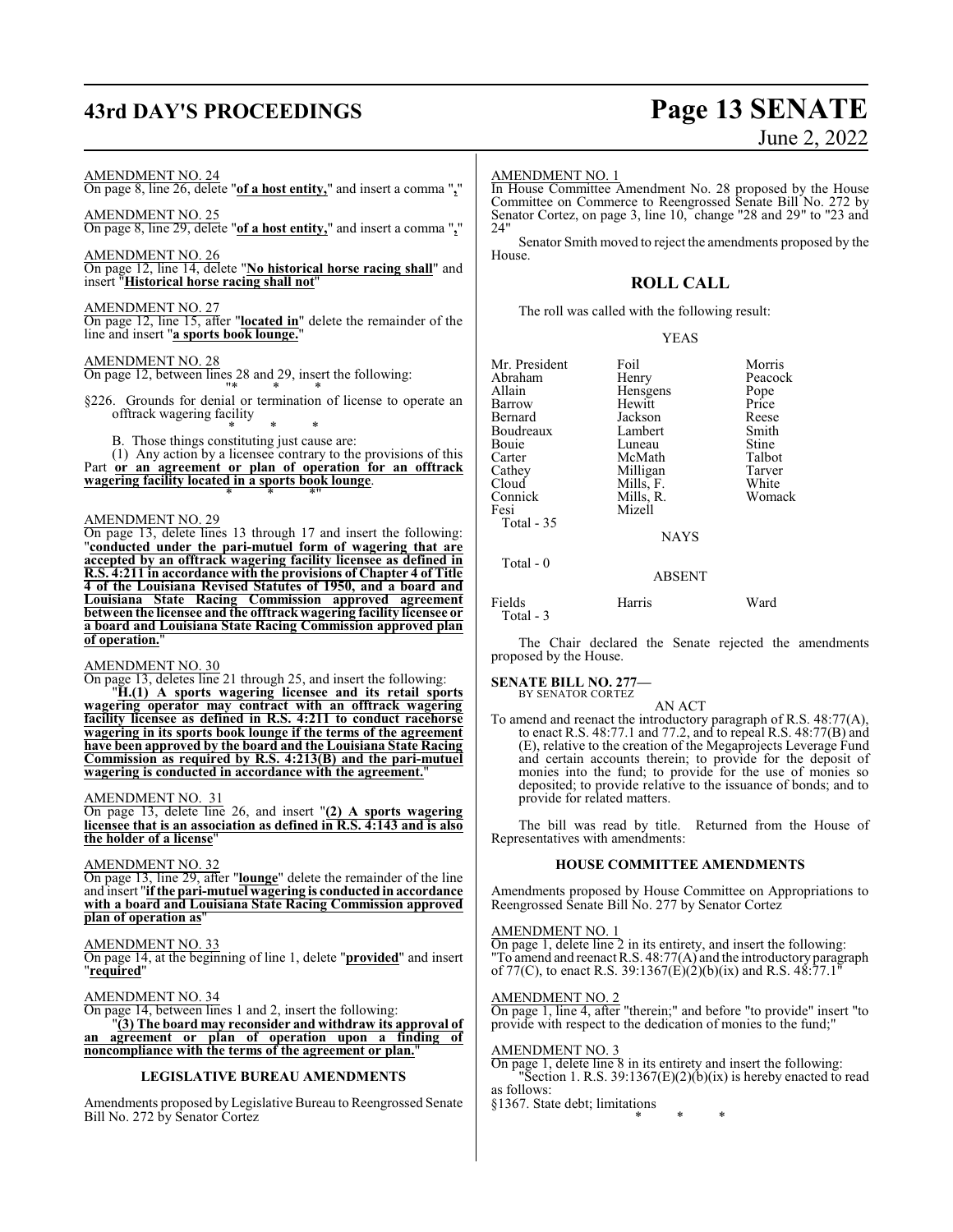# **Page 14 SENATE 43rd DAY'S PROCEEDINGS**

## June 2, 2022

E. As used in this Section, the following terms shall have the following meanings ascribed to them unless the context clearly indicates otherwise:

\* \* \* (2) \* \* \*

(b) "Net state tax supported debt" shall not mean: \* \* \*

#### **(ix) Any bond, note, or other evidence of indebtedness issued for the purpose of financing the projects set forth in R.S. 48.77.1 or any bonds issued to refund such bonds, notes, or evidence of indebtedness.**

Section 2. R.S. 48:77(A) and the introductory paragraph of 77(C) are hereby"

#### AMENDMENT NO. 4

On page 2, delete line 1 and insert "Construction"

#### AMENDMENT NO. 5

On page 2, line 4, after ""subfund"," insert "**and the Megaprojects Leverage Fund as provided in R.S. 48:77.1,"**

#### AMENDMENT NO. 6

On page 2, between lines 4 and 5 insert:

"(1) For Fiscal Year 2023-2024, thirty percent of the avails shall be deposited into the subfund **andthe Megaprojects Leverage Fund as provided in R.S. 48:77.1(A)**.

(2) For Fiscal Year 2024-2025 and each fiscal year thereafter, sixty percent of the avails shall be deposited into the subfund **and the Megaprojects Leverage Fund as provided in R.S. 48:77.1(A)**. \* \* \*

C. The Department of Transportation and Development shall utilize up to seventy-five percent of the monies deposited into the subfund **or the Megaprojects Leverage Fund** pursuant to Subsection A of this Section as follows:"

#### AMENDMENT NO. 7

On page 2, line 14, after "**Revised**" and before "**of 1950**" delete "**Statues**"and insert "**Statutes**"

#### AMENDMENT NO. 8

On page 2, line 15, after "**have**" and before "**been completed**" insert "**either**"

#### AMENDMENT NO. 9

On page 2, line 16, after "**acceptance**" and before the comma "**,**" or a request not to proceed with the project has been **approved by the Senate Committee onTransportation, Highways and Public Works and the House Committee on Transportation, Highways and Public Works as provided in this Section**"

#### AMENDMENT NO. 10

On page 2, at the beginning of line 19, delete "**(1)**" and insert "**(1)(a)**"

#### AMENDMENT NO. 11

On page 2, at the beginning of line 25, delete "**Once**" and insert "**Except as provided in Subparagraph (b) of this Paragraph, once**"

#### AMENDMENT NO. 12

On page 3, delete line  $\overline{2}$  in its entirety and insert the following:

"**(b) If, prior to the issuance of any bonds for such project pursuant to the provisions of this Section, the secretary of the Department of Transportation and Development determines that it is not in the best interests of the state to proceed with the project described in R.S. 48:77(C)(1)(a), he shall submit a request for approval not to proceed with the project to the Senate Committee on Transportation, Highways and Public Works and the House Committee on Transportation, Highways and Public Works. Upon approval by both committees of the secretary's request not to proceed with the project, deposits into the account shall cease and any monies that would have been deposited into the account shall be divided equally between accounts within the fund that are still eligible to receive deposits. Within thirty days of approval by the committees as provided in this Subparagraph,**

**the state treasurer shall also divide equally and transfer into accounts within the fund that are still eligible to receive deposits the unexpended and unencumbered balance in the account created pursuant to this Paragraph.**

**(2)(a) There is hereby created as a special account in the fund to be**"

#### AMENDMENT NO. 13

On page 3, line 7, after "**law.**" and before "**the project**" delete "**Once**" and insert "**Except as provided in Subparagraph (b) of this Paragraph, once**"

#### AMENDMENT NO. 14

On page 3, delete line 14 in its entirety and insert the following:

"**(b) If, prior to the issuance of any bonds for such project pursuant to the provisions of this Section, the secretary of the Department of Transportation and Development determines that it is not in the best interests of the state to proceed with the project described in R.S. 48:77(C)(1)(b), he shall submit a request for approval not to proceed with the project to the Senate Committee on Transportation, Highways and Public Works and the House Committee on Transportation, Highways and Public Works. Upon approval by both committees of the secretary's request not to proceed with the project, deposits into the account shall cease and any monies that would have been deposited into the account shall be divided equally between accounts within the fund that are still eligible to receive deposits. Within thirty days of approval by the committees as provided in this Subparagraph, the state treasurer shall also divide equally and transfer into accounts within the fund that are still eligible to receive deposits the unexpended and unencumbered balance in the account created pursuant to this Paragraph.**

**(3)(a) There is hereby created as a special account in the fund to be**"

#### AMENDMENT NO. 15

On page 3, delete line 20, in its entirety and insert the following: "**law. Except as provided in Subparagraph (b) of this Paragraph, once the project described in R.S. 48:77(C)(1)(c) and the LA Highway 1 and LA Highway 30 connectors have all been completed and**"

#### AMENDMENT NO. 16

On page 3, line 21, after "**related to**" and before "**issued**" delete "**that project**" and the following "**those projects**"

#### AMENDMENT NO. 17

On page 3, delete line 27 in its entirety and insert the following:

"**(b) If, prior to the issuance of any bonds for such project pursuant to the provisions of this Section, the secretary of the Department of Transportation and Development determines that it is not in the best interests of the state to proceed with the project described in R.S. 48:77(C)(1)(c), he shall submit a request for approval not to proceed with the project to the Senate Committee on Transportation, Highways and Public Works and the House Committee on Transportation, Highways and Public Works. Upon approval by both committees of the secretary's request not to proceed with the project, deposits into the account shall cease and any monies that would have been deposited into the account shall be divided equally between accounts within the fund that are still eligible to receive deposits. Within thirty days of approval by the committees as provided in this Subparagraph, the state treasurer shall also divide equally and transfer into accounts within the fund that are still eligible to receive deposits the unexpended and unencumbered balance in the account created pursuant to this Paragraph.**

**(4)(a) There is hereby created as a special account in the fund to be**"

#### AMENDMENT NO. 18

On page 4, line 3, after "**law.**" and before "**the project**" delete "**Once**" and insert the following: "**Except as provided in Subparagraph (b) of this Paragraph, once**"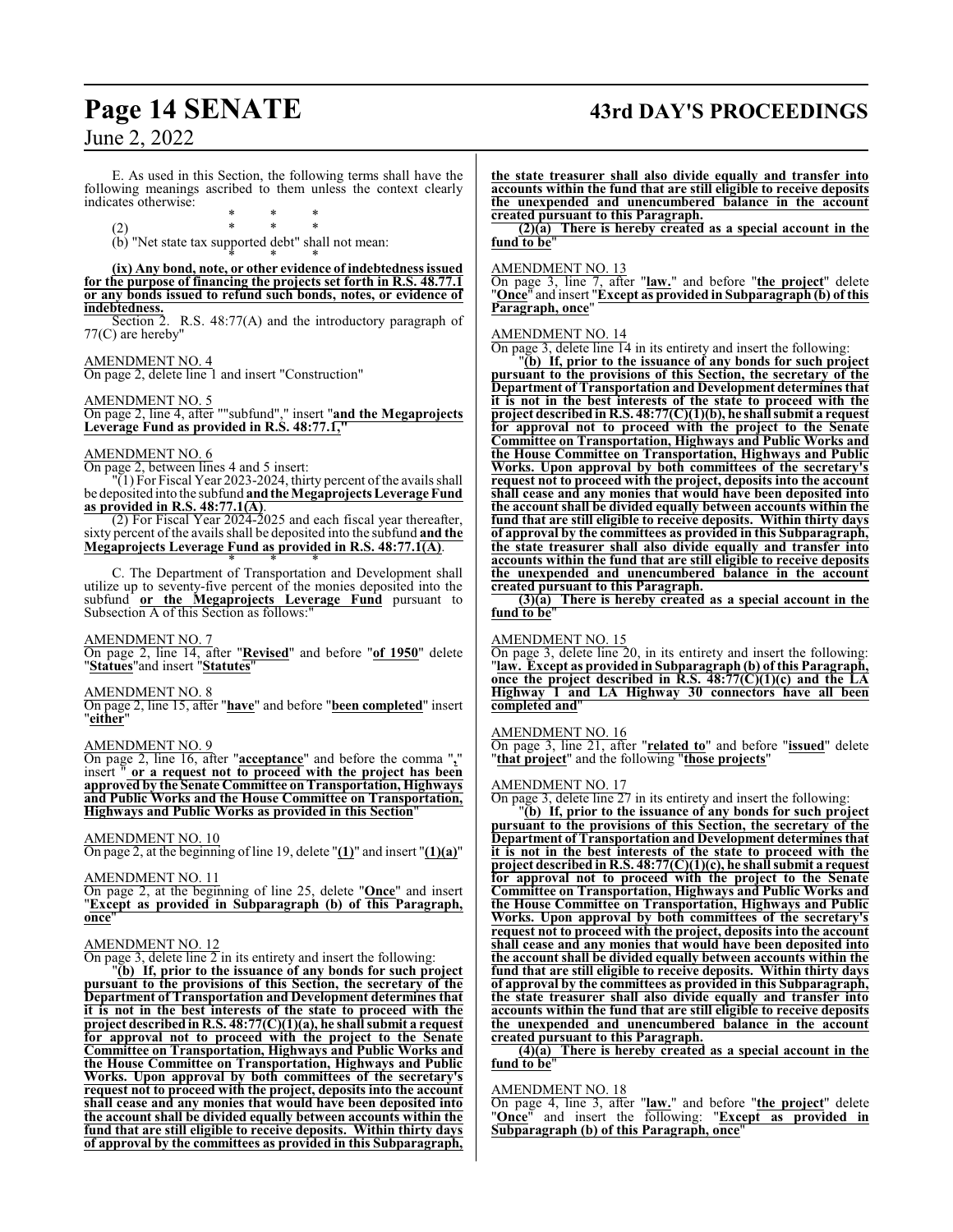# **43rd DAY'S PROCEEDINGS Page 15 SENATE**

# June 2, 2022

AMENDMENT NO. 19

On page 4, between lines 9 and 10, insert the following:

"**(b) If, prior to the issuance of any bonds for such project pursuant to the provisions of this Section, the secretary of the Department of Transportation and Development determines that it is not in the best interests of the state to proceed with the project described in R.S. 48:77(C)(1)(d), he shall submit a request for approval not to proceed with the project to the Senate Committee on Transportation, Highways and Public Works and the House Committee on Transportation, Highways and Public Works. Upon approval by both committees of the secretary's request not to proceed with the project, deposits into the account shall cease and any monies that would have been deposited into the account shall be divided equally between accounts within the fund that are still eligible to receive deposits. Within thirty days of approval by the committees as provided in this Subparagraph, the state treasurer shall also divide equally and transfer into accounts within the fund that are still eligible to receive deposits the unexpended and unencumbered balance in the account created pursuant to this Paragraph.**"

AMENDMENT NO. 20

On page 5, line 7, between "**related to the**" and "**project**" insert "**LA Highway 1 and LA Highway 30 connectors and the**"

AMENDMENT NO. 21 On page 5, line 23, between "**related to the**" and "**project**" insert "**LA Highway 1 and LA Highway 30 connectors and the**"

AMENDMENT NO. 22 On page 7, line 17, after "**Revised**" and before "**of 1950**" delete "**Statues**" and insert "**Statutes**"

AMENDMENT NO. 23

On page 10, line 7, at the end of the line, change the comma "**,**" to a period "**.**"

AMENDMENT NO. 24 On page 10, delete line 8 in its entirety and insert "**Bonds issued pursuant to this Section shall not be included in the**"

#### AMENDMENT NO. 25

On page 13, at the beginning of line 12, delete "Section 2." and insert "Section 3."

AMENDMENT NO. 26

On page 13, at the beginning of line 13, delete "Section 3." and insert "Section 4.

Senator Ward moved to reject the amendments proposed by the House.

## **ROLL CALL**

The roll was called with the following result:

#### YEAS

| Mr. President | Henry       | Peacock |
|---------------|-------------|---------|
| Allain        | Hensgens    | Pope    |
| Barrow        | Hewitt      | Price   |
| Bernard       | Jackson     | Reese   |
| Boudreaux     | Lambert     | Smith   |
| Bouie         | Luneau      | Stine   |
| Carter        | McMath      | Talbot  |
| Cathey        | Milligan    | Tarver  |
| Cloud         | Mills, F.   | Ward    |
| Connick       | Mills, R.   | White   |
| Fesi          | Mizell      | Womack  |
| Foil          | Morris      |         |
| Total - 35    |             |         |
|               | <b>NAYS</b> |         |

Total - 0

ABSENT Abraham Fields Harris

The Chair declared the Senate rejected the amendments proposed by the House.

**SENATE BILL NO. 286—** BY SENATOR LUNEAU

Total - 3

AN ACT

To amend and reenact R.S. 37:3552(5) through (12) and  $3556(A)(1)(a)$  and to enact R.S.  $37:3552(13)$  and  $(14)$ , relative to massage therapists; to provide relative to licensure and qualifications of massage therapists; to provide for the methods of instruction; to provide for definitions; and to provide for related matters.

The bill was read by title. Returned from the House of Representatives with amendments:

#### **HOUSE COMMITTEE AMENDMENTS**

Amendments proposed by House Committee on Commerce to Engrossed Senate Bill No. 286 by Senator Luneau

AMENDMENT NO. 1 On page 3, line 26, delete "shall be" and insert "**means**"

AMENDMENT NO. 2 On page 4, at the end of line 3, delete "the state of" and insert "**this state**"

AMENDMENT NO. 3 On page 4, at the beginning of line 4, delete "Louisiana"

AMENDMENT NO. 4 On page 4, line 16, delete "**as approved**"

AMENDMENT NO. 5 On page 4, line 17, delete "**the state of Louisiana through**" and insert "**this state in accordance with the policies prescribed by**"

AMENDMENT NO. 6 On page 4, line 18, delete "**shall**"

AMENDMENT NO. 7 On page 4, line 19, change "**hours**" to "**hour**"

Senator Luneau moved to concur in the amendments proposed by the House.

## **ROLL CALL**

The roll was called with the following result:

#### YEAS

| Mr. President | Fesi          | Mills, R. |
|---------------|---------------|-----------|
| Abraham       | Foil          | Mizell    |
| Allain        | Henry         | Morris    |
| Barrow        | Hensgens      | Peacock   |
| Bernard       | Hewitt        | Pope      |
| Boudreaux     | Jackson       | Price     |
| Bouie         | Lambert       | Smith     |
| Carter        | Luneau        | Stine     |
| Cathey        | McMath        | Talbot    |
| Cloud         | Milligan      | White     |
| Connick       | Mills, F.     | Womack    |
| Total - 33    |               |           |
|               | <b>BTATTO</b> |           |

NAYS

Total - 0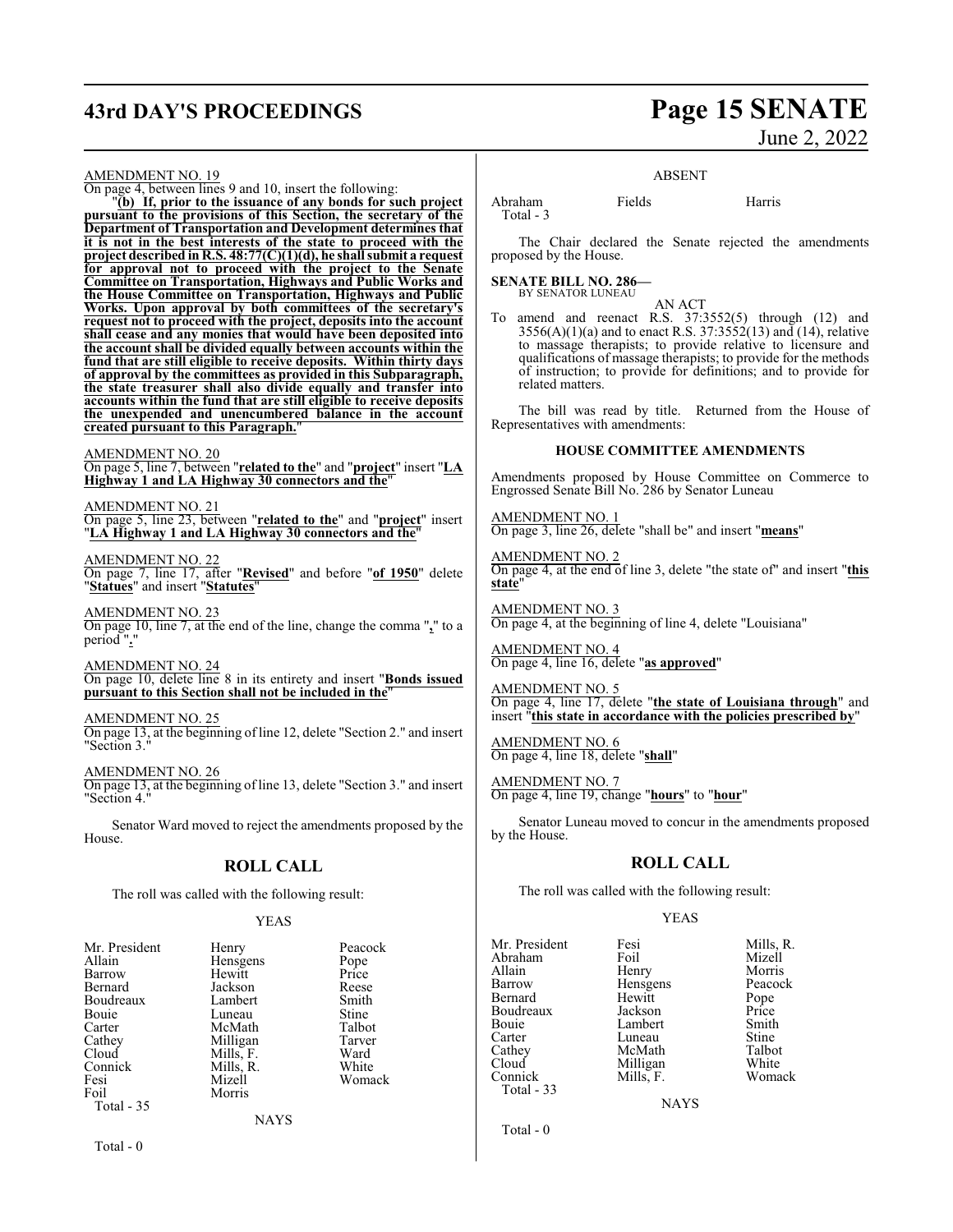#### ABSENT

Fields Reese Ward Harris Tarver

Total - 5

The Chair declared the Senate concurred in the amendments proposed by the House.

#### **SENATE BILL NO. 423—** BY SENATOR FOIL

AN ACT

To amend and reenact R.S. 38:2295(C)(1), relative to plans and specifications for public works; to provide for clarification of requirements for prior approval; to provide for adjusting the time response period for particular products; to provide for technical corrections; and to provide for related matters.

The bill was read by title. Returned from the House of Representatives with amendments:

#### **HOUSE COMMITTEE AMENDMENTS**

Amendments proposed by House Committee on Transportation, Highways and Public Works to Engrossed Senate Bill No. 423 by Senator Foil

AMENDMENT NO. 1

On page 1, line 10, after "**may**" and before "submit" insert a comma "**,**" and "**but is not required to,**"

Senator Foil moved to concur in the amendments proposed by the House.

#### **ROLL CALL**

The roll was called with the following result:

#### YEAS

| Mr. President             | Henry       | Pope   |
|---------------------------|-------------|--------|
| Abraham                   | Hensgens    | Price  |
| Allain                    | Hewitt      | Reese  |
| Barrow                    | Jackson     | Smith  |
| Bernard                   | Lambert     | Stine  |
| Bouie                     | McMath      | Talbot |
| Carter                    | Milligan    | Tarver |
| Cathey                    | Mills, F.   | Ward   |
| Cloud                     | Mills, R.   | White  |
| Connick                   | Mizell      | Womack |
| Fesi                      | Morris      |        |
| Foil                      | Peacock     |        |
| Total - 34                |             |        |
|                           | <b>NAYS</b> |        |
| $T_{\alpha \text{tal}}$ 0 |             |        |

Total - 0

ABSENT

| Boudreaux | Harris |
|-----------|--------|
| Fields    | Luneau |
| Total - 4 |        |

The Chair declared the Senate concurred in the amendments proposed by the House.

#### **SENATE BILL NO. 436—** BY SENATOR CLOUD

AN ACT

To enact R.S. 47:463.214, relative to motor vehicle special prestige license plate; to provide for the establishment of the "Louisiana Equine Promotion and Research Advisory Board" special prestige license plate; to provide for creation, issuance, design, fees, distribution, and rule promulgation applicable to such license plates; and to provide for related matters.

# **Page 16 SENATE 43rd DAY'S PROCEEDINGS**

The bill was read by title. Returned from the House of Representatives with amendments:

#### **HOUSE COMMITTEE AMENDMENTS**

Amendments proposed by House Committee on Transportation, Highways and Public Works to Reengrossed Senate Bill No. 436 by Senator Cloud

#### AMENDMENT NO. 1

On page 1, line 5, after the semicolon ";" and before "and" insert "to provide for the Louisiana Equine Promotion and Research Advisory Board Special Prestige License Plate Dedicated Fund Account;"

#### AMENDMENT NO. 2

On page 2, delete lines 17 through 19 in their entirety and insert the following:"**deposited into the Louisiana Equine Promotion and Research Advisory Board Special Prestige License Plate Dedicated Fund Account. The money received from the royalty fees shall be used to distribute grant funds as the Louisiana Equine Promotion and Research Advisory Board so desires.**"

#### AMENDMENT NO. 3

On page 2, after line 21, insert the following:

"**G. There is hereby created, as a special statutorily dedicated fund account within the state treasury, the Louisiana Equine PromotionandResearchAdvisoryBoardSpecial Prestige License Plate Dedicated Fund Account, hereafter referred to in this Subsection as the "account". Notwithstanding any other provision of law, after compliance with the requirements of Article VII, Section 9(B) of the Constitution of Louisiana relative to the Bond Security and Redemption Fund, and after a sufficient amount is allocated to pay all of the obligations secured by the full faith and credit of the state which become due and payable within any fiscal year, the treasurer shall pay an amount equal to the annual royalty fee collected by the department into the account. All of the monies in the account shall be appropriated each year by the legislature to the Louisiana Equine Promotion and Research Advisory Board for application first to pay principal and interest on any debt issued by the Louisiana Equine Promotion and Research Advisory Board and second to pay any operating expenses of the Louisiana Equine Promotion and Research Advisory Board. Monies deposited into the account shall be categorized as fees and self-generated revenue for the sole purpose of reporting related to the executive budget, supporting documents, and general appropriation bills and shall be available for annual appropriation by the legislature.**"

Senator Cloud moved to concur in the amendments proposed by the House.

#### **ROLL CALL**

The roll was called with the following result:

#### YEAS

| Mr. President | Foil      | Morris  |
|---------------|-----------|---------|
| Abraham       | Henry     | Peacock |
| Allain        | Hensgens  | Pope    |
| Barrow        | Hewitt    | Price   |
| Bernard       | Jackson   | Reese   |
| Boudreaux     | Lambert   | Smith   |
| Bouie         | Luneau    | Stine   |
| Carter        | McMath    | Talbot  |
| Cathey        | Milligan  | Tarver  |
| Cloud         | Mills, F. | Ward    |
| Connick       | Mills, R. | White   |
| Fesi          | Mizell    | Womack  |
| Total - 36    |           |         |
|               |           |         |

Total - 0

NAYS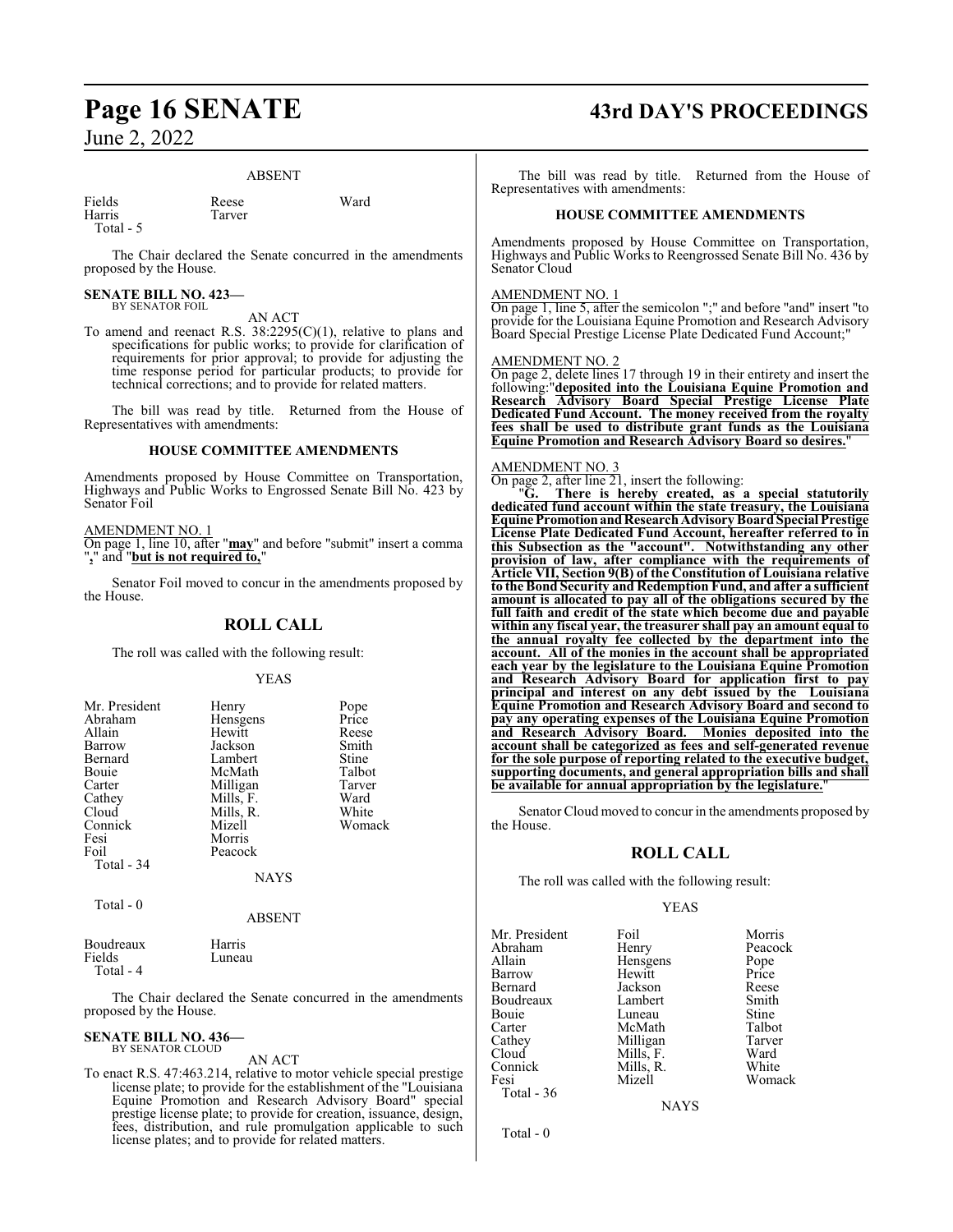# **43rd DAY'S PROCEEDINGS Page 17 SENATE**

#### ABSENT

Fields Harris Total - 2

The Chair declared the Senate concurred in the amendments proposed by the House.

# **SENATE BILL NO. 443—** BY SENATOR ALLAIN

#### AN ACT

To amend and reenact R.S. 47:303.1(C) and (G) and to repeal R.S. 47:303.1(D), relative to direct payment numbers; to provide for uniformdirect payment number procedures and appeal rights for local tax collectors; and to provide for related matters.

The bill was read by title. Returned from the House of Representatives with amendments:

#### **HOUSE COMMITTEE AMENDMENTS**

Amendments proposed by House Committee on Ways and Means to Engrossed Senate Bill No. 443 by Senator Allain

#### AMENDMENT NO. 1

On page 1, line 11, after "shall" delete the remainder of the line in its entirety and insert "**submit the application to**"

#### AMENDMENT NO. 2

On page 1, line 15, after "Section." insert the following:

"**The application shall be submitted to the local collector in a manner that provides actual notice of the application including but not limited to submission by certified mail that is signed for and received by the local collector.**"

#### AMENDMENT NO. 3

On page 2, line 10, after "**days of**" delete "**transmission of the**" and at the beginning of line 11, delete "**application to**" and insert "**receipt of the application by**"

#### AMENDMENT NO. 4

On page 2, line 17, after "**after**" and before "**the local**" delete "**the transmission of the application to**" and insert "**receipt of the application by**"

#### AMENDMENT NO. 5

On page 2, line 23, after "**but**" and before "**by the**" delete "**written approval is denied** " and insert "**approval is denied in writing**"

AMENDMENT NO. 6

On page 2, at the beginning of line 24, after "**days**" and before "**the local**" delete "**after the transmission of the application to**" and insert "**of receipt of the application by**"

Senator Allain moved to concur in the amendments proposed by the House.

### **ROLL CALL**

The roll was called with the following result:

#### YEAS

| Mr. President | Foil      | Peacock       |
|---------------|-----------|---------------|
| Abraham       | Henry     | Pope<br>Price |
| Allain        | Hensgens  |               |
| Barrow        | Hewitt    | Reese         |
| Bernard       | Lambert   | Smith         |
| Boudreaux     | Luneau    | <b>Stine</b>  |
| Bouie         | McMath    | Talbot        |
| Carter        | Milligan  | Tarver        |
| Cathey        | Mills, F. | Ward          |
| Cloud         | Mills, R. | White         |
| Connick       | Mizell    | Womack        |

June 2, 2022

| Fesi        | Morris        |         |
|-------------|---------------|---------|
| Total $-35$ | <b>NAYS</b>   |         |
| Total $-0$  | <b>ABSENT</b> |         |
| Fields      | Harris        | Jackson |

Total - 3

The Chair declared the Senate concurred in the amendments proposed by the House.

#### **SENATE BILL NO. 444—** BY SENATOR ALLAIN

AN ACT To amend and reenact R.S. 47:1408(D)(1), 1418(7)(d), 1432(A), 1574.2(A), the introductory paragraph of 1574.2(B), and 1574.2(D) and to enact R.S. 47:338.223, 1408(D)(3), and 1574.2(E), (F), and (G), relative to tax administration and the Board of Tax Appeals; to provide for the administration of certain occupancy taxes; to authorize the board to issue protective orders; to provide relative to notice and the opportunity to be heard for all matters and all parties before the board; to provide for the jurisdiction of the board; to authorize the board to issue preliminary injunctions during suits to enjoin certain tax preparers; to authorize the secretary of revenue to issue cease and desist orders to tax preparers who engage in certain conduct; to impose penalties on preparers who violate injunctions or orders; to provide for an effective date; and to provide for related matters.

The bill was read by title. Returned from the House of Representatives with amendments:

#### **HOUSE COMMITTEE AMENDMENTS**

Amendments proposed by House Committee on Ways and Means to Reengrossed Senate Bill No. 444 by Senator Allain

#### AMENDMENT NO. 1

On page 1, line 2, after "reenact" and before "1418(7)(d)," delete "R.S. 47:1408(D)(1)," and insert "R.S. 47:1402(E)(2), 1408(D)(1),"

#### AMENDMENT NO. 2

On page 1, at the beginning of line 5, after "Appeals;" insert "to provide for terms of board members;

#### AMENDMENT NO. 3

On page 1, at the beginning of line 14, after "Section 1." and before "1418(7)(d)," delete "R.S. 47:1408(D)(1)," and insert "R.S. 47:1402(E)(2), 1408(D)(1),"

#### AMENDMENT NO. 4

- On page 2, between lines 9 and 10, insert:
- "§1402. Membership of board; qualifications; appointment; term; vacancy; salary \* \* \*

E.

\* \* \*

(2) A member who has served on the board for more than  $two$ and one-halfterms occurringwithin three consecutive **full** terms shall be ineligible for reappointment to the board until at least two years from the last day of his last appointment. However, a member may be reappointed notwithstanding any other provision of law to the contrary, if nominated pursuant to Subsection D of this Section, and service pursuant to that Subsection is not counted for the purposes of any term or service limitation.

\* \* \*"

Senator Allain moved to concur in the amendments proposed by the House.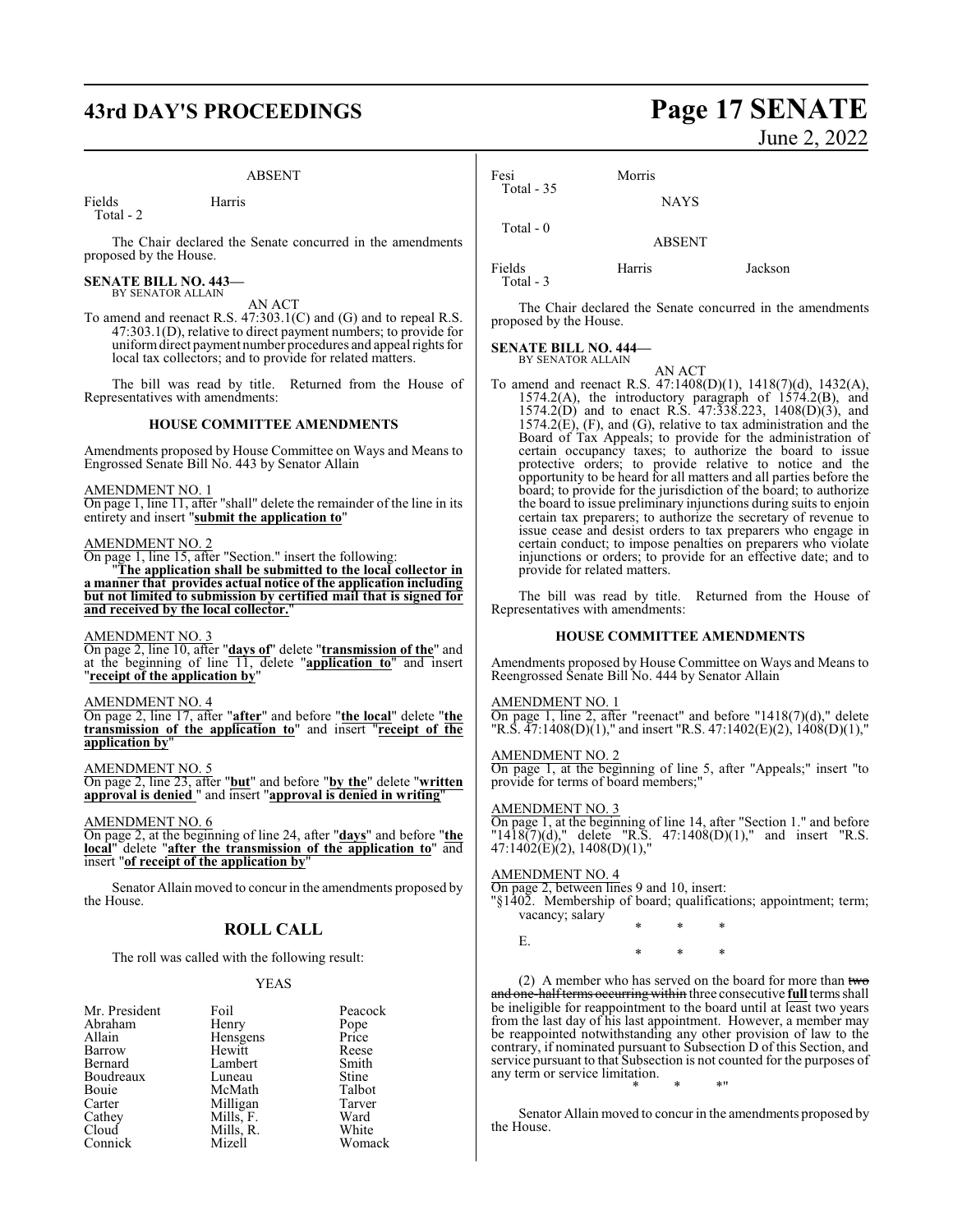## **ROLL CALL**

#### The roll was called with the following result:

#### YEAS

| Mr. President<br>Abraham<br>Allain<br>Barrow<br>Bernard<br>Boudreaux<br>Bouie<br>Cathey<br>Cloud<br>Connick<br>Fesi | Henry<br>Hensgens<br>Hewitt<br>Jackson<br>Lambert<br>Luneau<br>McMath<br>Milligan<br>Mills, F.<br>Mills, R.<br>Mizell | Peacock<br>Pope<br>Price<br>Reese<br>Smith<br>Stine<br>Talbot<br>Tarver<br>Ward<br>White<br>Womack |
|---------------------------------------------------------------------------------------------------------------------|-----------------------------------------------------------------------------------------------------------------------|----------------------------------------------------------------------------------------------------|
| Foil<br>Total - 35                                                                                                  | Morris<br><b>NAYS</b>                                                                                                 |                                                                                                    |
| Total - 0                                                                                                           | <b>A D CENT</b>                                                                                                       |                                                                                                    |

|                     | 111111 |        |
|---------------------|--------|--------|
| Carter<br>Total - 3 | Fields | Harris |

The Chair declared the Senate concurred in the amendments proposed by the House.

#### **SENATE BILL NO. 490—** BY SENATOR CORTEZ

AN ACT

To amend and reenact R.S. 40:1379.1(N) and to enact Chapter 12 of Title 24 of the Louisiana Revised Statutes of 1950, to be comprised ofR.S. 24:681 through 685 and 691 through 693 and R.S. 40:2402(3)(f), relative to capitol security; to provide for a director of capitol security; to provide for the qualifications, compensation, duties and functions of the director; to provide for capitol security officers; to provide for the manner in which certain special officer commissions may be issued; to create the Capitol Security Council; to provide for the composition and membership of the council; to provide for the powers and duties of the council; to provide for definitions; and to provide for related matters.

The bill was read by title. Returned from the House of Representatives with amendments:

#### **HOUSE COMMITTEE AMENDMENTS**

Amendments proposed by House Committee on House and Governmental Affairs to Reengrossed Senate Bill No. 490 by Senator Cortez

AMENDMENT NO. 1

On page 1, line 2, after "and" insert "1379.5(A),"

#### AMENDMENT NO. 2 On page 1, line 4, after "693" insert a comma ","

#### AMENDMENT NO. 3

On page 1, line 4, after "R.S.  $40:2402(3)(f)$ ," and before "relative" insert "and to repeal Subpart E of Part VII of Chapter 1 of Title 49 of the Louisiana Revised Statutes of 1950, comprised of R.S. 49:149 through 149.5,"

#### AMENDMENT NO. 4

On page 1, line 10, after "definitions;" insert "to provide relative to jurisdiction; to remove provisions for the capitol police;"

#### AMENDMENT NO. 5

On page 1, line 13, after "693" insert a comma ","

# **Page 18 SENATE 43rd DAY'S PROCEEDINGS**

#### AMENDMENT NO. 6

On page 2, line 26, after "**security**" delete the remainder of the line and delete lines 27 and 28 and insert "**for the areas within the state capitol complex, as defined in R.S. 40:1379.5, that are occupied and utilized by the members, officers, and staff of legislative branch of state government, including areas of ingress and egress** for those areas as necessary.

#### AMENDMENT NO. 7

On page 3, line 1, after "**members,**" insert "**officers**"

#### AMENDMENT NO. 8

On page 3, line 2, after "**committees**" delete the remainder of the line and at the beginning of line 3, delete "**of Representatives**"

#### AMENDMENT NO. 9

On page 3, line 9, after "**security**" delete the remainder of the line and delete lines 10 and 11 and insert "**for the areas within the state capitol complex, as defined in R.S. 40:1379.5, that are occupied and utilized by the members, officers, and staff of legislative branch of state government, including areas of ingress and egress for those areas as necessary.**"

#### AMENDMENT NO. 10

On page 4, line 1, after "**security plan**" delete the remainder of the line and delete lines 2 and 3 and insert "**for the areas within the state capitol complex, as defined in R.S. 40:1379.5, that are occupied and utilized by the members, officers, and staff of legislative branch of state government."**

#### AMENDMENT NO. 11

On page 4, line 22, after "**building**" delete the remainder of the line and delete line 23 and insert "**and other areas within the state capitol complex, as defined in R.S. 40:1379.5, that are occupied and utilized by the members, officers, and staff of the legislative branch of state government."**

#### AMENDMENT NO. 12

On page 5, line 25, after "**security plan**" delete the remainder of the line and delete line 26 and insert "**for the areas within the state capitol complex, as defined in R.S. 40:1379.5, that are occupied and utilized by the legislative branch of state government as it deems necessary or"**

#### AMENDMENT NO. 13

On page 6, line 18, after "R.S. 40:1379.1(N)" delete "is" and insert "and 1379.5(A) are"

#### AMENDMENT NO. 14

On page 7, between lines 1 and 2, insert the following:

"§1379.5. State capitol complex; provision of police protection; maintenance of peace and order

A.**(1)** The deputy secretary for public safety services of the Department of Public Safety and Corrections shall provide that public safety services police officers regularly patrol all areas within the state capitol complex to maintain peace and order and to prevent and detect crime.

**(2) Within the areas in the state capitol complex that are occupied and utilized by the members, officers, and staff of the legislative branch of state government, all public safety services police officers shall coordinate with and be subject to the direction of the director of capitol security in accordance with Chapter 12 of Title 24 of the Louisiana Revised Statutes of 1950.** \* \* \*"

#### AMENDMENT NO. 15

On page 7, between lines 9 and 10, insert the following:

"Section 3. Subpart E of Part VII of Chapter 1 of Title 49 of the Louisiana Revised Statutes of 1950, comprised of R.S. 49:149 through 149.5, is hereby repealed in its entirety.

Section 4. Notwithstanding any provision of Section 1 of this Act to the contrary, the presiding officer of each house of the legislature shall make the initial appointments to the Capitol Security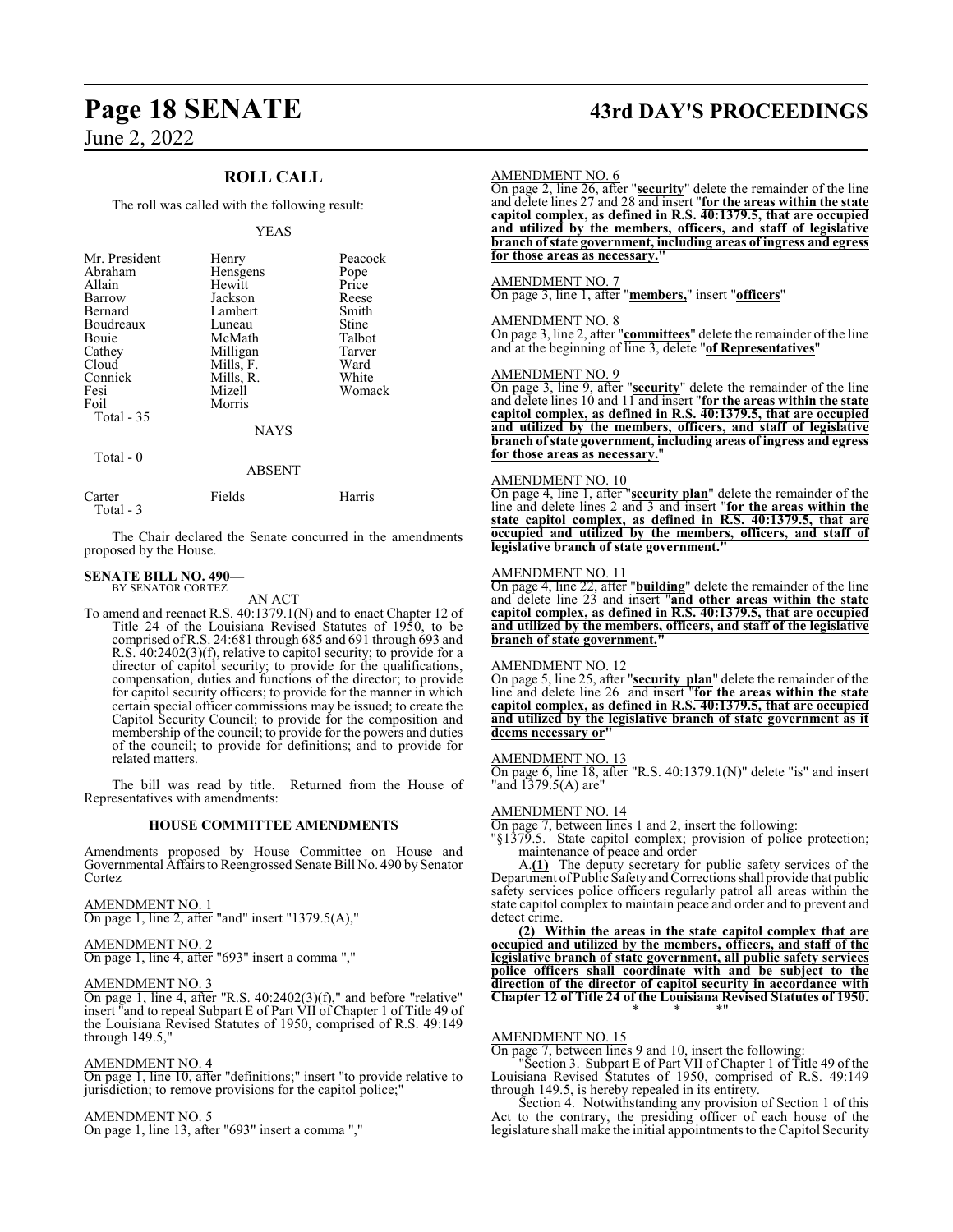# **43rd DAY'S PROCEEDINGS Page 19 SENATE**

# June 2, 2022

Council and the council shall hold its first meeting within ninety days after the effective date of this Act."

#### AMENDMENT NO. 16

On page 7, line 10, change "Section 3." to "Section 5."

#### **HOUSE COMMITTEE AMENDMENTS**

Amendments proposed by House Committee on Appropriations to Reengrossed Senate Bill No. 490 by Senator Cortez

#### AMENDMENT NO. 1

In House Committee Amendment No. 6 in the set of amendments by the Committee on House and Governmental Affairs (#4142), on page 1, at the beginning of line 18, before "**legislative**" insert "**the**"

#### AMENDMENT NO. 2

In House Committee Amendment No. 9 in the set of amendments by the Committee on House and Governmental Affairs (#4142), on page 1, at the beginning of line 29, before "**legislative**" insert "**the**"

#### AMENDMENT NO. 3

In House Committee Amendment No. 10 in the set of amendments by the Committee on House and Governmental Affairs (#4142), on page 2, at the beginning of line 5, before "**legislative**" insert "**the**"

#### AMENDMENT NO. 4

On page 5, delete lines 11 through 18, and insert the following:

"**C.(1) Appointments to the council shall be made no later than twenty days after the adjournment of the organizational session of the legislature.**

**(2) Any vacancy in the appointed membership of the council shall be filled in the manner of original appointment for the remainder of the term.**

**D. The positions of chairman and vice chairman of the council shall rotate in even-numbered years between the members of the House of Representatives and the members of the Senate who serve on the council as provided in this Section. In January of each even-number year, the speaker of the House of Representatives shall designate a member of the House of Representatives on the council who shall serve as chairman or vice chairman of the council, as applicable, and the president of the Senate shall designate the member of the Senate on the council who shall serve as chairman or vice chairman of the council, as applicable.**"

#### AMENDMENT NO. 5

In House Committee Amendment No. 15 in the set of amendments by the Committee on House and Governmental Affairs (#4142), on page 2, at the end of line 40, after "Act." insert the following: "A member of the Capitol Security Council designated by the president of the Senate shall serve as the first chairman of the council and a member of the council designated by the speaker of the House of Representatives shall serve as the first vice chairman of the council. Thereafter, the positions of chairman and vice chairman of the council shall rotate at the time and in the manner provided by Section 1 of this Act. The chairman shall call the first meeting of the council in accordance with this Section."

#### **LEGISLATIVE BUREAU AMENDMENTS**

Amendments proposed by Legislative Bureau to Reengrossed Senate Bill No. 490 by Senator Cortez

#### AMENDMENT NO. 1

In House Committee Amendment No. 7 proposed by the House Committee on House and Governmental Affairs to Reengrossed Senate Bill No. 490 by Senator Cortez, on page 1, line 21, change "**officers**" to "**officers,**"

AMENDMENT NO. 2

change "R.S.  $40:1379.1(N)$ " to "R.S. On page 1, line 2, 40:1379.1(N)(1)"

#### AMENDMENT NO. 3

On page 6, line  $18$ , change "R.S.  $40:1379.1(N)$ " to "R.S. 40:1379.1(N)(1)"

#### **HOUSE FLOOR AMENDMENTS**

Amendments proposed by Representative Jenkins to Reengrossed Senate Bill No. 490 by Senator Cortez

#### AMENDMENT NO. 1

On page 5, line 4, change "**ten**" to "**twelve**"

#### AMENDMENT NO. 2

On page 5, between lines 10 and 11, add the following:

"**(5) The sergeant at arms of the Senate who shall serve as an ex officio nonvoting member.**

**(6) The sergeant at arms of the House of Representatives who shall serve as an ex officio nonvoting member.**"

#### **HOUSE FLOOR AMENDMENTS**

Amendments proposed by Representative Ivey to Reengrossed Senate Bill No. 490 by Senator Cortez

#### AMENDMENT NO. 1

Delete House Committee Amendments No. 2 and 5 by the House Committee on House and Governmental Affairs (#4142)

AMENDMENT NO. 2 On page 1, line 4, change "693" to "694,"

#### AMENDMENT NO. 3 On page 1, line 13, change "693" to "694,"

#### AMENDMENT NO. 4

On page 4, line 28, after "**Representatives.**" insert the following:

"**Notwithstanding any provision of this Chapter to the contrary, the director of capitol security and any capitol security officer shall be subject to the direction of the sergeant at arms of the Senate and the sergeant at arms of the House of Representatives with regard to the duties of the sergeant at arms of the Senate and the sergeant at arms of the House of Representatives as established in the respective rules of the Senate or House of Representatives, except in the case of an emergency.** 

#### AMENDMENT NO. 5

On page 6, between lines 17 and 18 insert the following:

"**§694. Capitol security; joint rule** 

**Notwithstanding any provision of this Chapter to the contrary, the legislature may, by joint rule, provide for the structure, authority, powers, functions, and duties of the Capitol Security Council, the director of capitol security, capitol security officers, capitol security personnel, and officers of the legislature relative to capitol security."**

Senator Milligan moved to reject the amendments proposed by the House.

## **ROLL CALL**

The roll was called with the following result:

#### YEAS

Mr. President Foil Morris<br>Abraham Henry Peacoc Abraham Henry Peacock<br>Allain Hensgens Pope Allain **Hensgens** Pope<br>
Barrow Hewitt Price Barrow Hewitt Price **Jackson** Reese<br>Lambert Smith Boudreaux Lambert Smith<br>Bouie Luneau Stine Bouie Luneau Stine<br>Carter McMath Talbot Carter McMath Talbot<br>Cathey Milligan Tarver Milligan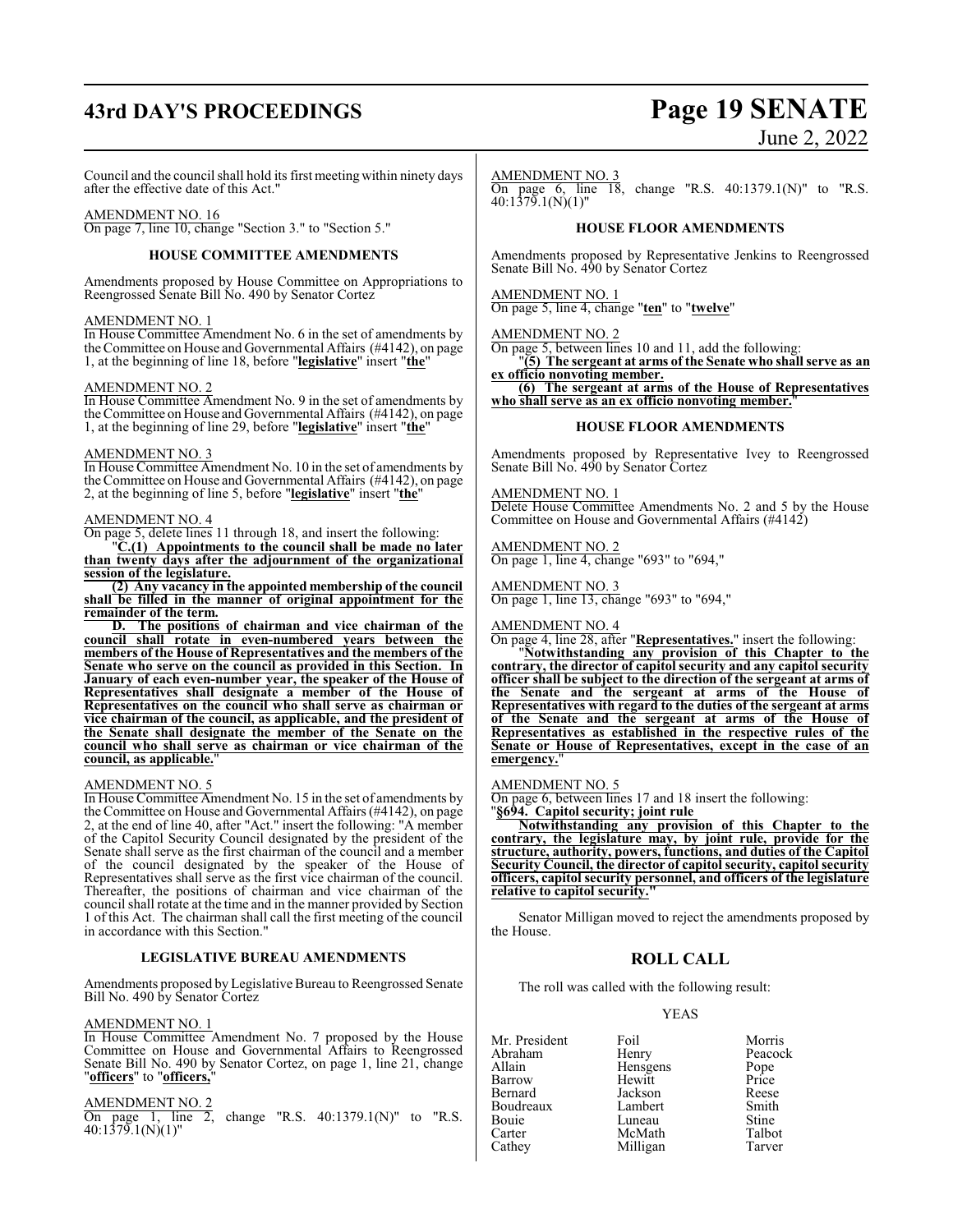| Cloud       | Mills. F. | Ward   |
|-------------|-----------|--------|
| Connick     | Mills. R. | White  |
| Fesi        | Mizell    | Womack |
| Total $-36$ |           |        |
|             | NAYS      |        |

Total - 0

ABSENT

Fields Harris Total - 2

The Chair declared the Senate rejected the amendments proposed by the House.

#### **Senate Resolutions on Second Reading Reported by Committees**

#### **SENATE RESOLUTION NO. 154—** BY SENATOR LUNEAU

A RESOLUTION

To urge and request the Department of Transportation and Development to study the current structure of the Red River, Atchafalaya, and Bayou Beouf Levee District and its board operations in comparison to other levee board operations throughout the state, and to report its findings and make recommendations to the Senate Committee on Transportation, Highways and Public Works by March 1, 2023.

Reported with amendments by the Committee on Transportation, Highways and Public Works.

#### **SENATE COMMITTEE AMENDMENTS**

Amendments proposed by Senate Committee on Transportation, Highways and Public Works to Original Senate Resolution No. 154 by Senator Luneau

AMENDMENT NO. 1 On page 1, line 3, change "Beouf" to "Boeuf"

AMENDMENT NO. 2 On page 2, line 9, change "Beouf" to "Boeuf"

AMENDMENT NO. 3 On page 2, line 12, change "Beouf" to "Boeuf"

On motion of Senator McMath, the committee amendment was adopted.

The resolution was read by title. On motion of Senator Luneau, the amended Senate Resolution was adopted.

#### **House Concurrent Resolutions on Second Reading Reported by Committees**

#### **HOUSE CONCURRENT RESOLUTION NO. 107—** BY REPRESENTATIVE WRIGHT

A CONCURRENT RESOLUTION

To create and provide for a joint subcommittee to be comprised of members from the House Committee on Transportation, Highways and Public Works, the House Committee on Commerce, the Senate Committee on Transportation, Highways, and Public Works, and the Senate Committee on Commerce, Consumer Protection, and International Affairs to examine and study port infrastructure strategies.

Reported favorably by the Committee on Transportation, Highways and Public Works.

# **Page 20 SENATE 43rd DAY'S PROCEEDINGS**

The resolution was read by title. Senator McMath moved to concur in the House Concurrent Resolution.

## **ROLL CALL**

The roll was called with the following result:

#### YEAS

| Mr. President | Fesi          | Mizell  |
|---------------|---------------|---------|
| Abraham       | Foil          | Morris  |
| Allain        | Henry         | Peacock |
| Barrow        | Hensgens      | Pope    |
| Bernard       | Hewitt        | Price   |
| Boudreaux     | Jackson       | Smith   |
| Bouie         | Lambert       | Stine   |
| Carter        | Luneau        | Talbot  |
| Cathey        | McMath        | White   |
| Cloud         | Milligan      | Womack  |
| Connick       | Mills, R.     |         |
| Total - 32    |               |         |
|               | <b>BTATTO</b> |         |

Total - 0

NAYS

ABSENT

| Fields    | Mills, F. | Tarver |
|-----------|-----------|--------|
| Harris    | Reese     | Ward   |
| Total - 6 |           |        |

The Chair declared the Senate concurred in the House Concurrent Resolution and ordered it returned to the House.

#### **House Concurrent Resolutions on Second Reading Reported by Committees, Subject to Call**

#### **Called from the Calendar**

# **HOUSE CONCURRENT RESOLUTION NO. 103—** BY REPRESENTATIVE WRIGHT

A CONCURRENT RESOLUTION To authorize and direct the Cash Management Review Board to meet, establish, and function as the Louisiana Digital Assets Working Group to research, report, and make recommendations relative to the use of digital assets in this state and submit the findings to the state treasurer on or before February 1, 2023.

Reported favorably by the Committee on Finance.

The resolution was read by title. Senator Fred Mills moved to concur in the House Concurrent Resolution.

### **ROLL CALL**

The roll was called with the following result:

YEAS

|           | Mizell           |
|-----------|------------------|
| Foil      | Morris           |
| Henry     | Pope             |
|           | Price            |
| Hewitt    | Smith            |
| Jackson   | Stine            |
| Lambert   | Talbot           |
| Luneau    | White            |
| McMath    | Womack           |
| Milligan  |                  |
| Mills, F. |                  |
|           |                  |
|           | Fesi<br>Hensgens |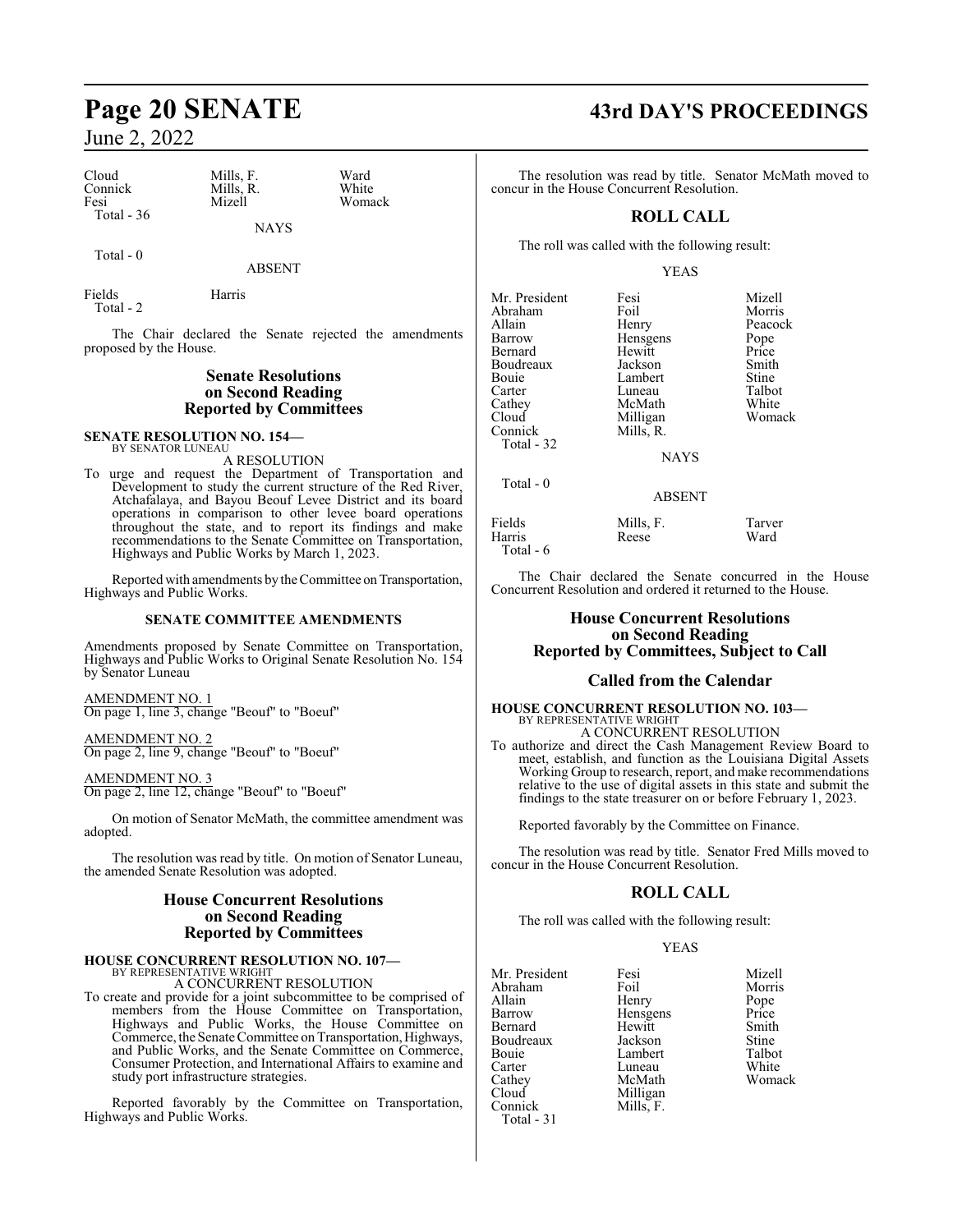# **43rd DAY'S PROCEEDINGS Page 21 SENATE**

#### NAYS

Peacock Total - 1

ABSENT

| Fields    | Mills, R. | Tarver |
|-----------|-----------|--------|
| Harris    | Reese     | Ward   |
| Total - 6 |           |        |

The Chair declared the Senate concurred in the House Concurrent Resolution and ordered it returned to the House.

#### **House Concurrent Resolutions on Third Reading and Final Passage**

#### **Called from the Calendar**

#### **HOUSE CONCURRENT RESOLUTION NO. 8—** BY REPRESENTATIVE SCHEXNAYDEI

A CONCURRENT RESOLUTION

To provide for a hospital stabilization formula pursuant to Article VII, Section 10.13 of the Constitution of Louisiana; to establish the level and basis of hospital assessments; to establish certain reimbursement enhancements for inpatient and outpatient hospital services; to establish certain criteria for the implementation of the formula; and to provide for related matters.

The concurrent resolution was read by title and returned to the Calendar, subject to call.

#### **House Bills and Joint Resolutions on Third Reading and Final Passage**

#### **Bagneris Rule**

Senator Mizell moved to invoke the rule to temporarily pass over controversial House Bills on Third Reading and Final Passage with the intention of taking them up later, in their regular order and to suspend the rules to specifically start with House Bill No. 627.

Without objection, so ordered.

#### **HOUSE BILL NO. 627—** BY REPRESENTATIVE BRYANT

AN ACT

To enact R.S. 14:68.4(C), relative to the crime of unauthorized use of a motor vehicle; to provide relative to criminal penalties; and to provide for related matters.

The bill was read by title. Senator McMath moved the final passage of the bill.

#### **ROLL CALL**

The roll was called with the following result:

#### YEAS

| Mr. President<br>Abraham<br>Allain<br>Barrow<br>Bernard<br>Boudreaux<br><b>Bouje</b><br>Carter<br>Cathey<br>Total $-26$ | Connick<br>Foil<br>Hensgens<br>Jackson<br>Lambert<br>Luneau<br>McMath<br>Milligan<br>Mills, F. | Mills, R.<br>Price<br>Reese<br>Smith<br>Stine<br>Tarver<br>White<br>Womack |
|-------------------------------------------------------------------------------------------------------------------------|------------------------------------------------------------------------------------------------|----------------------------------------------------------------------------|
|                                                                                                                         | <b>NAYS</b>                                                                                    |                                                                            |

Cloud Hewitt Pope

June 2, 2022

| Fesi<br>Henry<br>Total - 8    | Mizell<br>Peacock | Talbot |
|-------------------------------|-------------------|--------|
|                               | <b>ABSENT</b>     |        |
| Fields<br>Harris<br>Total - 4 | Morris<br>Ward    |        |

The Chair declared the bill was passed and ordered it returned to the House. Senator McMath moved to reconsider the vote by which the bill was passed and laid the motion on the table.

#### **HOUSE BILL NO. 662—** BY REPRESENTATIVE ZERINGUE

AN ACT

To amend and reenact R.S. 13:61(E), relative to the Judicial Council; to provide relative to the review of judicial districts and appellate circuits; to provide for annual reporting; to provide relative to judgeships; and to provide for related matters.

The bill was read by title. Senator Hewitt moved the final passage of the bill.

#### **ROLL CALL**

The roll was called with the following result:

|--|

| Mr. President<br>Abraham<br>Allain<br>Barrow<br>Bernard<br>Boudreaux<br>Bouie<br>Carter<br>Cathey<br>Cloud<br>Connick<br>Fesi | Foil<br>Henry<br>Hensgens<br>Hewitt<br>Jackson<br>Lambert<br>Luneau<br>McMath<br>Milligan<br>Mills, F.<br>Mills, R.<br>Mizell | Morris<br>Peacock<br>Pope<br>Price<br>Reese<br>Smith<br>Stine<br>Talbot<br>White<br>Womack |
|-------------------------------------------------------------------------------------------------------------------------------|-------------------------------------------------------------------------------------------------------------------------------|--------------------------------------------------------------------------------------------|
| Total - 34                                                                                                                    | <b>NAYS</b>                                                                                                                   |                                                                                            |
| Total - 0                                                                                                                     | <b>ABSENT</b>                                                                                                                 |                                                                                            |
| Fields<br>Harris<br>Total - 4                                                                                                 | Tarver<br>Ward                                                                                                                |                                                                                            |

The Chair declared the bill was passed and ordered it returned to the House. Senator Hewitt moved to reconsider the vote by which the bill was passed and laid the motion on the table.

#### **HOUSE BILL NO. 834—**

BY REPRESENTATIVE ILLG

AN ACT To amend and reenact R.S.  $9:154(A)(16)$  and  $(17)$  and to enact R.S. 9:153(12)(i), 154(A)(18), and 157.1, relative to unclaimed property; to provide relative to definitions; to provide relative to the definition of "property" for a sports wagering account; to provide relative to abandoned property; to provide relative to abandoned funds in a sports wagering account; to prohibit charges by a licensee or sports wagering account operator on abandoned sports wagering accounts; and to provide for related matters.

The bill was read by title. Senator Talbot moved the final passage of the bill.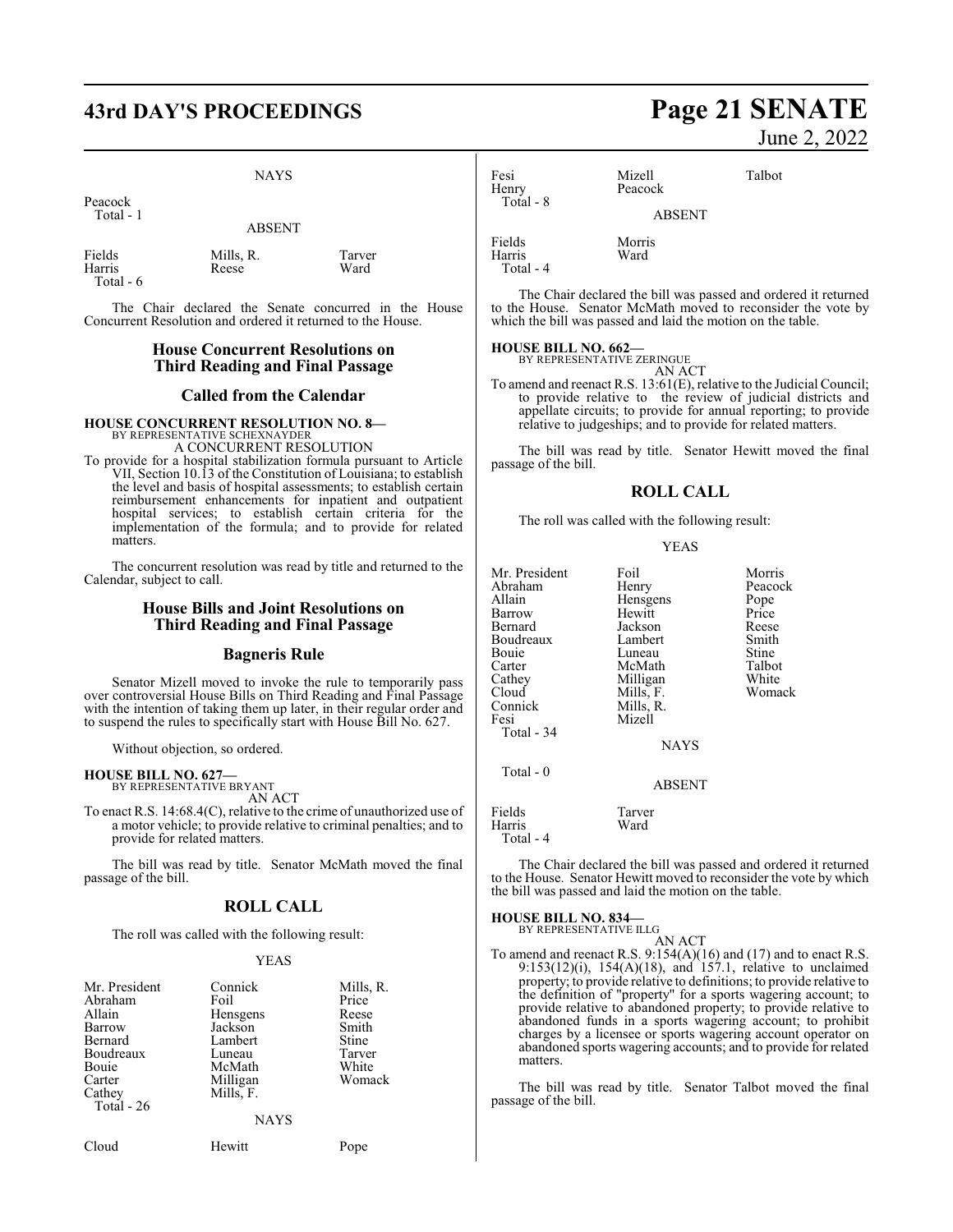## **ROLL CALL**

The roll was called with the following result:

#### YEAS

| Mr. President<br>Abraham<br>Allain<br>Barrow<br>Bernard<br>Boudreaux<br>Bouie<br>Carter<br>Cathey<br>Cloud<br>Connick<br>Fesi<br>Total - 35 | Foil<br>Henry<br>Hensgens<br>Hewitt<br>Jackson<br>Lambert<br>Luneau<br>McMath<br>Milligan<br>Mills, F.<br>Mills, R.<br>Mizell | Morris<br>Peacock<br>Pope<br>Price<br>Reese<br>Smith<br>Stine<br>Talbot<br>Tarver<br>White<br>Womack |
|---------------------------------------------------------------------------------------------------------------------------------------------|-------------------------------------------------------------------------------------------------------------------------------|------------------------------------------------------------------------------------------------------|
|                                                                                                                                             | <b>NAYS</b>                                                                                                                   |                                                                                                      |
| Total $-0$                                                                                                                                  | ABSENT                                                                                                                        |                                                                                                      |

| Fields    | Harris | Ward |
|-----------|--------|------|
| Total - 3 |        |      |

The Chair declared the bill was passed and ordered it returned to the House. Senator Talbot moved to reconsider the vote by which the bill was passed and laid the motion on the table.

#### **HOUSE BILL NO. 896—**

BY REPRESENTATIVE MCFARLAND AN ACT

To amend and reenact R.S. 9:2800.27(G), relative to recoverable past medical expenses; to provide for exemptions; to provide for prospective application; and to provide for related matters.

The bill was read by title. Senator Reese moved the final passage of the bill.

#### **ROLL CALL**

The roll was called with the following result:

#### YEAS

| Mr. President<br>Abraham<br>Allain<br>Barrow<br>Bernard<br>Boudreaux<br><b>Bouje</b><br>Carter<br>Cathey<br>Cloud<br>Connick<br>Total $-33$<br>Total $-0$ | Fesi<br>Foil<br>Henry<br>Hensgens<br>Hewitt<br>Jackson<br>Lambert<br>McMath<br>Milligan<br>Mills, F.<br>Mills, R.<br><b>NAYS</b> | Mizell<br>Morris<br>Peacock<br>Pope<br>Price<br>Reese<br>Smith<br>Stine<br>Talbot<br>White<br>Womack |
|-----------------------------------------------------------------------------------------------------------------------------------------------------------|----------------------------------------------------------------------------------------------------------------------------------|------------------------------------------------------------------------------------------------------|
|                                                                                                                                                           | <b>ABSENT</b>                                                                                                                    |                                                                                                      |
| Fields<br>Harris                                                                                                                                          | Luneau<br>Tarver                                                                                                                 | Ward                                                                                                 |

Total - 5

The Chair declared the bill was passed and ordered it returned to the House. Senator Reese moved to reconsider the vote by which the bill was passed and laid the motion on the table.

# **Page 22 SENATE 43rd DAY'S PROCEEDINGS**

#### **HOUSE BILL NO. 224—**

BY REPRESENTATIVE GREGORY MILLER AN ACT

To amend and reenact R.S.  $24:202(F)(1)$  and (G), relative to meetings of the Louisiana State Law Institute; to provide for the location of meetings; to provide for meetings via electronic means; to provide for the authority of the Louisiana State Law Institute; to provide for definitions; and to provide for related matters.

The bill was read by title. Senator Peacock moved the final passage of the bill.

#### **ROLL CALL**

The roll was called with the following result:

#### YEAS

| Mr. President<br>Abraham<br>Allain<br>Barrow<br>Bernard<br>Boudreaux<br>Bouie<br>Carter<br>Cathey<br>Cloud<br>Connick<br>Fesi<br>Total - 35<br>Total $-0$ | Foil<br>Henry<br>Hensgens<br>Jackson<br>Lambert<br>Luneau<br>McMath<br>Milligan<br>Mills, F.<br>Mills, R.<br>Mizell<br>Morris<br><b>NAYS</b><br><b>ABSENT</b> | Peacock<br>Pope<br>Price<br>Reese<br>Smith<br>Stine<br>Talbot<br>Tarver<br>Ward<br>White<br>Womack |
|-----------------------------------------------------------------------------------------------------------------------------------------------------------|---------------------------------------------------------------------------------------------------------------------------------------------------------------|----------------------------------------------------------------------------------------------------|
|                                                                                                                                                           |                                                                                                                                                               |                                                                                                    |
| Fields<br>Total - 3                                                                                                                                       | Harris                                                                                                                                                        | Hewitt                                                                                             |

The Chair declared the bill was passed and ordered it returned to the House. Senator Peacock moved to reconsider the vote by which the bill was passed and laid the motion on the table.

#### **HOUSE BILL NO. 831—**

BY REPRESENTATIVE FIRMENT AN ACT

To enact R.S. 22:1338, relative to additional living expense coverage for homeowner's insurance; to provide for an advance payment in the event of a total loss; to provide for payment after the advance period; and to provide for related matters.

#### **Floor Amendments**

Senator Bernard proposed the following amendments.

#### **SENATE FLOOR AMENDMENTS**

Amendments proposed by Senator Bernard to Reengrossed House Bill No. 831 by Representative Firment

#### AMENDMENT NO. 1

On page 1, line 4, after "period;" insert "to provide for an effective date;

#### AMENDMENT NO. 2

On page 1, after line 17, insert:

"Section 2. This Act shall become effective on January 1, 2023; if vetoed by the governor and subsequently approved by the legislature, this Act shall become effective on the day following such approval by the legislature or January 1, 2023, whichever is later."

On motion of Senator Bernard, the amendments were adopted.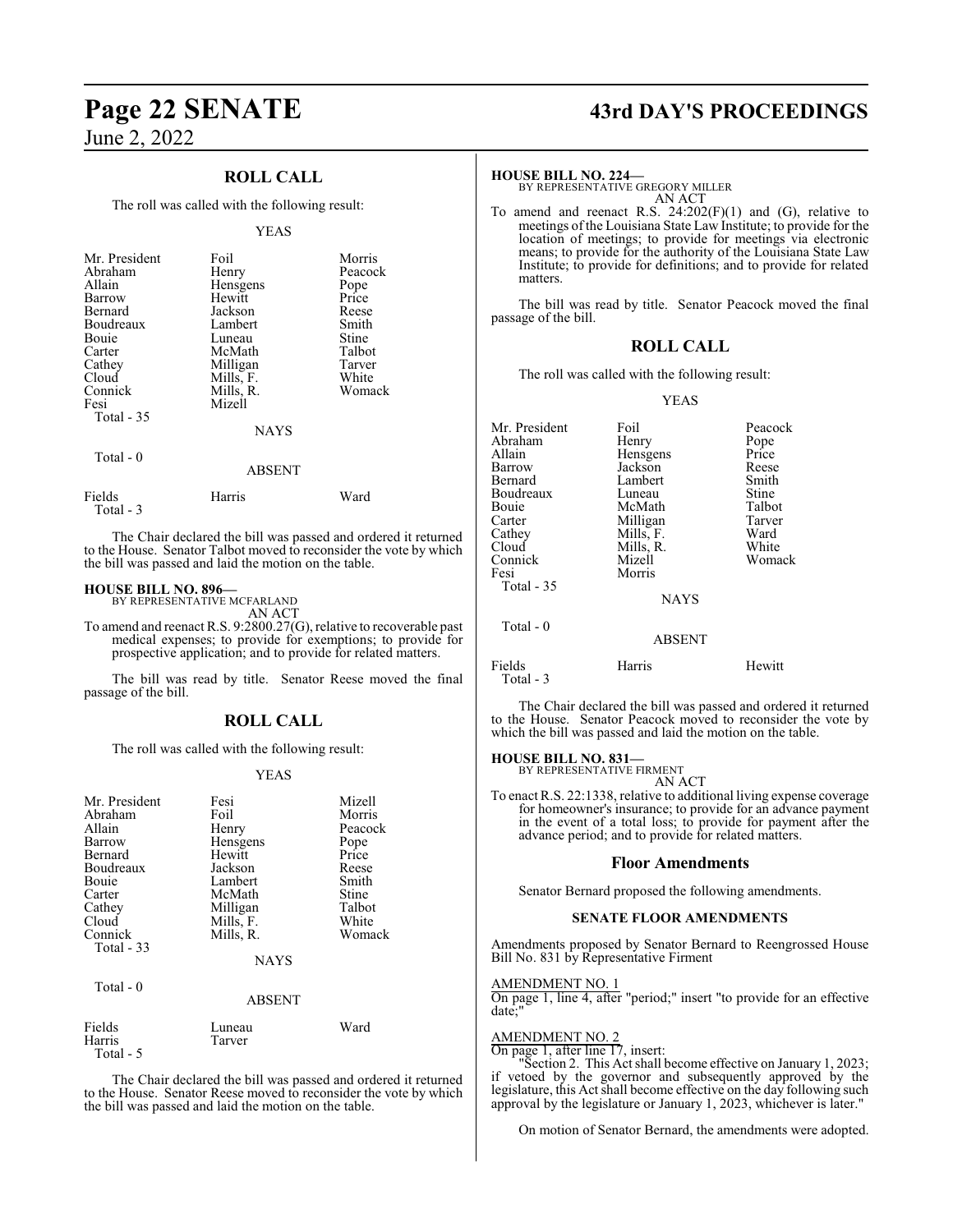# **43rd DAY'S PROCEEDINGS Page 23 SENATE**

The bill was read by title. Senator Bernard moved the final passage of the amended bill.

#### **ROLL CALL**

The roll was called with the following result:

#### YEAS

| Mr. President<br>Abraham<br>Allain<br>Barrow<br>Bernard<br>Boudreaux<br><b>Bouje</b><br>Carter<br>Cathey | Foil<br>Henry<br>Hensgens<br>Hewitt<br>Jackson<br>Lambert<br>Luneau<br>McMath<br>Milligan | Morris<br>Peacock<br>Pope<br>Price<br>Reese<br>Smith<br>Stine<br>Talbot<br>Tarver |
|----------------------------------------------------------------------------------------------------------|-------------------------------------------------------------------------------------------|-----------------------------------------------------------------------------------|
|                                                                                                          |                                                                                           |                                                                                   |
|                                                                                                          |                                                                                           |                                                                                   |
| Cloud                                                                                                    | Mills, F.                                                                                 | Ward                                                                              |
| Connick                                                                                                  | Mills, R.                                                                                 | White                                                                             |
| Fesi                                                                                                     | Mizell                                                                                    | Womack                                                                            |
| Total $-36$                                                                                              | <b>NAYS</b>                                                                               |                                                                                   |

Total - 0

ABSENT

Fields Harris Total - 2

The Chair declared the amended bill was passed and ordered it returned to the House. Senator Bernard moved to reconsider the vote by which the bill was passed and laid the motion on the table.

#### **HOUSE BILL NO. 1040—**

- BY REPRESENTATIVES LACOMBE, DAVIS, FISHER, FONTENOT, GOUDEAU, MCKNIGHT, MIGUEZ, NEWELL, PRESSLY, AND THOMAS AN ACT
- To enact Chapter 20 of Title 51 of the Louisiana Revised Statutes of 1950, to be comprised of R.S. 51:1751 through 1754, relative to payment processors; to provide definitions; to prohibit discrimination; to provide for a violation; to provide for an unfair trade practice; to exempt certain entities from the application of unfair trade practices law; to provide for enforcement by the commissioner of the office of financial institutions in certain situations; to provide for unauthorized or illegal acts; and to provide for related matters.

#### **Floor Amendments**

Senator Ward proposed the following amendments.

#### **SENATE FLOOR AMENDMENTS**

Amendments proposed bySenator Ward to Engrossed House Bill No. 1040 by Representative LaCombe

#### AMENDMENT NO. 1

Delete Senate Committee Amendment No.2 proposed by the Senate Committee on Commerce, Consumer Protection and International Affairs and adopted by the Senate on May 19, 2022.

#### AMENDMENT NO. 2

On page 1, delete lines 10 through 20 in their entirety and delete page 2 in its entirety and insert the following:

"Section 1. R.S. 6:1055 is hereby enacted to read as follows:

§1055. Money transmitters; delivery of funds requirements;  $\frac{\text{exceptions}}{\text{A.}}$  E

Every money transmitter licensee and its agents shall transmit the monetary equivalent of all money or equivalent value received from a consumer for transmission, net of any fees, or issue instructions committing the money or its monetary equivalent, to the

# June 2, 2022

person designated by the consumer, or return such amount to the consumer, within ten business days after receiving the money or equivalent value, unless otherwise ordered by the consumer, accepted under the terms of a contract for stored value or when the transmission is for the payment of goods or services, or unless the licensee or its agent has reasonable cause to believe that a violation of law has occurred, is occurring, or will occur in connection with transmitting the money.

B. For purposes of this Section, money is considered to have been transmitted when it is mailed, released to the relevant payment system for delivery, or is otherwise available to the person designated by the consumer and, where possible, a reasonable effort has been made to inform the designated person that the money is available.

C.(1) Any provision in a money transmitter licensee user policy or user agreement which provides a financial penalty or stipulated damages against a consumer or charitable organization as defined by R.S. 51:1901, for executing a lawful and valid transaction under federal and state law is contrary to public policy and shall be null and void.

(2) A money transmitter licensee shall provide notice to a consumer of any transaction that the money transmitter finds to be or is suspected of being in violation of the user policy or user agreement and for which the licensee seizes the transaction funds, unless such notice is prohibited by law. Any funds seized by the money transmitter prior to providing such notice, unless such notice is prohibited by law, and found to be from a lawful and valid transaction under federal and state law shall be processed by the licensee in accordance with Subsection A of this Section.

D. The enforcement of any choice-of-law provision in a money transmitter licensee user policy or user agreement that would result in a contravention of the public policy of this state as expressed by Subsection C of this Section shall be null and void to the extent of such contravention.

E. A money transmitter licensee that seizes or holds funds pursuant to a user policy or user agreement provision that is subject to nullification as provided by this Section shall return to the consumer any funds held or seized as a result of such violation, including any financial penalty or stipulated damages assessed, and such money transmitter licensee may cancel the service contract.

The commissioner of the Office of Financial Institutions shall have the authority to enjoin a violation of this Section, and any such violation shall be considered an unfair trade practice and shall subject violators to the provisions of R.S. 51:1401 et seq. Entities covered by this Section shall be subject to the enforcement powers of the commissioner of the Office of Financial Institutions as provided in R.S. 6:121.1. For purposes of this Section, the provisions of R.S. 51:1406 shall not apply to a money transmitter licensee.

G.(1) The provisions of this Section shall not apply to any federally insured financial institution, its subsidiaries, and affiliates.

(2) The provisions of this Section shall not apply to an operator of a payment system or its subsidiaries and affiliates which are exempt from licensing under The Sale of Checks and Money Transmission Act, R.S. 6:1031et seq., to the extent that the operator of a payment system provides processing, clearing, or settlement services, between or among persons, in connection with wire transfers, credit card transactions, debit card transactions, stored value transactions, automated clearing house transfers, or similar funds transfers."

On motion of Senator Ward, the amendments were adopted.

The bill was read by title. Senator Ward moved the final passage of the amended bill.

#### **ROLL CALL**

The roll was called with the following result:

#### YEAS

| Mr. President | Foil     | Peacock       |
|---------------|----------|---------------|
| Abraham       | Henry    | Pope<br>Price |
| Allain        | Hensgens |               |
| Barrow        | Hewitt   | Reese         |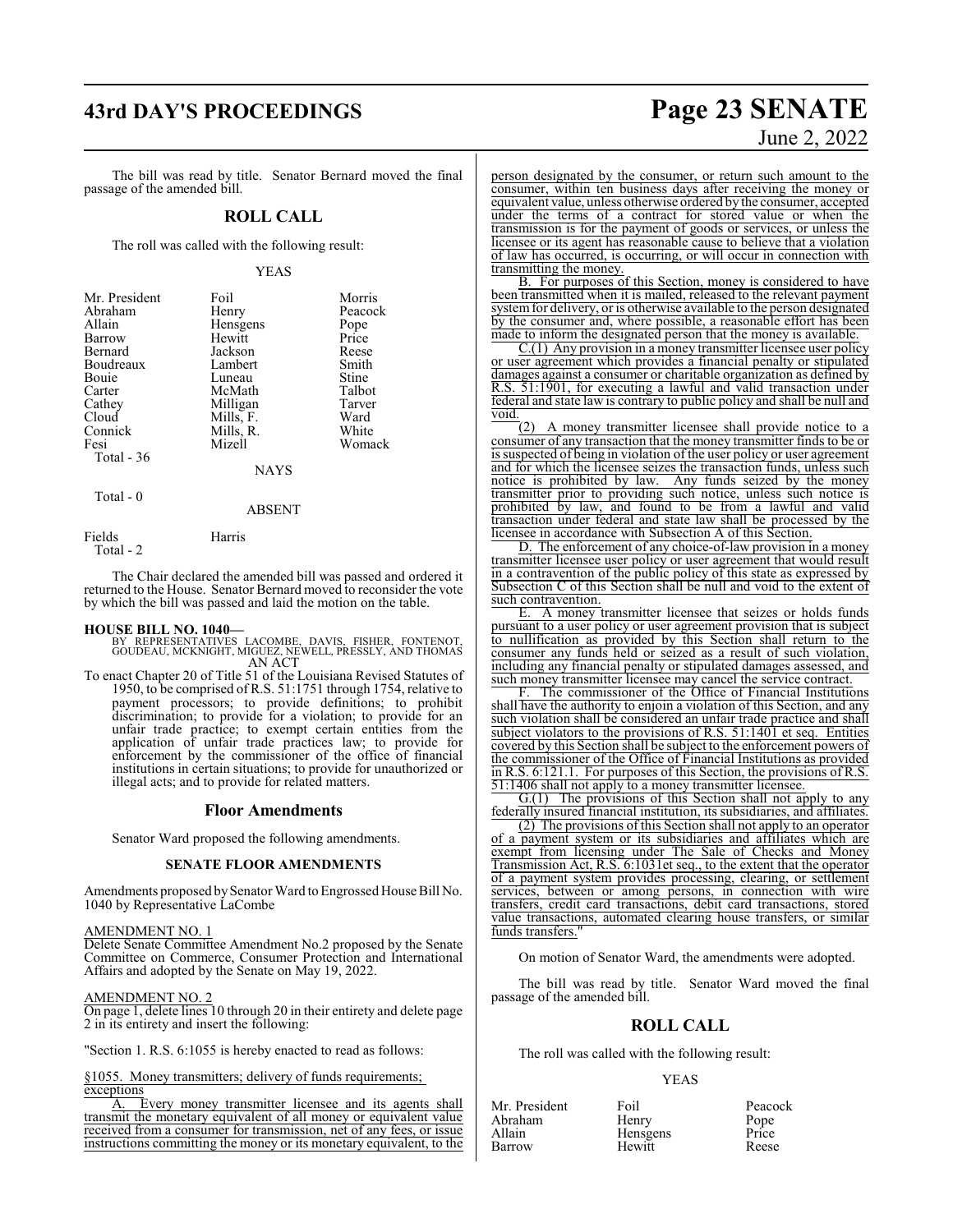| Bernard               | Jackson       | Smith     |
|-----------------------|---------------|-----------|
| Boudreaux             | Lambert       | Stine     |
| <b>Bouje</b>          | Luneau        | Talbot    |
| Carter                | McMath        | Tarver    |
| Cathey                | Milligan      | Ward      |
| Cloud                 | Mills, F.     | White     |
| Connick               | Mizell        | Womack    |
| Fesi                  | Morris        |           |
| Total - 35            |               |           |
|                       | <b>NAYS</b>   |           |
| Total - 0             |               |           |
|                       | <b>ABSENT</b> |           |
| Fields<br>$Total - 3$ | Harris        | Mills, R. |

The Chair declared the amended bill was passed and ordered it returned to the House. Senator Ward moved to reconsider the vote by which the bill was passed and laid the motion on the table.

#### **Senator Mizell in the Chair**

#### **HOUSE BILL NO. 936—**

BY REPRESENTATIVE HUVAL AN ACT

To amend and reenact R.S. 22:1892(A)(1), (3), and (4), relative to the payment and adjustment of certain insurance claims; to provide for the payment of any undisputed amount due on a claim; to provide for initiation of loss adjustment; to provide for requests for certain documents; to provide for written notice; and to provide for related matters.

#### **Floor Amendments**

Senator Talbot proposed the following amendments.

#### **SENATE FLOOR AMENDMENTS**

Amendments proposed by Senator Talbot to Engrossed House Bill No. 936 by Representative Huval

#### AMENDMENT NO. 1

Delete Senate Committee Amendment Nos. 9, 11, and 12 proposed by the Senate Committee on Insurance and adopted by the Senate on May 19, 2022.

AMENDMENT NO. 2

On page 3, line 3, after "claim" insert "in whole or in part"

On motion of Senator Talbot, the amendments were adopted.

On motion of Senator Talbot, the amended bill was read by title and returned to its regular order on Third Reading and Final Passage.

#### **HOUSE BILL NO. 1058— (Substitute for House Bill No. 387 by Representative Hollis)**

BY REPRESENTATIVE HOLLIS AN ACT

To amend and reenact R.S. 9:3198(A)(2)(a) and (3), relative to the sale of immovable property; to provide for property disclosure requirements regarding homeowners' associations;to provide for propertydisclosures regarding restrictive covenants and building restrictions; and to provide for related matters.

The bill was read by title. Senator McMath moved the final passage of the bill.

### **ROLL CALL**

The roll was called with the following result:

# **Page 24 SENATE 43rd DAY'S PROCEEDINGS**

|                                                                                                                                     | <b>YEAS</b>                                                                                                                                    |                                                                                                    |
|-------------------------------------------------------------------------------------------------------------------------------------|------------------------------------------------------------------------------------------------------------------------------------------------|----------------------------------------------------------------------------------------------------|
| Abraham<br>Allain<br>Barrow<br>Bernard<br>Boudreaux<br>Bouie<br>Carter<br>Cathey<br>Cloud<br>Connick<br>Fesi<br>Foil<br>Total $-35$ | Henry<br>Hensgens<br>Hewitt<br>Jackson<br>Lambert<br>Luneau<br>McMath<br>Milligan<br>Mills, F.<br>Mills, R.<br>Mizell<br>Morris<br><b>NAYS</b> | Peacock<br>Pope<br>Price<br>Reese<br>Smith<br>Stine<br>Talbot<br>Tarver<br>Ward<br>White<br>Womack |
| Total - 0                                                                                                                           | <b>ABSENT</b>                                                                                                                                  |                                                                                                    |
| Mr. President<br>Total - 3                                                                                                          | Fields                                                                                                                                         | Harris                                                                                             |

The Chair declared the bill was passed and ordered it returned to the House. Senator McMath moved to reconsider the vote by which the bill was passed and laid the motion on the table.

**HOUSE BILL NO. 1061— (Substitute for House Bill No. 520 by Representative Hughes)** BY REPRESENTATIVE HUGHES

AN ACT

To amend and reenact R.S. 40:1216.1(G) and to enact R.S. 40:1216.1(A)(10), relative to procedures for victims ofsexuallyoriented criminal offenses; to provide for emergency contraception; to provide for informational materials relating to emergency contraception; to provide for definitions; to provide for an effective date; and to provide for related matters.

The bill was read by title. Senator Barrow moved the final passage of the bill.

#### **ROLL CALL**

The roll was called with the following result:

#### YEAS

| Abraham<br>Allain<br>Barrow<br>Bernard<br>Boudreaux<br>Bouie<br>Carter | Henry<br>Hensgens<br>Hewitt<br>Jackson<br>Lambert<br>Luneau<br>McMath | Peacock<br>Pope<br>Price<br>Smith<br>Stine<br>Talbot<br>Tarver |
|------------------------------------------------------------------------|-----------------------------------------------------------------------|----------------------------------------------------------------|
| Cathey<br>Cloud<br>Connick<br>Fesi<br>Foil<br>Total - 34               | Milligan<br>Mills, F.<br>Mills, R.<br>Mizell<br>Morris<br><b>NAYS</b> | Ward<br>White<br>Womack                                        |
| Total - 0                                                              | ABSENT                                                                |                                                                |
| Mr. President<br>Fields<br>Total - 4                                   | Harris<br>Reese                                                       |                                                                |

The Chair declared the bill was passed and ordered it returned to the House. Senator Barrow moved to reconsider the vote by which the bill was passed and laid the motion on the table.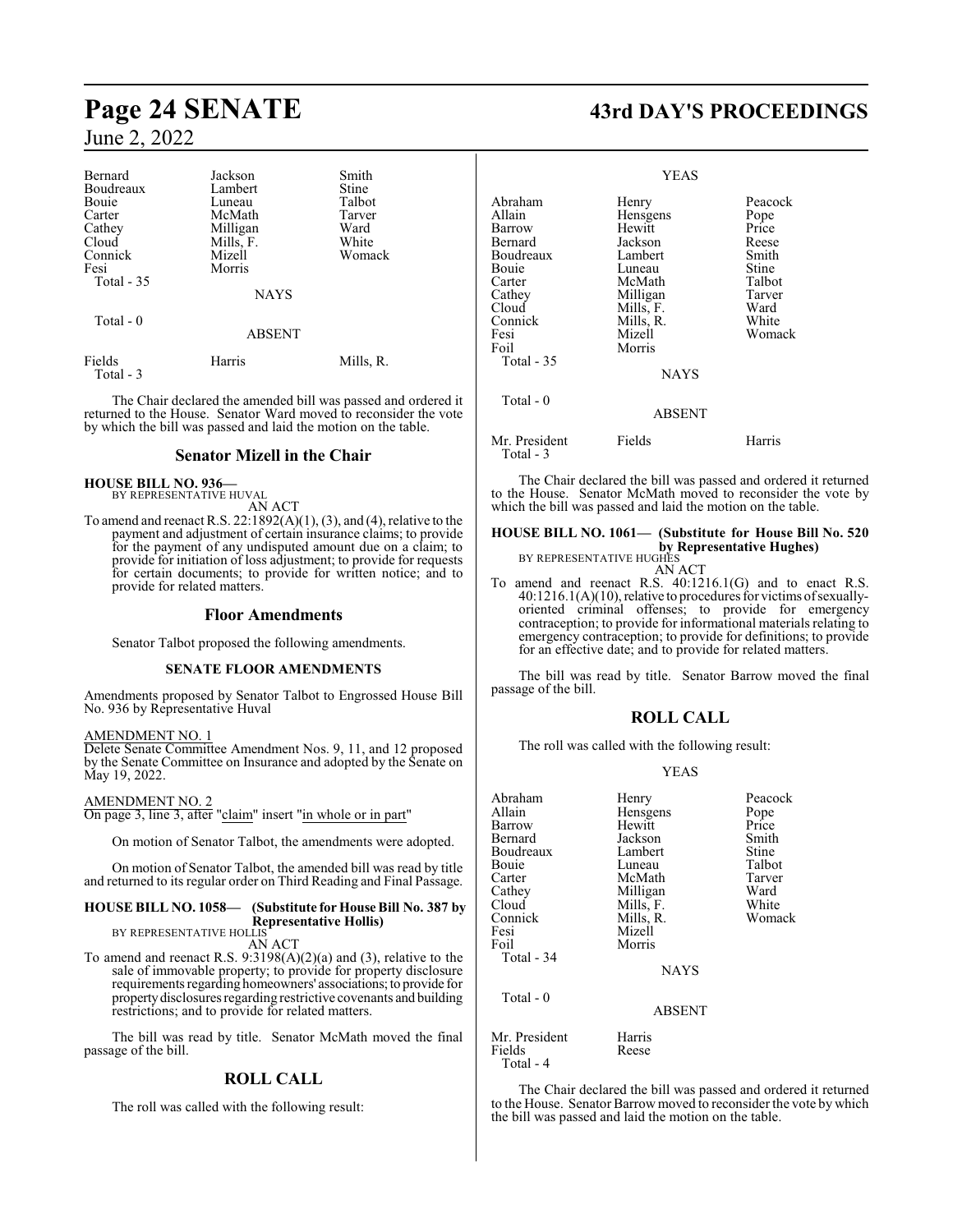# **43rd DAY'S PROCEEDINGS Page 25 SENATE**

#### **HOUSE BILL NO. 100—**

BY REPRESENTATIVE DESHOTEL AN ACT

To amend and reenact R.S. 33:3005, relative to the Avoyelles Parish Local Government Gaming Mitigation Fund; to provide relative to deposits into the fund; to change requirements for payment from the fund; and to provide for related matters.

The bill was read by title. Senator Cloud moved the final passage of the bill.

#### **ROLL CALL**

The roll was called with the following result:

#### YEAS

| Abraham<br>Allain<br>Barrow<br>Bernard<br>Boudreaux<br>Bouie<br>Carter<br>Cathey<br>Cloud<br>Connick<br>Fesi<br>Foil<br><b>Total - 35</b><br>Total $-0$ | Henry<br>Hensgens<br>Hewitt<br>Jackson<br>Lambert<br>Luneau<br>McMath<br>Milligan<br>Mills, F.<br>Mills, R.<br>Mizell<br>Morris<br><b>NAYS</b><br><b>ABSENT</b> | Peacock<br>Pope<br>Price<br>Reese<br>Smith<br>Stine<br>Talbot<br>Tarver<br>Ward<br>White<br>Womack |
|---------------------------------------------------------------------------------------------------------------------------------------------------------|-----------------------------------------------------------------------------------------------------------------------------------------------------------------|----------------------------------------------------------------------------------------------------|
|                                                                                                                                                         |                                                                                                                                                                 |                                                                                                    |
| Mr. President<br>Total - 3                                                                                                                              | Fields                                                                                                                                                          | Harris                                                                                             |

The Chair declared the bill was passed and ordered it returned to the House. Senator Cloud moved to reconsider the vote by which the bill was passed and laid the motion on the table.

## **HOUSE BILL NO. 423—** BY REPRESENTATIVE MINCEY

AN ACT

To enact R.S. 17:2119 and 3996(B)(67), relative to voter registration; to require public school governing authorities to provide an opportunity for certain high school seniors to register to vote; to provide relative to methods forsuch registration; to prohibit the involvement of certain organizations; to provide for policies; and to provide for related matters.

The bill was read by title. Senator Pope moved the final passage of the bill.

#### **ROLL CALL**

The roll was called with the following result:

#### YEAS

| Abraham    | Henry     | Peacock       |
|------------|-----------|---------------|
| Allain     | Hensgens  |               |
| Barrow     | Hewitt    | Pope<br>Price |
| Bernard    | Jackson   | Reese         |
| Boudreaux  | Lambert   | Smith         |
| Bouie      | Luneau    | Stine         |
| Carter     | McMath    | Talbot        |
| Cathey     | Milligan  | Tarver        |
| Cloud      | Mills, F. | White         |
| Connick    | Mills, R. | Womack        |
| Fesi       | Mizell    |               |
| Foil       | Morris    |               |
| Total - 34 |           |               |

# June 2, 2022

**NAYS** 

ABSENT

| TOtal - V                            |                |
|--------------------------------------|----------------|
| Mr. President<br>Fields<br>Total - 4 | Harris<br>Ward |

 $T - 1 - 0$ 

The Chair declared the bill was passed and ordered it returned to the House. Senator Pope moved to reconsider the vote by which the bill was passed and laid the motion on the table.

**HOUSE BILL NO. 686—**<br>BY REPRESENTATIVES MINCEY, BACALA, BOURRIAQUE, BUTLER,<br>CARRIER, CORMIER, COUSSAN, DEVILLIER, FISHER, GEYMANN,<br>KERNER, LANDRY, ORGERON, RISER, ROMERO, SCHAMERHORN,<br>SCHEXNAYDER, ST. BLANC, AND WHEAT AND AN ACT

To amend and reenact R.S. 38:3302, 3303(A), (B), (C), and (D), 3305(Section heading), 3306(A) and (C), 3307(C), and 3309 and to enact R.S. 38:3301(C), 3303(E) and (F), 3304(C)(3), 3306(G), (H), (I), and (J), and 3307(E), relative to management of the Amite River Basin; to provide for the board of commissioners; to provide for appointment and terms of commissioners; to provide for powers and duties of the board; to provide for contact authority; to provide for posting requirements; to provide for technical assistance from the Coastal Protection and Restoration Authority; to provide for taxing authority; and to provide for related matters.

#### **Floor Amendments**

Senator Lambert proposed the following amendments.

#### **SENATE FLOOR AMENDMENTS**

Amendments proposed by Senator Lambert to Reengrossed House Bill No. 686 by Representative Mincey

#### AMENDMENT NO. 1

Delete Amendments No. 3 and 6 proposed by the Senate Committee on Natural Resources and adopted by the Senate on May 24, 2022.

AMENDMENT NO. 2

On page 1, line 4, delete "and  $(J)$ ," and insert " $(J)$ ,  $(K)$ ,  $(L)$ , and  $(M)$ "

#### AMENDMENT NO. 3

On page 1, delete line 13, and insert "3304(C)(3), 3306(G), (H), (I),  $(J)$ ,  $(K)$ ,  $(L)$ , and  $(M)$ , and  $3307(E)$  are hereby enacted to

#### AMENDMENT NO. 4

On page 2, line 22, change "president" to "executive director"

#### AMENDMENT NO. 5

On page 8, between lines 9 and 10, insert the following:

"M. Within the areas of the district that are concurrent with the limits of the Pontchartrain Levee District as set forth in R.S. 38:291(L), the Pontchartrain Levee District shall have primary jurisdiction. The Amite River Basin Drainage and Water The Amite River Basin Drainage and Water Conservation District shall not initiate any project or program within the limits ofthe Pontchartrain Levee District without consulting with and receiving approval from the board of commissioners of the Pontchartrain Levee District."

## AMENDMENT NO. 6 On page 9, line 5, after "tax" delete the remainder of the line

AMENDMENT NO. 7 On page 9, delete line 6 in its entirety and on line 7, delete "Constitution of Louisiana"

On motion of Senator Lambert, the amendments were adopted.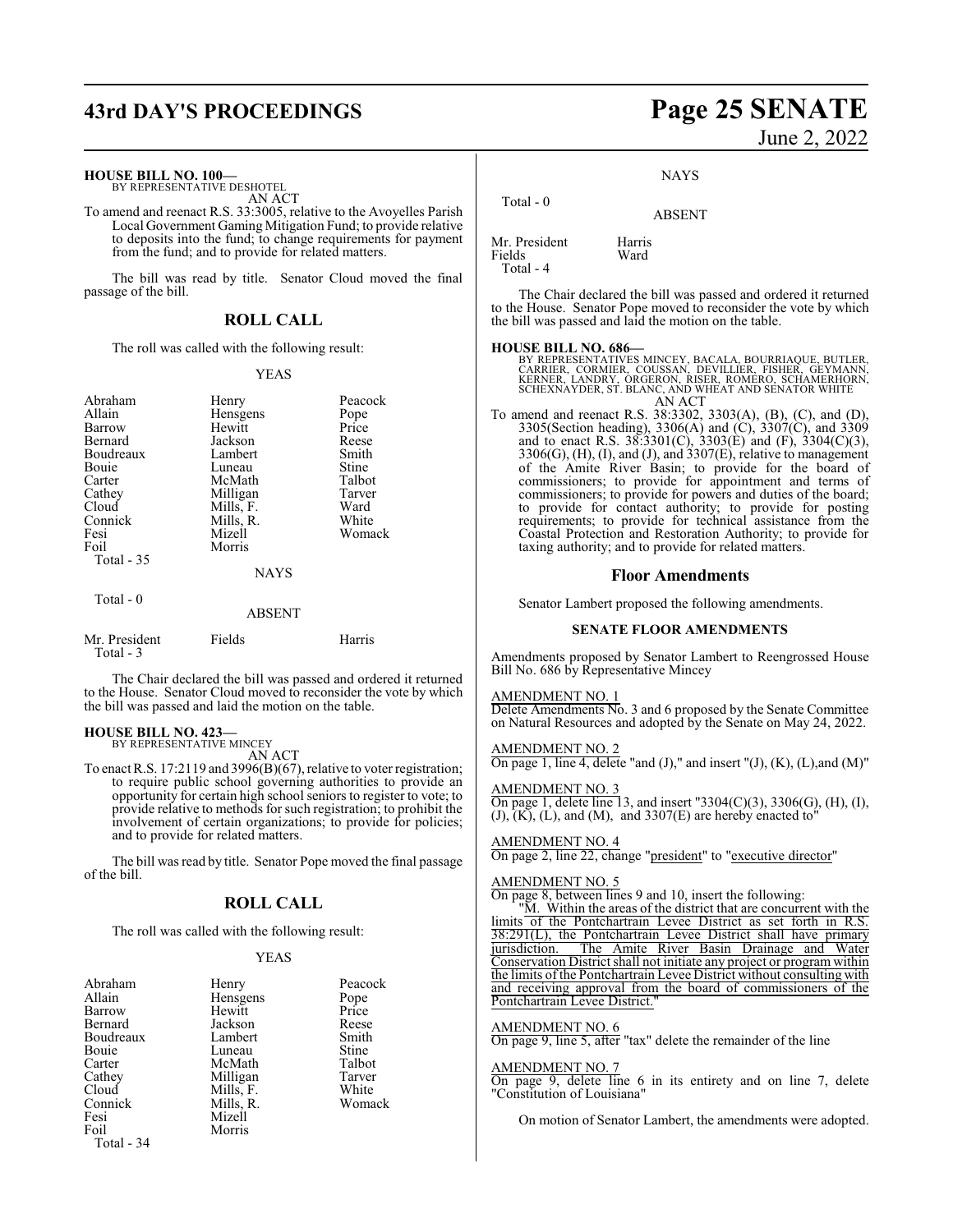The bill was read by title. Senator Ward moved the final passage of the amended bill.

#### **ROLL CALL**

The roll was called with the following result:

#### YEAS

| Abraham<br>Allain<br>Barrow<br>Bernard<br>Boudreaux<br><b>Bouje</b><br>Carter<br>Cathey<br>Cloud<br>Connick<br>Fesi<br>Foil | Henry<br>Hensgens<br>Hewitt<br>Jackson<br>Lambert<br>Luneau<br>McMath<br>Milligan<br>Mills, F.<br>Mills, R.<br>Mizell<br>Morris | Peacock<br>Pope<br>Price<br>Reese<br>Smith<br>Stine<br>Talbot<br>Ward<br>White<br>Womack |
|-----------------------------------------------------------------------------------------------------------------------------|---------------------------------------------------------------------------------------------------------------------------------|------------------------------------------------------------------------------------------|
| Total - 34                                                                                                                  | <b>NAYS</b>                                                                                                                     |                                                                                          |
| $Total - 0$                                                                                                                 |                                                                                                                                 |                                                                                          |

Total - 0

ABSENT

| Mr. President | Harris |
|---------------|--------|
| Fields        | Tarver |
| Total - 4     |        |

The Chair declared the amended bill was passed and ordered it returned to the House. Senator Ward moved to reconsider the vote by which the bill was passed and laid the motion on the table.

**HOUSE BILL NO. 847—**<br>BY REPRESENTATIVES LACOMBE, ADAMS, BISHOP, BOURRIAQUE,<br>BRASS, BROWN, BRYANT, CARRIER, ROBBY CARTER, CORMIER,<br>DAVIS, DEVILLIER, HARRIS, HORTON, JEFFERSON, JENKINS,<br>MIGUEZ, ROMERO, STEFANSKI, AND WHITE AN ACT

To amend and reenact R.S. 39:112(E)(2)(c) and to enact R.S. 39:112(E)(2)(d), relative to capital outlay; to provide with respect to local match requirements for projects by non-state entities; to exempt certain non-state entity projects from local match requirements; to provide for applicability; to provide for an effective date; and to provide for related matters.

#### **Floor Amendments**

Senator Reese proposed the following amendments.

#### **SENATE FLOOR AMENDMENTS**

Amendments proposed by Senator Reese to Reengrossed House Bill No. 847 by Representative LaCombe

#### AMENDMENT NO. 1

Delete Senate Committee Amendment Nos. 1, 2, 3, and 5 proposed by the Senate Committee on Revenue and Fiscal Affairs on May 23, 2022 and adopted by the Senate on May 24, 2022.

#### AMENDMENT NO. 2

On page 2, line 5, change "three thousand one hundred" to "one thousand two hundred and fifty"

On motion of Senator Reese, the amendments were adopted.

The bill was read by title. Senator Reese moved the final passage of the amended bill.

# **Page 26 SENATE 43rd DAY'S PROCEEDINGS**

## **ROLL CALL**

The roll was called with the following result:

#### YEAS

| Abraham<br>Allain<br>Barrow<br>Bernard<br>Boudreaux<br>Bouie<br>Carter<br>Cathey<br>Cloud<br>Connick | Henry<br>Hensgens<br>Hewitt<br>Jackson<br>Lambert<br>Luneau<br>McMath<br>Milligan<br>Mills, F.<br>Mills, R. | Peacock<br>Pope<br>Price<br>Reese<br>Smith<br>Stine<br>Talbot<br>Ward<br>White<br>Womack |
|------------------------------------------------------------------------------------------------------|-------------------------------------------------------------------------------------------------------------|------------------------------------------------------------------------------------------|
| Fesi<br>Foil<br>Total - 34                                                                           | Mizell<br>Morris<br><b>NAYS</b>                                                                             |                                                                                          |
| Total - 0                                                                                            | <b>ABSENT</b>                                                                                               |                                                                                          |
| Mr. President<br>Fields<br>Total - 4                                                                 | Harris<br>Tarver                                                                                            |                                                                                          |

The Chair declared the amended bill was passed and ordered it returned to the House. Senator Reese moved to reconsider the vote by which the bill was passed and laid the motion on the table.

#### **HOUSE BILL NO. 655—**

BY REPRESENTATIVE COUSSAN AND SENATOR ALLAIN AN ACT

To amend and reenact R.S. 30:136.3(D) and 1154(A)(introductory paragraph),  $(B)$ ,  $(C)$ , and  $(D)$  and to enact R.S. 30:136.3 $(B)(5)$ and  $\overline{1154(A)(9)}$ , (E), and (F), relative to solar energy; to provide for the powers and duties of the secretary of the Department of Natural Resources; to require a permit to construct or operate a solar power generation facility; to provide for fees; to provide for financial security; to provide for the Mineral and Energy Operation Fund; to provide for definitions; and to provide for related matters.

#### **Floor Amendments**

Senator Allain proposed the following amendments.

#### **SENATE FLOOR AMENDMENTS**

Amendments proposed by Senator Allain to Reengrossed House Bill No. 655 by Representative Coussan

#### AMENDMENT NO. 1

On page 3, line 16, after "facility." insert "The secretary may consider only the salvage value of the facility and associated infrastructure in determining the estimated cost of site closure and remediation if the materials are available in decommissioning during a bankruptcy of the facility owner or operator.

#### AMENDMENT NO. 2

On page 6, between lines 7 and 8, insert:

"(3) "Salvage value" means the actual or estimated scrap value of the raw materials once removed from the facility and ready for sale.

On motion of Senator Allain, the amendments were adopted.

The bill was read by title. Senator Allain moved the final passage of the amended bill.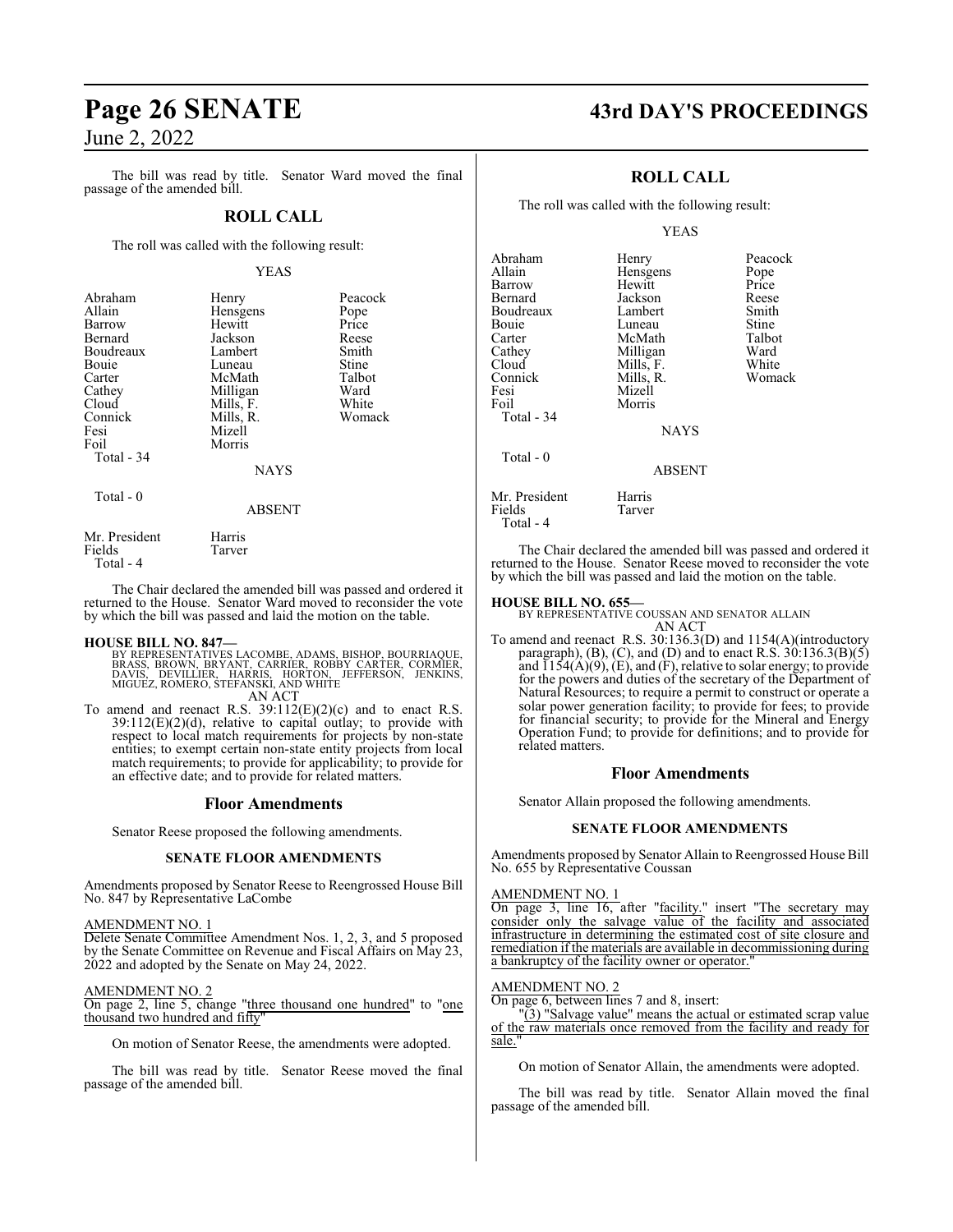# **43rd DAY'S PROCEEDINGS Page 27 SENATE**

## **ROLL CALL**

The roll was called with the following result:

#### YEAS

| Abraham     | Henry       | Peacock |
|-------------|-------------|---------|
| Allain      | Hensgens    | Pope    |
| Barrow      | Hewitt      | Price   |
| Bernard     | Jackson     | Reese   |
| Boudreaux   | Lambert     | Smith   |
| Bouie       | Luneau      | Stine   |
| Carter      | McMath      | Talbot  |
| Cathey      | Milligan    | Tarver  |
| Cloud       | Mills, F.   | Ward    |
| Connick     | Mills, R.   | White   |
| Fesi        | Mizell      | Womack  |
| Foil        | Morris      |         |
| Total $-35$ |             |         |
|             | <b>NAYS</b> |         |
| Total $-0$  |             |         |
|             | ABSENT      |         |

| Harris |
|--------|
| Fields |

The Chair declared the amended bill was passed and ordered it returned to the House. Senator Allain moved to reconsider the vote by which the bill was passed and laid the motion on the table.

#### **HOUSE BILL NO. 898—**

BY REPRESENTATIVE DEVILLIER AN ACT

To enact R.S. 33:1377, relative to parishes and municipalities; to provide relative to the powers of parishes and municipalities with respect to the use and storage of liquefied petroleum gas; to prohibit parishes and municipalities from enacting certain ordinances relative to permit applications; and to provide for related matters.

The bill was read by title. Senator Boudreaux moved the final passage of the bill.

#### **ROLL CALL**

The roll was called with the following result:

#### YEAS

| Abraham<br>Allain<br>Barrow<br>Bernard<br>Boudreaux<br>Bouie<br>Carter<br>Cathey<br>Cloud<br>Connick<br>Fesi<br>Foil | Henry<br>Hensgens<br>Hewitt<br>Jackson<br>Lambert<br>Luneau<br>McMath<br>Milligan<br>Mills, F.<br>Mills, R.<br>Mizell<br>Morris | Peacock<br>Pope<br>Price<br>Reese<br>Smith<br>Stine<br>Talbot<br>Tarver<br>Ward<br>White<br>Womack |
|----------------------------------------------------------------------------------------------------------------------|---------------------------------------------------------------------------------------------------------------------------------|----------------------------------------------------------------------------------------------------|
| Total $-35$                                                                                                          | <b>NAYS</b>                                                                                                                     |                                                                                                    |
| Total $-0$                                                                                                           | <b>ABSENT</b>                                                                                                                   |                                                                                                    |
| Mr. President                                                                                                        | Fields                                                                                                                          | Harris                                                                                             |

Total - 3

The Chair declared the bill was passed and ordered it returned to the House. Senator Boudreaux moved to reconsider the vote by which the bill was passed and laid the motion on the table.

## June 2, 2022

## **HOUSE BILL NO. 1070— (Substitute for House Bill No. 759**

**by Representative Schexnayder)**<br>BY REPRESENTATIVES SCHEXNAYDER AND THOMPSON

AN ACT

To amend and reenact R.S. 29:725(A) and (F), 725.5, 726(B)(introductory paragraph) and (F), and 729(B)(introductory paragraph) and (12), to enact R.S.  $29:725(K)$ ,  $726(G)$ , and  $728(G)$ , and to repeal R.S.  $29:726(E)(25)$  and 731, relative to the Governor's Office of Homeland Security and Emergency Preparedness; to provide relative to interoperability; to create the Emergency Communications Interoperability Fund; to provide requirements for the statewide emergency management software system; to provide for mandatory training requirements; to provide relative to parish offices of homeland security and emergency preparedness; to provide relative to prepositioned contracts; to provide relative to procurement; to provide for reporting; to provide for temporary housing assistance; to provide for eligibility; to provide relative to waivers of local land use regulations; to provide for exemptions; to provide for an effective date; and to provide for related matters.

#### **Floor Amendments**

Senator Milligan proposed the following amendments.

#### **SENATE FLOOR AMENDMENTS**

Amendments proposed by Senator Milligan to Reengrossed House Bill No. 1070 by Representative Schexnayder

#### AMENDMENT NO. 1

On page 1, line 2, after "R.S. 29:725 (A)" and before the comma "," delete "and (F)"

#### AMENDMENT NO. 2

On page 1, line 15, after "R.S. 29:725 (A)" and before the comma "," delete "and (F)"

#### AMENDMENT NO. 3

On page 2, line 1, after "director;" delete the remainder of the line and delete line 2 and insert "officers of the agency"

#### AMENDMENT NO. 4

On page 2, delete lines 6 through 19

#### AMENDMENT NO. 5

On page 3, delete lines 20 through 24 and insert the following: "(h) Provide an update to the Joint Legislative Committee on the Budget no later than August first of each year on upgrades made to the Louisiana Wireless Information Network systemand resiliency and redundancy plans for the system.

#### AMENDMENT NO. 6

On page 5, line 5, after "for" and before "the" delete "alternatives to"

AMENDMENT NO. 7 On page 5, line 6, after "Network" delete the remainder of the line, delete lines 7 and 8 and insert a period "."

#### AMENDMENT NO. 8

On page 5, line 26, after "parishes" delete the remainder of the line and on line 27, delete "approved non-governmental emergency management partners"

#### AMENDMENT NO. 9

On page 6, line 1, after "to" and before "for" delete "local officials" and insert "the president of the Senate, the speaker of the House of Representatives, the chairman of the Senate Select Committee on Homeland Security, and the chairman ofthe House Select Committee on Homeland Security"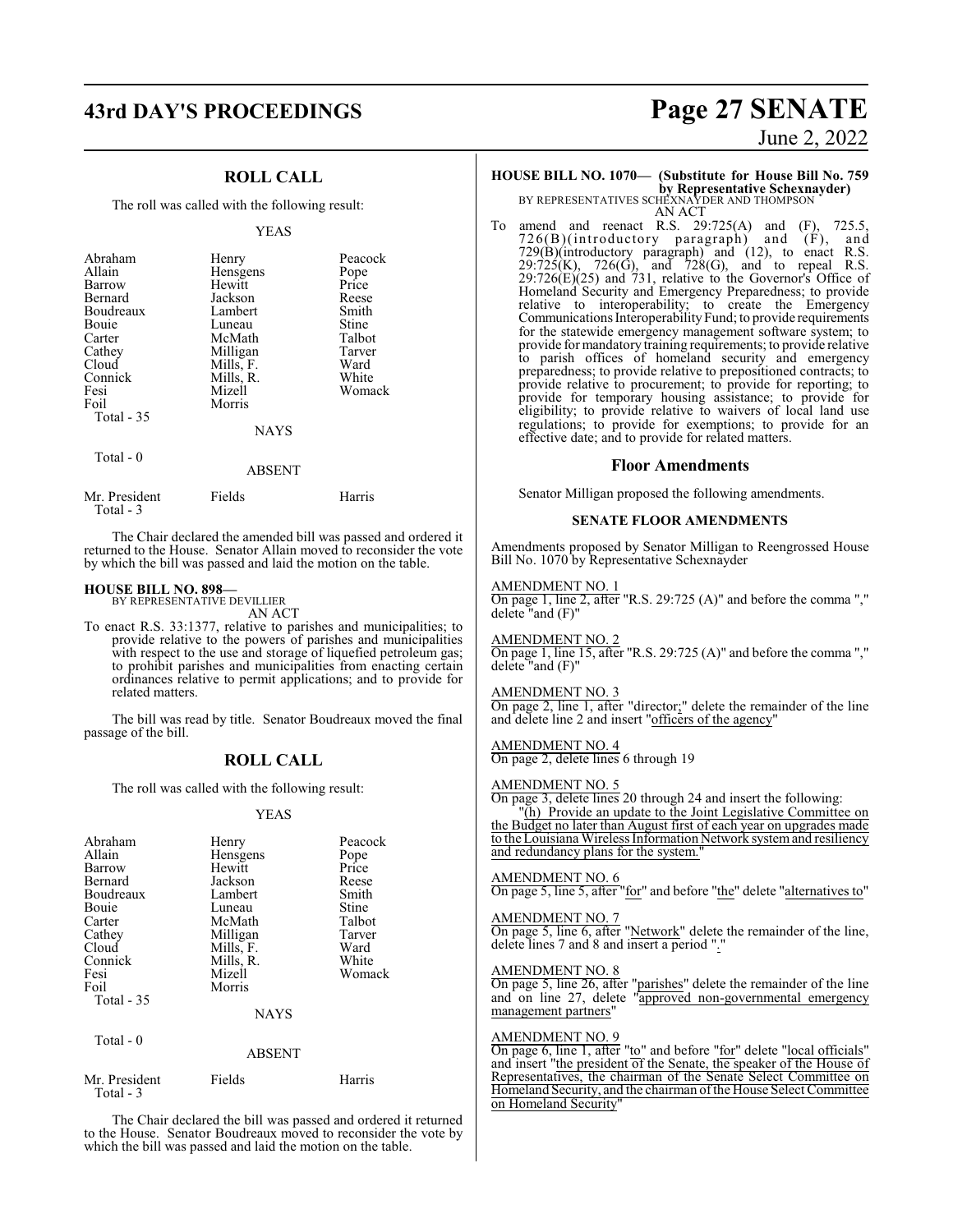#### AMENDMENT NO. 10 On page 6, at the beginning of line 8, change  $"(2)"$  to  $"(2)(a)"$

AMENDMENT NO. 11 On page 6, at the beginning of line 10, change "(a)" to "(i)"

#### AMENDMENT NO. 12

On page 6, line between lines 10 and 11, insert the following: (ii) Standards and regulations for the disbursement of assets and diversion of resources during a federally or gubernatorially declared emergency.

#### AMENDMENT NO. 13

On page 6, at the beginning of line 11, change "(b)" to "(iii)"

#### AMENDMENT NO. 14

On page 6, at the beginning of line 15, change "(c)" to "(iv)"

#### AMENDMENT NO. 15

On page 6, at the beginning of line 19, change " $(d)$ " to " $(v)$ "

#### AMENDMENT NO. 16

On page 6, between lines 19 and 20, insert the following:

"(b) GOHSEP shall provide the training to local officials and employees identified by the parish president pursuant to the provisions ofR.S. 29:728(G) on no less than an annual basis and shall provide additional training as requested by any director of a parish office of homeland security and emergency preparedness.

(c) GOHSEP shall provide the training to all members of the legislature at the beginning of each legislative term and shall provide additional training as requested by the president of the Senate, the speaker of the House of Representatives, the chairman of the Senate Select Committee on Homeland Security, or the chairman of the House Select Committee on Homeland Security.

(d) The training may be provided in-person or virtually, however, any virtual training shall require active participation from attendees."

## AMENDMENT NO. 17

On page 6, delete lines 20 through 29

#### AMENDMENT NO. 18

On page 7, line 1, change " $(4)$ " to " $(3)$ "

#### AMENDMENT NO. 19

On page 7, line 2, after "authorities" and before "the" change "during" to "within"

#### AMENDMENT NO. 20

On page 7, line 4, after "emergency." and before "The" insert the following:

"GOHSEP shall prioritize implementation of the program based on the projected level of impact."

#### AMENDMENT NO. 21

On page 7, line 26, change "(5)" to "(4)"

#### AMENDMENT NO. 22

On page 7, at the end of line 29, add the following: "GOHSEP shall make the list of parishes and municipalities that have submitted the certification or opted out of participating in the program accessible to the public on its website.

(5) Work with state agencies and parish offices of homeland security and emergency preparedness to complete an inventory of portable generators owned by the state and local governments which are capable of operating during a major disaster. The inventory shall identify, at a minimum, the location of each generator, the number of generators stored at each specific location, the agency to which each generator belongs, the primary use of the generator by the owner agency, and the names, addresses, and telephone numbers of persons having the authority to loan the stored generators as authorized by the division during a declared emergency.

G.(1) GOHSEP shall coordinate with the office of state procurement and all state agencies that provide emergency support functions to ensure that the state is prepared to efficiently respond to disasters and emergencies. This effort shall include the state having prepositioned contracts in place for the ensuing fiscal year no later than June thirtieth of each year. However, for Fiscal Year 2022-2023, the prepositioned contracts shall be in place no later than September 1, 2022.

(2) The prepositioned contracts shall include but not be limited to the following:

(a) Transportation services for evacuation purposes.

(b) Temporary housing and sheltering.

(c) Generators.

(d) Emergency food supplies, water, and ice.

(e) Debris removal.<br>(f) Professional

Professional services for disaster recovery, grant management, and administration.

(3) All prepositioned contracts shall be procured in compliance with applicable state and federal procurement regulations.

#### AMENDMENT NO. 23

On page 8, delete line 1, at the beginning of line 2, delete "report" and insert "(4) No later than July fifteenth of each year, GOHSEP shall submit a list of all prepositioned contracts entered into pursuant to this Subsection

#### AMENDMENT NO. 24

On page 8, line 3, after "security." delete the remainder of the line and delete lines 4 through 10

On motion of Senator Milligan, the amendments were adopted.

The bill was read by title. Senator Milligan moved the final passage of the amended bill.

## **ROLL CALL**

The roll was called with the following result:

#### YEAS

| Abraham    | Henry       | Peacock |
|------------|-------------|---------|
| Allain     | Hensgens    | Pope    |
| Barrow     | Hewitt      | Price   |
| Bernard    | Jackson     | Reese   |
| Boudreaux  | Lambert     | Smith   |
| Bouie      | Luneau      | Stine   |
| Carter     | McMath      | Talbot  |
| Cathey     | Milligan    | Tarver  |
| Cloud      | Mills, F.   | Ward    |
| Connick    | Mills, R.   | White   |
| Fesi       | Mizell      | Womack  |
| Foil       | Morris      |         |
| Total - 35 |             |         |
|            | <b>NAYS</b> |         |
|            |             |         |

#### ABSENT

Mr. President Fields Harris Total - 3

Total - 0

The Chair declared the amended bill was passed and ordered it returned to the House. Senator Milligan moved to reconsider the vote by which the bill was passed and laid the motion on the table.

# **HOUSE BILL NO. 57—** BY REPRESENTATIVE HOLLIS

AN ACT

To amend and reenact R.S. 9:1145 and 1147, relative to homeowners associations; to provide relative to privileges; to provide for notice to certain owners; to provide for time periods; to provide for procedures for cancellation of certain privileges; to provide for attorney fees; and to provide for related matters.

# **Page 28 SENATE 43rd DAY'S PROCEEDINGS**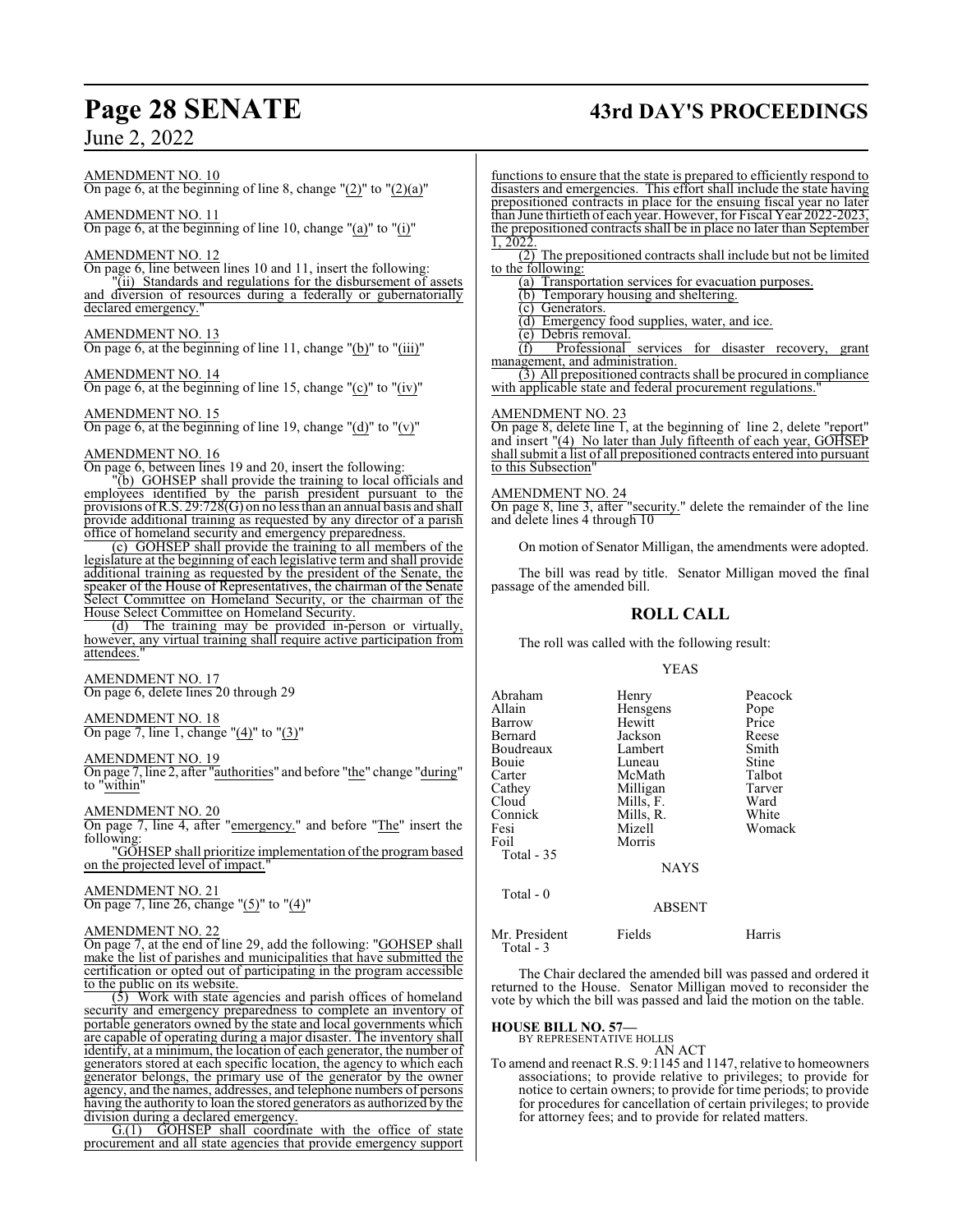# **43rd DAY'S PROCEEDINGS Page 29 SENATE**

The bill was read by title. Senator McMath moved the final passage of the bill.

The bill was read by title. Senator McMath moved the final passage of the bill.

### **ROLL CALL**

The roll was called with the following result:

#### YEAS

| Abraham<br>Allain<br>Barrow<br>Bernard<br>Boudreaux<br>Bouie<br>Carter<br>Cathey<br>Cloud<br>Connick | Henry<br>Hensgens<br>Hewitt<br>Jackson<br>Lambert<br>Luneau<br>McMath<br>Milligan<br>Mills, F.<br>Mills, R. | Peacock<br>Pope<br>Price<br>Reese<br>Smith<br>Stine<br>Talbot<br>Tarver<br>Ward<br>White |
|------------------------------------------------------------------------------------------------------|-------------------------------------------------------------------------------------------------------------|------------------------------------------------------------------------------------------|
| Fesi<br>Foil                                                                                         | Mizell<br>Morris                                                                                            | Womack                                                                                   |
| Total $-35$                                                                                          | <b>NAYS</b>                                                                                                 |                                                                                          |
| Total - 0                                                                                            | <b>ABSENT</b>                                                                                               |                                                                                          |
| Mr. President<br>Total - 3                                                                           | Fields                                                                                                      | Harris                                                                                   |

The Chair declared the bill was passed and ordered it returned to the House. Senator McMath moved to reconsider the vote by which the bill was passed and laid the motion on the table.

#### **HOUSE BILL NO. 370—** BY REPRESENTATIVE MAGEE

AN ACT

To amend and reenact R.S. 26:241(15) and to enact R.S. 26:241(27) and (28), 242, and 271(A)(7), relative to the Alcoholic Beverage Control Law; to provide for definitions; to provide relative to the distribution of certain alcoholic beverages; to provide for self-distribution; to provide for limitations; to provide relative to permit fees; and to provide for related matters.

#### **Floor Amendments**

Senator Smith proposed the following amendments.

#### **SENATE FLOOR AMENDMENTS**

Amendments proposed by Senator Smith to Reengrossed House Bill No. 370 by Representative Magee

#### AMENDMENT NO. 1

In Senate Committee Amendment No. 11 proposed by the Senate Committee on Judiciary B and adopted by the Senate on May 25, 2022, on page 2, line 10, after "self-distribute to" delete "either of"

#### AMENDMENT NO. 2

In Senate Committee Amendment No. 11 proposed by the Senate Committee on Judiciary B and adopted by the Senate on May 25, 2022, on page 2, line 25, after "month" delete the remainder of the line, delete lines 26 and 27, and insert a period "."

#### AMENDMENT NO. 3

In Senate Committee Amendment No. 11 proposed by the Senate Committee on Judiciary B and adopted by the Senate on May 25, 2022, on page 3, line 17, after "month" delete the remainder of the line, delete line 18, and insert a period "."

On motion of Senator Smith, the amendments were adopted.

# June 2, 2022

The bill was read by title. Senator moved the final passage of the amended bill.

#### **ROLL CALL**

The roll was called with the following result:

#### YEAS

| Abraham<br>Allain<br>Barrow<br>Bernard<br>Boudreaux<br>Bouie<br>Carter<br>Cathey<br>Cloud<br>Connick<br>Fesi<br>Foil<br>Total - 34 | Henry<br>Hensgens<br>Hewitt<br>Jackson<br>Lambert<br>Luneau<br>McMath<br>Milligan<br>Mills, F.<br>Mills, R.<br>Mizell<br>Morris<br><b>NAYS</b> | Peacock<br>Pope<br>Price<br>Reese<br>Smith<br>Stine<br>Talbot<br>Tarver<br>Ward<br>White |
|------------------------------------------------------------------------------------------------------------------------------------|------------------------------------------------------------------------------------------------------------------------------------------------|------------------------------------------------------------------------------------------|
| Womack<br>Total - 1                                                                                                                | <b>ABSENT</b>                                                                                                                                  |                                                                                          |
| Mr. President<br>Total - 3                                                                                                         | Fields                                                                                                                                         | Harris                                                                                   |

The Chair declared the amended bill was passed and ordered it returned to the House. Senator Smith moved to reconsider the vote by which the bill was passed and laid the motion on the table.

# **HOUSE BILL NO. 431—** BY REPRESENTATIVE JORDAN

AN ACT

To enact R.S. 15:622.1, relative to the use of DNA in criminal investigations; to provide relative to sexual assault collection kits; to provide relative to the comparison of DNA; to provide relative to criminal investigations; to prohibit the use of DNA in certain circumstances; and to provide for related matters.

The bill was read by title. Senator Foil moved the final passage of the bill.

#### **ROLL CALL**

The roll was called with the following result:

#### YEAS

| Abraham    | Henry       | Morris  |
|------------|-------------|---------|
| Allain     | Hensgens    | Peacock |
| Barrow     | Hewitt      | Pope    |
| Bernard    | Jackson     | Price   |
| Boudreaux  | Lambert     | Reese   |
| Bouie      | Luneau      | Smith   |
| Carter     | McMath      | Stine   |
| Cathey     | Milligan    | Talbot  |
| Cloud      | Mills, F.   | Ward    |
| Connick    | Mills, R.   | White   |
| Foil       | Mizell      | Womack  |
| Total - 33 |             |         |
|            | <b>NAYS</b> |         |
|            |             |         |

Fesi Total - 1

Total - 4

#### ABSENT

Mr. President Harris<br>Fields Tarver Tarver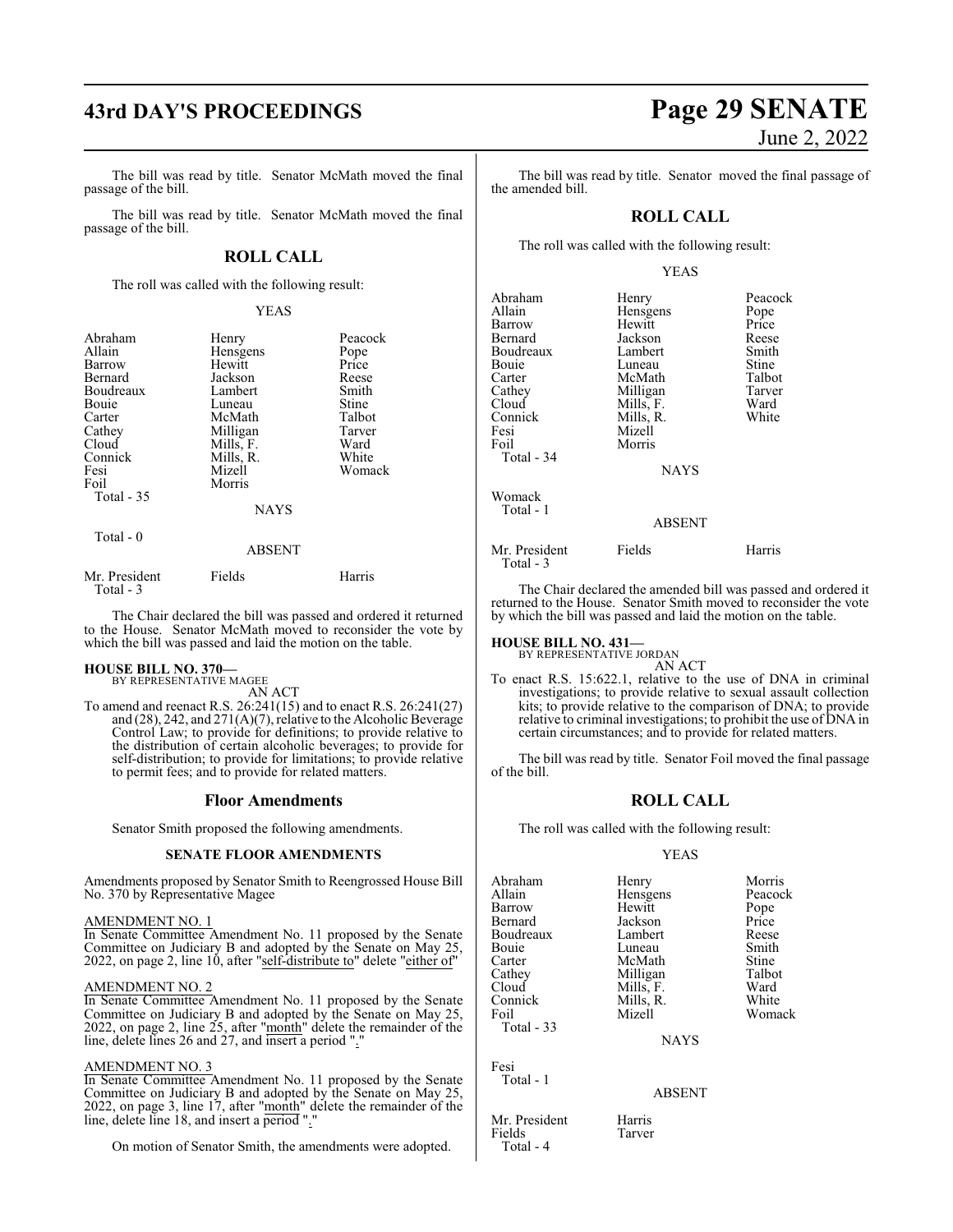The Chair declared the bill was passed and ordered it returned to the House. Senator Foil moved to reconsider the vote by which the bill was passed and laid the motion on the table.

#### **HOUSE BILL NO. 553—** BY REPRESENTATIVE MCKNIGHT

AN ACT

To amend and reenact R.S. 40:1047(A)(introductory paragraph) and  $(2)$ ,  $(B)$ , and  $(C)$ , and to repeal R.S. 40:1047 $(A)$  $(3)$  through  $(6)$ , (D), and (E), relative to suitability requirements for persons associated with production of therapeutic marijuana; to provide for definitions; to prohibit government agencies from conducting suitability investigations as a requirement for licensure to produce therapeutic marijuana; to require employees of contractors to submit to criminal background checks; to permit contractors to conduct background checks as a condition of employment; to provide for an effective date; and to provide for related matters.

The bill was read by title. Senator McMath moved the final passage of the bill.

### **ROLL CALL**

The roll was called with the following result:

#### YEAS

| Abraham<br>Allain<br>Barrow<br>Bernard<br>Boudreaux<br>Bouie<br>Carter<br>Cathey<br>Cloud<br>Connick<br>Fesi<br>Total $-33$ | Foil<br>Henry<br>Hensgens<br>Hewitt<br>Jackson<br>Lambert<br>Luneau<br>McMath<br>Milligan<br>Mills, F.<br>Mills, R.<br><b>NAYS</b> | Mizell<br>Morris<br>Peacock<br>Pope<br>Price<br>Reese<br>Stine<br>Talbot<br>Tarver<br>White<br>Womack |
|-----------------------------------------------------------------------------------------------------------------------------|------------------------------------------------------------------------------------------------------------------------------------|-------------------------------------------------------------------------------------------------------|
| Total $-0$                                                                                                                  | <b>ABSENT</b>                                                                                                                      |                                                                                                       |
| Mr. President<br>Fields<br>Total - 5                                                                                        | Harris<br>Smith                                                                                                                    | Ward                                                                                                  |

The Chair declared the bill was passed and ordered it returned to the House. Senator McMath moved to reconsider the vote by which the bill was passed and laid the motion on the table.

#### **HOUSE BILL NO. 628—** BY REPRESENTATIVE BRYANT

AN ACT

To amend and reenact R.S. 15:574.4(A)(2), relative to parole; to provide relative to parole eligibility; to provide that persons convicted of an offense that is both a crime of violence and a sex offense shall not be eligible for parole; to provide for prospective and retroactive application; and to provide for related matters.

The bill was read by title. Senator Luneau moved the final passage of the bill.

## **ROLL CALL**

The roll was called with the following result:

#### YEAS

Abraham Foil Mizell

## **Page 30 SENATE 43rd DAY'S PROCEEDINGS**

| Allain            | Henry         | Morris  |
|-------------------|---------------|---------|
| Barrow            | Hensgens      | Peacock |
| Bernard           | Hewitt        | Pope    |
| Boudreaux         | Jackson       | Price   |
|                   |               |         |
| Bouie             | Lambert       | Reese   |
| Carter            | Luneau        | Smith   |
| Cathey            | McMath        | Stine   |
| Cloud             | Milligan      | Talbot  |
| Connick           | Mills, F.     | White   |
| Fesi              | Mills, R.     | Womack  |
| <b>Total - 33</b> |               |         |
|                   | <b>NAYS</b>   |         |
| Total $-0$        |               |         |
|                   | <b>ABSENT</b> |         |
| Mr. President     | Harris        | Ward    |
| Fields            | Tarver        |         |
| Total - 5         |               |         |

The Chair declared the bill was passed and ordered it returned to the House. Senator Luneau moved to reconsider the vote bywhich the bill was passed and laid the motion on the table.

#### **HOUSE BILL NO. 629—**

BY REPRESENTATIVE BRYANT AN ACT

To enact Code of Criminal Procedure Article 162.4, relative to search warrants; to provide relative to a search without a warrant; to prohibit the search without a warrant of a person's residence based on the odor of marijuana; and to provide for related matters.

The bill was read by title. Senator Luneau moved the final passage of the bill.

### **ROLL CALL**

The roll was called with the following result:

#### YEAS

| Abraham<br>Allain<br>Barrow<br>Bernard<br>Boudreaux<br>Bouie<br>Carter<br>Connick<br>Total - 24 | Foil<br>Hensgens<br>Jackson<br>Lambert<br>Luneau<br>Milligan<br>Mills, F.<br>Peacock<br><b>NAYS</b> | Price<br>Reese<br>Smith<br>Stine<br>Tarver<br>Ward<br>White<br>Womack |
|-------------------------------------------------------------------------------------------------|-----------------------------------------------------------------------------------------------------|-----------------------------------------------------------------------|
| Cathey<br>Fesi<br>Henry<br>Hewitt<br>Total - 10                                                 | McMath<br>Mills, R.<br>Mizell<br>Morris<br><b>ABSENT</b>                                            | Pope<br>Talbot                                                        |
| Mr. President<br>Cloud                                                                          | Fields<br>Harris                                                                                    |                                                                       |

Total - 4

The Chair declared the bill was passed and ordered it returned to the House. Senator Luneau moved to reconsider the vote by which the bill was passed and laid the motion on the table.

**HOUSE BILL NO. 746—** BY REPRESENTATIVES DUPLESSIS, WILFORD CARTER, CORMIER, EDMONSTON, FISHER, FREEMAN, FREIBERG, GAINES, GREEN,<br>HUGHES, JEFFERSON, JENKINS, JORDAN, LAFLEUR, LANDRY,<br>LARVADAIN, LYONS, MARCELLE, MARINO, DUSTIN MILLER,<br>NEWELL,SELDERS,ANDWILLARD AN ACT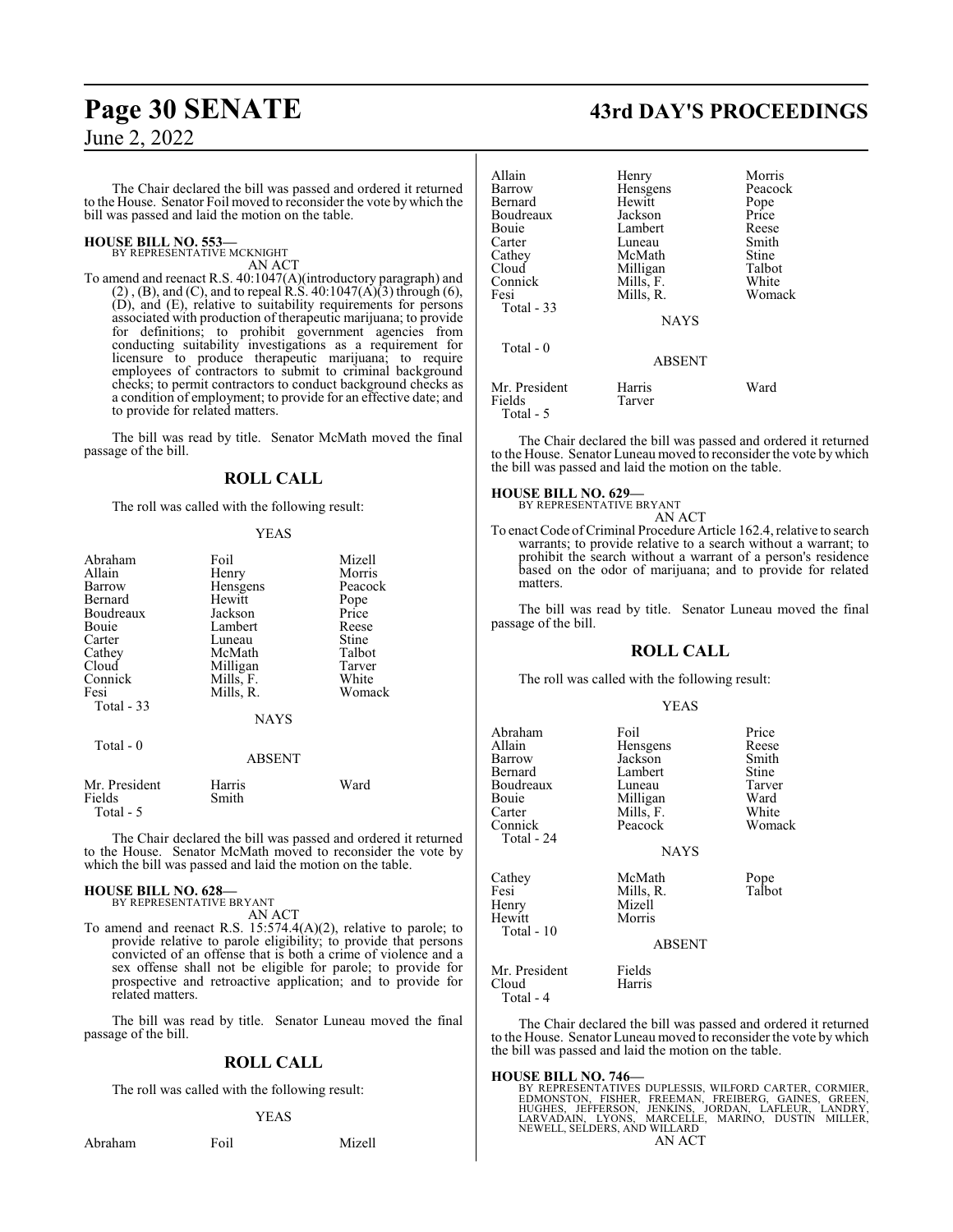To enact R.S. 15:905(F), relative to juvenile institutions; to provide relative to solitary confinement in juvenile facilities; to provide relative to a definition; to provide relative to documentation; to provide relative to submission of reports; to provide relative to training; and to provide for related matters.

The bill was read by title. Senator McMath moved the final passage of the bill.

## **ROLL CALL**

The roll was called with the following result:

#### YEAS

| Abraham    | Henry     | Morris        |
|------------|-----------|---------------|
| Allain     | Hensgens  | Peacock       |
| Barrow     | Hewitt    |               |
| Bernard    | Jackson   | Pope<br>Price |
| Boudreaux  | Lambert   | Reese         |
| Bouie      | Luneau    | Smith         |
| Carter     | McMath    | Stine         |
| Cathey     | Milligan  | Talbot        |
| Cloud      | Mills, F. | Tarver        |
| Connick    | Mills, R. | White         |
| Foil       | Mizell    | Womack        |
| Total - 33 |           |               |
|            | NAYS      |               |

Fesi Total - 1

#### ABSENT

Mr. President Harris<br>Fields Ward Fields Total - 4

The Chair declared the bill was passed and ordered it returned to the House. Senator McMath moved to reconsider the vote by which the bill was passed and laid the motion on the table.

#### **Rules Suspended**

Senator Bouie asked for and obtained a suspension of the rules to revert to the Morning Hour.

#### **Message from the House**

#### **CONCURRING IN SENATE CONCURRENT RESOLUTIONS**

#### June 2, 2022

To the Honorable President and Members of the Senate:

I am directed to inform your honorable body that the House of Representatives has finally concurred in the following Senate Concurrent Resolutions:

#### **SENATE CONCURRENT RESOLUTION NO. 71—**

BY SENATOR PEACOCK A CONCURRENT RESOLUTION

To commend Mrs. Rosemary Slattery Davis, widow of former State Senator Jackson Beauregard Davis, on the occasion of her one hundredth birthday on May 21, 2022. .

Reported without amendments.

#### **SENATE CONCURRENT RESOLUTION NO. 45—**

BY SENATORS MCMATH, BARROW, BOUDREAUX, BOUIE, CARTER,<br>CATHEY, CLOUD, FESI, FIELDS, HEWITT, MILLIGAN, ROBERT MILLS,<br>MIZELL, MORRIS, PEACOCK, POPE, PRICE, REESE, STINE AND **WOMACK** 

#### A CONCURRENT RESOLUTION

# **43rd DAY'S PROCEEDINGS Page 31 SENATE** June 2, 2022

To create and provide for the Task Force on Administration of State Transportation and Development Services to study national best practice models for the efficient and effective administration of state transportation departments.

Reported without amendments.

## **SENATE CONCURRENT RESOLUTION NO. 46—** BY SENATOR MCMATH A CONCURRENT RESOLUTION

To create and provide for the Louisiana Electric Vehicle Task Force to study the economic impact of electric vehicles and to recommend any action or legislation that the task force deems necessary or appropriate.

Reported without amendments.

Respectfully submitted, MICHELLE D. FONTENOT Clerk of the House of Representatives

#### **Message from the House**

#### **DISAGREEMENT TO HOUSE BILL**

June 2, 2022

To the Honorable President and Members of the Senate:

I am directed to inform your honorable body that the House of Representatives has refused to concur in the proposed Senate Amendment(s) to **House Bill No. 117** by Representative Echols, and ask the President to appoint on the part of the Senate a committee to confer with a like committee from the House on the disagreement.

> Respectfully submitted, MICHELLE D. FONTENOT Clerk of the House of Representatives

#### **Message from the House**

#### **DISAGREEMENT TO HOUSE BILL**

June 2, 2022

To the Honorable President and Members of the Senate:

I am directed to inform your honorable body that the House of Representatives has refused to concur in the proposed Senate Amendment(s) to **House Bill No. 555** by Representative Charles Owen, and ask the President to appoint on the part of the Senate a committee to confer with a like committee from the House on the disagreement.

> Respectfully submitted, MICHELLE D. FONTENOT Clerk of the House of Representatives

#### **Message from the House**

#### **HOUSE CONFEREES APPOINTED**

June 2, 2022

To the Honorable President and Members of the Senate:

I am directed to inform your honorable body that the Speaker of the House of Representatives has appointed the following members, on the part of the House of Representatives, to confer, with a like committee from the Senate, on the disagreement to **Senate Bill No. 45** by Senator Foil:

Representatives Wright, Harris and Charles Owen.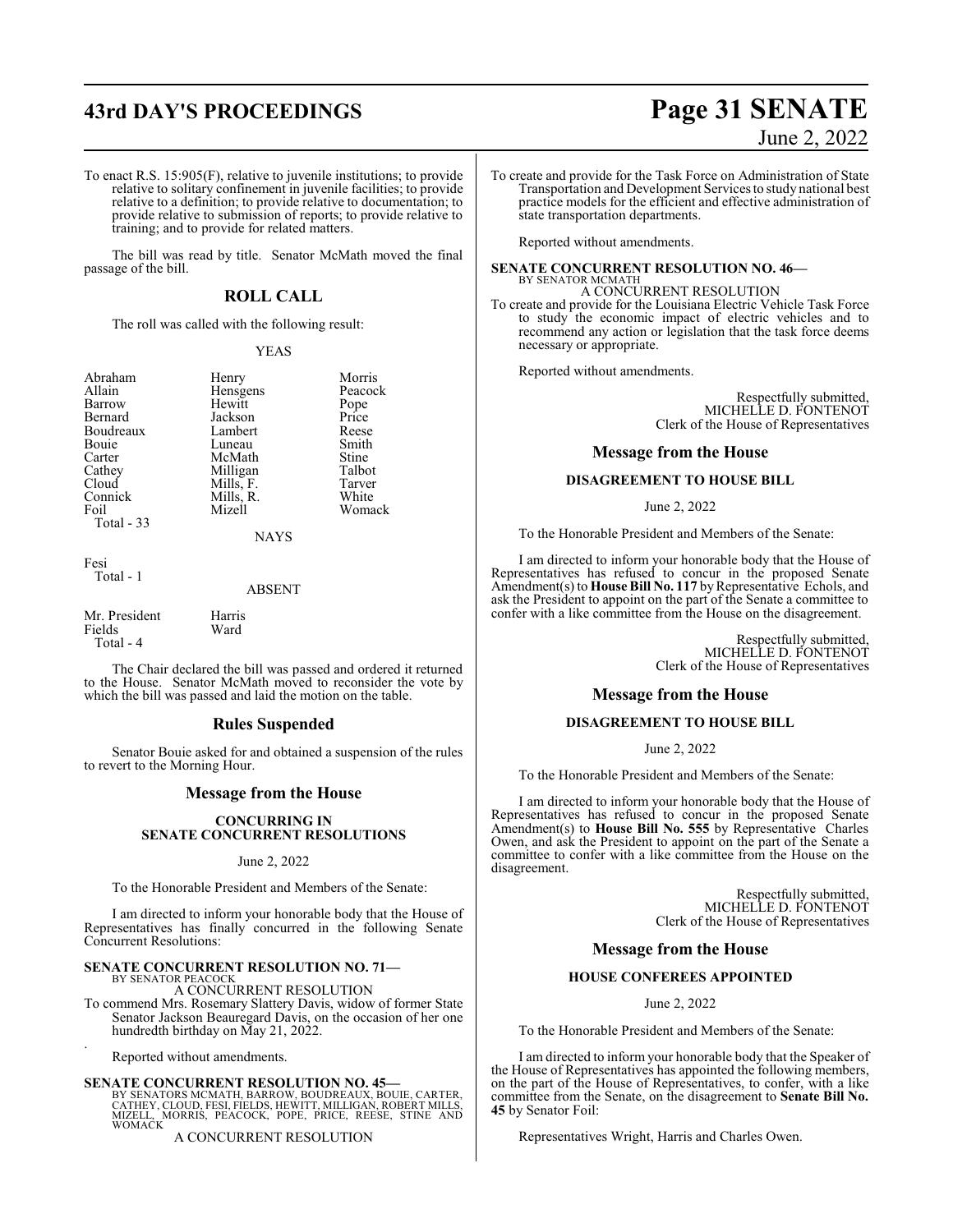# **Page 32 SENATE 43rd DAY'S PROCEEDINGS**

June 2, 2022

Respectfully submitted, MICHELLE D. FONTENOT Clerk of the House of Representatives

#### **Message from the House**

#### **HOUSE CONFEREES APPOINTED**

June 2, 2022

To the Honorable President and Members of the Senate:

I am directed to inform your honorable body that the Speaker of the House of Representatives has appointed the following members, on the part of the House of Representatives, to confer, with a like committee from the Senate, on the disagreement to **Senate Bill No. 107** by Senator Luneau:

Representatives Carpenter, Schlegel and LaFleur.

Respectfully submitted, MICHELLE D. FONTENOT Clerk of the House of Representatives

#### **Message from the House**

#### **HOUSE CONFEREES APPOINTED**

June 2, 2022

To the Honorable President and Members of the Senate:

I am directed to inform your honorable body that the Speaker of the House of Representatives has appointed the following members, on the part of the House of Representatives, to confer, with a like committee from the Senate, on the disagreement to **Senate Bill No. 154** by Senator Talbot:

Representatives LaCombe, Huval and Turner.

Respectfully submitted, MICHELLE D. FONTENOT Clerk of the House of Representatives

#### **Message from the House**

#### **HOUSE CONFEREES APPOINTED**

June 2, 2022

To the Honorable President and Members of the Senate:

I am directed to inform your honorable body that the Speaker of the House of Representatives has appointed the following members, on the part of the House of Representatives, to confer, with a like committee from the Senate, on the disagreement to **Senate Bill No. 333** by Senator Hewitt:

Representatives Stefanski, Duplessis and Deshotel.

Respectfully submitted, MICHELLE D. FONTENOT Clerk of the House of Representatives

#### **Message from the House**

#### **HOUSE CONFEREES APPOINTED**

June 2, 2022

To the Honorable President and Members of the Senate:

I am directed to inform your honorable body that the Speaker of the House of Representatives has appointed the following members, on the part of the House of Representatives, to confer, with a like committee from the Senate, on the disagreement to **Senate Bill No. 396** by Senator Morris:

Representatives Bacala, Marino and Villio.

Respectfully submitted, MICHELLE D. FONTENOT Clerk of the House of Representatives

#### **Message from the House**

#### **HOUSE CONFEREES APPOINTED**

June 2, 2022

To the Honorable President and Members of the Senate:

I am directed to inform your honorable body that the Speaker of the House of Representatives has appointed the following members, on the part of the House of Representatives, to confer, with a like committee from the Senate, on the disagreement to **House Bill No. 129** by Representative Nelson:

Representatives Nelson, Marino and Hughes.

Respectfully submitted, MICHELLE D. FONTENOT Clerk of the House of Representatives

#### **Message from the House**

#### **HOUSE CONFEREES APPOINTED**

June 2, 2022

To the Honorable President and Members of the Senate:

I am directed to inform your honorable body that the Speaker of the House of Representatives has appointed the following members, on the part of the House of Representatives, to confer, with a like committee from the Senate, on the disagreement to **House Bill No. 153** by Representative Freeman:

Representatives Freeman, Edmonds and Freiberg.

Respectfully submitted, MICHELLE D. FONTENOT Clerk of the House of Representatives

#### **Message from the House**

#### **HOUSE CONFEREES APPOINTED**

June 2, 2022

To the Honorable President and Members of the Senate:

I am directed to inform your honorable body that the Speaker of the House of Representatives has appointed the following members, on the part of the House of Representatives, to confer, with a like committee from the Senate, on the disagreement to **House Bill No. 261** by Representatives Magee:

Representatives Magee, Harris and Orgeron.

Respectfully submitted, MICHELLE D. FONTENOT Clerk of the House of Representatives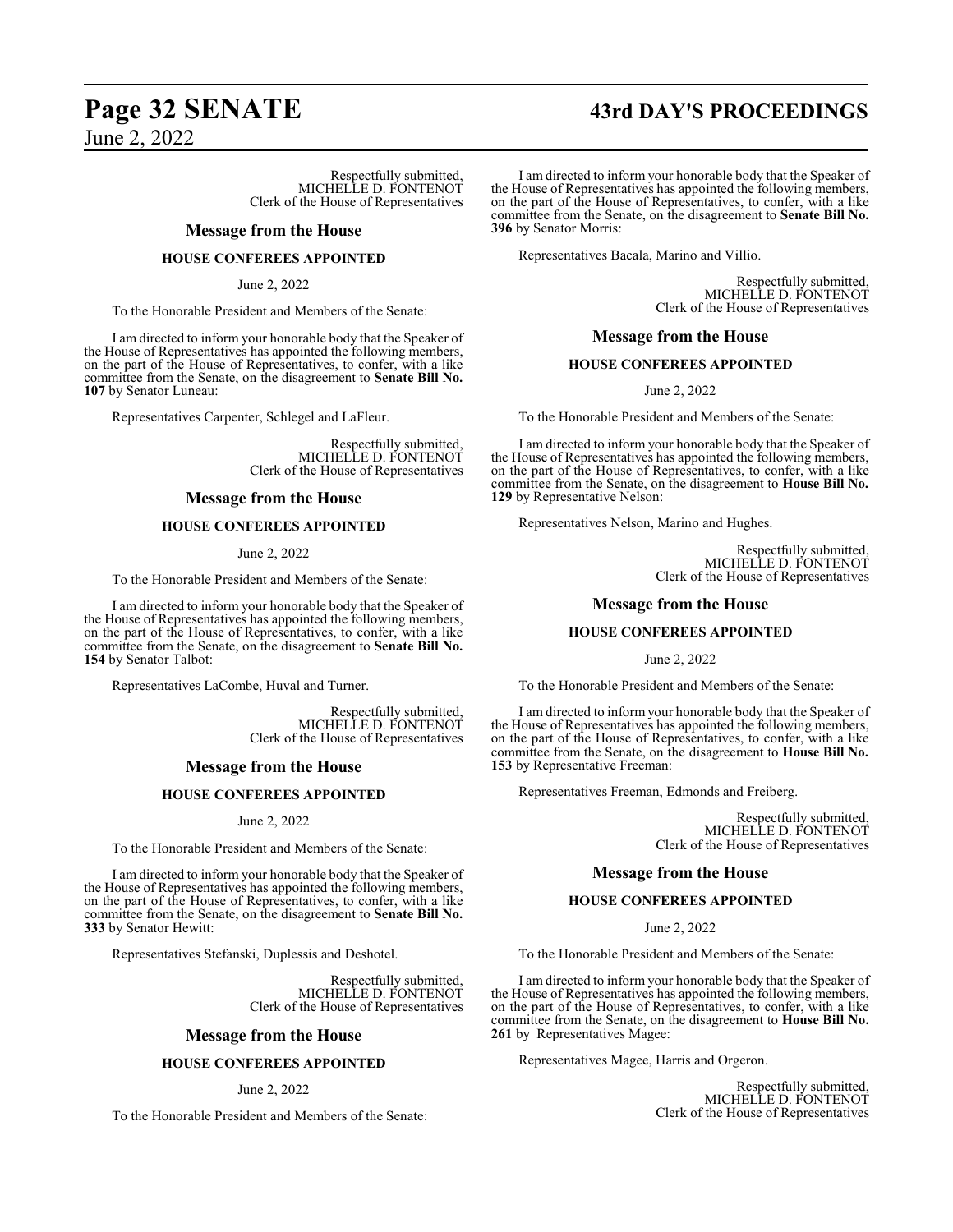# **43rd DAY'S PROCEEDINGS Page 33 SENATE**

#### **Message from the House**

#### **HOUSE CONFEREES APPOINTED**

#### June 2, 2022

To the Honorable President and Members of the Senate:

I am directed to inform your honorable body that the Speaker of the House of Representatives has appointed the following members, on the part of the House of Representatives, to confer, with a like committee from the Senate, on the disagreement to **House Bill No. 330** by Representative C. Travis Johnson:

Representatives C. Travis Johnson, McFarland and Schexnayder.

> Respectfully submitted, MICHELLE D. FONTENOT Clerk of the House of Representatives

#### **Message from the House**

#### **HOUSE CONFEREES APPOINTED**

June 2, 2022

To the Honorable President and Members of the Senate:

I am directed to inform your honorable body that the Speaker of the House of Representatives has appointed the following members, on the part of the House of Representatives, to confer, with a like committee from the Senate, on the disagreement to **House Bill No. 512** by Representative Zeringue:

Representatives Zeringue, Wright and Magee.

Respectfully submitted, MICHELLE D. FONTENOT Clerk of the House of Representatives

#### **Message from the House**

#### **HOUSE CONFEREES APPOINTED**

June 2, 2022

To the Honorable President and Members of the Senate:

I am directed to inform your honorable body that the Speaker of the House of Representatives has appointed the following members, on the part of the House of Representatives, to confer, with a like committee from the Senate, on the disagreement to **House Bill No. 717** by Representative McMahen:

Representatives McMahen, Bagley and Dustin Miller.

Respectfully submitted, MICHELLE D. FONTENOT Clerk of the House of Representatives

#### **Message from the House**

#### **HOUSE CONFEREES APPOINTED**

June 2, 2022

To the Honorable President and Members of the Senate:

I am directed to inform your honorable body that the Speaker of the House of Representatives has appointed the following members, on the part of the House of Representatives, to confer, with a like

# June 2, 2022

committee from the Senate, on the disagreement to **House Concurrent Resolution No. 88** by Representative Echols:

Representatives Echols, Bagley and Butler.

Respectfully submitted, MICHELLE D. FONTENOT Clerk of the House of Representatives

#### **Appointment of Conference Committee on Senate Bill No. 45**

The President of the Senate appointed the following members to confer with a like committee from the House to consider the disagreement on **Senate Bill No. 45**:

> Senators Foil, Abraham and Jackson.

#### **Appointment of Conference Committee on Senate Bill No. 107**

The President of the Senate appointed the following members to confer with a like committee from the House to consider the disagreement on **Senate Bill No. 107**:

> Senators Luneau, Reese and Womack.

#### **Appointment of Conference Committee on Senate Bill No. 154**

The President of the Senate appointed the following members to confer with a like committee from the House to consider the disagreement on **Senate Bill No. 154**:

> Senators Talbot, Bernard and Robert Mills.

#### **Appointment of Conference Committee on Senate Bill No. 333**

The President of the Senate appointed the following members to confer with a like committee from the House to consider the disagreement on **Senate Bill No. 333**:

> Senators Hewitt, Price and Foil.

#### **Appointment of Conference Committee on Senate Bill No. 396**

The President of the Senate appointed the following members to confer with a like committee from the House to consider the disagreement on **Senate Bill No. 396**:

> Senators Foil, Morris and Mizell.

#### **Appointment of Conference Committee on House Bill No. 129**

The President of the Senate appointed to the Conference Committee on **House Bill No. 129** the following members of the Senate:

Senators McMath,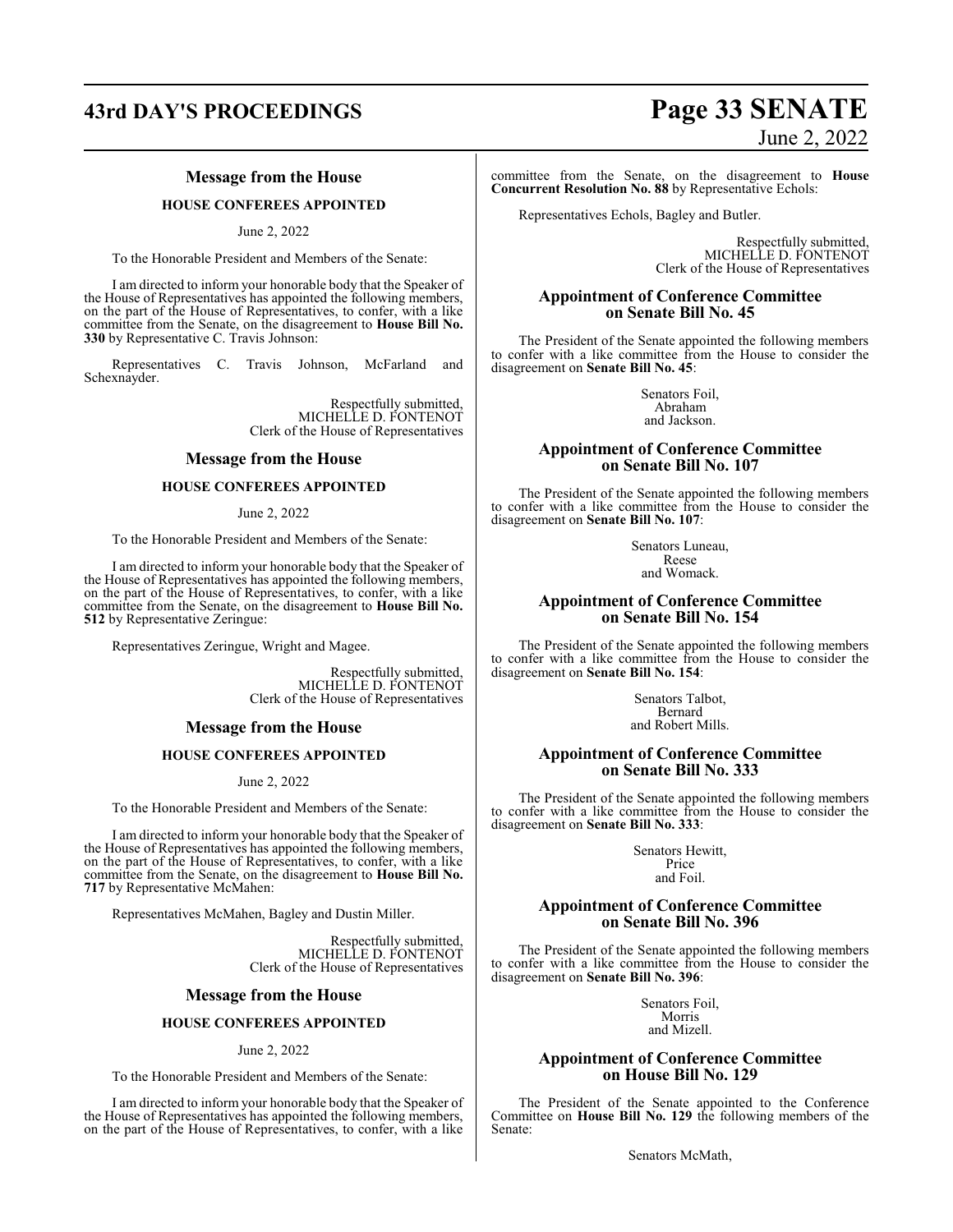#### Reese and Pope.

#### **Appointment of Conference Committee on House Bill No. 153**

The President of the Senate appointed to the Conference Committee on **House Bill No. 153** the following members of the Senate:

> Senators Bouie, Henry and Carter.

#### **Appointment of Conference Committee on House Bill No. 261**

The President of the Senate appointed to the Conference Committee on **House Bill No. 261** the following members of the Senate:

> Senators Jackson, Fesi and Stine.

#### **Appointment of Conference Committee on House Bill No. 330**

The President of the Senate appointed to the Conference Committee on **House Bill No. 330** the following members of the Senate:

> Senators Cathey, Jackson and Bernard.

#### **Appointment of Conference Committee on House Bill No. 512**

The President of the Senate appointed to the Conference Committee on **House Bill No. 512** the following members of the Senate:

> Senators McMath, Reese and Peacock.

#### **Appointment of Conference Committee on House Bill No. 717**

The President of the Senate appointed to the Conference Committee on **House Bill No. 717** the following members of the Senate:

> Senators Fred Mills, Robert Mills and Boudreaux..

#### **Appointment of Conference Committee on House Bill No. 927**

The President of the Senate appointed to the Conference Committee on **House Bill No. 927** the following members of the Senate:

> Senators Jackson, Foil and Talbot.

# **Page 34 SENATE 43rd DAY'S PROCEEDINGS**

#### **Appointment of Conference Committee on House Concurrent Resolution No. 88**

The President of the Senate appointed to the Conference Committee on **House Concurrent Resolution No. 88** the following members of the Senate:

Senators Fred Mills, Cathey and Hensgens.

### **Introduction of Senate Resolutions**

#### **SENATE RESOLUTION NO. 187—** BY SENATOR WHITE

A RESOLUTION

To commend Lieutenant Jennifer Duet of the Livingston Parish Sheriff's Office on being the recipient of the 2022 Deputy of the Year Award, presented by the Louisiana Sheriffs' Association.

The resolution was read by title and placed on the Calendar for a second reading.

# **SENATE RESOLUTION NO. 188—** BY SENATOR CORTEZ

A RESOLUTION

To commend Sergeant Jonathan Walker of the St. John the Baptist Parish Sheriff's Office on being the recipient of the Louisiana Sheriffs' Association's 2022 Deputy Valor Award.

The resolution was read by title and placed on the Calendar for a second reading.

#### **Message from the House**

#### **ASKING CONCURRENCE IN HOUSE CONCURRENT RESOLUTIONS**

June 2, 2022

To the Honorable President and Members of the Senate:

I am directed to inform your honorable body that the House of Representatives has finally passed and asks your concurrence in the following House Concurrent Resolutions:

HCR No. 121 HCR No. 129 HCR No. 134

Respectfully submitted, MICHELLE D. FONTENOT Clerk of the House of Representatives

### **House Concurrent Resolutions on First Reading**

## **HOUSE CONCURRENT RESOLUTION NO. 121—** BY REPRESENTATIVE JORDAN A CONCURRENT RESOLUTION

To create a task force to study suicide rates among African Americans in Louisiana and report its findings to the legislature no later than March 1, 2023.

The resolution was read by title and placed on the Calendar for a second reading.

#### **HOUSE CONCURRENT RESOLUTION NO. 129—** BY REPRESENTATIVE CREWS A CONCURRENT RESOLUTION

To urge and request the presiding officers of the legislature to study issues created by the columns in the legislative committee rooms and to explore all opportunities to improve conditions or resolve issues involving the line-of-sight issues caused by those columns and to report their findings and recommendations to each member of the legislature not later than January 15, 2023.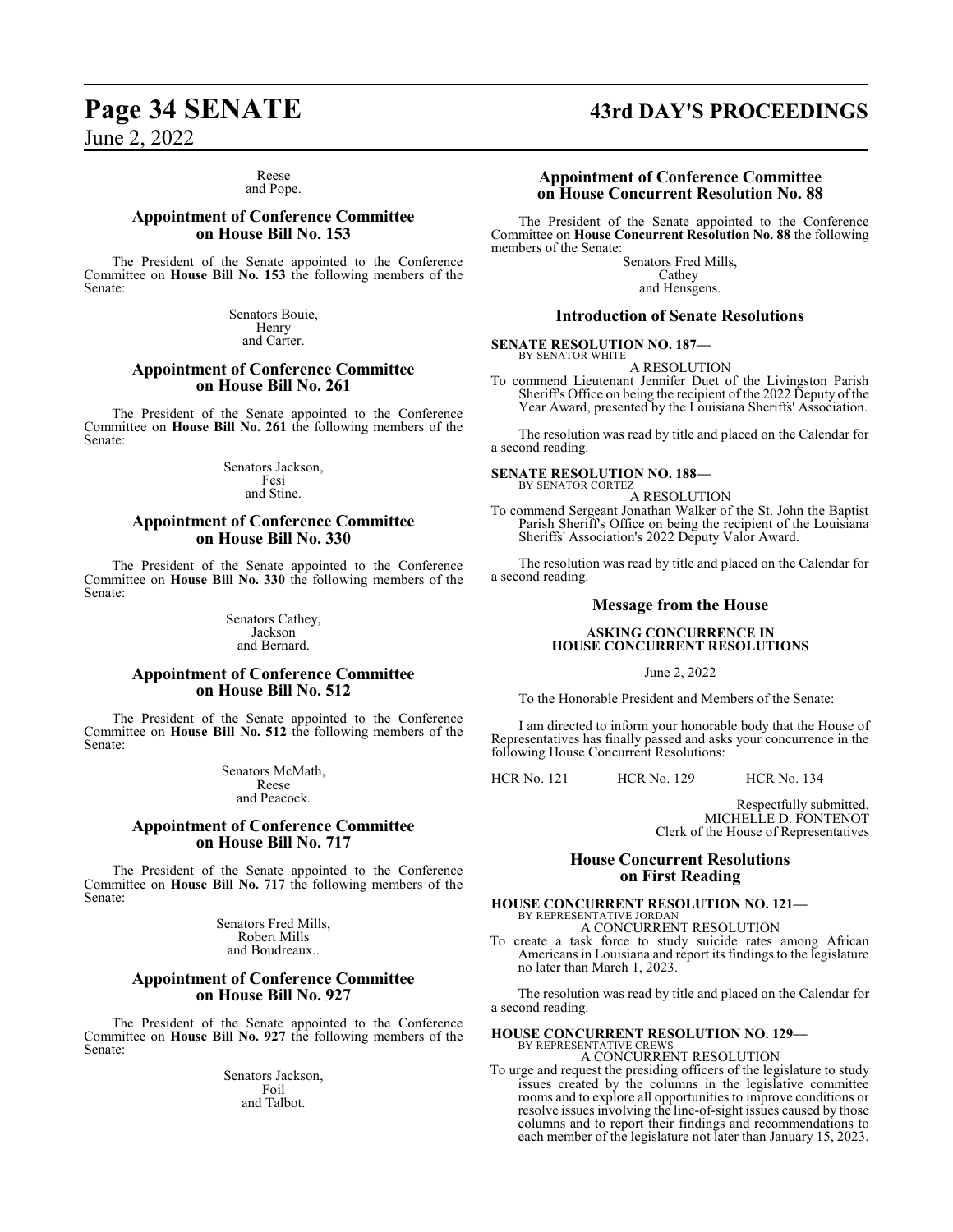# **43rd DAY'S PROCEEDINGS Page 35 SENATE**

# June 2, 2022

The resolution was read by title and placed on the Calendar for a second reading.

**HOUSE CONCURRENT RESOLUTION NO. 134—** BY REPRESENTATIVES SCHEXNAYDER AND GREGORY MILLER AND SENATORS PRICE AND SMITH A CONCURRENT RESOLUTION

To commend the St. Charles Catholic High School baseball team on winning the Louisiana High School Athletic Association 2022 Division III state championship.

The resolution was read by title and placed on the Calendar for a second reading.

#### **Reports of Committees**

The following reports of committees were received and read:

### **REPORT OF COMMITTEE ON**

#### **FINANCE**

Senator Mack A. "Bodi" White Jr., Chairman on behalf of the Committee on Finance, submitted the following report:

#### June 1, 2022

To the President and Members of the Senate:

I am directed by your Committee on Finance to submit the following report:

#### **HOUSE CONCURRENT RESOLUTION NO. 23—** BY REPRESENTATIVE HARRIS

A CONCURRENT RESOLUTION

To approve the formula that was developed by the State Board of Elementary and Secondary Education pursuant to Article VIII, Section 13(B) of the Constitution of Louisiana to determine the cost of a minimum foundation program of education in all public elementary and secondary schools as well as to equitably allocate the funds to parish and city school systems and that was adopted by the board on March 9, 2022.

Reported favorably.

# **HOUSE CONCURRENT RESOLUTION NO. 124—** BY REPRESENTATIVE SELDERS

A CONCURRENT RESOLUTION

To urge and request the Legislative Budgetary Control Council to study the feasibility of creating a disaster and assistance relief fund administered by the legislature.

Reported favorably.

#### **HOUSE BILL NO. 194—**

BY REPRESENTATIVES BUTLER AND WRIGHT AN ACT

To amend and reenact R.S. 17:236(A) and to enact Chapter 43-C of Title 17 of the Louisiana Revised Statutes of 1950, to be comprised of R.S. 17:4037.1 through 4037.7, relative to elementary and secondary education; to create and provide for the administration of a program to provide state funding for the education of certain students with exceptionalities who are not enrolled in public school; to provide relative to the eligibility of students, schools, and service providers participating in the program; to provide relative to program funds; to provide relative to the testing of students participating in the program; to require the state Department of Education to submit annual reports to the legislature relative to the program; to provide relative to rules; to provide relative to definitions; to provide for an effective date; and to provide for related matters.

Reported favorably.

#### **HOUSE BILL NO. 195—**

BY REPRESENTATIVES FREEMAN, BOYD, FREIBERG, HUGHES, LANDRY, MOORE, NEWELL, AND MARCELLE AN ACT

To enact R.S. 17:182 and 3996(B)(67), relative to students; to require public school governing authorities to provide free menstrual products for students; and to provide for related matters.

Reported favorably.

#### **HOUSE BILL NO. 207—** BY REPRESENTATIVE HUGHES

AN ACT To amend and reenact R.S. 17:183.3(B)(2)(b) and 5026(A)(2) and to enact R.S. 17:5026(D), relative to curricula; to revise the courses required in the high school career major program; to add Geometry as a required course; to provide for alignment with the core curriculum required for qualification for a TOPS-Tech award; and to provide for related matters.

Reported favorably.

**HOUSE BILL NO. 269—**<br>BY REPRESENTATIVES NELSON, ADAMS, AMEDEE, BEAULLIEU,<br>CARRIER, CREWS, DAVIS, DESHOTEL, DEVILLIER, DUBUISSON,<br>ECHOLS, EDMONDS, EDMONSTON, EMERSON, FISHER, FONTENOT,<br>FREEMAN, FREIBERG, GAROFALO, HARRIS, STAGNI, THOMPSON, VILLIO, WHEAT, WHITE, WRIGHT, AND ZERINGUE

AN ACT

To enact R.S. 17:24.11, relative to pupil progression; to prohibit the promotion of certain third graders with reading deficiencies to the fourth grade; to require certain instructional services for retained students; to provide exceptions for students who meet certain criteria; to require certain instructional services for students granted an exception; and to provide for related matters.

Reported favorably.

#### **HOUSE BILL NO. 412—** BY REPRESENTATIVE GOUDEAU AND SENATOR STINE

- AN ACT
- To enact R.S. 23:1601.1, relative to unemployment compensation; to provide for benefit eligibility conditions; to provide for verification of attendance at employment interviews; to provide for interviewverification forms; to provide for the promulgation of rules; to provide for definitions; and to provide for related matters.

Reported favorably.

## **HOUSE BILL NO. 550—** BY REPRESENTATIVE EMERSON

AN ACT

To enact R.S. 17:3996(I), relative to elementary and secondary education; to provide relative to student learning pods; to provide relative to policies and procedures; to provide relative to domicile; and to provide for related matters.

Reported favorably.

#### **HOUSE BILL NO. 612—**

BY REPRESENTATIVE HUVAL AN ACT

To enact R.S. 22:1483.1, relative to the Louisiana Fortify Homes Program; to provide for financial grants to retrofit residential property; to define certain terms; to provide for eligibility requirements; to provide for confidentiality of applicants; to provide for an effective date; to provide for termination of the program; and to provide for related matters.

Reported favorably.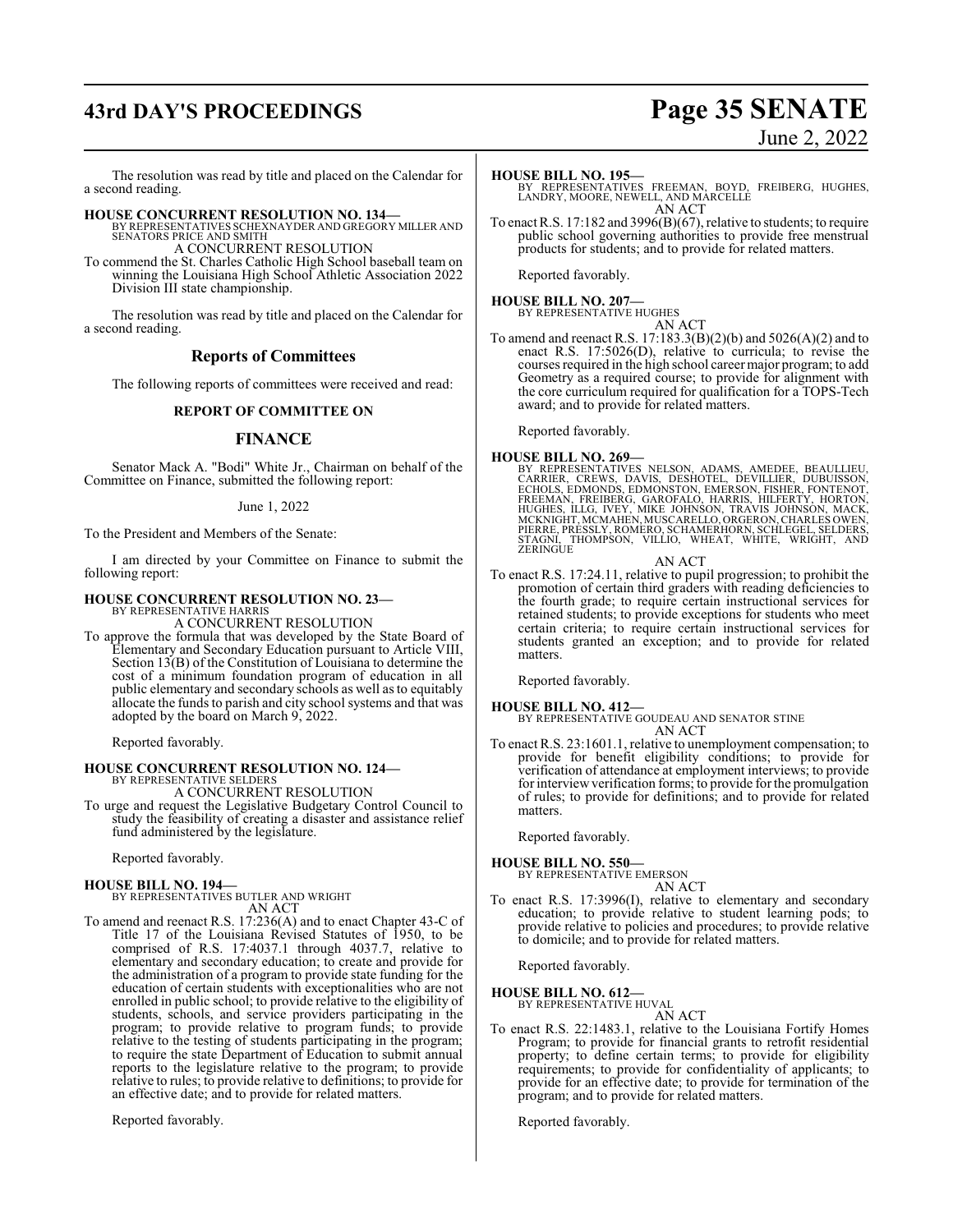#### **HOUSE BILL NO. 650—**

BY REPRESENTATIVE HILFERTY AN ACT

To enact Part IV of Chapter 8 of Title 46 of the Louisiana Revised Statutes of 1950, to be comprised of R.S. 46:977.31, relative to the medical assistance program ofthis state known as Medicaid; to provide for Medicaid coverage of pasteurized donor human milk when medically necessary; to provide relative to federal Medicaid waivers; and to provide for related matters.

Reported favorably.

**HOUSE BILL NO. 651—** BY REPRESENTATIVES HILFERTY AND GREEN AN ACT

To enact R.S. 22:1059.2, relative to health insurance coverage; to require a health coverage plan to provide benefits for pasteurized donor human milk when medically necessary; to provide for effectiveness; and to provide for related matters.

Reported favorably.

- **HOUSE BILL NO. 707—**<br>BY REPRESENTATIVES DUPLESSIS, BOYD, BRASS, BRYANT,<br>CARPENTER, FISHER, FREEMAN, FREIBERG, GAINES, GREEN,<br>HUGHES, JEFFERSON, JENKINS, JORDAN, LAFLEUR, LANDRY,<br>LARVADAIN, LYONS, MARCELLE, MARINO, DUSTIN AN ACT
- To amend and reenact Code of Criminal Procedure Article 973(E) and to enact Code of Criminal Procedure Article 985.2, relative to expungement of records; to provide relative to automated expungement of certain criminal records; to require the Louisiana Bureau of Criminal Identification and Information to send certain records to the Louisiana Supreme Court Case Management Information System; to provide relative to duties of the clerks of district courts; to authorize the adoption of rules and regulations by state police and the supreme court; to provide relative to the effects of expunged records of arrest and conviction; to provide that no person shall have a cause of action resulting fromthe omission oftheir records for automated expungement; to provide for an effective date; and to provide for related matters.

Reported with amendments.

# **HOUSE BILL NO. 736—** BY REPRESENTATIVE BEAULLIEU

AN ACT

To enact Chapter 31 of Title 17 of the Louisiana Revised Statutes of 1950, to be comprised of R.S. 17:3721 through 3726, relative to increasing the number of certified athletic trainers in rural areas; to establish the Athletic Trainer Professional Development Program; to provide with respect to the powers and duties of the state Department of Education; to provide funding for the program; to provide qualifications and restrictions for the program; to provide for an effective date; and to provide for related matters.

Reported with amendments.

# **HOUSE BILL NO. 756—** BY REPRESENTATIVE SCHEXNAYDER

AN ACT

To enact R.S. 49:150.3, relative to the state capitol complex; to provide for the maintenance and care of certain buildings and grounds within the state capitol complex; to establish a special fund for such purposes; to provide for deposits into and use of monies in the fund; to provide for related contracts and agreements; to provide for an effective date; and to provide for related matters.

Reported favorably.

# **Page 36 SENATE 43rd DAY'S PROCEEDINGS**

#### **HOUSE BILL NO. 911—**

BY REPRESENTATIVES HUGHES, ADAMS, AMEDEE, BEAULLIEU,<br>BOYD, BRASS, BROWN, BRYANT, BUTLER, CARRIER, CORMIER,<br>COUSSAN, DAVIS, DEVILLIER, DUBUISSON, DUPLESSIS, EDMONDS,<br>EMERSON, FISHER, FREEMAN, FREIBERG, GAROFALO, GLOVER,<br>HAR ZERINGUE

AN ACT

To amend and reenact R.S. 17:24.9(B), (C)(5), and (D), 24.10(A)(2) and  $(3)$ ,  $(B)(1)$ (introductory paragraph), and  $(D)$  through  $(F)$ , and  $24.12(\overrightarrow{C})$  and (D) and to enact R.S.  $17:24.10(\overrightarrow{G})$  and  $24.12(E)$ , relative to early literacy; to provide a short title; to increase the number of administrations of a literacy screener to students in grades kindergarten through three; to provide for reporting the results of the literacy screener; to provide relative to literacy supports and interventions for certain students; to require individual reading plans for certain students; to require literacy coaches for teachers; and to provide for related matters.

Reported favorably.

Respectfully submitted, MACK A. "BODI" WHITE JR. Chairman

#### **House Bills and Joint Resolutions on Second Reading Just Reported by Committees**

Senator White asked for and obtained a suspension of the rules to take up House Bills and Joint Resolutions just reported by Committees.

**HOUSE BILL NO. 194—** BY REPRESENTATIVES BUTLER AND WRIGHT AN ACT

To amend and reenact R.S. 17:236(A) and to enact Chapter 43-C of Title 17 of the Louisiana Revised Statutes of 1950, to be comprised of R.S. 17:4037.1 through 4037.7, relative to elementary and secondary education; to create and provide for the administration of a program to provide state funding for the education of certain students with exceptionalities who are not enrolled in public school; to provide relative to the eligibility of students, schools, and service providers participating in the program; to provide relative to program funds; to provide relative to the testing of students participating in the program; to require the state Department of Education to submit annual reports to the legislature relative to the program; to provide relative to rules; to provide relative to definitions; to provide for an effective date; and to provide for related matters.

Reported favorably by the Committee on Finance. The bill was read by title and referred to the Legislative Bureau.

#### **HOUSE BILL NO. 195—**

BY REPRESENTATIVES FREEMAN, BOYD, FREIBERG, HUGHES, LANDRY, MOORE, NEWELL, AND MARCELLE AN ACT

To enact R.S. 17:182 and 3996(B)(67), relative to students; to require public school governing authorities to provide free menstrual products for students; and to provide for related matters.

Reported favorably by the Committee on Finance. The bill was read by title and referred to the Legislative Bureau.

#### **HOUSE BILL NO. 207—**

BY REPRESENTATIVE HUGHES AN ACT

To amend and reenact R.S. 17:183.3(B)(2)(b) and 5026(A)(2) and to enact R.S. 17:5026(D), relative to curricula; to revise the courses required in the high school career major program; to add Geometry as a required course; to provide for alignment with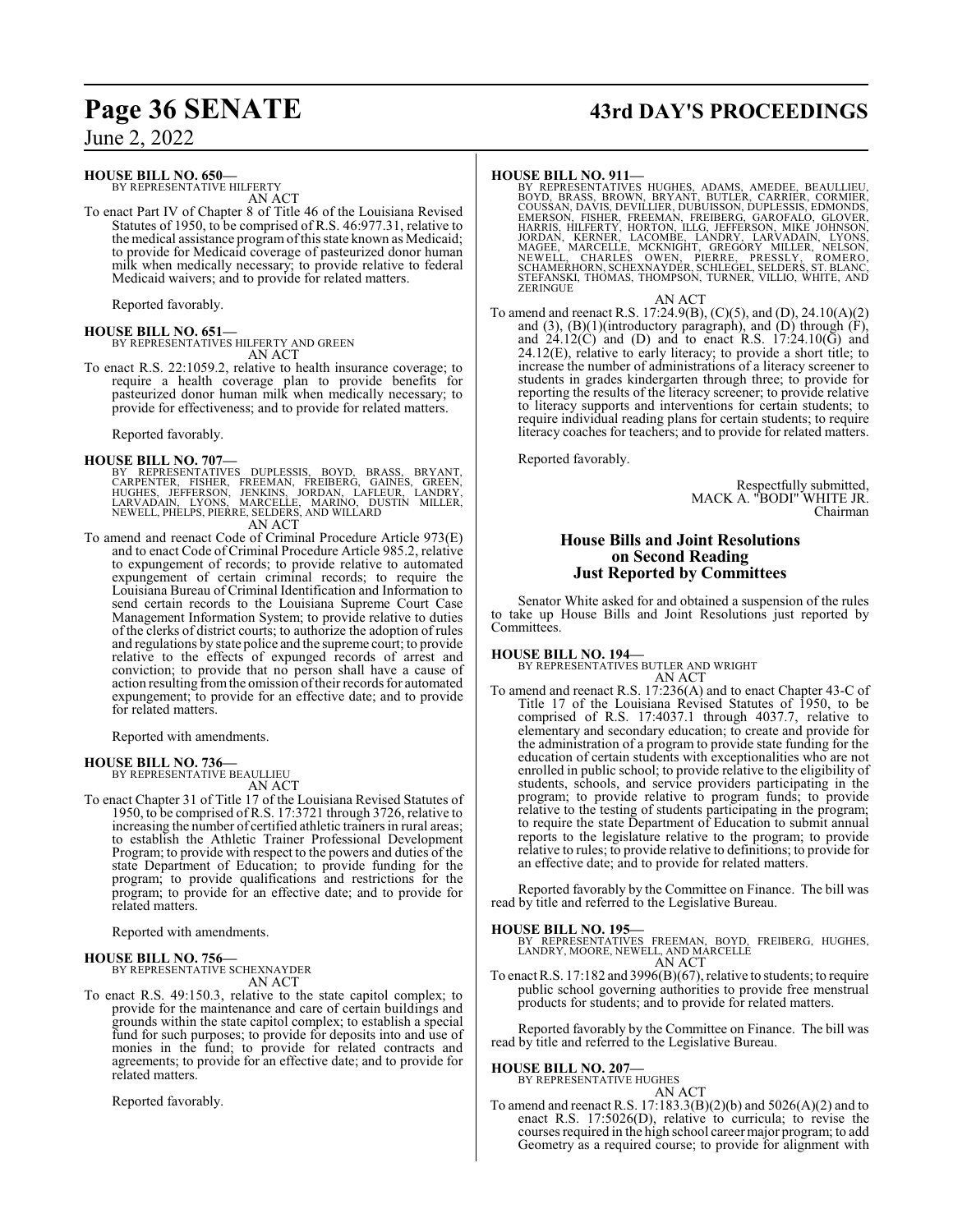# **43rd DAY'S PROCEEDINGS Page 37 SENATE**

# June 2, 2022

the core curriculum required for qualification for a TOPS-Tech award; and to provide for related matters.

Reported favorably by the Committee on Finance. The bill was read by title and referred to the Legislative Bureau.

**HOUSE BILL NO. 269—** BY REPRESENTATIVES NELSON, ADAMS, AMEDEE, BEAULLIEU, CARRIER, CREWS, DAVIS, DESHOTEL, DEVILLIER, DUBUISSON, ECHOLS, EDMONDS, EDMONSTON, EMERSON, FISHER, FONTENOT,<br>FREEMAN, FREIBERG, GAROFALO, HARRIS, HILFERTY, HORTON,<br>HUGHES, ILLG, IVEY, MIKE JOHNSON, TRAVIS JOHNSON, MACK,<br>MCKNIGHT,MCMAHEN,MUSCARELLO,ORGERON,CHARLES OWEN,<br>PIERRE

AN ACT

To enact R.S. 17:24.11, relative to pupil progression; to prohibit the promotion of certain third graders with reading deficiencies to the fourth grade; to require certain instructional services for retained students; to provide exceptions for students who meet certain criteria; to require certain instructional services for students granted an exception; and to provide for related matters.

Reported favorably by the Committee on Finance. The bill was read by title and referred to the Legislative Bureau.

#### **HOUSE BILL NO. 412—**

BY REPRESENTATIVE GOUDEAU AND SENATOR STINE AN ACT

To enact R.S. 23:1601.1, relative to unemployment compensation; to provide for benefit eligibility conditions; to provide for verification of attendance at employment interviews; to provide for interview verification forms; to provide for the promulgation of rules; to provide for definitions; and to provide for related matters.

Reported favorably by the Committee on Finance. The bill was read by title and referred to the Legislative Bureau.

#### **HOUSE BILL NO. 550—**

BY REPRESENTATIVE EMERSON AN ACT

To enact R.S. 17:3996(I), relative to elementary and secondary education; to provide relative to student learning pods; to provide relative to policies and procedures; to provide relative to domicile; and to provide for related matters.

Reported favorably by the Committee on Finance. The bill was read by title and referred to the Legislative Bureau.

#### **HOUSE BILL NO. 612—** BY REPRESENTATIVE HUVAL

AN ACT

To enact R.S. 22:1483.1, relative to the Louisiana Fortify Homes Program; to provide for financial grants to retrofit residential property; to define certain terms; to provide for eligibility requirements; to provide for confidentiality of applicants; to provide for an effective date; to provide for termination of the program; and to provide for related matters.

Reported favorably by the Committee on Finance. The bill was read by title and referred to the Legislative Bureau.

## **HOUSE BILL NO. 650—**

BY REPRESENTATIVE HILFERTY AN ACT

To enact Part IV of Chapter 8 of Title 46 of the Louisiana Revised Statutes of 1950, to be comprised of R.S. 46:977.31, relative to the medical assistance program of this state known as Medicaid; to provide for Medicaid coverage of pasteurized donor human milk when medically necessary; to provide relative to federal Medicaid waivers; and to provide for related matters.

Reported favorably by the Committee on Finance. The was read by title and referred to the Legislative Bureau.

#### **HOUSE BILL NO. 651—**

BY REPRESENTATIVES HILFERTY AND GREEN AN ACT

To enact R.S. 22:1059.2, relative to health insurance coverage; to require a health coverage plan to provide benefits for pasteurized donor human milk when medically necessary; to provide for effectiveness; and to provide for related matters.

Reported favorably by the Committee on Finance. The bill was read by title and referred to the Legislative Bureau.

**HOUSE BILL NO. 707—**<br>BY REPRESENTATIVES DUPLESSIS, BOYD, BRASS, BRYANT,<br>CARPENTER, FISHER, FREEMAN, FREIBERG, GAINES, GREEN,<br>HUGHES, JEFFERSON, JENKINS, JORDAN, LAFLEUR, LANDRY,<br>LARVADAIN, LYONS, MARCELLE, MARINO, DUSTIN

- 
- To amend and reenact Code of Criminal Procedure Article 973(E) To amend and reenact Code of Criminal Procedure Article 973(E) and to enact Code of Criminal Procedure Article 985.2, relative to expungement of records; to provide relative to automated expungement of certain criminal records; to require the Louisiana Bureau of Criminal Identification and Information to send certain records to the Louisiana Supreme Court Case Management Information System; to provide relative to duties of the clerks of district courts; to authorize the adoption of rules and regulations by state police and the supreme court; to provide relative to the effects of expunged records of arrest and conviction; to provide that no person shall have a cause of action resulting fromthe omission oftheir records for automated expungement; to provide for an effective date; and to provide for related matters.

Reported with amendments by the Committee on Finance.

#### **SENATE COMMITTEE AMENDMENTS**

Amendments proposed by Senate Committee on Finance to Re-Reengrossed House Bill No. 707 by Representative Duplessis

#### AMENDMENT NO. 1

On page 1, line 3, after "Article 985.2" and before the comma "," insert "and R.S. 42:299.11(11)"

#### AMENDMENT NO. 2

On page 1, line 11, after "expungement;" and before "to provide for an" insert "to provide relative to claims against an individual's tax refund;"

#### AMENDMENT NO. 3

On page 3, between lines 21 and 22, insert the following: "Section 2. R.S. 47:299.11(11) is hereby enacted to read as follows: §299.11. Ranking and priority of claims

If two or more agencies file offset claims with the secretary against an individuals's refund, the secretary shall remit the refund to the claimants ifsufficient funds exist in the following order with the first offset claim to be paid being completely satisfied before a second or subsequent offset claim is paid:

\* \* \* (11) Claims made by the Louisiana Bureau of Criminal Identification and Information, the clerk of court, the sheriff, the district attorney, or any other agency under Code of Criminal Procedure Article 985.2.

#### AMENDMENT NO. 4

On page 3, at the beginning of line 22, change "Section 2." to "Section 3."

#### AMENDMENT NO. 5

On page 3, at the beginning of line 26, change "Section 3." to "Section 4."

#### AMENDMENT NO. 6

On page 4, at the beginning of line 3, change "Section 4." to "Section 5."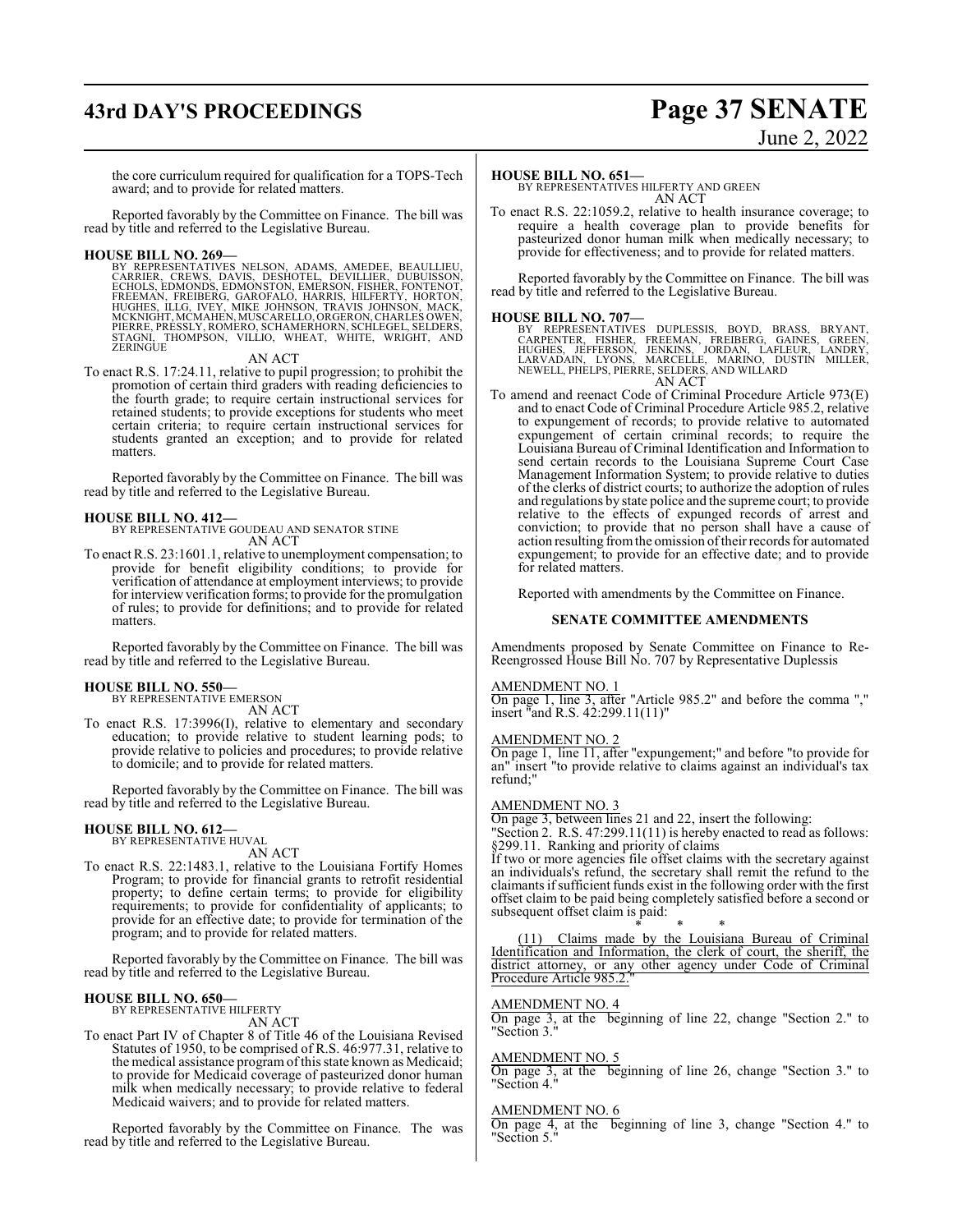# **Page 38 SENATE 43rd DAY'S PROCEEDINGS**

June 2, 2022

#### AMENDMENT NO. 7

On page 4, at the beginning of line 12, change "Section 5." to "Section 6."

#### AMENDMENT NO. 8

On page 4, after line 17, insert the following:

"Section 7. Prior to the 2023 Regular Legislative Session and no later than January 30, 2023, the Supreme Court working with the Office of State Police shall recommend a fee schedule to be assessed upon recipients of the expungement to fund the program for Fiscal Year 2024 and beyond."

On motion of Senator White, the committee amendment was adopted. The amended bill was read by title and referred to the Legislative Bureau.

**HOUSE BILL NO. 736—** BY REPRESENTATIVE BEAULLIEU

AN ACT

To enact Chapter 31 of Title 17 of the Louisiana Revised Statutes of 1950, to be comprised of R.S. 17:3721 through 3726, relative to increasing the number of certified athletic trainers in rural areas; to establish the Athletic Trainer Professional Development Program; to provide with respect to the powers and duties of the state Department of Education; to provide funding for the program; to provide qualifications and restrictions for the program; to provide for an effective date; and to provide for related matters.

Reported with amendments by the Committee on Finance.

#### **SENATE COMMITTEE AMENDMENTS**

Amendments proposed by Senate Committee on Finance to Re-Reengrossed House Bill No. 736 by Representative Beaullieu

#### AMENDMENT NO. 1

On page 3, line 7, after "D." and before "the department" delete "No later than January 1, 2023," and insert "Within three months of the effective date of this Section,"

On motion of Senator White, the committee amendment was adopted. The amended bill was read by title and referred to the Legislative Bureau.

## **HOUSE BILL NO. 756—** BY REPRESENTATIVE SCHEXNAYDER

AN ACT

To enact R.S. 49:150.3, relative to the state capitol complex; to provide for the maintenance and care of certain buildings and grounds within the state capitol complex; to establish a special fund for such purposes; to provide for deposits into and use of monies in the fund; to provide for related contracts and agreements; to provide for an effective date; and to provide for related matters.

Reported favorably by the Committee on Finance. The bill was read by title and referred to the Legislative Bureau.

HOUSE BILL NO. 911—<br>BY REPRESENTATIVES HUGHES, ADAMS, AMEDEE, BEAULLIEU,<br>BOYD, BRASS, BROWN, BRYANT, BUTLER, CARRIER, CORMIER,<br>COUSSAN, DAVIS, DEVILLIER, DUBUISSON, DUPLESSIS, EDMONDS,<br>EMERSON, FISHER, FREEMAN, FREIBERG, G

#### AN ACT

To amend and reenact R.S. 17:24.9(B), (C)(5), and (D), 24.10(A)(2) and  $(3)$ ,  $(B)(1)$ (introductory paragraph), and  $(D)$  through  $(F)$ , and  $24.12(C)$  and (D) and to enact R.S.  $17:24.10(G)$  and 24.12(E), relative to early literacy; to provide a short title; to increase the number of administrations of a literacy screener to students in grades kindergarten through three; to provide for

reporting the results of the literacy screener; to provide relative to literacy supports and interventions for certain students; to require individual reading plans for certain students; to require literacy coaches for teachers; and to provide for related matters.

Reported favorably by the Committee on Finance. The bill was read by title and referred to the Legislative Bureau.

#### **Mr. President in the Chair**

#### **House Concurrent Resolutions on Second Reading Just Reported by Committees**

Senator White asked for and obtained a suspension of the rules to take up House Concurrent Resolutions just reported by Committees.

#### **HOUSE CONCURRENT RESOLUTION NO. 23—**

BY REPRESENTATIVE HARRIS A CONCURRENT RESOLUTION

To approve the formula that was developed by the State Board of Elementary and Secondary Education pursuant to Article VIII, Section 13(B) of the Constitution of Louisiana to determine the cost of a minimum foundation program of education in all public elementary and secondary schools as well as to equitably allocate the funds to parish and city school systems and that was adopted by the board on March 9, 2022.

Reported favorably by the Committee on Finance. The concurrent resolution was read by title and referred to the Legislative Bureau.

#### **Petitions, Memorials and Communications**

The following petitions, memorials and communications were received and read:

> OFFICE OF THE GOVERNOR STATE OF LOUISIANA

> > June 2, 2022

Honorable Page Cortez, President Louisiana Senate President Louisiana State Senate Post Office Box 94183 Baton Rouge, LA 70804-9183

Dear President Cortez,

I have appointed the individuals on the attached list to the office indicated. In accordance with Article IV, Section 5(H)(3) of the Louisiana Constitution of 1974, I hereby submit their names for confirmation by the Senate.

> Sincerely, JOHN BEL EDWARDS Governor

2022 BOARDS AND COMMISSIONS SUBMISSION LIST

#### **Acadiana Area Human Services District**

David J. Merrill Jr. Quinta L. Thompson Elizabeth F. West

**Addictive Disorder Regulatory Authority**

Roy F. Baas Adrian M. Perron Paul M. Schoen Susan S. Thornton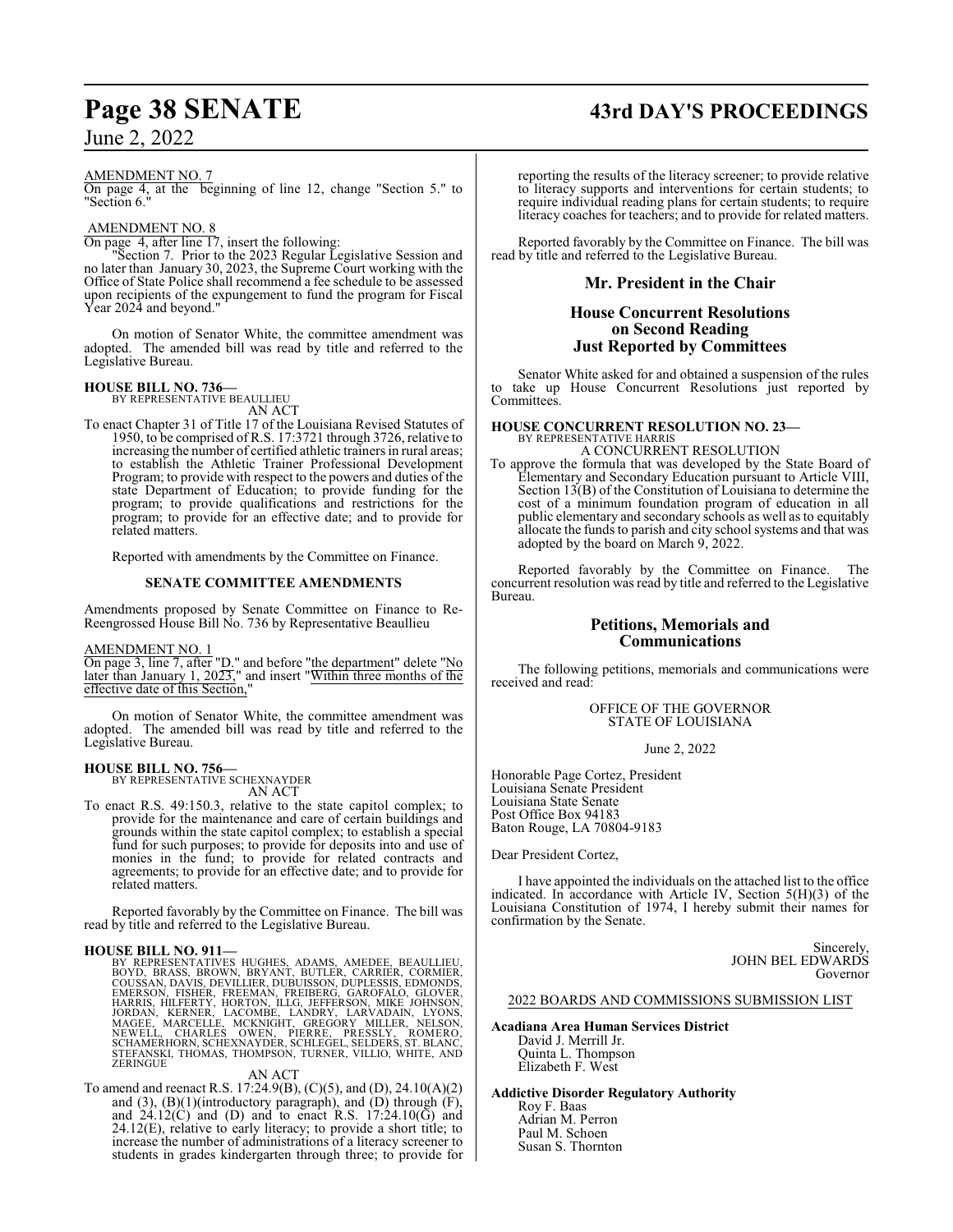# **43rd DAY'S PROCEEDINGS Page 39 SENATE**

# June 2, 2022

Catrice L. Tolbert **Aging, Louisiana Executive Board on** Worlita L. Jackson Charles P. "Buddy" Pugh Jr. Ricco A. Thomas Emily G. Tilley **Architectural Examiners, State Board of** David K. Brossett John E. Cardone Jr. Michael F. Holly Kristine Kobila Johnstone **Arts Council, Louisiana State** Sean D. Ardoin Jonathan V. Foret Nydia G. Freedman Brook A. Hanemann Mary D. Lee Kelsea B. McCrary Eugene Y. Meneray Ronald V. Villegas **Ascension- St. James Airport and Transportation Authority** Felix K. Boughton **Associated Branch Pilots for the Port of Lake Charles** Andrew D. Gossoo Robert N. Pinch Corey G. Taylor **Associated Branch Pilots of the Port of New Orleans** John S. Pharis Kyle R. Riggins Samuel H. Ybos **Atchafalaya Basin Levee District** Tommy A. Thibodeaux **Bar Pilots for the Port of New Orleans, Board of Examiners of** Hayes T. Booksh Adam C. Buras **Bayou D'Arbonne Lake Watershed District** Leslie O. "Trey" Towns III **Bayou Lafourche Fresh Water District** Hugh F. Caffery Jacob A. Giardina Ray C. Mayet Francis C. Richard **Behavior Analyst Board, Louisiana** Renee G. Cole Daniela I. Riofrio **BioDistrict New Orleans** Emily S. Arata Charlotte M. Parent **Broadband for Everyone in Louisiana Commission** Matthew J. Wood **Cancer and Lung Trust Fund Board, Louisiana** Jocelyn Renea Austin-Duffin Elizabeth Terrell Hobgood Fontham Robert R. Newsome John M. Rainey Kristi M. Rapp Alton O. "Oliver" Sartor Sarah P. Thayer **Capital Area Groundwater Conservation District** Alvin Broussard Patrick J. Engemann Patrick J. Hobbins Barry L. Hugghins Jonathan S. Leo Angela R. Machen Camille Manning-Broome **Capital Area Human Services District** Mary S. "Laverne" Aguillard Chalonda Banks Hollins Gail M. Hurst Cemetery Board, Louisiana Gerald W. Melancon Carroll W. Suggs F. Anton Wilbert **Central Louisiana Human Services District** Candace L. Blood Douglas L. Ryland **Chenier Plain Coastal Restoration and Protection Authority** Sara M. Judson Kalyn R. Partin **Child Death Review Panel, Louisiana State** Pamela Q. Cart Laurel L. Kitto Laura Clayton Kleinpeter **Children of Incarcerated Parents and Caregivers (CIP Council), Council on the** Terrel T. Kent **Children's Cabinet Advisory Board** Mattilyn H. Karst Alishia R. Vallien Angela R. Wiggins Harris **Chiropractic Examiners, Louisiana Board of** Kelleigh A. Payne **Citizens Property Insurance Corporation, Louisiana** William P. Chauvin **Clinical Laboratory Personnel Committee** Tabitha L. Whipp **Coastal Protection and Restoration Authority Board** Stephen W. Sagrera **Coastal Protection, Restoration and Conservation, Governor's Advisory Commission on** Karen K. Gautreaux **Commerce and Industry, State Board of** Sandra L. McQuain Marshall J. Simien Jr. **Community and Technical Colleges, Board of Supervisors of** Cynthia M. Butler-McIntyre Erika M. McConduit Willie L. Mount Paul P. Price Jr. Stephen C. Smith **Community Responder Model Task Force (SR 130)** Bambi D. Polotzola **Cybersecurity Commission, Louisiana** Sarah O. Allen R. Kyle Ardoin William E. Bradley III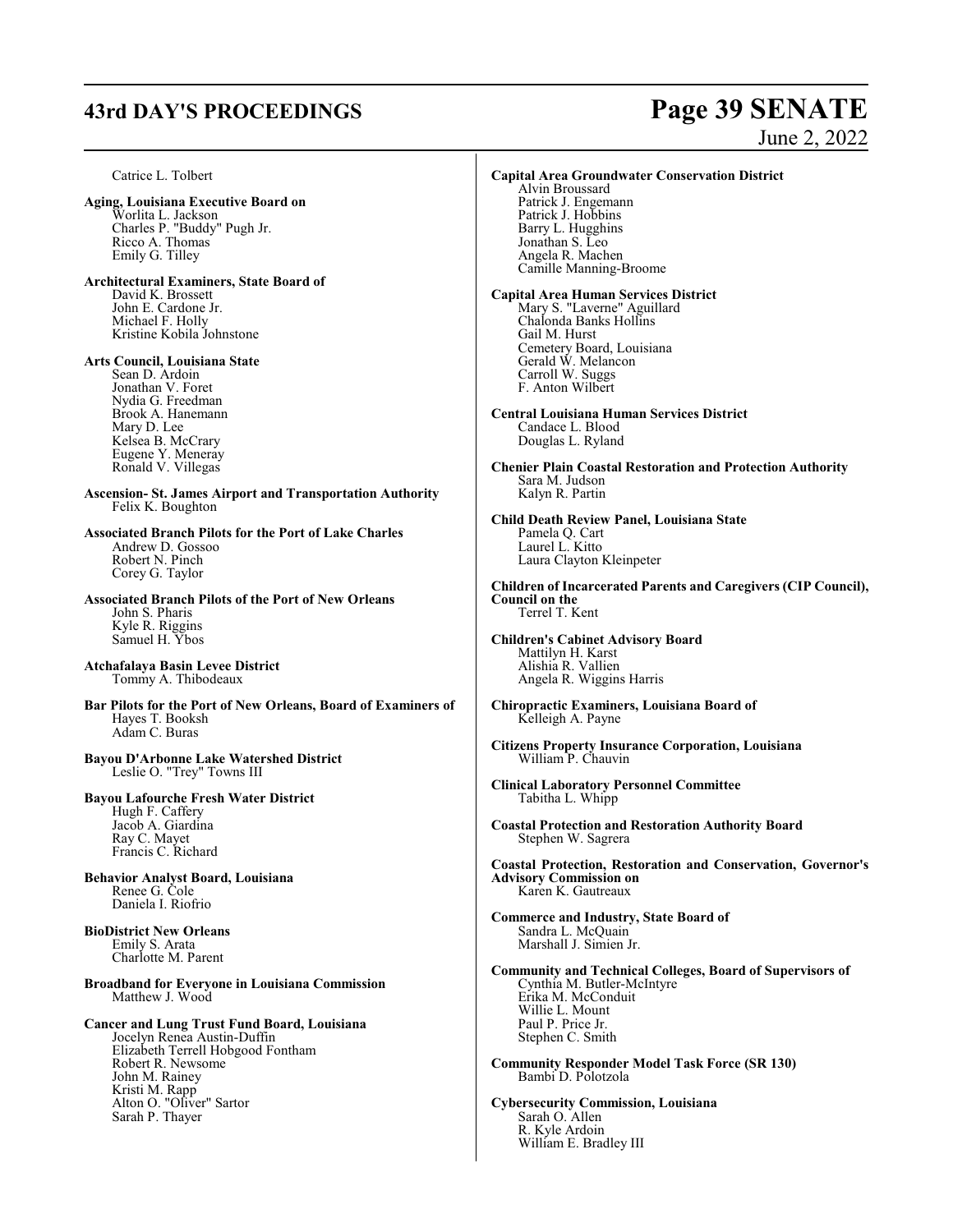Lamar Anthony Davis Brandon M. Frey Tyler P. Gray Leslie K. "Les" Guice Richard "Dickie" Howze Ramesh Kolluru Jeffrey B. Landry Jeffrey A. Moulton Donald M. Pierson Jr. Y. Brahmananda Reddy Kim Hunter Reed Casey B. Tingle Gregory G. Trahan D. Keith Waddell Laura E. Wilt

**D.A.R.E. Advisory Board, Louisiana** Kristy M. Miller Phyllis A. Tyler-Beverly

**Dairy Stabilization Board** Bryan L. Stafford

**Deaf, Louisiana Commission for the** Ashley J. Argrave

**Dentistry, Louisiana State Board of** Isaac A. "Ike" House

#### **Developmental Disabilities Council, Louisiana**

Nicole L. Banks Cheri A. Crain Logan A. Davis Christi M. Gonzales Chaney M. Guidry Jill M. Hano Angela B. Harmon Kimona N. Hogan Bambi D. Polotzola Tory M. Rocca Vivienne E. Webb

**Dietetics and Nutrition, Louisiana State Board of Examiners in** Jennifer G. Duhon Anita M. Ferdinand Monica N. Pierson-McDaniels Norma Marie Simpson

**Disability Affairs, Governor's Advisory Council on** Marsha N. Andrews Gerlinde G. Beckers Keisha D. Fleming Nicole S. Johnson Flores

Pasqueal M. Nguyen Tory M. Rocca

**Drone Advisory Committee, Louisiana** Jonathan H. Kemp

**Drug and Device Distributors, Louisiana Board of** James G. Delatte Darrick A. LeBeouf

**Drug Control and Violent Crime Policy Board, Louisiana** Billy Joe Harrington Mark V. Herford James R. "Jimmy" Lestage Kristy M. Miller

**Drug Policy Board** Edward C. Carlson

**DWI, Governor's Task Force on** Shayne A. Gibson

# **Page 40 SENATE 43rd DAY'S PROCEEDINGS**

**Early Identification of Deaf or Hard of Hearing Infants Advisory Council** Theresa V. Nicholls **Economic Development Corporation, Louisiana** Stephen P. David Jr. Norisha K. Glover Louis S. Reine Calcote H. "Cal" Simpson **Economic Development, Department of** Brenda C. Guess **Educational Television Authority, Louisiana (LETA)** Julie T. Cherry William D. Hare **Embalmers and Funeral Directors, Louisiana State Board of** Stephen G. Boudreaux Louis Charbonnet III Willie P. Davis Jr. Shelton C. Dixon Juan M. Joseph Terry R. Luneau Gregory J. McKneely Maurice Southall **Emergency Medical Services Certification Commission, Louisiana** Scott F. Thames Jr. **Emergency Response Commission (LERC), Louisiana** Terry E. Guidry **Emergency Response Network Board (LERN), Louisiana** Venkata S. Gadi Scott M. Guidry Granville A. Morse III Michele K. Sutton Duke N. Walker **Endowment for the Humanities, Louisiana** Evelyn Faye Flanagan Elizabeth M. Mangham Kellen J. Mathews Chanler Holden Mittendorf Willie L. Mount Sharonda R. Williams **Environmental Education Commission, Louisiana** Harry Lewis Kimberly S. Walden **Environmental Quality, Department of** Celena J. Cage Bliss M. Higgins **Ernest N. Morial-New Orleans Exhibition Hall Authority** Edgar L. Chase IV Eric A. Wright **Ethics, Board of** Paul Harvey Colomb **Gaming Control Board, Louisiana** Claude D. Jackson Ronnie S. Johns Ronald J. Sholes Ashley Anderson Traylor **Geoscientists, Louisiana Board of Professional** David B. Culpepper Michael A. Simms **Governor, Office of the**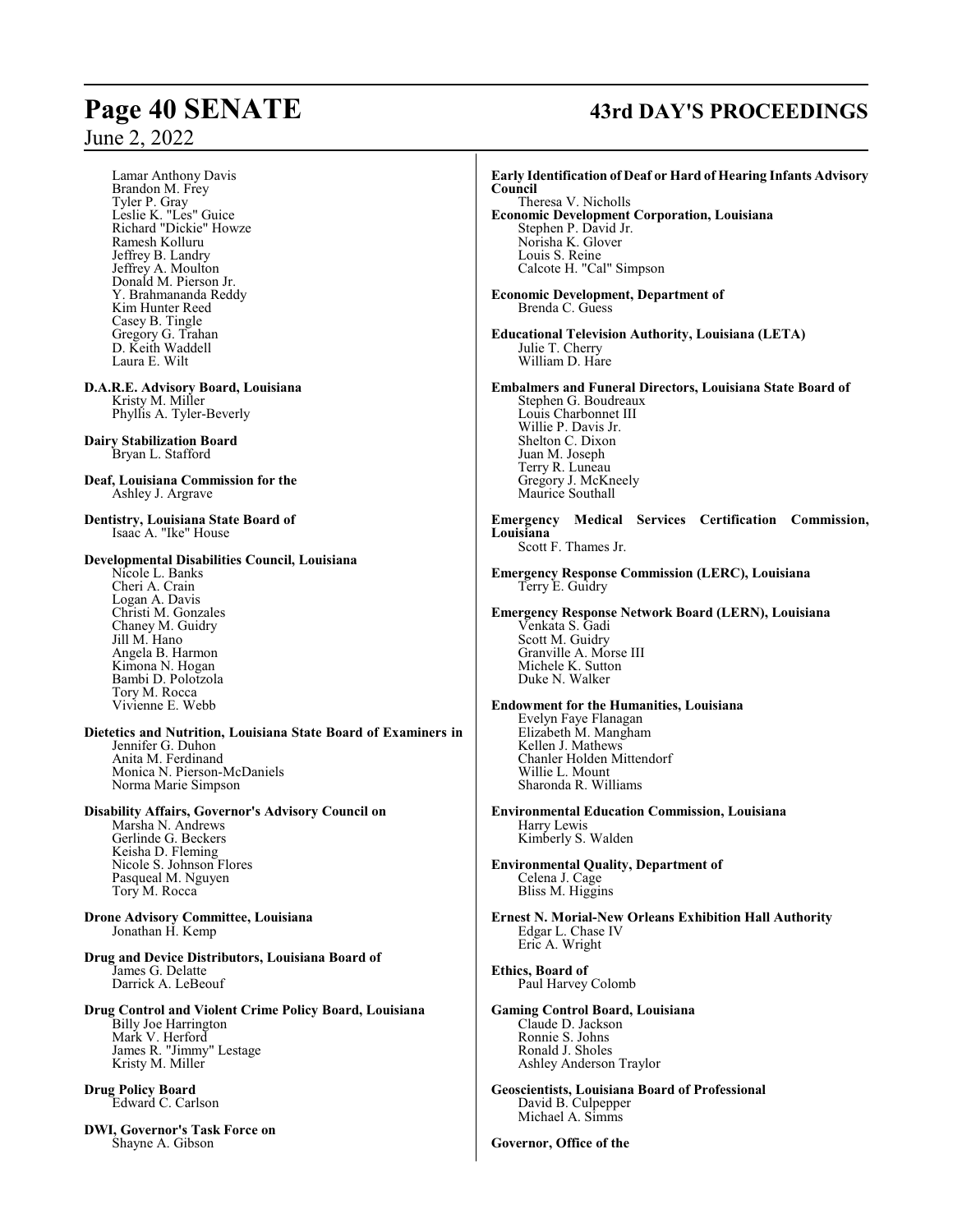# **43rd DAY'S PROCEEDINGS Page 41 SENATE**

June 2, 2022

| Rekesha Renee G. Antoine<br><b>Greater Baton Rouge Port Commission</b><br>Cedric A. Upshaw<br><b>Greater New Orleans Expressway Commission</b><br>Wanda L. Theriot<br>Health Care Outcomes (SR184), Task Force to Study<br>Lester W. Johnson<br>Julie A. Nevers<br><b>Health Works Commission, Louisiana</b> | Louis R. Daniel<br>Royce Duplessis<br>Franklin J. Foil<br>Charles G. Hargon<br><b>Billy Joe Harrington</b><br>Norris Henderson<br>James M. "Jimmy" LeBlanc<br>Joseph A. Marino III<br>Scott E. Peyton<br>William A. "Bill" Sommers Sr.<br>Syrita Steib               |
|--------------------------------------------------------------------------------------------------------------------------------------------------------------------------------------------------------------------------------------------------------------------------------------------------------------|----------------------------------------------------------------------------------------------------------------------------------------------------------------------------------------------------------------------------------------------------------------------|
| Claire A. Stevenson<br>Health, Louisiana Department of<br>Melinda McGee Richard                                                                                                                                                                                                                              | Juvenile Justice and Delinquency Prevention, Governor's<br><b>Advisory Board of</b><br>Travis Johnson                                                                                                                                                                |
| <b>Hearing Aid Dealers, Louisiana Board for</b><br>Anna A. "Alisea" Cormier<br>Emily W. Goerges<br>Andrea Heard-Rowe<br>Jason S. Shevchuk                                                                                                                                                                    | Lake Charles Harbor and Terminal District, Board of<br><b>Commissioners of the</b><br>Kevin D. Guidry<br>Thomas L. Lorenzi<br>Law Enforcement and Administration of Criminal Justice,                                                                                |
| <b>Highway Safety Commission, Louisiana</b><br>Jeffrey M. Elder<br>Alvin C. Mack<br>Home Inspectors, Louisiana State Board of<br>Paul D. Brunet                                                                                                                                                              | <b>Louisiana Commission on</b><br>Jason G. Ard<br>Michelle M. Breaux<br>Donald D. Landry<br>Carlos James Stout<br>Genoria D. Tilley<br>Wydette L. Williams                                                                                                           |
| Frederick W. Williams<br>Homeland Security and Emergency Preparedness (GOHSEP),<br>Governor's Office of<br>Casey B. Tingle                                                                                                                                                                                   | Licensed Professional Counselors Board of Examiners, Louisiana<br>Claude A. Guillotte<br>Abigail B. Hays<br>Foley L. Nash                                                                                                                                            |
| Homelessness, Governor's Council on<br>Gordon L. Levine                                                                                                                                                                                                                                                      | <b>Life Safety and Property Protection Education Board</b><br>Stephen D. Elmore<br>John T. Goodwin                                                                                                                                                                   |
| <b>Housing Corporation, Louisiana</b><br>Alfred E. Harrell III<br>Steven J. Hattier<br>Brandon O. Williams<br>Richard A. Winder                                                                                                                                                                              | Lottery Corporation, Louisiana<br>Whalen H. Gibbs Jr.<br>Carmen T. Jones<br>E. Sheridan Shamburg                                                                                                                                                                     |
| Human Rights, Louisiana Commission on<br>Julia Mendez Achee<br>Angela K. Faulk<br>Roxanna F. Foret<br>Courtney L. Hunt<br>Terry L. Jackson<br>Tamara K. Jacobson<br>F. Clayton Latimer<br>Richard G. Perque                                                                                                  | Louisiana State University and Agricultural and Mechanical<br><b>College, Board of Supervisors of</b><br>Glenn J. Armentor<br>Valencia S. Jones<br>James M. Williams<br>Richard E. Zuschlag<br>Marriage and Family Therapy Advisory Committee<br>Claude A. Guillotte |
| Iberia Parish Levee, Hurricane, and Conservation District<br>Rayward J. Fremin Jr.                                                                                                                                                                                                                           | Abigail B. Hays<br>Massage Therapy, Louisiana Board of<br>Donna M. Green                                                                                                                                                                                             |
| <b>Imperial Calcasieu Human Services Authority</b><br>Melanie K. Sarro<br>William A. "Bill" Sommers Sr.                                                                                                                                                                                                      | Casey A. Little<br>Kathryn Lea Love<br>James E. "Jim" Steele<br>Karla Swacker                                                                                                                                                                                        |
| <b>Interior Designers, State Board of Examiners of</b><br>Marion M. Johnston                                                                                                                                                                                                                                 | Rosemary H. Wilkinson                                                                                                                                                                                                                                                |
| <b>Interstate Commission for Juveniles</b><br>Juanita M. Anderson-Hilton                                                                                                                                                                                                                                     | Math, Science, and the Arts, Jimmy D. Long, Sr. Louisiana<br><b>School for</b><br>William B. Luster                                                                                                                                                                  |
| John J. Kelly Grand Bayou Reservoir District<br>Rebecca Hicks Craig                                                                                                                                                                                                                                          | <b>Medical Examiners, Louisiana State Board of</b><br>Lester W. Johnson<br>Patrick T. O'Neill                                                                                                                                                                        |
| Justice Reinvestment Implementation Oversight Council,<br>Governor's<br>Regina Ashford Barrow<br>Roland L. Belsome Jr.                                                                                                                                                                                       | Medical Release Eligibility (HR 51), Commission to Study<br>Terrel T. Kent<br>Jackson Wright                                                                                                                                                                         |
|                                                                                                                                                                                                                                                                                                              |                                                                                                                                                                                                                                                                      |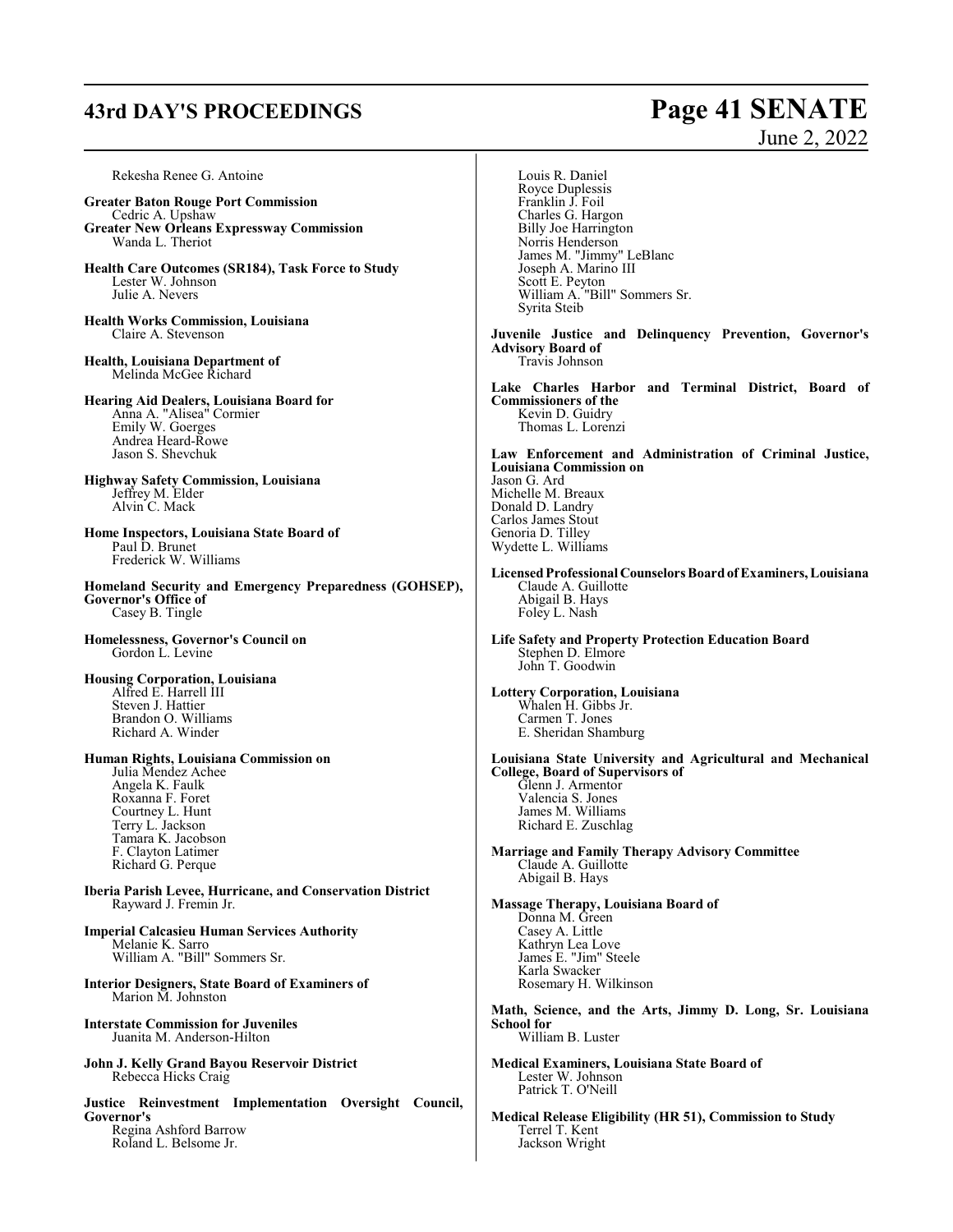## **Military Advisory Council, Louisiana** John E. Manion III

**Military Family Assistance Board, Louisiana** Michael A. Cushman

**Model Employer Task Force, State as** a Quintillis K. Lawrence

- **Morgan City Harbor and Terminal District** Matthew T. Tycer
- **Motor Vehicle Commission, Louisiana** Gregory A. Lala Edwin T. Murray

**MurderedandMissing Indigenous Women andGirls (MMIWG), Governor's Task Force on** Dana R. Hunter

**Naval War Memorial Commission, Louisiana** Joe Nathan Jenkins Larry A. Muenzler Karen K. St. Cyr John B. Wells

**North Lafourche Conservation, Levee and Drainage District** Tory J. Hebert

**Nursing, Louisiana State Board of** Denise O. Bottcher Jennifer S. Couvillon Jennifer M. Manning Teresita E. McNabb Tracey P. Moffatt Deborah L. Spann

**Oilfield Site Restoration Commission** Timothy J. Allen Barney J. Callahan Elisabeth A. Creasman David B. Levy Steven R. Maley

**Optometry Examiners, Louisiana State Board of** David R. Heitmeier Christopher W. Wroten

**Outdoor Conservation Study Group (HCR 55)** Cynthia T. Duet Karen K. Gautreaux Raymond S. Herndon Jr.

**Pardons, Board of** Curtis P. "Pete" Fremin Jr.

**Parish Boards of Election Supervisors** Leroy J. Charles Donald W. "Don" DuPlechian Marion A. French Marvin D. Miles Donald R. Wilson

**Parole, Committee on** Curtis P. "Pete" Fremin Jr.

**Patient's Compensation Fund Oversight Board** David M. Broussard Jennifer F. DeCuir Robert R. Newsome Gregory L. Waddell

**Pharmacy, Louisiana Board of** William C. "Charlie" Jones

# **Page 42 SENATE 43rd DAY'S PROCEEDINGS**

**Physical Fitness and Sports, Governor's Council on** Benjamin J. "Ben" Berthelot Robert E. Blount Robert W. Boudreaux John B. Boyer Keyre R. Bradford Sara P. "D-D" Breaux Pamela Gail Carey Jennifer G. Duhon Katherine F. "Kathy" Hill Kathryn L. McKey Joseph N. "Joey" Odom Thomas N. Rivers Charles W. "Bill" Skinner Rani Gregory Whitfield **Physical Therapy Board, Louisiana** Kathryn R. "Katie" Brittain Phillip A. Page Meredith A. Warner Pilotage Fee Commission Willie B. Brown III James E. Cramond Louis M. Wattigney Jr. **Plumbing Board, State** Kevin N. Brown Jonathan K. "Jake" Causey **Poet Laureate, Louisiana State** Mona Lisa Saloy **Pontchartrain Levee District** Aaron M. Pourciau **Port of South Louisiana** Katie G. Klibert **Practical Nurse Examiners, Louisiana State Board of** Myron L. "Myra" Collins Roberta P. Connelley Janie A. Cypret Matthew A. McQueen Candace M. Melancon **Private Investigator Examiners, Louisiana State Board of** Maria V. Landry **Private Security Examiners, Louisiana State Board of** Jason P. Bourgeois Jason R. Wilbur **Professional Engineering and Land Surveying Board, Louisiana** Vijaya Gopu **Psychologists, Louisiana State Board of Examiners of** Thomandra S. Sam **Public Defender Board, Louisiana** Patrick J. Fanning Holly K. Howat **Public Safety and Corrections, Department of** Otha "Curtis" Nelson Jr. Daniel H. Wallis **Racing Commission, Louisiana State** Peter J. Hamilton III **Rare Disease Advisory Council, Louisiana** Libby N. Airhart

Meredith W. Allain Hans C. Andersson Marissa A. Benchea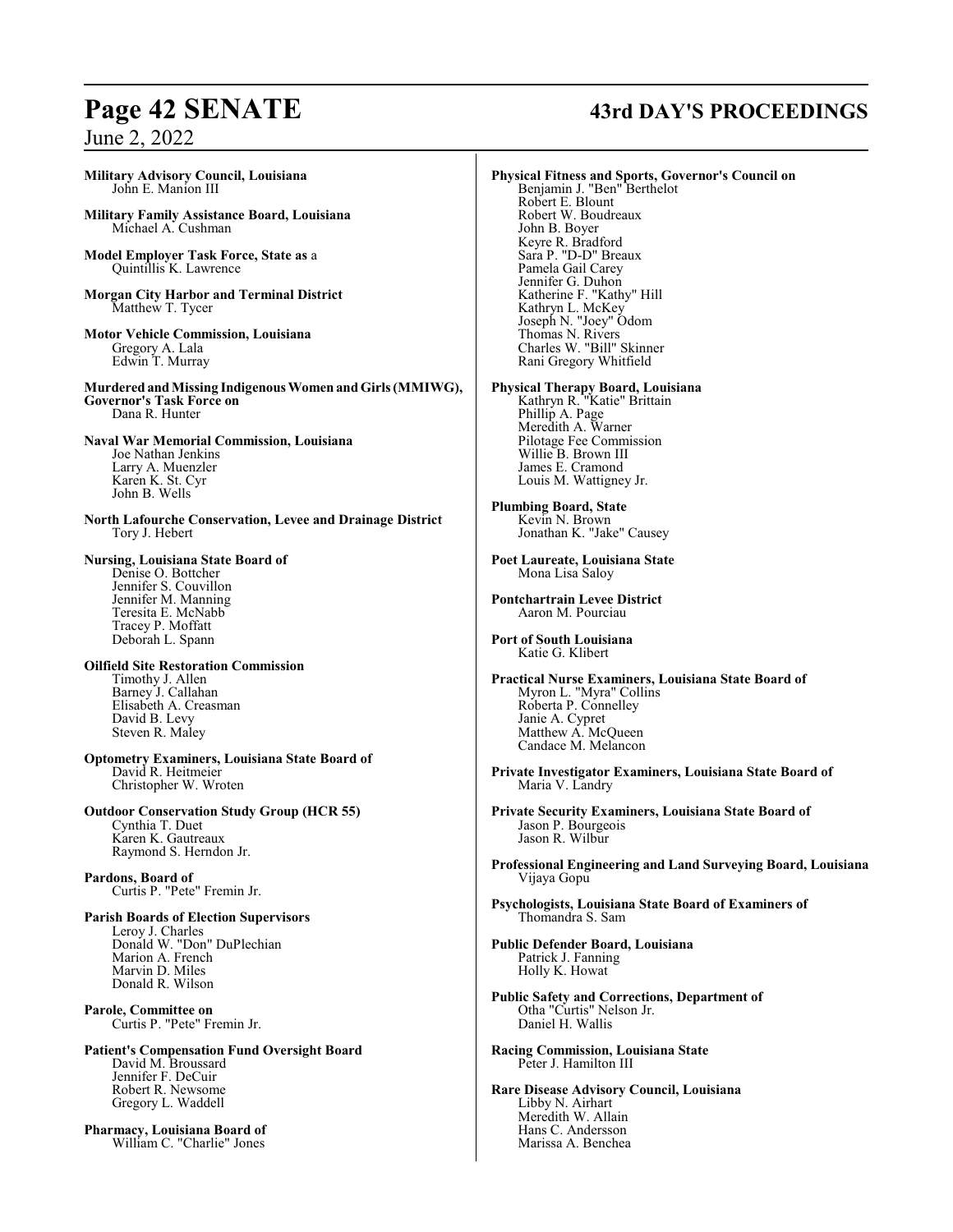# **43rd DAY'S PROCEEDINGS Page 43 SENATE**

# June 2, 2022

Jennifer L. Borrillo Deiadra J. Garrett Ross C. Klingsberg Jantz M. Malbrue Carolyn L. Moore Kelly Rouse Lauren R. Williams **Real Estate Appraisers Board, Louisiana** Michelle M. Foret H. Carter Leak IV Terry L. Myers Bennet E. Oubre Kara A. Platt Rebecca A. Rothschild F. Troy Williams Margaret K. Young **Real Estate Commission, Louisiana** Gladys F. Smith-Coward **Red River Waterway Commission** David L. Crutchfield II Ronald F. Lattier **Red River, Atchafalaya, and Bayou Boeuf Levee District** Christopher K. Dauzat **Rehabilitation Council, Louisiana** Melissa O. Bayham Warren J. Chauvin Jamar Ennis Paul C. Genco Suzanne S. Lentz Michelle M. Ned Susan E. Nelson Dina G. Perkins Marvin R. Rush Megan N. Thompson Ashley M. Volion Brian C. Wood Alexis D. Young Virginia G. Young **Revenue, Department of** Jennifer Anne Hillman Laura E. Lapeze Kevin Richard **River Pilot Review and Oversight, Board of Louisiana** Charles R. Gilchrist III Timothy R. Long Jennifer L. Marusak James E. "Jim" Patterson Roy J. Quezaire Jr. Cornelius E. Regan **River Port Pilot Commissioners and Examiners (Calcasieu), Board of** Walter Dwayne Chatoney **Sabine River Authority** Kenneth M. Ebarb **Sanitarians, Louisiana State Board of Examiners for** Vickie D. Collins **Science, Technology, Engineering and Mathematics Advisory Council (LaSTEM)** Lindsey B. Keith-Vincent **Sentencing Commission, Louisiana** Sam C. D'Aquilla Shannon B. Dirmann

Richard C. Nevils

**Shrimp Task Force, Louisiana** Kristen Michael Baumer Andrew J. Blanchard Acy Cooper Jr. Chalin Delaune Jeff B. Drury III Alan "Andy" Gibson Lance M. Nacio Rodney P. Olander Randy M. Pearce Phillip Tran **Sickle Cell Commission, Louisiana** Christopher D. Archinard Erin M. Fulbright Renee V. Gardner Chauncey M. Hardy Majed A. Jeroudi Torris J. Johnson Shannon H. Robertson Rosalind F. Spain Donna M. Thaxton Rajasekharan P. Warrier **Social Work Examiners, Louisiana State Board of** Bora K. Sunseri **South Central Louisiana Human Services Authority** Lynne R. Farlough Adrian K. "Adriane" Watson **South Tangipahoa Parish Port Commission** James "Wesley" Daniels II **Southeast Louisiana Flood Protection Authority-West** Larry B. Ardoin **Southern Rail Commission** Walter J. "Walt" Leger III Adrian D. Perkins John M. Spain Roy W. Woodruff Jr. **Southern Regional Education, Board of Control for** Jason M. Hughes **Sparta Groundwater Conservation District** Milton E. Melton Regina H. Rowe Reggie G. Skains **Special School District, Board of Directors of the** Maria D. Annis Edward C. Bell Sherry R. Crosby Jamar Ennis Kristy W. Flynn Audra M. Hicks Michele T. Jones Vickie J. Smith **St. Bernard Port, Harbor and Terminal District** Walter J. Cure IV Jeanne E. Ferrer **St. Mary Levee District** Junius P. "J. P." Hebert Jr. Wilson Clay "Will" Terry **Stadium and Exposition District (LSED), Louisiana**

John A. Alario Jr. Glen D. Smith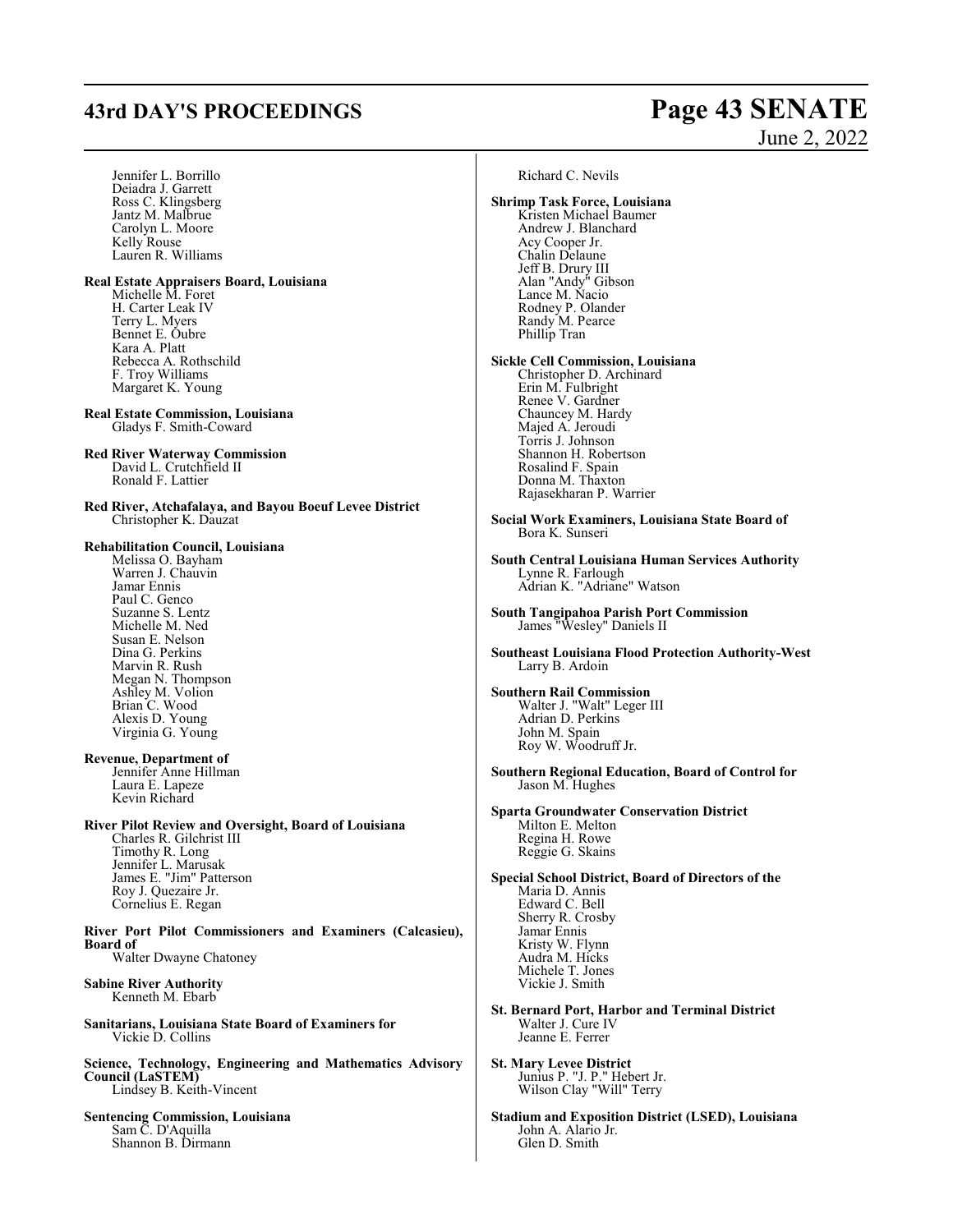**State Interagency Coordinating Council for Early Steps, Louisiana** Susannah F. Boudreaux Rodney Lyons **Statewide Independent Living Council, Louisiana** Sharon L. Hennessey **Tax Appeals, Board of** Lisa Woodruff-White **Terrebonne Levee and Conservation District** Jefferson L. Daisy **Traumatic Head and Spinal Cord Injury Trust Fund Advisory Board** Robert H. Chatelain Yvette D. Pacaccio **Uniform Construction Code Council, Louisiana State** Bobby J. Byrd Tresa M. Byrd Julie T. Cherry Jacquelyn M. Dadakis Scott M. Masterson William R. McShan Eric L. Parnell Rodney R. Wallis **Uniform Electronic Local Return and Remittance Advisory Committee** Gary R. Dressler **University of Louisiana System, Board of Supervisors for the** Jo'Quishia "Jo" Lethermon Dana M. Peterson Julie S. Stokes **Used Motor Vehicle Commission, Louisiana** Robert J. "Bobby" Hines Jr. Wydette L. Williams **Veterans Affairs Commission** Richard Adams **Veterinary Medicine, Louisiana Board of** Larry L. Findley Sr. **Volunteer Louisiana Commission** Steffany Alecon Matthew Fairbrother Sarah Mouton Floyd Carissa J. Graves Suzanne Harris Gwendolyn W. Hilliard Mitzi Hail Hochheiser Matthew C. LaBorde Ethan Melancon Paul Anthony Pratt DeRon L. Talley **Voting System Commission** Lillian G. DeJean Michael W. McClanahan **Wildlife and Fisheries Commission, Louisiana** Brandon J. DeCuir Kevin C. Sagrera **Workers' Compensation Advisory Council** Cristina M. Faucheux Bryan L. Fontenot **Workforce Investment Council, Louisiana**

# **Page 44 SENATE 43rd DAY'S PROCEEDINGS**

Roy O. Martin III

#### OFFICE OF THE GOVERNOR STATE OF LOUISIANA

June 2, 2022

Honorable Page Cortez, President Louisiana Senate President Louisiana State Senate Post Office Box 94183 Baton Rouge, LA 70804-9183

Dear President Cortez,

The individuals on the attached list were commissioned as Notaries Public for the parishes indicated form June 9, 2022.

In accordance with Louisiana Revised Statutes 35:1, I hereby submit their names for confirmation by, and with the advice and consent of, the Senate.

> Sincerely, JOHN BEL EDWARDS Governor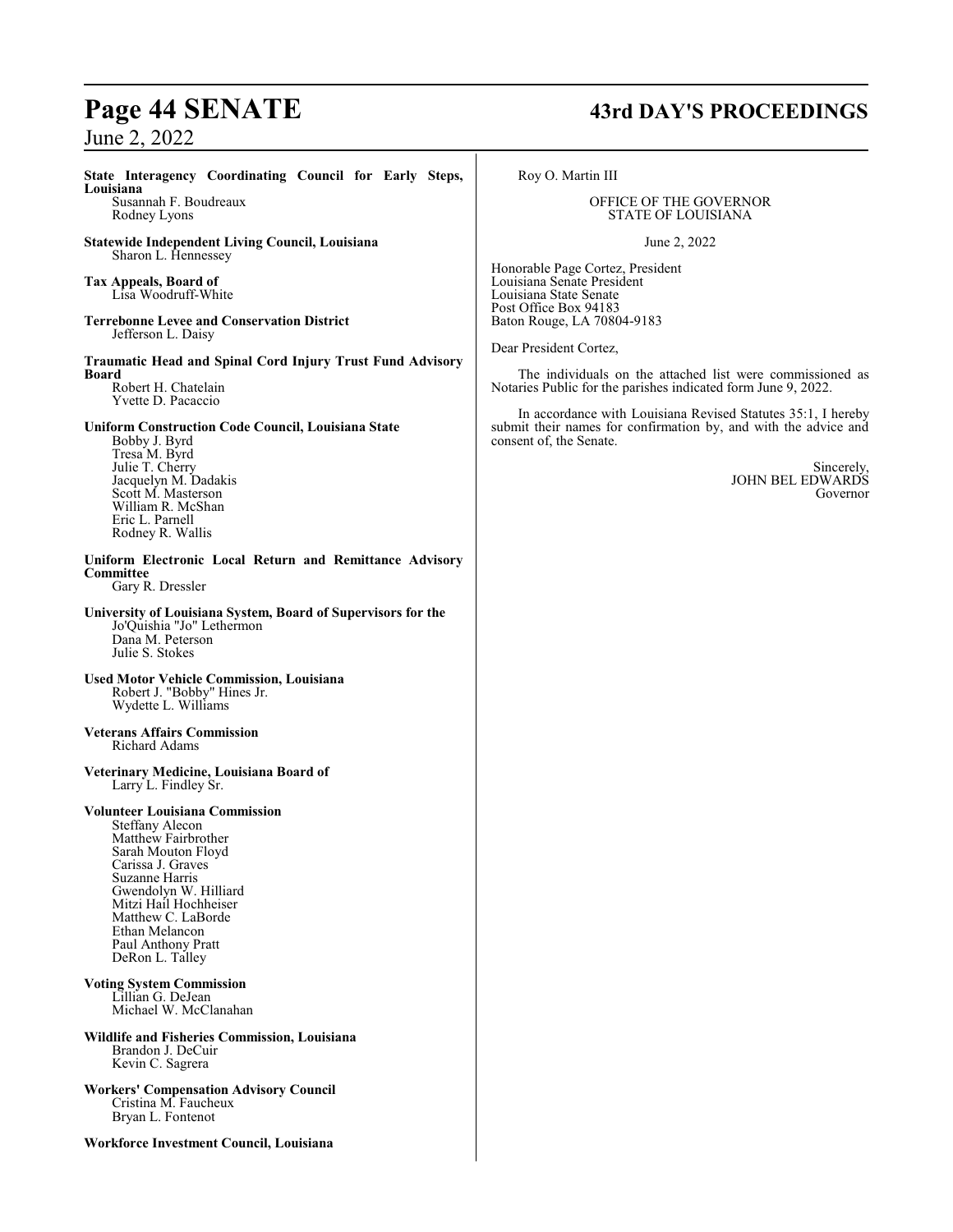# **43rd DAY'S PROCEEDINGS Page 45 SENATE**

#### **Acadia**

Bethany Armentor 1224 N. Parkerson Ave. Crowley, LA 70527

Emily Hebert 291 Canino Rd. Rayne, LA 70578

Mari Trahan 3273 Sidney Richard Rd. Crowley, LA 70526

**Allen** Lewis J. Williams P. O. Box 218 Oberlin, LA 70655

**Ascension** Brittany Adcox 935 Gravier St., Ste. 2100 New Orleans, LA 70112

Jamie Barney 17092 W. Willow Dr. Prairieville, LA 70769

Donovan Beckwith 413 Travis St., Ste. 200 Lafayette, LA 70503

Cherie Bliss 16452 Ridgeview Dr. Prairieville, LA 70769

Kathryn Bowman 17016 Swamp Rd .W. Prairieville, LA 70769

Lloyd Capello III 40074 Maddie Dr. Prairieville, LA 70769

Amy Cheek 15214 Ravello Ct. Prairieville, LA 70769

Hayden Decoteau 41215 Hwy 931 Gonzales, LA 70737

Delayne S. Frederic 1209 S Shirley Ave. Gonzales, LA 70737

Landyn A. Gautreau 6525 Perkins Rd. Baton Rouge, LA 70808

Robin Groeneveld 15088 Bluffwood Cr. Prairieville, LA 70769

Elizabeth Harris 13011 Hwy 73 Geismar, LA 70734

Erika Johnson 9344 S. Hodgeson Rd. Gonzales, LA 70737

Mary McMahan 16230 Ole Homestead Ln. Prairieville, LA 70769

Debra L. Peltier 7462 Hwy 308 South Donaldsonville, LA 70346

Dustin Segura 18310 Crows Nest Dr. Prairieville, LA 70769

Denise Simoneaux 18549 Old Maplewood Dr. Prairieville, LA 70769

Emily Skaikay 44244 Robert Rd. Saint Amant, LA 70774

Catherine Smith 1800 City Farm Dr., Bldg. 6 Baton Rouge, LA 70806

Nicole Marie Smith P. O. Box 325 Duplessis, LA 70728

Lyndsie Verret 1058 Hwy. 1 S. Donaldsonville, LA 70346

Charmin Waters 45056 Edna Guidry Rd. Saint Amant, LA 70774

**Assumption** Britney Bernard 3501 N. Causeway Blvd.#800 Metairie, LA 70002

Debra L. Peltier 7462 Hwy 308 South Donaldsonville, LA 70346

Jennifer Braud Settoon P. O. Box 279 Pierre Part, LA 70339

Jenny St Germain 2723 Lee Dr. Pierre Part, LA 70339

**Avoyelles** Jacob Caubarreaux 2204 MacArthur Dr. Alexandria, LA 71301

Kristin B. Dauzat 293 Industrial Blvd. Mansura, LA 71350

Peter J. Lemoine Jr. P. O. Box 1064 Cottonport, LA 71327

**Beauregard** Melissa Dear 1212 Comanche St. DeRidder, LA 70634

Jarrod Easterling 255 Lumas Rd. DeRidder, LA 70634

Joni G. Fontenot 11030 Industriplex Blvd. Baton Rouge, LA 70809

Taini L. Foulon 210 N. Pine St. DeRidder, LA 71446

Angela J. Franks 3245 Hwy 12 DeQuincy, LA 70633

Veronica L Luttrell 709 W. 1st St. DeRidder, LA 70634

Bienville Lory B. White 3256 Parkway Ringgold, LA 71068

**Bossier** Kristin Boudreau 425 Ashley Ridge Blvd., Ste. 106 Shreveport, LA 71106

Tamara M. Crane 706 Bearkat Dr. Bossier City, LA 71111

Nancy S. Duke 504 Columbia Cir. Bossier City, LA 71112

Marie Havelka 8616 Woodfox Cir. Haughton, LA 71037

David Kaplovitz 1301 Coates Bluff Dr., Apt 823 Shreveport, LA 71104

Kim H. Lucky 440 Poverty Point Rd. Bossier City, LA 71112

Kellie Mandygo 5022 Rosedawn Ln. Bossier City, LA 71112

Kevin McLain 410 Main St. Minden, LA 71055

John Justin Poole 247 Cattail Trail Benton, LA 71006

Wesley Ian Pope P. O. Box 1299 Mansfield, LA 71052

Franklin R. Prince-Williams 233 Ridgefield Dr. Bossier City, LA 71111

Christian M. R. Redmon 509 Milam St. Shreveport, LA 71101

Shelby Rodriguez 707 Benton Rd., Ste. 125 Bossier City, LA 71111

Jenna Roge 2250 Hospital Dr., Ste. 222 Bossier City, LA 71111

# June 2, 2022

Wynnifred Sanders 5700 Caspiana Ln. Bossier City, LA 71112

Jessica Stephenson 430 Fannin St. Shreveport, LA 71101

Brenda G. Sumrall 4305 Meteor St. Bossier City, LA 71112

Chris Tilley 9650 Mansfied Rd. Shreveport, LA 71118

Christopher Caleb Traylor 720 Travis St. Shreveport, LA 71101

Donald W. Usry 304 Ouachita Ln. Bossier City, LA 71112

Arnedia K. Wallace 2502 Prairie Moss Dr. Bossier City, LA 71111

Steven T. Wilkins 312 N Sibley St. Benton, LA 71006

**Caddo** Jack Bailey III 2790 Fairfield Ave. Shreveport, LA 71104

Nancy Berger-Schneider 6460 Sand Hill Ave. Shreveport, LA 71107

Lisa L. Beshea 9730 Jade Cir. Shreveport, LA 71106

Amy Bledsoe 7621 Mary Anne Cir. Shreveport, LA 71107

Jessica Brown 5745 Branchwood Dr. Keithville, LA 71047

Jordan Chevalier 9123 Redwing Ct. Shreveport, LA 71115

Joshua Chevallier 401 Edwards St., Ste. 1000 Shreveport, LA 71101

Jasmine Cooper 1244 Texas Ave. Shreveport, LA 71101

Jerome Cox 657 Jordan St. Shreveport, LA 71111

James Hunter Curtis 333 Texas St. Shreveport, LA 71101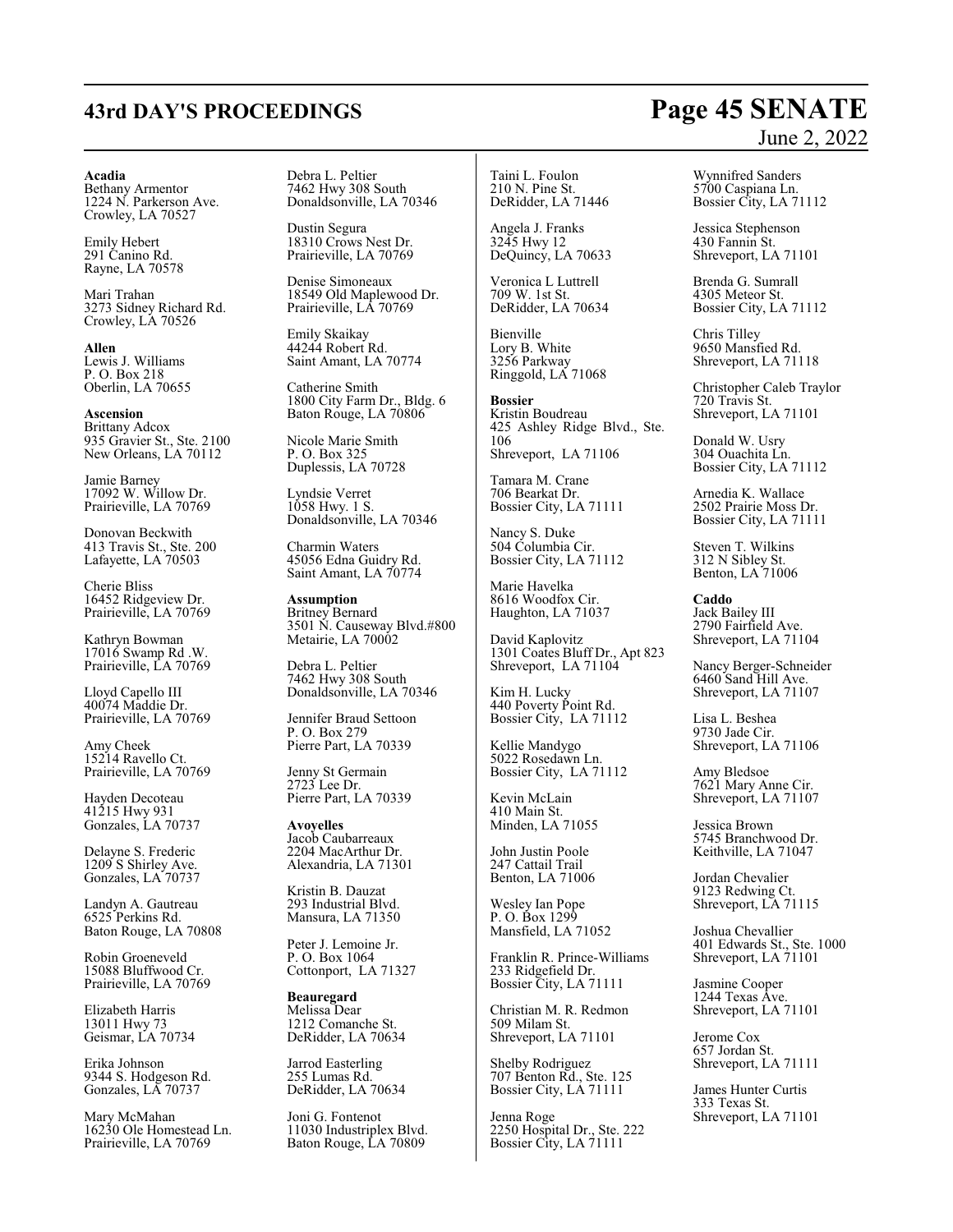Collin O'Dowd Donner 7600 Fern Ave., Bldg. 1000 Shreveport, LA 71105

Jennifer Edmiston 705 Milam St. Shreveport, LA 71101

Katherine E. Gilmer 3541 Youree Dr. Shreveport, LA 71105

Cindy Greene 242 Captain H. M. Shreve Blvd. Shreveport, LA 71115

Christian Hall 1100 Erie St. Shreveport, LA 71106

Angela Harrison 7591 Fern Ave., Ste. 1705 Shreveport, LA 71105

Jeffrey Head P.O. Box 52551 Shreveport, LA 71135

Thomas Johnson 1534 Viking Dr. Shreveport, LA 71101

Joshua V. Manning 9414 Ashmont St. Shreveport, LA 71129

Shannon Moffett 410 Kay Ln. Shreveport, LA 71115

Meghan Nolen 509 Milam St. Shreveport, LA 71101

Jenetrell Oliver 12841 Johns Gin Rd. Keithville, LA 71047

Kendall Porter 810 Tipton St. Bossier City, LA 71111

Lindsey Scott 101 Robert G. Harris Dr. Shreveport, LA 71115

Tracy Steiner 214 Milam St. Shreveport, LA 71101

Elizabeth Trehern 5023 Hazel Jones Rd. Bossier City, LA 71111

Carrie Verdin 3217 Mabel St. Shreveport, LA 71103

Adam H. West 8550 Fern Ave. Shreveport, LA 71105

Patrick Wiggins 401 Edwards St., Ste. 2100 Shreveport, LA 71101

**Calcasieu** Charlene Aguillard 2532 Alma Dr. Lake Charles, LA 70607

Taylor Alexander 2133 Fitzenreiter Rd. Lake Charles, LA 70601

Nicholas Algero 724 Kirby St. Lake Charles, LA 70601

Angela Bascle 4688 Highway 27 South Sulphur, LA 70665

Gary L. Blanchard 501 Broad St. Lake Charles, LA 70601

Rochelle Bradley 124 S Shattuck St. Lake Charles, LA 70601

Charles B. Cappel 2911 Ryan St. Lake Charles, LA 70601

Devin Cash 3555 Ash Dr. Sulphur, LA 70663

Kamie T. Dominic 1025 Mill St. Lake Charles, LA 70601

Joseph R. Dronet 1400 Ryan St. Lake Charles, LA 70601

Susette Duplechin 4424 Howard St. Lake Charles, LA 70605

Dorinda Gilley 1519 Kristle Ln. Lake Charles, LA 70611

Karen M. Green P. O. Drawer 1705 Lake Charles, LA 70602

Jenna Greiner P. O. Box 3753 Lake Charles, LA 70602

Tristan G. Gruspier 1777 Ryan St. Lake Charles, LA 70601

Merielle Trinell Henry 3016 Deaton St. Lake Charles, LA 70601

Elizabeth Jackson 1011 Lakeshore Dr., Ste. 203 Lake Charles, LA 70601

Amanda Jones 4313 Ridgecrest St. Sulphur, LA 70665

Jennifer Jones 1200 Ryan St. Lake Charles, LA 70601

Jerry L. Lavespere III 619 Ryan St. Ste. 204 Lake Charles, LA 70601

Alicia Mann P. O. Box 90540 Lake Charles, LA 70609

Amanda O'Blanc 7440 Harrington Rd. Iowa, LA 70647

Jackson T. Ritchie 723 Broad St. Lake Charles, LA 70601

Madelaine Camille Smith-Ladner 5005 E St. Charles Ave. Lake Charles, LA 70605

Adrienne D. Taylor 3647 A Davis Rd. Westlake, LA 70669

Pamela A. Thomas 2728 N. Gen. Wainwright Dr. Lake Charles, LA 70615

**Caldwell** Jamie Duckett P. O. Box 250 Columbia, LA 71418

Stephen N. Fife P. O. Box 178 Columbia, LA 71418

Melonie Monteilh P. O. Box 250 Columbia, LA 71418

**Cameron** Kyndal L. Berkey 901 Lakeshore Dr., Ste. 900 Lake Charles, LA 70601

**Claiborne** Laura J. Colvin P. O. Box 239 Homer, LA 71040

Franeka D. Taylor 1030 Kings Hwy. Shreveport, LA 71104

**DeSoto** Saundra P. Bigham 1708 Missile Base Rd. Stonewall, LA 71078

Catherine Susan Hunt P. O. Box 1206 Mansfield, LA 71052

**East Baton Rouge** Kathryn C. Adams 3070 Teddy Dr. Baton Rouge, LA 70809 Huey A. Age Jr. 12440 Queensbury Ave. Baton Rouge, LA 70815

Jasmine W. Banks 6302 Kincaid Ave. Baton Rouge, LA 70805

Elizabeth Barrouquere P. O. Box 4368 Baton Rouge, LA 70821

Graham Bateman 321 Saint Joseph St. Baton Rouge, LA 70802

David Bayard 450 Laurel St., 21st Fl. Baton Rouge, LA 70801

Ryan J. Beaulieu 4962 Florida Blvd. Baton Rouge, LA 70806

Amanda Biggs 9618 Jefferson Hwy., Ste. D Baton Rouge, LA 70809

Ann Boltin 1800 S. Acadian Thwy. Baton Rouge, LA 70808

Alexis N. Borne 18405 E. Petroleum Dr. Baton Rouge, LA 70809

Anne Boudreaux 400 Convention St., Ste. 1100 Baton Rouge, LA 70802

Kimberly Ulasiewicz Boudreaux P. O. Box 3836 Baton Rouge, LA 70821

Linnea A. Brailsford 612 S. Kenilworth Pkwy. #4F Baton Rouge, LA 70820

Dorothy Brandon 228 Bon Crest Ave. Baton Rouge, LA 70807

Sarah M. Broome 201 St. Charles Ave., Ste. 2710 New Orleans, LA 70170

Erica Brown 4454 39th St. Zachary, LA 70791

Nicolette Brown 5255 Congress Blvd., Apt H28 Baton Rouge, LA 70808

Claire Burkes 715 St. Ferdinand St. Baton Rouge, LA 70802

Jennifer Carpenter Cameron 830 Main St. Baton Rouge, LA 70802

Kristen Laine Canezaro 201 E. Main St. New Roads, LA 70760

# **Page 46 SENATE 43rd DAY'S PROCEEDINGS**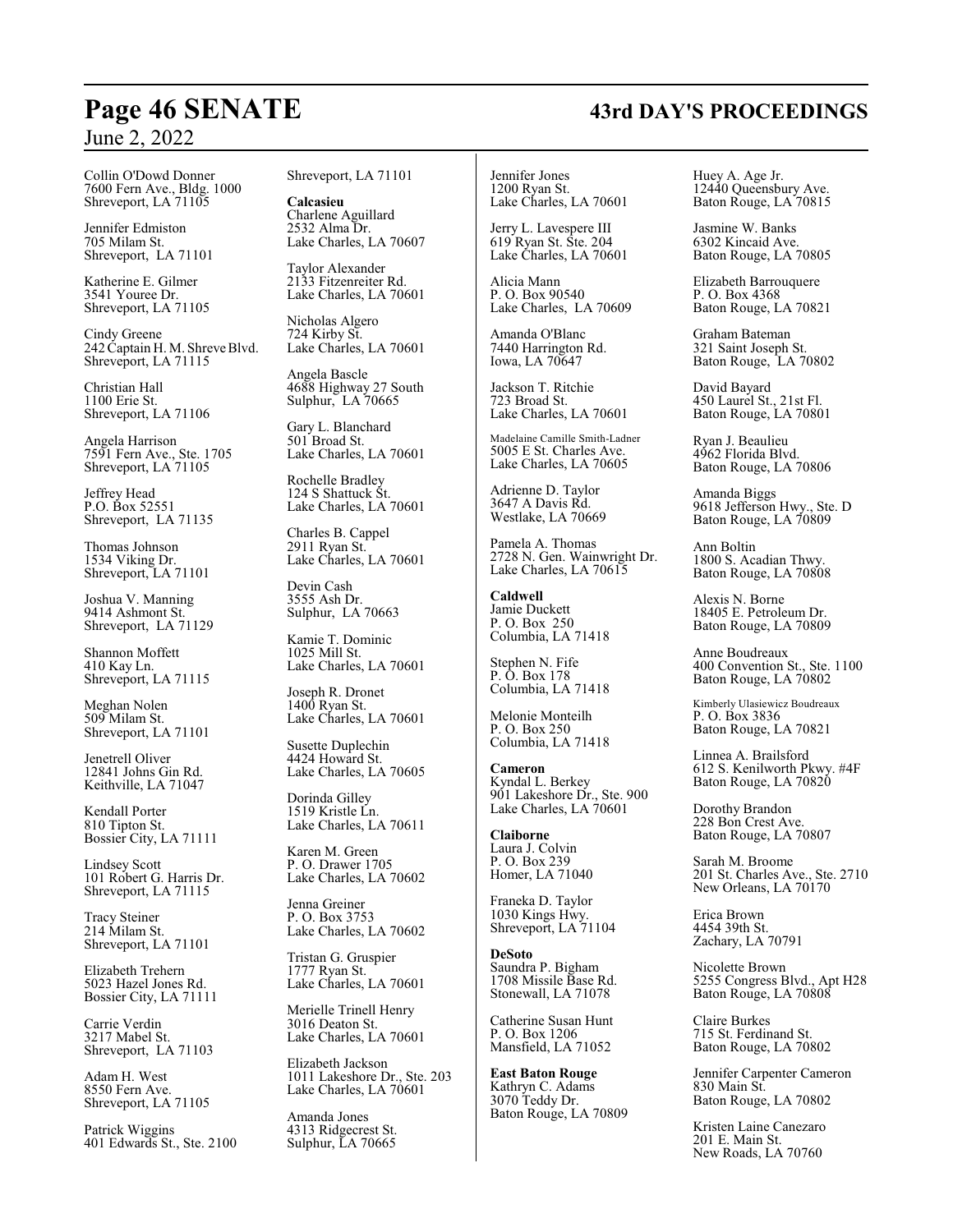# **43rd DAY'S PROCEEDINGS Page 47 SENATE**

# June 2, 2022

Jeremy D. Carter 4210 Bluebonnet Blvd. Baton Rouge, LA 70809

Robin Caulk 719 Bungalow Ln. Baton Rouge, LA 70802

Jennifer Cavalier 4028 Fleet Dr. Baton Rouge, LA 70809

Zatisha Cavalier 17605 Jefferson Hwy., Unit E7 Baton Rouge, LA 70817

Robin Cazayoux 258 St. Joseph St. Baton Rouge, LA 70802

Jonathan Chetta 2930 Eastland Ave. Baton Rouge, LA 70808

Maria Chiriboga 9448 Brookline Ave. Baton Rouge, LA 70809

Tai'Jasmine A. Cole 10636 Linkwood Ct. Baton Rouge, LA 70810

Tonya C. Collins 1872 75th Ave. Baton Rouge, LA 70807

Desiree Cotton 16913 Harpers Ferry Ave. Baton Rouge, LA 70817

Shashanneon K. Darensbourg 1217 Brutus Dr. Baton Rouge, LA 70816

Louis Dauterive 9191 Siegen Ln., Bldg. 7 Baton Rouge, LA 70810

Robyn Davis 9552 Chinn St. Baton Rouge, LA 70807

Samuel G. Degeneres 1872 Tiger Crossing Dr. Baton Rouge, LA 70810

Kayla A. Dixon 2601 Tulane Ave., Ste. 7 New Orleans, LA 70119

Theresa Dorcelus 13675 Coursey Blvd. #1227 Baton Rouge, LA 70817

Hannah D. Duke P. O. Box 80029 Baton Rouge, LA 70898

Taylor Dunne 450 Laurel St., Ste. 800 Baton Rouge, LA 70801 Lewis Eaton 309 North Blvd. Baton Rouge, LA 70801

Monica T. Esnault 1652 Obrien Dr. Baton Rouge, LA 70810

Sara Fields 16851 Jefferson Hwy., Ste. 5A Baton Rouge, LA 70817

Mark David Freneaux 11951 Sullivan Rd. Baton Rouge, LA 70818

Geremy Garcia 1075 Government St. Baton Rouge, LA 70802

Rachel Garner 2313 W. Contour Dr. Baton Rouge, LA 70809

Mary Gillespie 125 Thomas Boyd Hall Baton Rouge, LA 70803

Bethany Gonzales 17403 Lake Iris Ave. Baton Rouge, LA 70817

Yvette Gray 2612 Pearce St. Baker, LA 70714

Chareese D. Haile 2900 Westfork Dr., Ste. 401 Baton Rouge, LA 70827

Vonceil Patrice Haley 4810 Alice Louise Dr. Greenwell Springs, LA 70739

Cornelius Troy Hall 300 North Blvd., Ste. 8304 Baton Rouge, LA 70801

Eric C. Hatfield 10776 Shermoor Dr. Baton Rouge, LA 70815

Katherine Herbert 445 North Blvd., Ste. 800 Baton Rouge, LA 70802

Delancey Jo Houston 4714 Perkins Rd. Baton Rouge, LA 70808

Ashley S. Hurst P. O. Box 73108 Baton Rouge, LA 70874

Heather Hussein 930 N. 7th St., Apt. 210 Baton Rouge, LA 70802

Raven Jamerson 1443 Brightside Dr., Apt. 933B Baton Rouge, LA 70820

Arthur Jefferson 1811 General Jackson Ave. Baton Rouge, LA 70810

Devin G. Jones 18405 E. Petroleum Dr., Ste. C Baton Rouge, LA 70809

Joseph Jones 10606 Coursey Blvd., Ste. B Baton Rouge, LA 70816

Teosha Jones 1129 Royal St. Baton Rouge, LA 70802

Eva Kalikoff 715 St. Ferdinand St. Baton Rouge, LA 70802

Michael J. Kowal 5346 Wilderness Dr. Baton Rouge, LA 70817

Edward Alexander Laird 3751 Government St., Ste. 4 Baton Rouge, LA 70810

Lee D. Landry 12320 Hwy. 44, Bldg. 4-C Gonzales, LA 70737

Kha-Yen M. Le 300 North Blvd., Ste. 4301 Baton Rouge, LA 70802

Megan LeBlanc 12320 Hwy. 44, Bldg. 4-C Gonzales, LA 70737

Zachary Lester 4041 Essen Ln., Ste. 500 Baton Rouge, LA 70809

Gabrielle Lewis 4500 Sherwood Com. #1804 Baton Rouge, LA 70816

Mary Katherine Loos 400 Convention St., Ste. 700 Baton Rouge, LA 70802

Jessica Lopez 31805 Greenwell Springs Rd. Greenwell Springs, LA 70739

Cortland Lyles 1885 N. 3rd St., 3rd Floor Baton Rouge, LA 70802

Hailey Manint 715 St. Ferdinand St. Baton Rouge, LA 70802

Sean McAuliffe 10636 Linkwood Ct. Baton Rouge, LA 70810

Kate McLean 4041 Essen Lane, Ste. 500 Baton Rouge, LA 70809

Kaitlyn Mistretta 8333 Veteran'S Memorial Blvd. Baton Rouge, LA 70807

Rhett Britton Monroe 450 Laurel St., Ste. 1600 Baton Rouge, LA 70801

Olivia E. Montgomery 209 Westmoreland Dr. Baton Rouge, LA 70806

Nicholas Moore 960 Chevelle Dr. Baton Rouge, LA 70806

Juan J. Moreno 225 North Blvd., Ste. 300 Baton Rouge, LA 70802

Eric Morvant 10918 Gatewood Dr. Baton Rouge, LA 70810

Monica Mougeot 9415 Magnolia Crossing Greenwell Springs, LA 70739

Matthew Mumfrey 1221 Aurora Pl. Baton Rouge, LA 70806

Anson Nguyen 1889 Bellfort Dr. Baton Rouge, LA 70815

Andrea Michelle Tuminello Ourso 10037 Baringer Foreman Rd. Baton Rouge, LA 70809

Katherine Penn Perkins 14140 Coursey Cove Ave. Baton Rouge, LA 70817

Dyamond Phillips 12513 Delores Dr. Baton Rouge, LA 70807

Catherine Poindexter 4218 Salem Dr. Baton Rouge, LA 70814

Mary-Grace Pollet 466 S. Lakeshore Dr. Baton Rouge, LA 70808

Kristy Ponvelle 10631 Durmast Dr. Greenwell Springs, LA 70739

Tranice Potier 15959 Tiger Bend Rd., Apt. 6 Baton Rouge, LA 70802

Amanda Querner 1383 Cedar Trail Ave. Zachary, LA 70791

Cambrie Reed 10436 Jefferson Hwy., Apt. K Baton Rouge, LA 70809

Rose Rees 301 St. Charles St. Baton Rouge, LA 70802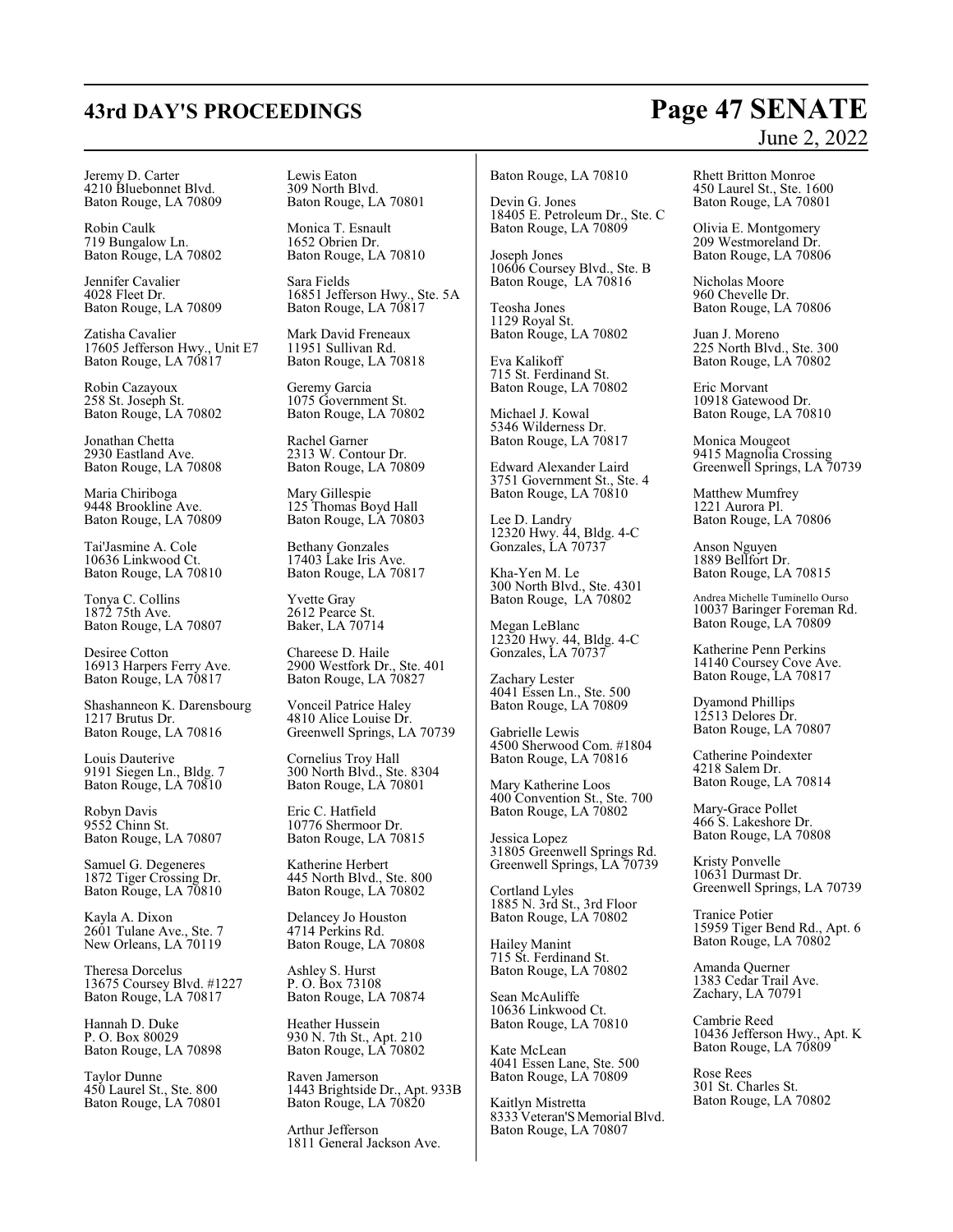Kristen J. Richardson 312 Heatherwood Dr. Baton Rouge, LA 70808

Taneisha Riggs 701 N. Pierce St., Ste. B Lafayette, LA 70501

G. Patrick Riley 450 Laurel St., 8th Fl. Baton Rouge, LA 70801

Suzanne Roberts 8555 United Plaza Blvd., #100 Baton Rouge, LA 70809

Laura Russell 11909 Bricksome Ave., #W-3 Baton Rouge, LA 70816

Steffan W. Rutledge 10725 Northdale Dr. Baton Rouge, LA 70811

Emily Smart Shaffett 6929Commerce Cir., Apt. 2102 Baton Rouge, LA 70809

Alysha B. Smith 2237 S. Acadian Thwy. Baton Rouge, LA 70818

Mary Charnel Webb Smith 16550 Alford Dr. Greenwell Springs, LA 70739

Erik B. Strupp 400 Convention St., Ste. 1100 Baton Rouge, LA 70802

Joseph Thigpen 4437 Sweetbriar St. Baton Rouge, LA 70808

Thunder Weber Thomas 7687 Maribel Ct. Baton Rouge, LA 70812

Riley Tomeny 9191 Siegen Ln., Bldg. 7 Baton Rouge, LA 70810

Adrian Toranto 8280 YMCA Plaza Dr., Bldg. 7 Baton Rouge, LA 70810

Kyle T. Townsley 301 Main St., Ste. 820 Baton Rouge, LA 70801

Deanna Wallace 3845 Plum Broque Dr. Baton Rouge, LA 70808

Marlon A. Watkins 2455 Weldwood Dr., # 14111 Baton Rouge, LA 70816

Luke Noel Williams 385 S. 11th St. Baton Rouge, LA 70802

Rogerick Wilson 749 N. Carrollton Ave., #236 Baton Rouge, LA 70806

Bill Wolfe 10744 Linkwood Court Baton Rouge, LA 70810

Luke Zumo 6514 E. Achord Rd. Baton Rouge, LA 70817

**East Feliciana** Latigdra Brown 10150 Lathers Ln. Slaughter, LA 70777

Kathleen A. Perrone 13249 Gross Rd. Clinton, LA 70722

**Evangeline** Oshanna Bradley 2432 Fourth St. Ville Platte, LA 70586

**Franklin** Karen Cupit P. O. Box 21 Crowville, LA 71230

**Grant** Sheranda Brawner 8896 Hwy 8 Colfax, LA 71417

**Iberia** Ellen N. Barras P. O. Drawer 12040 New Iberia, LA 70562

Toya Broussard 2402 Terre Ruelle New Iberia, LA 70563

Jonathan Jordan 110 E. Pershing St. New Iberia, LA 70560

Kenny LeJeune 1101 E. Admiral Doyle Dr. New Iberia, LA 70560

Monica Luke 6191 Johnston St. Lafayette, LA 70503

Dana A. Romero 5000 Freetown Rd. New Iberia, LA 70560

**Iberville** Warren Bates Jr. 1885 North St. Baton Rouge, LA 70802

Leesa Gannfors 1121 Church St., Ste. C Zachary, LA 70791

Carly Renee Hearld 58415 Mille Ave. Plaquemine, LA 70764 **Jackson** Elizabeth Carroll Joynor

525 E. Court Ave. Jonesboro, LA 71251

**Jefferson** Leo Aaron 200 Derbigny St. Gretna, LA 70053

Lindsey Arnold 841 Gretna Blvd. Gretna, LA 70053

Taylor Bacques 31 Oaklawn Dr. Metairie, LA 70005

Thomas Barnett 7933 Maple St. New Orleans, LA 70118

Angela Bautista 3421 N. Causeway Blvd., #900 Metairie, LA 70002

Dianne Bentel 2421 Roosevelt Blvd. Kenner, LA 70062

Frank J. Borne Jr. 2625 Sprig Dr. Marrero, LA 70072

Ashley Bowman 3501 Canal St. New Orleans, LA 70119

Aisha Briscoe P. O. Box 921 Luling, LA 70070

Melanie Buffett 5208 Magazine St., Box 260 New Orleans, LA 70115

Amanda Cailleteau 1029 Central Ave. Westwego, LA 70094

Ronald Cantin III 616 Girod St. New Orleans, LA 70130

Jon F Carmer Jr. 4164 Beaune Dr. Kenner, LA 70065

Gretchen Liljeberg Casey 3540 S. I-10 Svc. Rd., Ste. 300 Metairie, LA 70001

Katie Corrente 4858 Magazine St. New Orleans, LA 70115

Ruth W. Curcuru One Galleria Blvd., Ste. 1400 Metairie, LA 70001

John Doran 3421 N. Causeway Blvd. Metairie, LA 70003

Zachary Dubiel 3905 Lime St. Metairie, LA 70006

Bobette B. Dudley 316 Aurora Ave. Metairie, LA 70005

Andrew P. Fabregas 2109 Elizabeth Ave. Metairie, LA 70003

Briar L. Falgoust 1450 Poydras St., Ste. 2250 New Orleans, LA 70112

Nicole King Favalora 1921 Pasadena Ave. Metairie, LA 70001

Priscilla B. Feliu 416 Bowler Dr. Harahan, LA 70123

Jessica Finley 3500 N. Causeway Blvd, #820 Metairie, LA 70002

Hunter Joseph Forbes 5120 Tapp St. Lafitte, LA 70067

Pamela A. Galindo 2212 Albert St., #213 Jefferson, LA 70121

Christopher Gensler 650 Poydras St., Ste. 1913 New Orleans, LA 70130

Alina T. Gonzalez 613 Elmwood Park Blvd., D2124 River Ridge, LA 70123

Timothy Henry Jr. 240 Bonnabel Blvd. Metairie, LA 70005

Christa Igiozee 1116 St. Ann St. Marrero, LA 70072

Kayla M. Jacob 909 Poydras St., Ste. 1500 New Orleans, LA 70112

Shay Jaume 3540 S. I-10 Service Rd W., Ste. 300 Metairie, LA 70001

Spencer Johnson 1100 Poydras St., Ste. 1100 New Orleans, LA 70163

Holly O. Johnston 1408 Riviere Ave. Metairie, LA 70003

Alyson Lang 106 Metairie Lawn Dr., #307 Metairie, LA 70001

Cori Levitt 118 Glenwood Ave. Harahan, LA 70123

# **Page 48 SENATE 43rd DAY'S PROCEEDINGS**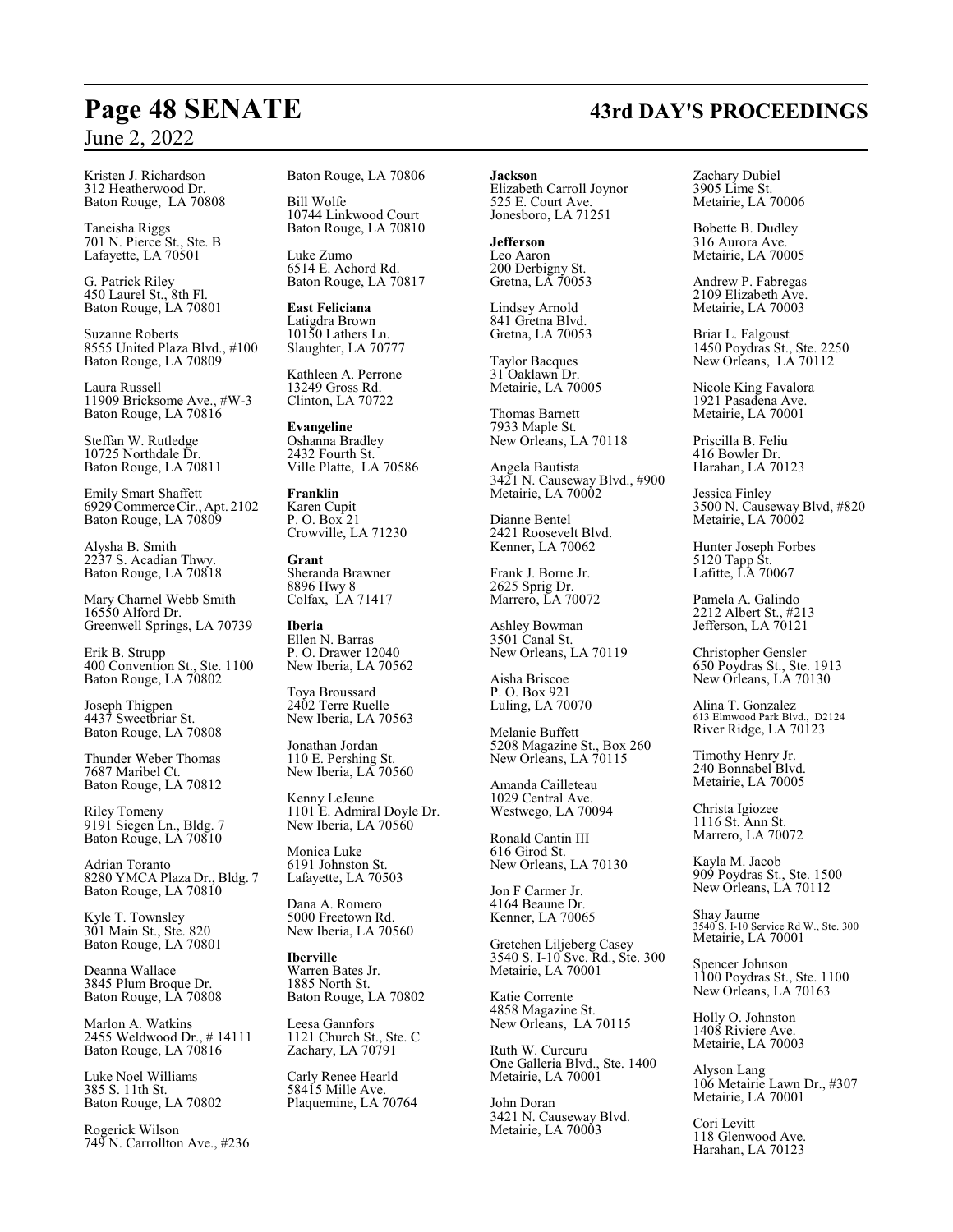Deborah E. Love 299 Bell Terre Blvd., Ste. CC LaPlace, LA 70068

John A. Maddox 304 11th St. Gretna, LA 70053

Faith McIntyre 405 Gretna Blvd., Ste. 210 Gretna, LA 70053

Sandra Meeks 3709 Cypress St. Metairie, LA 70001

Candrassa Meredith 1221 Martin Dr. Marrero, LA 70072

Jourdan Mohamad 200 Derbigny St., Ste. 5200 Gretna, LA 70053

Nicholas Moore 1700Belle Chasse Hwy. #A200 Gretna, LA 70056

Omar Oceguera Jr. 4224 William Blvd. Kenner, LA 70065

Daniel Olivier 4613 Young St. Metairie, LA 70006

Benjamin M. Parks 301 Main St., Ste. 2100 Baton Rouge, LA 70825

Sasha Poche 2629 Crestwood Rd. Marrero, LA 70072

Gabrielle Prange 3625 N I-10 Service Rd. W Metairie, LA 70002

Kelicia D. Raya 2100 Sawmill Rd., Apt. 24-201 Harahan, LA 70123

Davis A. Richardson 320 N. Carrollton Ave. New Orleans, LA 70119

Shana Robertson 830 S. Clearview Pkwy., #252 River Ridge, LA 70123

Kaleigh Rooney 4409 Rue Place Pontchartrain Kenner, LA 70065

Jeseka Ross 3804 Alex Kornman Blvd. Harvey, LA 70058

Gabriel Gai Silva 909 Poydras St., Ste. 3600 New Orleans, LA 70112

Alan Jay Simmons Jr. 6809 Glenn St.

Metairie, LA 70003

Sonji Skipper P. O. Box 1223 Harvey, LA 70059

Virginia Stewart 365 Canal St., Ste. 2000 New Orleans, LA 70130

Victoria Terranova 909 Poydras St., Ste. 2800 New Orleans, LA 70112

Rebecca Kehoe Thompson 3524 Canal St. New Orleans, LA 70119

Shelia R. Tolar 1515 Poydras St., Ste. 1400 New Orleans, LA 70112

Mercedes Townsend 519 Gaudet Dr. Marrero, LA 70072

Taylor Tran 2448 Park Ln. Gretna, LA 70056

Stephanie M. Turnage 136 Oak Manor Dr. Slidell, LA 70460

Subia E. Weber 4924 Avron Blvd. Metairie, LA 70006

Joseph Whiley 708 Mercedes Pl. Gretna, LA 70056

Tasha L. White 2112 Belle Chasse Hwy.,Ste. 8, #133 Gretna, LA 70056

Helaina L. Williams 211 Duke Dr. Kenner, LA 70065

Thomas Wisecarver 3320 W. Esplanade Ave., N Metairie, LA 70002

Reyna N. Witt P. O. Box 86808 Baton Rouge, LA 70879

Allison Brignac Wooten 6455 Muir St. Baton Rouge, LA 70817

Caitlin Zetzmann 1 Galleria Blvd., Ste. 1900 Metairie, LA 70001

**Jefferson Davis** Tawny Boudreaux 19175 Hwy 383 Iowa, LA 70647

Lettia Griffin P. O. Box 126 Morgan City, LA 70381

Pamela B. Logan 13316 Pousson Rd. Iowa, LA 70647

**Lafayette** Desiree Albert 131 August Dr. Lafayette, LA 70506

Randy P. Battaglio 405 Springwater Dr. Broussard, LA 70518

Emily Beard 120 Barcelona Rd. Lafayette, LA 70503

Karen R. Benit 838 Saint Thomas St. Lafayette, LA 70506

Charise Boudreaux 850 Kaliste Saloom Rd., #120 Lafayette, LA 70508

Britni Bourque 217 Bayou Des Glaises Rd. Broussard, LA 70518

Deanna Fay Breaux P. O. Box 751 Loreauville, LA 70552

S. Michael Comeaux 711 W. Congress Lafayette, LA 70501

Jennifer B. Conzelmann 512 Cypress Cove Youngsville, LA 70592

Keith C. Cook 212 Rue Des Vieux Chenes Youngsville, LA 70592

Curt M. Courtois 402 Waterview Rd. Youngsville, LA 70592

Glenn P. Courville 203 Londonderry Sq. Lafayette, LA 70508

Michael Austin Dalman P. O. Box 80369 Lafayette, LA 70598

Alyiah Dargin 131 River Rd. Lafayette, LA 70501

George Alan Day P. O. Box 478 Abbeville, LA 70511

Hunter Devillier 1123 S. Fieldspan Rd. Duson, LA 70529

Tanity Frawley 105 Tall Oaks Ln. Youngsville, LA 70592

Jesse Maxwell Freeman

#### 122 Ashford Ln. Youngsville, LA 70592

Dieter Gidman P. O. Box 22 Broussard, LA 70518

Richard W. Goode IV 901 Hugh Wallis Rd., S Lafayette, LA 70508

Sharon Guilbeaux 124 Blacanne Dr. Broussard, LA 70518

Michael Harson 100 Demas Dr. Lafayette, LA 70506

Brandi Hendrick 100 Smartpark Ln. Carencro, LA 70520

Imber Toye Jabusch 215 Beaconwood Dr. Lafayette, LA 70507

Taylor Kennedy 400 E. Kaliste Saloom Rd., Ste. 6100 Lafayette, LA 70508

J. Thomas Klock 105 Dahalia St. Lafayette, LA 70507

Heather Lanclos 101H Yearling Rd. Duson, LA 70529

Jacob Landry 2519 W. Pinhook Rd. Lafayette, LA 70508

Martha Lewis 221 Verot School Rd., #316 Lafayette, LA 70508

Taylor Simone Madison 1502 W. University Ave. Lafayette, LA 70506

Amelie McGill 414 Doyle Dr. Lafayette, LA 70508

Margaret McKay P. O. Box 1305 Crowley, LA 70527

Aaron Michael Meche 118 S. Court St., #27 Opelousas, LA 70570

Allyson C. Melancon P. O. Box 3862 Lafayette, LA 70502

Benny J. Menard 1101 E. Admiral Doyle Dr. New Iberia, LA 70560

Jenni Moreau 1202 Alfred St.

# **43rd DAY'S PROCEEDINGS Page 49 SENATE** June 2, 2022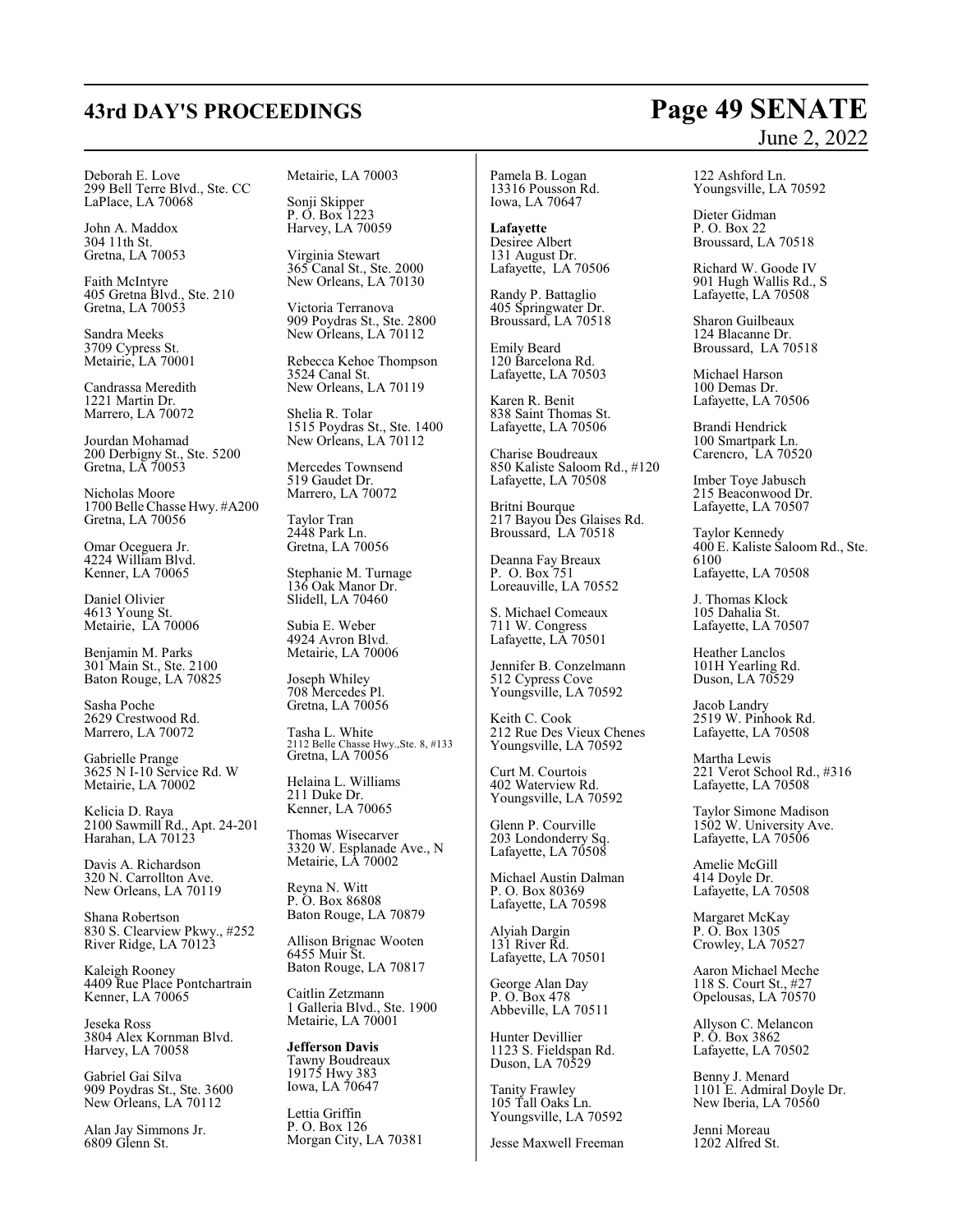#### Scott, LA 70583

Stephanie G. Overbey 515 Crawford St. Lafayette, LA 70506

Michael J. Pantaleo 900 E. Saint Mary Blvd., #200 Lafayette, LA 70503

John Parker 822 Harding St. Lafayette, LA 70503

Lindsay Pellerin 300 Red Cedar Ln. Youngsville, LA 70592

John William Penny Jr. 600 Jefferson St., Ste. 601 Lafayette, LA 70501

John Piccione 2014 W. Pinhook Rd., Ste., 507 Lafayette, LA 70508

Jacoty Potier 305 Forest Grove Dr. Youngsville, LA 70592

Espinola A. Quinn 108 Greenvale Dr. Carencro, LA 70520

Janice Marie Richard 1614 W. Willow St. Scott, LA 70583

Delane Y. Sarver 405 Misty Wind Dr. Broussard, LA 70518

Grant Schexnailder 200 W. Congress St., #100 Lafayette, LA 70501

Olivia Shaw 321 W. Main St., Ste. 1F Lafayette, LA 70501

Matthew Spizale 900 S. College Rd., Ste. 205 Lafayette, LA 70503

Thomas Edward St. Germain 1103 W. University Ave. Lafayette, LA 70506

Robert Starling 130 S. Audubon Blvd., #103 Lafayette, LA 70503

Thomas R. Strohe III 2010 W. Pinhook Rd. Lafayette, LA 70508

Martha Thibeaux 111 Industrial Pkwy. Lafayette, LA 70508

Gabriel Thibodeaux 200 Charles Dr. Lafayette, LA 70508 Jeremy Trahan 901 Hugh Wallis Rd., S Lafayette, LA 70508

Stephen Williams 110 Ashford Ln. Youngsville, LA 70592

**Lafourche** Emily Barbera 1050 Canal Blvd. Thibodaux, LA 70301

Alyssa Berger 1200 Highway Thibodaux, LA 70301

Kristen Bonvillain 7605 Park Ave. Houma, LA 70364

Erica Boudreaux 162 Magnolia Bluff Dr. Gray, LA 70359

Rhoda S. Guidroz 209 West 54th St. Cut Off, LA 70345

**LaSalle** Tyra D. Rabalais 1210 N. Fourth St. Jena, LA 71342

**Lincoln** Ashley Avery 2001 N. Trenton Str. Ruston, LA 71270

Carolyn M. Colvin 498 Gaskin Rd. Dubach, LA 71235

Deborah S. Haddox 111 Killgore Rd. Ruston, LA 71270

Allison Lary 202 N. Vienna Ruston, LA 71270

Sarah E. Wilkerson 207 W. Mississippi Ave., #200 Ruston, LA 71270

**Livingston** Lauren Anthony 30103 Jacob St. Albany, LA 70711

Kendall Paul Bracey 9978 Powell Ln. Denham Springs, LA 70726

Hailey Clark 607 E. Worthey St., 3rd Fl. Gonzales, LA 70737

Kristie Craig 2431 S. Acadian Thwy # 600 Baton Rouge, LA 70808

Lacie Dauzat 12795 Bonnie Bleu Dr. E Denham Springs, LA 70726

Sarah Dyson 35936 Cane Market Rd. Denham Springs, LA 70706

Fabian Edwards P. O. Box 1151 Baton Rouge, LA 70821

Brianne H. Farris 924 Myra Ave. Denham Springs, LA 70726

Abigael Foster 1511 Sunset Dr. Denham Springs, LA 70726

Brittany Frierson 25268 Merchant Rd. Denham Springs, LA 70726

Lindsay Fruge P. O. Box 790 Livingston, LA 70754

Bailey Hennesy 18405 E. Petroleum Dr., Ste. C Baton Rouge, LA 70809

Alan Ivanyisky 27186 Kropog Ln. Hammond, LA 70403

Ashley B. Johnson-Alford 501 Moss St., Unit 791296 New Orleans, LA 70119

Casey Kees 30591 John Dr. Denham Springs, LA 70726

Amanda Kerry 24913 Plantation Lake Ave. Denham Springs, LA 70726

Nancy Landry 19982 Hwy. 42 Livingston, LA 70754

Brandi Lewis 8165 Pink Graves Rd. Denham Springs, LA 70706

Colby Loupe 28660 Norwood Dr. Livingston, LA 70754

Ashley Marcus 17950 Hwy. 444 Livingston, LA 70754

Amanda Miller 7705 Kingsley Dr. Denham Springs, LA 70706

Tracy Walther Rivera P. O. Box 43 Albany, LA 70711

Nelson Roman-Rodriguez 35699 Melrose Ave. Denham Springs, LA 70706 London Smith P. O. Box 1151 Baton Rouge, LA 70821

Sydney St Pierre 3320 W. Esplanade Ave., N. Metairie, LA 70002

Heather Sullivan 10061 Angela Dr. Denham Springs, LA 70706

Sheena M. Thompson P. O. Box 448 Denham Springs, LA 70726

Michelle D. Veal 7284 Effie Dr. Denham Springs, LA 70706

Sarah Walker 11324 Hampton Ct. Denham Springs, LA 70726

Elizabeth Walton 8041 Cecil Dr., Apt. 8 Denham Springs, LA 70706

Dawn L. Wawak P. O. Box 850 Livingston, LA 70754

**Morehouse** Tatum Diel 17122 Cain Rd. Bastrop, LA 71220

**Natchitoches** Cynthia B. Gray 289 Gray Rd. Coushatta, LA 71019

William Drake Owens 321 Raph St. Natchitoches, LA 71457

Laura Leigh Evans Romig 100 St. Clair Ave. Natchitoches, LA 71457

**Orleans** Mark P. Allain Jr. 755 Magazine St. New Orleans, LA 70130

Jack M. Alltmont 400 Poydras St., Ste. 2550 New Orleans, LA 70130

Jabriel Alshehabi 227 10th St. New Orleans, LA 70124

Eric P. Anders 9827 Vouvray Dr. Baton Rouge, LA 70817

Gregory J. Angelico 704 Carondelet St. New Orleans, LA 70130

Gabrielle Ball 201 St. Charles Ave., Ste. 3300 New Orleans, LA 70170

# **Page 50 SENATE 43rd DAY'S PROCEEDINGS**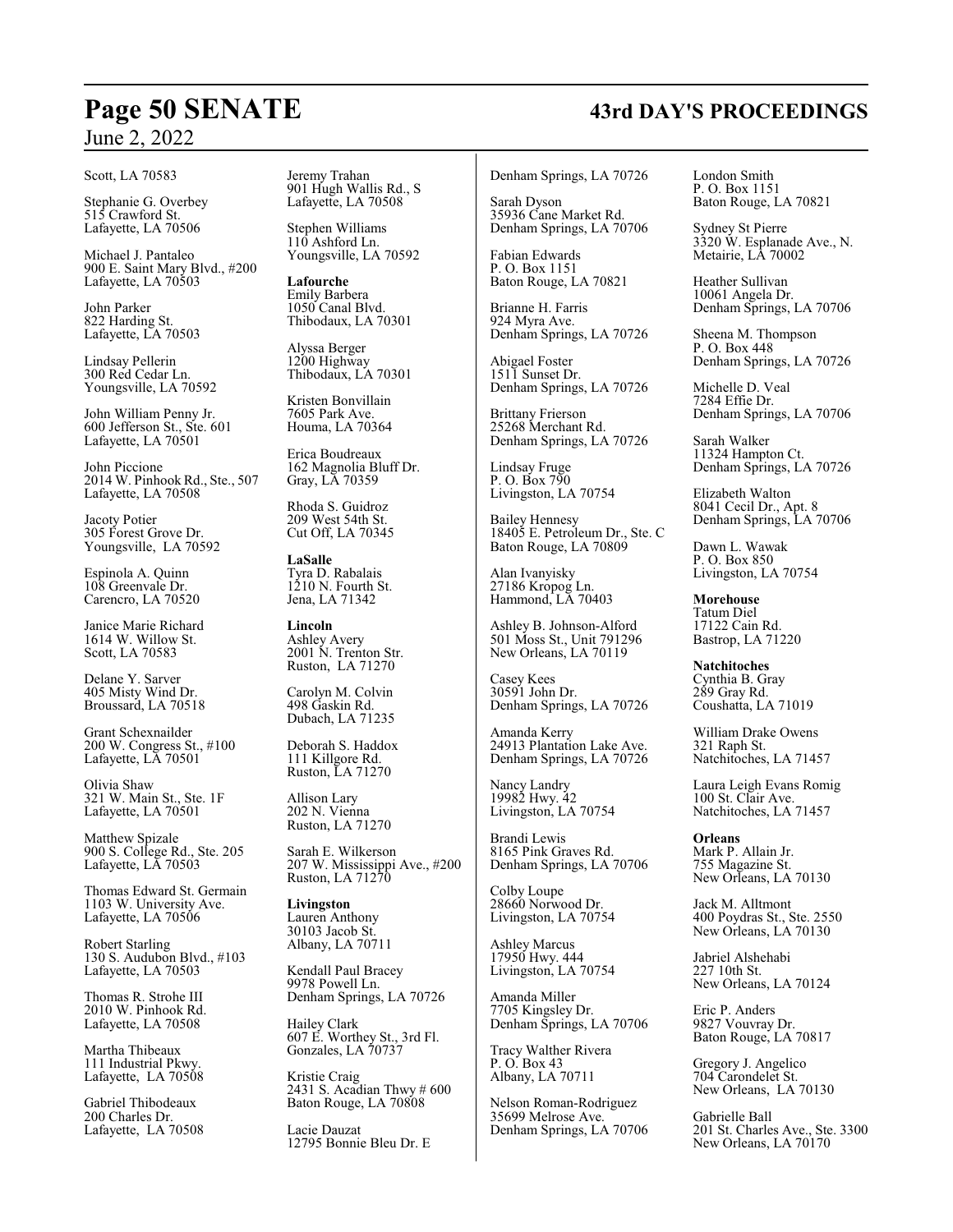# **43rd DAY'S PROCEEDINGS Page 51 SENATE**

# June 2, 2022

Jessica Ann Ballard 1340 Poydras St., #600 New Orleans, LA 70112

C. Conway Bellone 7119 Coliseum St. New Orleans, LA 70118

Gordon Black 1200 N. Miro St. New Orleans, LA 70119

Matthew Bordelon 3500 N. Hullen St. Metairie, LA 70002

Noah Borer 6100 Pontchartrain Blvd. New Orleans, LA 70124

Samantha Bosalavage 1024 Elysian Fields New Orleans, LA 70117

Claire Bosarge 365 Canal St., Ste. 1170 New Orleans, LA 70130

Alexandra Bourbon 4170 Iberville St. New Orleans, LA 70119

Brendan B. Bowen 8119 Green St. New Orleans, LA 70118

Sara Breaux 1131 N. Causeway Blvd. Mandeville, LA 70471

Jeigh Britton 1700 Josephine St. New Orleans, LA 70113

Gabrielle C. Broders 3912 Carondelet St., Unit B New Orleans, LA 70115

Emily Byrd 6417 Paris Ave. New Orleans, LA 70122

Adam Carlisle 650 Poydras St., Ste. 1900 New Orleans, LA 70130

Alexandra E. Celio 1100 Poydras St., 30th Floor New Orleans, LA 70163

Hannah Chafetz 250 Hillary St. New Orleans, LA 70118

Nora Chapkovich 5210 Hawthorne Pl. New Orleans, LA 70124

Neel A. Choudhury 3038 Ponce De Leon New Orleans, LA 70119

Dominic Ciaccio 414 28th St.

New Orleans, LA 70124

Cynthia M. Cimino 700 Camp St. New Orleans, LA 70130

Victor T. Cobb 1525 Religious St. New Orleans, LA 70130

Aaron Coffey 400 Poydras St., Ste. 2325 New Orleans, LA 70130

Catherine Cooper 4832 Magazine St. New Orleans, LA 70115

Blake Corley 650 Poydras St., Ste. 2000 New Orleans, LA 70130

Zachary T. Crawford-Pechukas 2915 Annunciation St. New Orleans, LA 70115

Catherine Creed 7100 Poydras St., Ste. 4500 New Orleans, LA 70139

Angela Davis 3401 Canal St. New Orleans, LA 70119

Chynna S. Demas 615 Baronne St., Ste. 300 New Orleans, LA 70113

Madeline Dixon 909 Poydras St., Ste. 2195 New Orleans, LA 70112

Adrienne D. Dixson 2204 Harmony St. New Orleans, LA 70115

Daria Drury 237 W Robert E Lee Blvd. New Orleans, LA 70124

Avery P. Dubois II 3900 Veterans Memorial Blvd., Ste. 203 Metairie, LA 70002

Donna Dugue 4715 St. Roch Ave. New Orleans, LA 70122

Meghan A. Dupre 201 St. Charles Ave., Ste. 4600 New Orleans, LA 70170

Erica E. Endlein 1100 Poydras St., Ste. 2905 New Orleans, LA 70163

Christian P. Fannin 1343 Mandolin St. New Orleans, LA 70122

Kevin Fitzgerald 2601 Tulane Ave. New Orleans, LA 70119

Melissa Desormeaux Fuller 201 St. Charles Ave., Ste. 2100 New Orleans, LA 70170

Angad Ghai 829 Baronne St. New Orleans, LA 70113

Alexandra Gjertson 909 Poydras St., Ste, 2350 New Orleans, LA 70112

Peter-Raymond Graffeo 650 Poydras St., Ste. 2705 New Orleans, LA 70130

Derek Graves 755 Magazine St. New Orleans, LA 70130

Olivia Greenberg 201 St. Charles Ave., Ste. 5100 New Orleans, LA 70170

Christopher R. Handy 1100 Poydras St., Ste. 2700 New Orleans, LA 70163

Rachel Harrer 330 Carondelet St., Ste. 300 New Orleans, LA 70130

Jamie F. Hickey 1100 Poydras St., Ste. 1700 New Orleans, LA 70163

Clyde H Jacob III 2330 Camp St. New Orleans, LA 70130

Bernadette Jelks 8601 S. Claiborne Ave. New Orleans, LA 70118

Palvin Jhita 1100 Poydras St., Ste. 1700 New Orleans, LA 70163

Jamaya Johnson 4768 Flake Ave. New Orleans, LA 70127

Katherine Blair Johnson 601 Pydras St., Ste. 2300 New Orleans, LA 70130

Sylvester Johnson 7410 Northgate Dr. New Orleans, LA 70128

Rachel Jokinen 935 Gravier St., Ste. 1340 New Orleans, LA 70112

Trio Jones 6242 St. Anthony Ave. New Orleans, LA 70122

Iesha Jordan 4704 Pecan St. New Orleans, LA 70126

Matthew Joseph 8200 Aberdeen Rd. New Orleans, LA 70126

David Judd 3914 Annunciation St. New Orleans, LA 70115

Morgan Kelley 365 Canal St., Ste. 1710 New Orleans, LA 70130

Tierra S. Kimble P. O. Box 3300 New Orleans, LA 70177

Camille Kinsey 7309 Spruce St. New Orleans, LA 70118

Sarah Jo Kirchner 1340 Poydras St., #600 New Orleans, LA 70112

Lauren Kirichkow 540 S. Broad St., Ste. 100 New Orleans, LA 70119

Shelby Knight 3510 N. Causeway Metairie, LA 70002

Nicolette S. Kraska 5919 Tchoupitoulas St. New Orleans, LA 70115

Zachary Lamachio 1800 Carol Sue Ave., Ste. 7 Gretna, LA 70056

Hope Lambert 10555 Lake Forest Blvd., #5E New Orleans, LA 70127

Michael C. Landry 2000 Lakeshore Dr., #4020 New Orleans, LA 70148

Jacob Lasley 650 Poydras St. #2105 New Orleans, LA 70130

Michael Lentz II 820 France St. New Orleans, LA 70117

Colin Leonard 1408 Kentucky St. New Orleans, LA 70117

Ramsey Marcello 400 Manhattan Blvd. Harvey, LA 70058

Audrey Elizabeth Martin 400 Poydras St., Ste. 2500 New Orleans, LA 70130

Madalyn Mason 1205 St. Charles Ave., Ste. D New Orleans, LA 70130

Lisa S. Mazique 3436 Magazine St., Ste. 157 New Orleans, LA 70115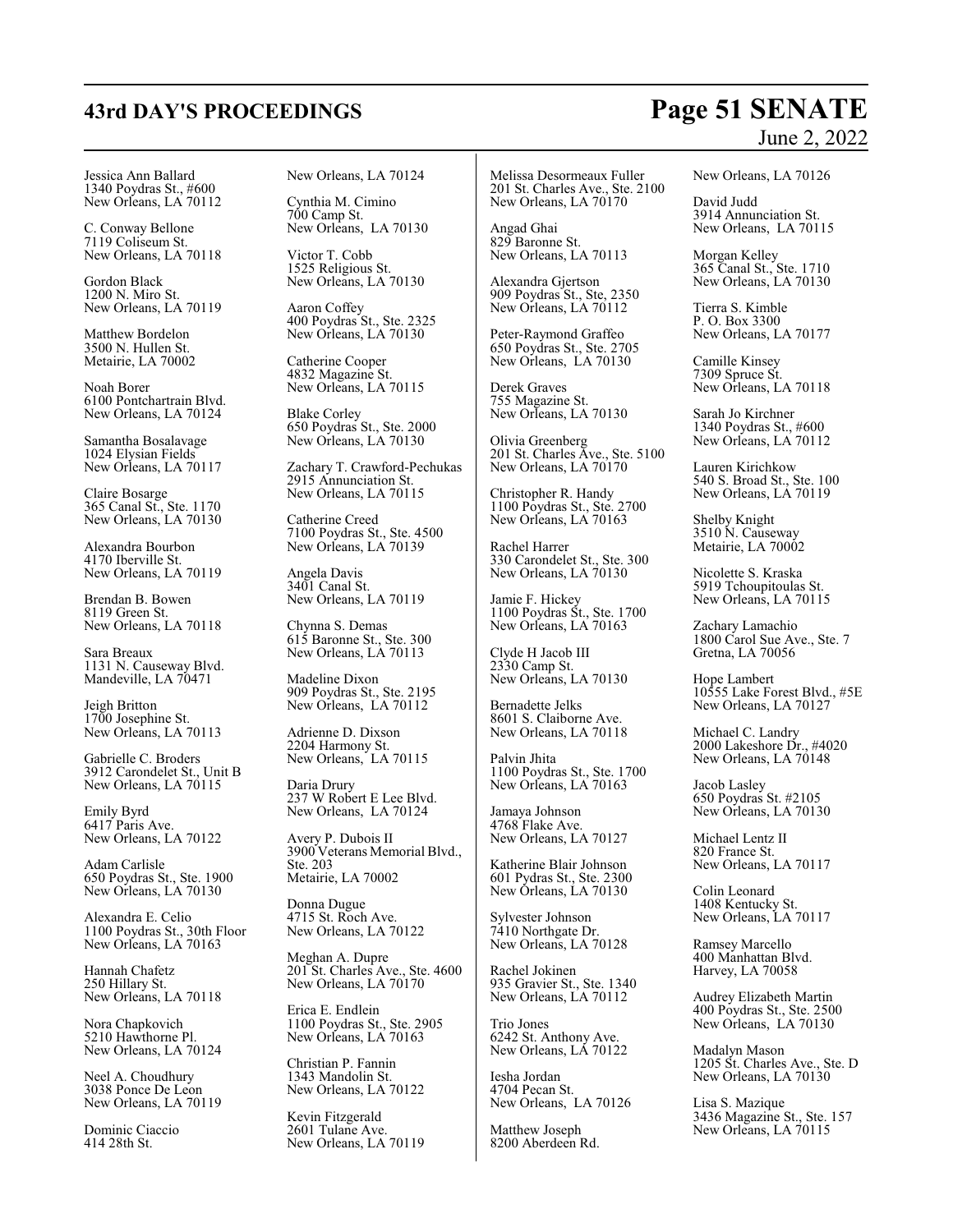# **Page 52 SENATE 43rd DAY'S PROCEEDINGS**

Caroline McCaffrey 3811 Iberville St. New Orleans, LA 70119

Shelby McGann 729 Greenwood Dr. New Orleans, LA 70124

Katelyn N. McGibney 909 Poydras St., Ste. 3150 New Orleans, LA 70112

Judson McLeod P. O. Box 100 Belle Chasse, LA 70037

Jolandra McNeil 8710 Oak St., Ste. 401 New Orleans, LA 70118

Alexis Miller 26 Eugenie Ct. New Orleans, LA 70131

Denman Mims 909 Poydras St., Ste. 1000 New Orleans, LA 70112

Mary Kathryn Mitchell 2030 St. Charles Ave. New Orleans, LA 70130

Bianca N. Moore 2700 Tulane Ave., Section 6 New Orleans, LA 70119

Amy Laura Myers 2201 Onzaga St. New Orleans, LA 70119

Kevin J. Naccari Jr. 935 Gravier St., Ste. 2020 New Orleans, LA 70118

Brandon Naquin 909 Poydras St., Ste. 2500 New Orleans, LA 70112

Jordan Burgess Nixon 201 St. Charles Ave., Ste. 2100 New Orleans, LA 70170

Michael Oatis 2332 Lafreniere St. New Orleans, LA 70122

Amanda Joy Olmsted 3914 Canal St. New Orleans, LA 70119

Davida Packer, MD 1100 Poydras St., Ste. 2950 New Orleans, LA 70163

Emily Padgett 707 Adams St. New Orleans, LA 70118

Nissan Patel 7054 General Haig St. New Orleans, LA 70124

John Perez 3030 Joseph St. New Orleans, LA 70125

Therese Poiencot 2425 Bienville St. New Orleans, LA 70119

Susan Seale Pylate 365 Canal St., Ste. 2000 New Orleans, LA 70130

Waite Reeves 7924 Maple St. New Orleans, LA 70118

Etienne Rene 1422 Amelia St. New Orleans, LA 70115

Veronica Rompelman 6468 Avenue A New Orleans, LA 70124

Joyce Sainabou Sallah 650 Poydras St., Ste. 2107 New Orleans, LA 70180

Samuel Sands 701 Poydras St., Ste. 400 New Orleans, LA 70139

Eleanor Schutte 755 Magazine St. New Orleans, LA 70130

Kyle W. Siegel 909 Poydras St., Ste. 2350 New Orleans, LA 70112

Nicholas Simon 701 Poydras St., Ste. 5000 New Orleans, LA 70139

Anna Singleton One Gallera Blvd., Ste. 1100 Metairie, LA 70001

Claris E. Smith 1525 Religious St. New Orleans, LA 70130

Brandon D. Spann 1100 Poydras St., Ste. 1475 New Orleans, LA 70163

Sean Steinman 1555 Poydras St., Ste. 860 New Orleans, LA 70112

Paul Raymond Tassin 1113 N. Tonti St. New Orleans, LA 70119

William Tebbe 6538 Marshal Foch St. New Orleans, LA 70124

David Theard 3835 Causeway Blvd., #1565 Metairie, LA 700023

Ellen C. Thomas 541 Julia St., Ste. 200 New Orleans, LA 70130

Nikkia Thornton One Galleria Blvd., Ste. 1500 Metairie, LA 70001

Elizabeth Trahan 1936 Magazine St. New Orleans, LA 70130

Monica Tran 4415 Shores Dr., Ste. 200 Metairie, LA 70006

Vincent Trombatore 2200 Tulane Ave., Ste. 304 New Orleans, LA 70119

Clara L. Van Horn 1515 Poydras St., Ste. 1500 New Orleans, LA 70112

Erik Wahl 2000 Lakeshore Dr., AD1005 New Orleans, LA 70148

William Walker 3805 Magnolia St. New Orleans, LA 70115

Stephanie T. Wartelle 909 Poydras St., 28th Fl. New Orleans, LA 70112

Jada Washington 2325 Manhattan Blvd. Harvey, LA 70058

Andrew V. Waters 201 St. Charles Ave., Ste. 5100 New Orleans, LA 70170

Sarah Agnes Whalen 935 Gravier St., Ste. 707 New Orleans, LA 70112

Kameron Paul Whitmeyer 909 Poydras St., Ste. 2025 New Orleans, LA 70112

Jenna Winslow 1822 Cadiz St. New Orleans, LA 70115

Aaron Wiseman 935 Gravier, Ste. 1400 New Orleans, LA 70112

Ava Wolf 1100 Poydras St., 39th Fl. New Orleans, LA 70163

Victoria Womac 3501 Canal St. New Orleans, LA 70119

Carli M. Worsham 7856 West Main St., Ste. 220 Houma, LA 70360

Mary Fay Wursteisen 979 Harding Dr. New Orleans, LA 70119

Alexis Yeboah-Kodie 4035 Washington Ave., #203 New Orleans, LA 70125

**Ouachita** Ashley Brown 410 Bayou Oaks Dr. Monroe, LA 71203

Allison M. Cooper 4824 S. Grand St. Monroe, LA 71201

Arthur Gilmore Jr. 3105 Franklin St. Monroe, LA 71201

Adam Karamanis 1811 Tower Dr. Monroe, LA 71201

Brian Miller 1498 Frenchmans Bend Rd. Monroe, LA 71203

Jenifer Miller 2001 N. Trench St. Ruston, LA 71270

Timothy Norman 110 Choctaw Dr. West Monroe, LA 71291

Ashley Smalling 202 Cypress St. West Monroe, LA 71291

Laura S. Thomas 219 Cheniere Station Rd. West Monroe, LA 71292

Michael Thrower 1509 Lamy Ln. Monroe, LA 71201

Gretchen Tiser 605 Loop Rd. Monroe, LA 71201

**Plaquemines** Aegina Foto Begovich 1101 W. Judge Perez Dr. Chalmette, LA 70043

Sarah J. Flettrich 1100 Poydras St., Ste. 2010 New Orleans, LA 70163

Adam Laliberte 120 Bedford Ct. Belle Chasse, LA 70037

Amanda Laliberte 1700Belle Chasse Hwy. #A200 Gretna, LA 70056

**Rapides** Erika Arnold 5213 Jackson St. Ext. Alexandria, LA 71303

Shonda Ashworth P. O. Box 5000 Pineville, LA 71361

Amber Baysden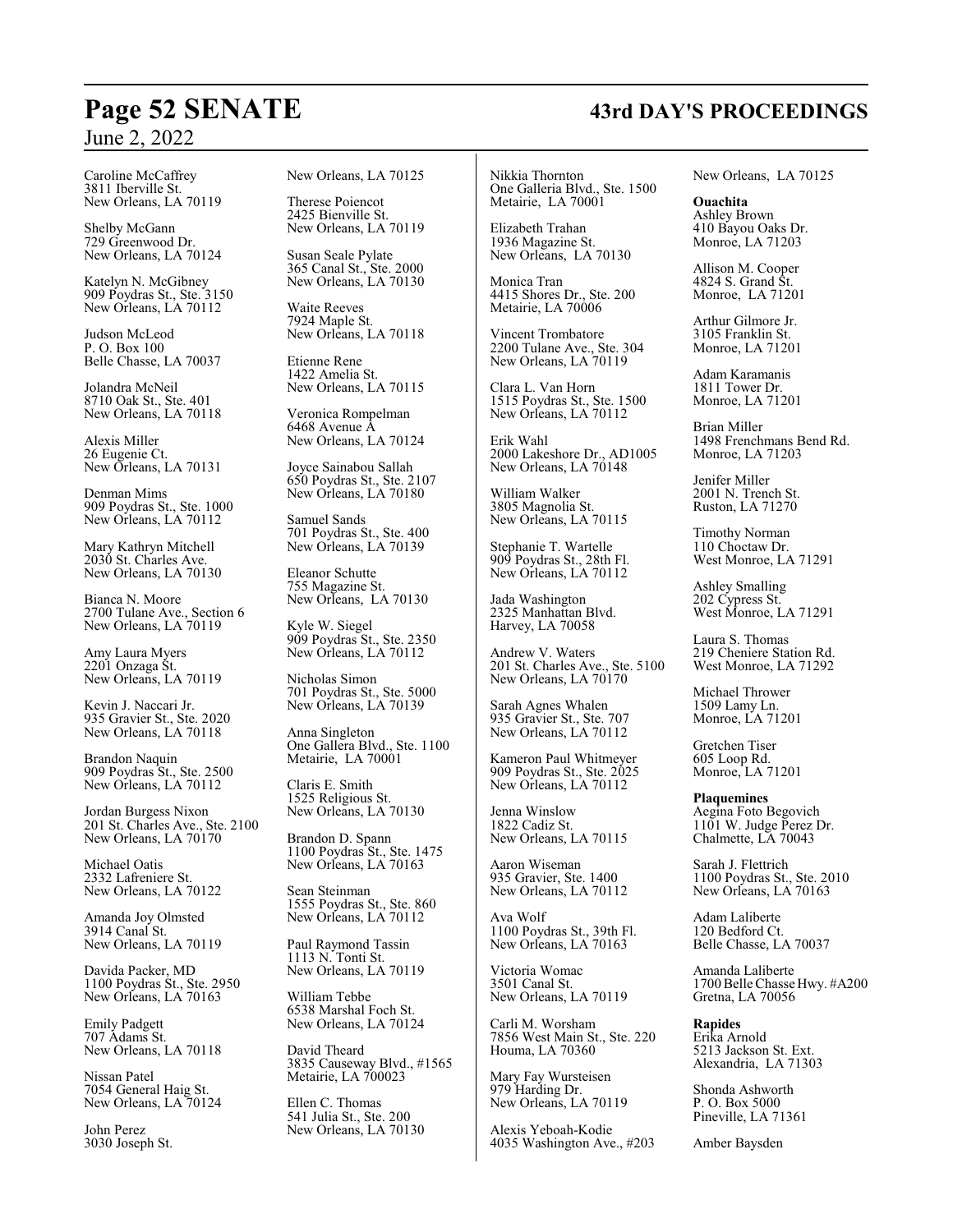# **43rd DAY'S PROCEEDINGS Page 53 SENATE**

# June 2, 2022

2255 Russell Ct. Alexandria, LA 71301

Brittney Beckham 303 E. Texas St. Leesville, LA 71446

Marilyn Benoit 41 Tiger Lake Cut Off Rd. Lecompte, LA 71346

Chaz A. Cannova 4725 Highway 28 E Pineville, LA 71360

Derrick Johnson Sr. P. O Box 90 Cheneyville, LA 71325

David Alan Karst Jr. 709 Versailles Blvd. Alexandria, LA 71303

Selena Martinez 332 North Spring Dr. Woodworth, LA 71485

Natalie Paul P. O. Box 151 Deville, LA 71328

Bonnie T. Soileau P. O. Box 310 Glenmora, LA 71433

Elizabeth Spurgeon 301 S. Third St. Leesville, LA 71446

Susan R. Strother 2659 Bettye Ave. Pineville, LA 71360

**Richland** Laura Wood 114 Ineichen St., Ste. B Rayville, LA 71269

**Sabine** R. Heath Brandon 806 Beau Chene Dr. Many, LA 71449

Martha Denise Pearson 149 Sweetbay Dr. Many, LA 71449

Christy J. Smith 22 Jeter St. Zwolle, LA 71486

**St Bernard** Luz Lekrik 421 Ocelot Dr. Arabi, LA 70032

Richard Louis Pouey 425 W. 21st Ave. Covington, LA 70433

Michael Schnell 2519 LaPlace St. Chalmette, LA 70043 **St Charles** Elizabeth R. Daigle 400 Rosedale Dr. Destrehan, LA 70047

Kristen Gros 601 Poydras St., Ste. 2500 New Orleans, LA 70130

Kevin M. Johnson 1101 Westbank Expressway Gretna, LA 70053

George Rochelle III 701 Poydras St., Ste. 5000 New Orleans, LA 70139

Megan Tassin 601 Poydras St., Floor 24 New Orleans, LA 70130

**St James** Tresser Batiste P. O. Box 2323 LaPlace, LA 70068

Cindi M. Triche 23229 Louise Rd. Vacherie, LA 70090

**St John The Baptist** Kennilyn Schmill 1342 La. Hwy. 44 Reserve, LA 70084

Jared Tregre 133 Oakridge Dr. LaPlace, LA 70068

St Landry Shanna Arceneaux 407 Hillside St. Opelousas, LA 70570

Precious Jackson 521 E. Jefferson St. Opelousas, LA 70570

Hannah McMillan 498 Billeaux Rd. Carencro, LA 70520

Tiffany Reed P. O. Box 1584 Eunice, LA 70535

William L. Ryan P. O. Drawer 1787 Opelousas, LA 70571

**St Martin** Cristy Dauphinet 1015 Alpha Senior Rd. Breaux Bridge, LA 70517

Herbert Dobler P. O. Box 1088 Breaux Bridge, LA 70517

Heather Duplantis 209 Stillwater Rd., P. O. Box 4412 Breaux Bridge, LA 70517

Edmond V. Leger 1577 Hebert Ln.

#### St. Martinville, LA 70582

**St Mary** Kelsi Benoit 1208 Josephine St. Franklin, LA 70538

Ani Boudreaux 101 W. Pinhook Rd., Ste. 200 Lafayette, LA 70503

Amanda Olivier 177 Jupiter St. Morgan City, LA 70380

Signe Parsiola 2727 Pryrania St., Ste. 14 New Orleans, LA 70130

**St Tammany** Tonya Anderson 169 W Silver Maple Dr. Slidell, LA 70458

Kerry Angers 713 Willow Oak Ln. Mandeville, LA 70471

Christian Banck 607 E. Boston St., Ste. 207 Covington, LA 70433

Robin C. Barrios 221 Joshua Loop Pearl River, LA'70452

Amy M. Brumfield 2021 Sullivan Ln., Apt. 448 Covington, LA 70433

Katrina L. Buckley 62486 Buckley Ln. Pearl River, LA 70452

Madeline Campbell 218 Crossgates Blvd. Slidell, LA 70461

Erica Cicero 19104 Sandy Ln., Unit 3 Mandeville, LA 70471

Sarah Aleda Cook 28 Park Place Dr., Apt. 511 Covington, LA 70433

Nadia Craige 1424 Lakewood Dr. Slidell, LA 70458

Nicholas W. Davison 68031 Capital Trace Row Mandeville, LA 70471

Kyle Descant 1010 Gause Blvd. Slidell, LA 70458

Stacey Deubler 1103 Pink Myrtle Dr. Madisonville, LA 70447

Morgan Domingue 2285 Darlene Dr.

Covington, LA 70435

Brian A. Donnell 135 Aberdeen Dr. Slidell, LA 70461

Monique Dorsey-Hall 704 S Lake Washington Ct. Slidell, LA 70461

Darlene Firmin 54 Bleu Lake Dr. Covington, LA 70435

Sarah A. Fisher 68031 Capital Trace Row Mandeville, LA 70471

Joseph M. Foto 909 Poydras St., Ste. 1800 New Orleans, LA 70112

Adriana Garnier 314 Penn Mill Lakes Blvd. Covington, LA 70435

Heather Gianndrea 1259 Avenue Du Chateau Covington, LA 70433

Kendra L. Hamrick 233 Robert St. Slidell, LA 70458

Emily Hartzog 73276 Forest Creek Dr. Covington, LA 70433

Lyria K. Hicks 57297 Maple Ave. Slidell, LA 70461

Lance Jones 807 Lake Borgne Ct. Slidell, LA 70461

Melissa N. LeBlanc 27480 Lavinghouse Rd. Bush, LA 70431

Amanda Leonard 74307 River Rd. Covington, LA 70435

Michael Levatino 1100 Poydras St., Ste. 1100 New Orleans, LA 70163

Judith Loo-Day 1351 Holiday Square Blvd. Covington, LA 70433

Ashley C. Mahner 593 Tanager Dr. Mandeville, LA 70448

Magdalena Majka 2250 7th St. Mandeville, LA 70471

David Marcovsky 544 Heavens Dr. Mandeville, LA 70471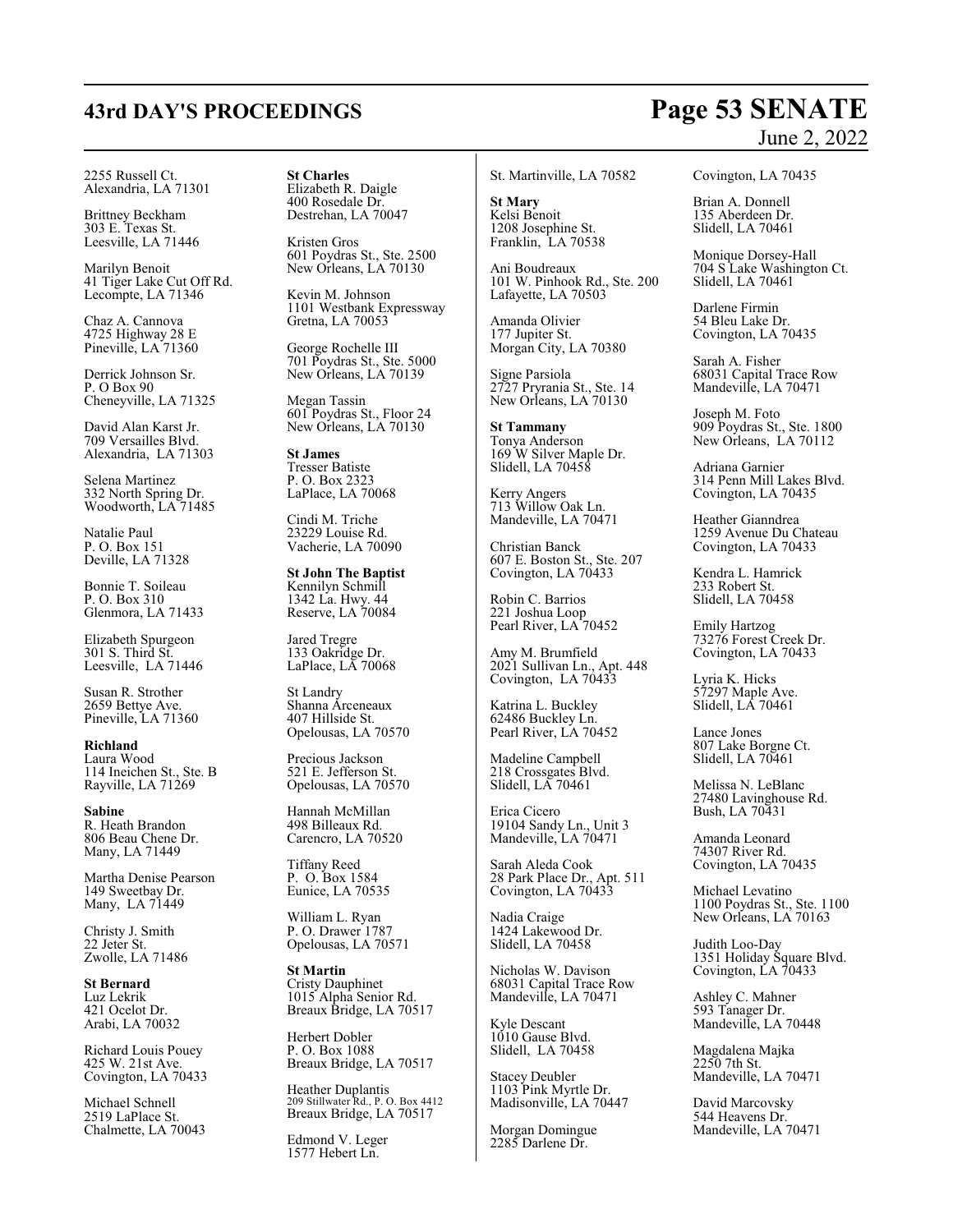Wayne J. McDougall 108 Bald Eagle Dr. Abita Springs, LA 70420

Michael McGoey 1234 Audubon St. Slidell, LA 70460

John Murphey 506 S. Tyler St. Covington, LA 70433

Andrea Brewington Owen 2100 Covington Centre Covington, LA 70433

Summer Owens 407 St. Tammany St., 3rd Floor Madisonville, LA 70447

Alison E. Parkinson 70465 5th St. Covington, LA 70433

Haley Peterson 111 Cherry Laurel Dr. Covington, LA 70433

Michael Poland 509 Snead Ct. Slidell, LA 70458

Brent M. Powell 3500 Hwy. 190, Ste. 200 Mandeville, LA 70471

Richard P. Reina 4081 Cypress Point Dr. Covington, LA 70433

Austin Robert 3009 Canaan Pl. Mandeville, LA 70448

Michelle Schellinger 2020 Old River Rd. Slidell, LA 70461

Kristin Schenck 20246 Johnsen Rd. Covington, LA 70435

Katherine Elizabeth Sepcich 1047 Whitetail Dr. Mandeville, LA 70448

Joseph Luke Shields 311 Huey P Long Ave. Gretna, LA 70053

Paula G. Shows 718 W. 22nd Ave. Covington, LA 70433

Zachary R. Smith 3850 N. Causeway Blvd., #590 Metairie, LA 70002

Russell Stegeman 506 Water St. Madisonville, LA 70447

Jessica Taylor 23200 Highway 40 Bush, LA 70431

Hilary Thompson 3525 Hessmer Ave., Ste. 301 Metairie, LA 70002

Elizabeth F. Varley 500 Poydras St., Ste. 740 New Orleans, LA 70130

Lauren Viviano 69332 Prevost Rd. Mandeville, LA 70471

Lauren Walters 211 Brookhaven Ct. Slidell, LA 70461

Jade Wandell 4565 LaSalle St., Ste. 301 Mandeville, LA 70471

Jhona Watts 1817 Admiral Nelson Dr. Slidell, LA 70461

Elizabeth T. Whittington 24453 Jessie St. Denham Springs, LA 70726

**Tangipahoa** Ehryn S. Abbott 20326 Highway 1062 Loranger, LA 70446

Deborah Cheramie 40287 C C Rd. Ponchatoula, LA 70454

Nichelle Nicole Cook 409 Avenue I Kentwood, LA 70444

Indigo K. Diekmann 900 W. Causeway Approach, Ste. A Mandeville, LA 70471

Thomas E. Foley P. O. Box 1774 Ponchatoula, LA 70454

Leticia McAllister 310 N. Cherry St. Hammond, LA 70401

Angela Oxford 48438 Sibley Rd. Tickfaw, LA 70466

Samantha Quintana 22324 Dixie Rue Ln. Robert, LA 70455

Kenneth Schliegelmeyer 156 Southgate Dr. Ponchatoula, LA 70454

Sandy H. Schule 1905 Francis Ave. Metairie, LA 70003

Donald Senft Sr. 40190 Brown Rd. Ponchatoula, LA 70454

Morgan T. Sharp 1000 Main St. Lake Charles, LA 70615

Melissa Volion 39766 S. Thibodeaux Rd Ponchatoula, LA 70454

Renee S. Youngblood 15543 Hackberry Court Hammond, LA  $70403$ 

**Tensas** Lola Jordan 114 Faye Dr. Saint Joseph, LA 71366

**Terrebonne** Carrol L. Bernard 344 Sugarland St. Houma, LA 70364

Christopher Breerwood 148 Magnolia Courtyard Houma, LA 70364

Clint M. Domangue P. O. Box 3577 Houma, LA 70361

Malina Hollier 507 Sugar Land St. Houma, LA 70364

Kimberly Johnson 123 Ethan St. Houma, LA 70363

Alissa A. LeBoeuf 303 W. 3rd St. Thibodaux, LA 70301

Tanya LeBoeuf 128 Bocage Dr. Houma, LA 70360

Alana McCubbin 109 Ashley Dr. Houma, LA 70364

Sherell Smith 409 Mobile Estates Dr. Gray, LA 70359

**Vermilion** Claire N. David 822 Harding St. Lafayette, LA 70503

Suzette Hebert 23837 Chestnut Rd. Kaplan, LA 70548

Jonette Louviere 306 E. Veterans Memorial Dr. Kaplan, LA 70548

Alicia M. Motes P. O. Box 303 Erath, LA 70533

Molly Roe 405 Boatner St. Gueydan, LA 70542 Kaima T. Schaefer 203 Natasha St. Abbeville, LA 70510

**Vernon** Traci Bailey 129 Fullerton Dr. Leesville, LA 71446

Jessica L. Gattis 238 Rice Rd. Leesville, LA 71446

Brandy Bh Lewis 299 Colony Loop Anacoco, LA 71403

Angel Williams 185 Lonesome Ln. Anacoco, LA 71403

**Webster** Angela Lilly 410 Main St. Minden, LA 71055

Dustin Reynolds 1012 Coussons Rd. Dubberly, LA 71024

Julianna Sentell 410 Main St Minden, LA 71055

Victoria Washington 501 Texas St. Shreveport, LA 71101

**West Baton Rouge** Horace P. Crochet Jr. 4758 Missouri Dr. Port Allen, LA 70767

Susan Jandle 2539 Live Oak Dr. Brusly, LA 70719

**West Feliciana** Janna Rogers P. O. Box 1061 St. Francisville, LA 70775

Jeanne Salm 13726 Azalea Dr. St. Francisville, LA 70775

**Winn** Randall Hayes 220 Teal St. Atlanta, LA 71404

# **Page 54 SENATE 43rd DAY'S PROCEEDINGS**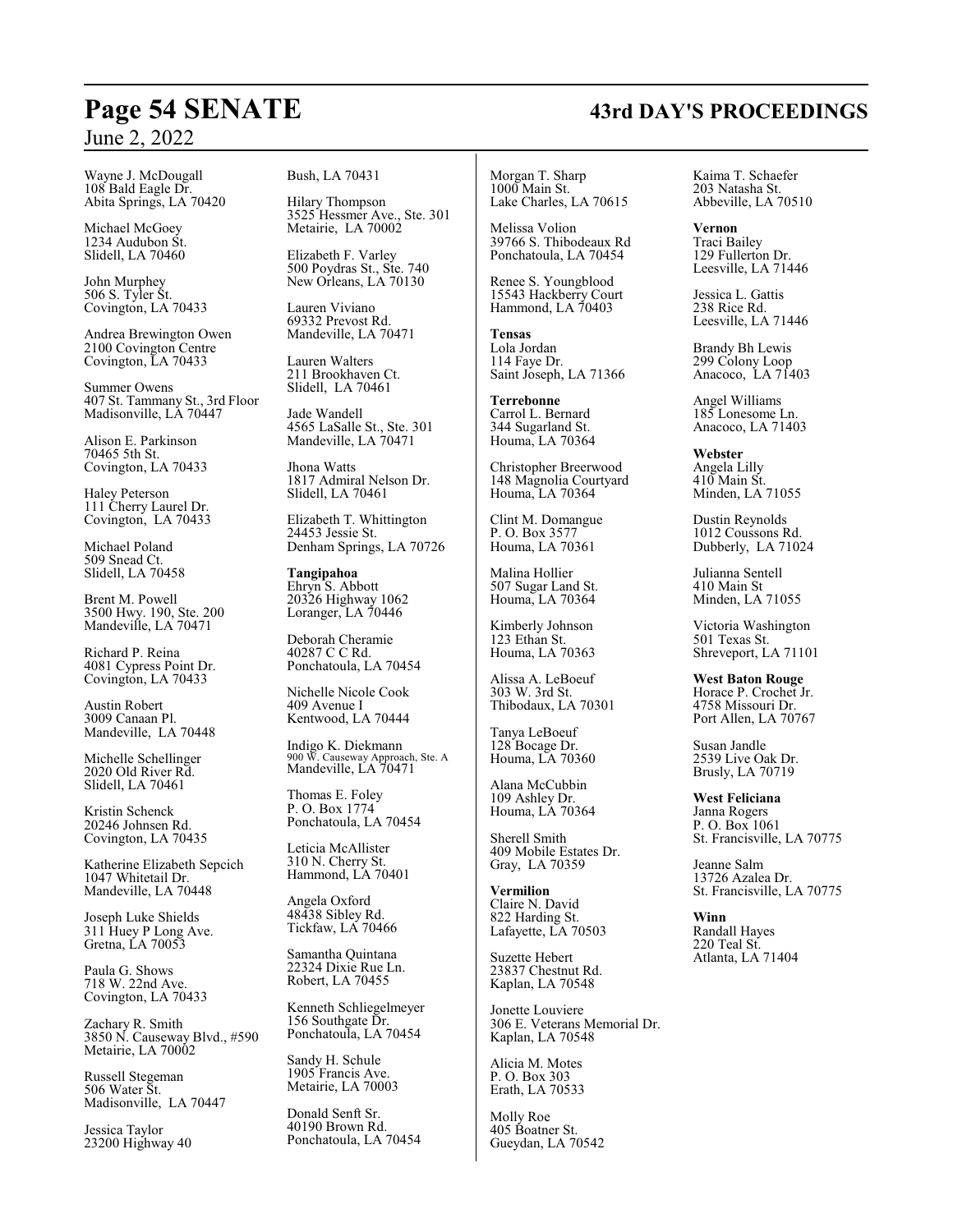# **43rd DAY'S PROCEEDINGS Page 55 SENATE**

#### **Recess**

On motion of Senator Mizell, the Senate took a recess at 12:24 o'clock P.M. until 2:00 o'clock P.M.

#### **After Recess**

The Senate was called to order at 2:34 o'clock P.M. by the President of the Senate.

#### **ROLL CALL**

The roll being called, the following members answered to their names:

#### PRESENT

| Mr. President     | Henry     | Morris        |
|-------------------|-----------|---------------|
| Abraham           | Hewitt    | Peacock       |
| Allain            | Jackson   |               |
| Barrow            | Lambert   | Pope<br>Price |
| Bernard           | Luneau    | Reese         |
| Bouie             | McMath    | Smith         |
| Carter            | Milligan  | Stine         |
| Connick           | Mills, F. | Talbot        |
| Fesi              | Mills, R. | Womack        |
| Foil              | Mizell    |               |
| <b>Total - 29</b> |           |               |

#### ABSENT

| Boudreaux | Fields           | Tarver |
|-----------|------------------|--------|
| Cathey    | Harris           | Ward   |
| Cloud     | <b>H</b> ensgens | White  |
| Total - 9 |                  |        |

The President of the Senate announced there were 29 Senators present and a quorum.

#### **Senate Business Resumed After Recess**

#### **Privileged Report of the Legislative Bureau**

June 2, 2022

To the President and Members of the Senate:

I am directed by your Legislative Bureau to submit the following report:

The following instruments are approved as to construction and duplication.

# **HOUSE CONCURRENT RESOLUTION NO. 23—** BY REPRESENTATIVE HARRIS

A CONCURRENT RESOLUTION

To approve the formula that was developed by the State Board of Elementary and Secondary Education pursuant to Article VIII, Section 13(B) of the Constitution of Louisiana to determine the cost of a minimum foundation program of education in all public elementary and secondary schools as well as to equitably allocate the funds to parish and city school systems and that was adopted by the board on March 9, 2022.

Reported without amendments.

**HOUSE BILL NO. 194—** BY REPRESENTATIVES BUTLER AND WRIGHT AN ACT

To amend and reenact R.S. 17:236(A) and to enact Chapter 43-C of Title 17 of the Louisiana Revised Statutes of 1950, to be comprised of R.S. 17:4037.1 through 4037.7, relative to elementary and secondary education; to create and provide for the administration of a program to provide state funding for the

# June 2, 2022

education of certain students with exceptionalities who are not enrolled in public school; to provide relative to the eligibility of students, schools, and service providers participating in the program; to provide relative to program funds; to provide relative to the testing of students participating in the program; to require the state Department of Education to submit annual reports to the legislature relative to the program; to provide relative to rules; to provide relative to definitions; to provide for an effective date; and to provide for related matters.

Reported without amendments.

**HOUSE BILL NO. 195—** BY REPRESENTATIVES FREEMAN, BOYD, FREIBERG, HUGHES, LANDRY, MOORE, NEWELL, AND MARCELLE AN ACT

To enact R.S. 17:182 and 3996(B)(67), relative to students; to require public school governing authorities to provide free menstrual products for students; and to provide for related matters.

Reported without amendments.

## **HOUSE BILL NO. 207—**

BY REPRESENTATIVE HUGHES AN ACT

To amend and reenact R.S. 17:183.3(B)(2)(b) and 5026(A)(2) and to enact R.S. 17:5026(D), relative to curricula; to revise the courses required in the high school career major program; to add Geometry as a required course; to provide for alignment with the core curriculum required for qualification for a TOPS-Tech award; and to provide for related matters.

Reported without amendments.

#### **HOUSE BILL NO. 269—**

BY REPRESENTATIVES NELSON, ADAMS, AMEDEE, BEAULLIEU,<br>CARRIER, CREWS, DAVIS, DESHOTEL, DEVILLIER, DUBUISSON,<br>ECHOLS, EDMONDS, EDMONSTON, EMERSON, FISHER, FONTENOT,<br>FREEMAN, FREIBERG, GAROFALO, HARRIS, HILFERTY, HORTON,<br>HUGH

#### AN ACT

To enact R.S. 17:24.11, relative to pupil progression; to prohibit the promotion of certain third graders with reading deficiencies to the fourth grade; to require certain instructional services for retained students; to provide exceptions for students who meet certain criteria; to require certain instructional services for students granted an exception; and to provide for related matters.

Reported without amendments.

#### **HOUSE BILL NO. 412—**

BY REPRESENTATIVE GOUDEAU AND SENATOR STINE AN ACT

To enact R.S. 23:1601.1, relative to unemployment compensation; to provide for benefit eligibility conditions; to provide for verification of attendance at employment interviews; to provide for interview verification forms; to provide for the promulgation of rules; to provide for definitions; and to provide for related matters.

Reported without amendments.

#### **HOUSE BILL NO. 550—**

BY REPRESENTATIVE EMERSON AN ACT

To enact R.S. 17:3996(I), relative to elementary and secondary education; to provide relative to student learning pods; to provide relative to policies and procedures; to provide relative to domicile; and to provide for related matters.

Reported without amendments.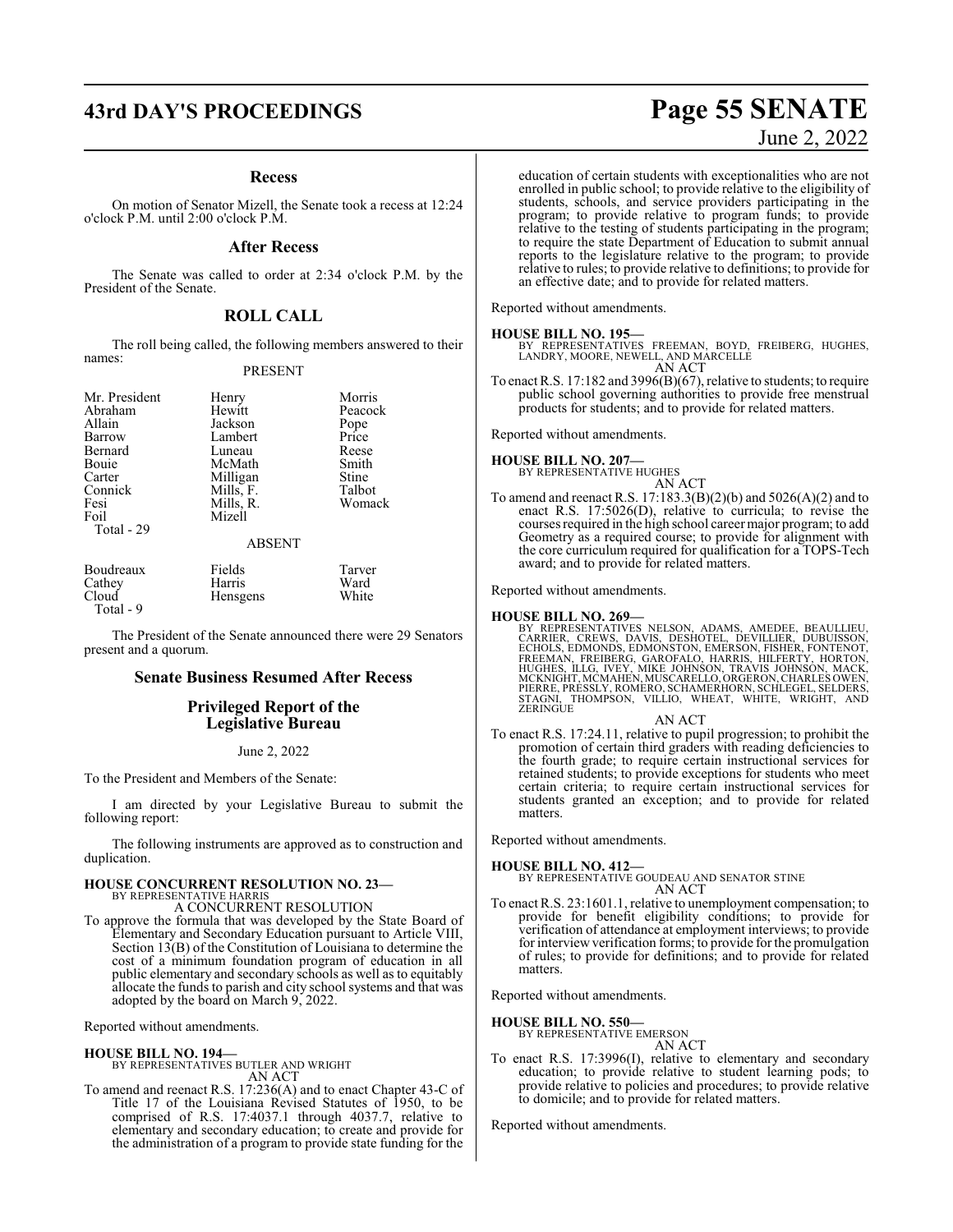### **HOUSE BILL NO. 612—**

BY REPRESENTATIVE HUVAL AN ACT

To enact R.S. 22:1483.1, relative to the Louisiana Fortify Homes Program; to provide for financial grants to retrofit residential property; to define certain terms; to provide for eligibility requirements; to provide for confidentiality of applicants; to provide for an effective date; to provide for termination of the program; and to provide for related matters.

Reported without amendments.

**HOUSE BILL NO. 650—** BY REPRESENTATIVE HILFERTY

AN ACT To enact Part IV of Chapter 8 of Title 46 of the Louisiana Revised Statutes of 1950, to be comprised of R.S. 46:977.31, relative to the medical assistance programofthis state known as Medicaid; to provide for Medicaid coverage of pasteurized donor human milk when medically necessary; to provide relative to federal Medicaid waivers; and to provide for related matters.

Reported without amendments.

#### **HOUSE BILL NO. 651—**

BY REPRESENTATIVES HILFERTY AND GREEN AN ACT

To enact R.S. 22:1059.2, relative to health insurance coverage; to require a health coverage plan to provide benefits for pasteurized donor human milk when medically necessary; to provide for effectiveness; and to provide for related matters.

Reported without amendments.

#### **HOUSE BILL NO. 707—**

BY REPRESENTATIVES DUPLESSIS, BOYD, BRASS, BRYANT,<br>CARPENTER, FISHER, FREEMAN, FREIBERG, GAINES, GREEN,<br>HUGHES, JEFFERSON, JENKINS, JORDAN, LAFLEUR, LANDRY,<br>LARVADAIN, LYONS, MARCELLE, MARINO, DUSTIN MILLER,<br>NEWELL,PHELPS, AN ACT

To amend and reenact Code of Criminal Procedure Article 973(E) and to enact Code of Criminal Procedure Article 985.2, relative to expungement of records; to provide relative to automated expungement of certain criminal records; to require the Louisiana Bureau of Criminal Identification and Information to send certain records to the Louisiana Supreme Court Case Management Information System; to provide relative to duties of the clerks of district courts; to authorize the adoption of rules and regulations by state police and the supreme court; to provide relative to the effects of expunged records of arrest and conviction; to provide that no person shall have a cause of action resulting fromthe omission oftheir records for automated expungement; to provide for an effective date; and to provide for related matters.

Reported without amendments.

#### **HOUSE BILL NO. 736—** BY REPRESENTATIVE BEAULLIEU

AN ACT

To enact Chapter 31 of Title 17 of the Louisiana Revised Statutes of 1950, to be comprised ofR.S. 17:3721 through 3726, relative to increasing the number of certified athletic trainers in rural areas; to establish the Athletic Trainer Professional Development Program; to provide with respect to the powers and duties of the state Department of Education; to provide funding for the program; to provide qualifications and restrictions for the program; to provide for an effective date; and to provide for related matters.

Reported without amendments.

# **Page 56 SENATE 43rd DAY'S PROCEEDINGS**

#### **HOUSE BILL NO. 756—**

BY REPRESENTATIVE SCHEXNAYDER AN ACT

To enact R.S. 49:150.3, relative to the state capitol complex; to provide for the maintenance and care of certain buildings and grounds within the state capitol complex; to establish a special fund for such purposes; to provide for deposits into and use of monies in the fund; to provide for related contracts and agreements; to provide for an effective date; and to provide for related matters.

Reported without amendments.

HOUSE BILL NO. 911—<br>BY REPRESENTATIVES HUGHES, ADAMS, AMEDEE, BEAULLIEU,<br>BOYD, BRASS, BROWN, BRYANT, BUTLER, CARRIER, CORMIER,<br>COUSSAN, DAVIS, DEVILLIER, DUBUISSON, DUPLESSIS, EDMONDS,<br>EMERSON, FISHER, FREEMAN, FREIBERG, G

AN ACT To amend and reenact R.S. 17:24.9(B), (C)(5), and (D), 24.10(A)(2) and  $(3)$ ,  $(B)(1)$ (introductory paragraph), and  $(D)$  through  $(F)$ , and  $24.12(\overrightarrow{C})$  and (D) and to enact R.S.  $17:24.10(\overrightarrow{G})$  and 24.12(E), relative to early literacy; to provide a short title; to increase the number of administrations of a literacy screener to students in grades kindergarten through three; to provide for reporting the results of the literacy screener; to provide relative to literacy supports and interventions for certain students; to require individual reading plans for certain students; to require literacy coaches for teachers; and to provide for related matters.

Reported without amendments.

Respectfully submitted, FRED MILLS Chairman

## **Adoption of Legislative Bureau Report**

On motion of Senator Fred Mills, the Bills and Joint Resolutions were read by title and passed to a third reading.

#### **Senator Mizell in the Chair**

## **Introduction of Senate Resolutions**

**SENATE RESOLUTION NO. 189—** BY SENATOR WOMACK

A RESOLUTION

To commend and congratulate the Assemblies of the Lord Jesus Christ on the formation of the national organization.

The resolution was read by title and placed on the Calendar for a second reading.

#### **Senate Resolutions on Second Reading, Subject to Call**

#### **Called from the Calendar**

Senator Barrow asked that Senate Resolution No. 185 be called from the Calendar.

**SENATE RESOLUTION NO. 185—** BY SENATORS BARROW AND FIELDS A RESOLUTION To commend Leon Valdry on his ninetieth

On motion of Senator Barrow, the amendments were adopted.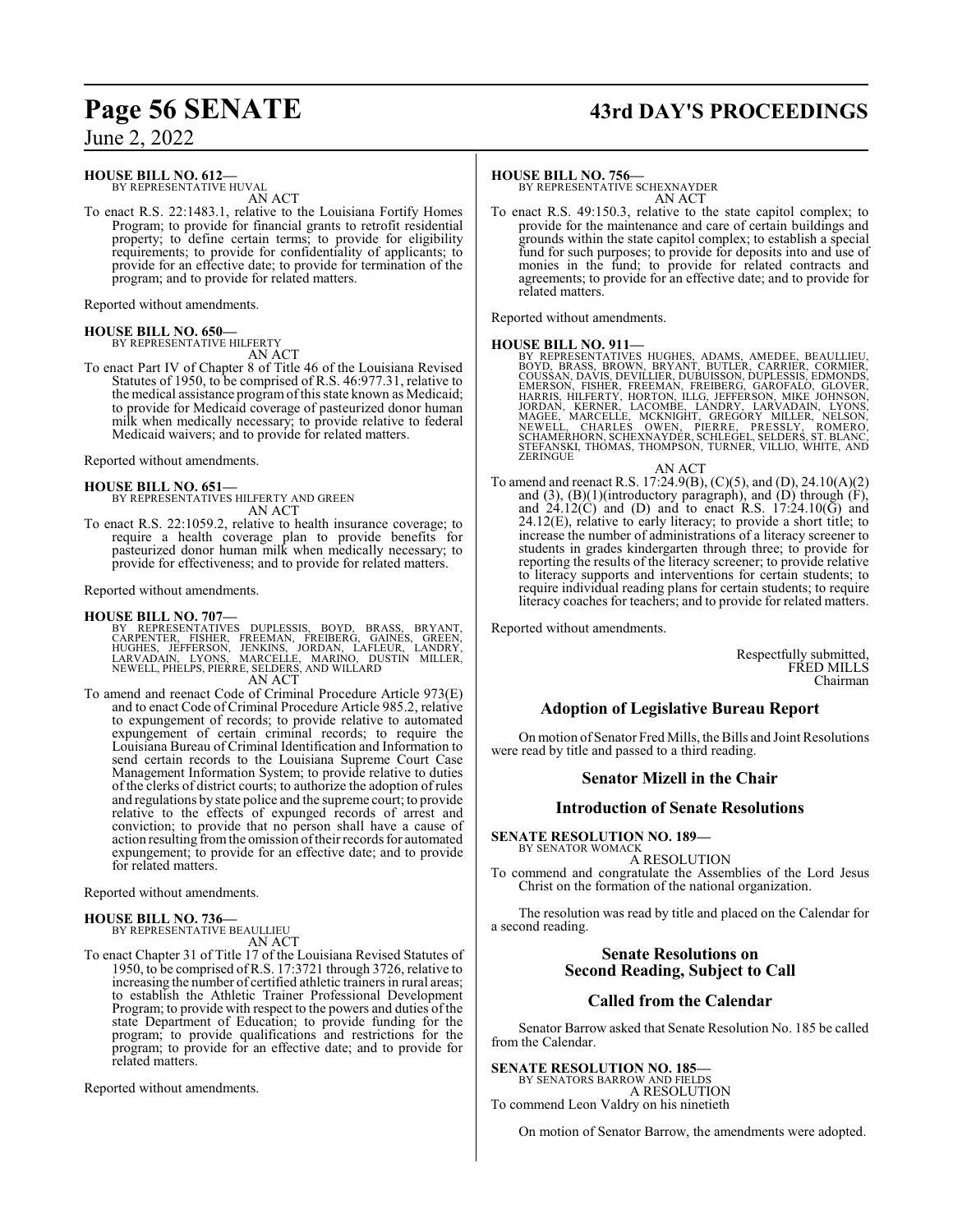# **43rd DAY'S PROCEEDINGS Page 57 SENATE**

### **House Bills and Joint Resolutions on Third Reading and Final Passage, Resumed**

#### **Bagneris Rule, Resumed**

# **HOUSE BILL NO. 196—** BY REPRESENTATIVE NELSON

AN ACT

To enact R.S. 17:3138.10, relative to postsecondary education; to create the Stimulating More Advanced Research and Technology Program for the purpose of awarding grants to support research in science, technology, engineering, and mathematics at certain postsecondary education institutions; to provide for program administration by the Board of Regents; to specify the purposes for which grants are awarded; to create the Stimulating More Advanced Research and Technology Fund for the purpose of funding the program; to direct the state treasurer to deposit certain monies into the fund; to require the Board of Regents to report annually relative to the program; to require the Board of Regents to adopt rules relative to the program; and to provide for related matters.

#### **Floor Amendments**

Senator Hewitt proposed the following amendments.

#### **SENATE FLOOR AMENDMENTS**

Amendments proposed by Senator Hewitt to Reengrossed House Bill No. 196 by Representative Nelson

AMENDMENT NO. 1 Delete Amendment No. 5 proposed by the Senate Committee on Education and adopted by the Senate on May 31, 2022.

AMENDMENT NO. 2 On page 1, line 8, after "program;" delete the remainder of the line

AMENDMENT NO. 3 On page 1, line 9, delete "into the fund;"

AMENDMENT NO. 4 On page 3, line 1, after "more than" change "three" to "one and onehalf

AMENDMENT NO. 5 On page 3, delete lines 7 through 11

AMENDMENT NO. 6 On page 3, line 12, change "(3)" to "(2)"

AMENDMENT NO. 7 On page 3, line 15, change " $(4)$ " to " $(3)$ "

On motion of Senator Hewitt, the amendments were adopted.

The bill was read by title. Senator Hewitt moved the final passage of the amended bill.

#### **ROLL CALL**

The roll was called with the following result:

#### YEAS

| Abraham   | Foil     | Morris        |
|-----------|----------|---------------|
| Allain    | Henry    | Peacock       |
| Barrow    | Hensgens | Pope<br>Price |
| Bernard   | Hewitt   |               |
| Boudreaux | Jackson  | Reese         |
| Bouie     | Lambert  | Smith         |
| Carter    | Luneau   | Stine         |
| Cathey    | McMath   | Talbot        |
|           |          |               |

June 2, 2022

| Cloud<br>Connick<br>Fesi<br>Total - 32 | Milligan<br>Mills, R.<br>Mizell | White<br>Womack |
|----------------------------------------|---------------------------------|-----------------|
|                                        | <b>NAYS</b>                     |                 |
| Total $-0$                             | <b>ABSENT</b>                   |                 |
| Mr. President<br>Fields<br>Total - 6   | Harris<br>Mills, F.             | Tarver<br>Ward  |

The Chair declared the amended bill was passed and ordered it returned to the House. Senator Hewitt moved to reconsider the vote by which the bill was passed and laid the motion on the table.

#### **HOUSE BILL NO. 293—**

BY REPRESENTATIVES HILFERTY, COX, DAVIS, DUPLESSIS, FISHER, FONTENOT, GOUDEAU,JORDAN, MCKNIGHT, NEWELL, PRESSLY, ST. BLANC, AND THOMAS

AN ACT To amend and reenact R.S. 40:1581, relative to carbon monoxide detectors in one- or two-family dwellings; to provide for a longlife, sealed battery carbon monoxide detector in certain dwellings; to provide for applicability; and to provide for related matters.

#### **Floor Amendments**

Senator Connick proposed the following amendments.

#### **SENATE FLOOR AMENDMENTS**

Amendments proposed by Senator Connick to Reengrossed House Bill No. 293 by Representative Hilferty

#### AMENDMENT NO. 1

On page 2, line 8, after "shall" insert "not supersede or prevent the Louisiana State Uniform Construction Code Council from performing its duties as per R.S. 40:1730.22(C) and"

On motion of Senator Connick, the amendments were adopted.

The bill was read by title. Senator Connick moved the final passage of the amended bill.

## **ROLL CALL**

The roll was called with the following result:

#### YEAS

ABSENT

| Abraham<br>Allain<br>Barrow<br>Bernard<br>Bouie<br>Carter<br>Cathey<br>Cloud<br>Connick<br>Fesi<br>Foil<br>Total - 32 | Henry<br>Hensgens<br>Hewitt<br>Jackson<br>Lambert<br>Luneau<br>McMath<br>Milligan<br>Mills, F.<br>Mills, R.<br>Mizell | Morris<br>Peacock<br>Pope<br>Price<br>Reese<br>Smith<br>Stine<br>Talbot<br>White<br>Womack |
|-----------------------------------------------------------------------------------------------------------------------|-----------------------------------------------------------------------------------------------------------------------|--------------------------------------------------------------------------------------------|
|                                                                                                                       | <b>NAYS</b>                                                                                                           |                                                                                            |
| Total - 0                                                                                                             |                                                                                                                       |                                                                                            |

Mr. President Fields Tarver **Boudreaux** Total - 6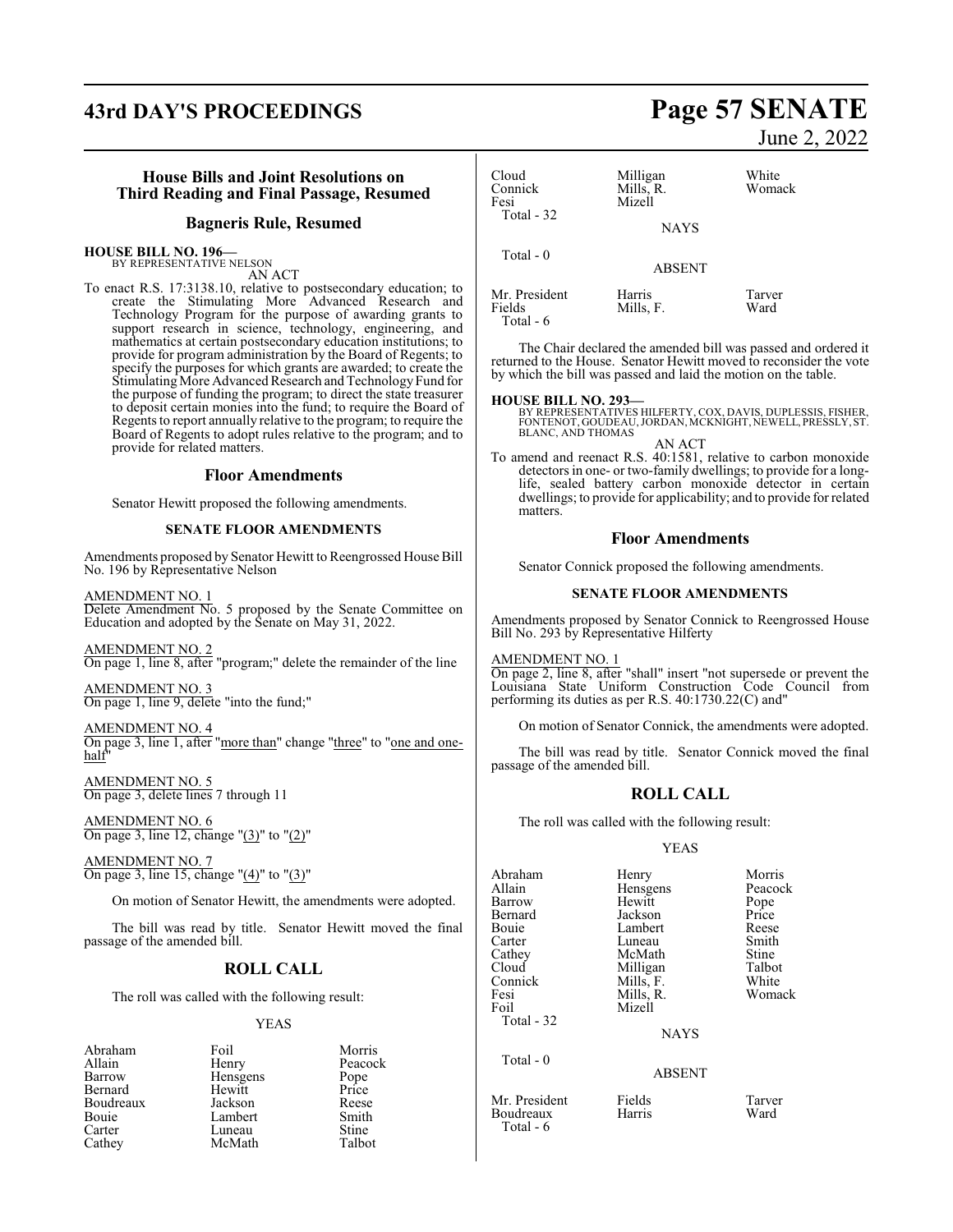The Chair declared the amended bill was passed and ordered it returned to the House. Senator Connick moved to reconsider the vote by which the bill was passed and laid the motion on the table.

#### **HOUSE BILL NO. 300—**

- BY REPRESENTATIVES DEVILLIER, BOYD, BRASS, BUTLER,<br>WILFORD CARTER, CREWS, DESHOTEL, DUPLESSIS, EDMONDS,<br>EMERSON, FISHER, FRIEMAN, GADBERRY, GOUDEAU, GREEN,<br>HARRIS, JORDAN, LAFLEUR, LARVADAIN, LYONS, NEWELL,<br>CHARLES OWEN, P
- To amend and reenact R.S. 37:1368(C) and (D), 1371(A)(1), and  $1380(A)$ , and to enact R.S.  $37:1368(K)$ , relative to licensure for plumbers; to remove references to restricted licensure; to require issuance of licenses in certain circumstances; to provide criteria for issuance of certain licenses; to make technical changes; and to provide for related matters.

The bill was read by title. Senator Ward moved the final passage of the bill.

## **ROLL CALL**

The roll was called with the following result:

#### YEAS

| Abraham       | Hewitt      | Pope   |
|---------------|-------------|--------|
| Allain        | Jackson     | Price  |
| <b>Barrow</b> | Lambert     | Reese  |
| Bernard       | Luneau      | Smith  |
| Bouie         | McMath      | Stine  |
| Carter        | Milligan    | Talbot |
| Cloud         | Mills, F.   | Ward   |
| Connick       | Mills, R.   | White  |
| Fesi          | Mizell      | Womack |
| Henry         | Morris      |        |
| Hensgens      | Peacock     |        |
| Total $-31$   |             |        |
|               | <b>NAYS</b> |        |
| Total - 0     |             |        |
|               | ABSENT      |        |

| Mr. President<br>Fields<br>Foil<br>Boudreaux<br>Harris<br>Cathey<br>Total - 7 | Tarver |
|-------------------------------------------------------------------------------|--------|
|-------------------------------------------------------------------------------|--------|

The Chair declared the bill was passed and ordered it returned to the House. Senator Ward moved to reconsider the vote by which the bill was passed and laid the motion on the table.

#### **Mr. President in the Chair**

- **HOUSE BILL NO. 440—** BY REPRESENTATIVES PHELPS, LANDRY, MOORE, AND SCHLEGEL AN ACT
- To enact R.S. 17:280.1, relative to school curricula; to require public schools to incorporate eating disorder instruction into existing curricula; to provide for rules and regulations; and to provide for related matters.

The bill was read by title. Senator Price moved the final passage of the bill.

## **ROLL CALL**

The roll was called with the following result:

#### YEAS

Mr. President Henry Peacock<br>Abraham Hensgens Pope

Hensgens

# **Page 58 SENATE 43rd DAY'S PROCEEDINGS**

| Allain<br>Barrow<br>Bernard<br>Boudreaux | Hewitt<br>Jackson<br>Lambert<br>Luneau | Price<br>Reese<br>Smith<br>Stine |
|------------------------------------------|----------------------------------------|----------------------------------|
| Bouie                                    | McMath                                 | Talbot                           |
| Carter<br>Cathey                         | Milligan<br>Mills, F.                  | Ward<br>White                    |
| Cloud<br>Connick<br>Fesi                 | Mills, R.<br>Mizell<br>Morris          | Womack                           |
| Total - 34                               | <b>NAYS</b>                            |                                  |
| Total $-0$                               | <b>ABSENT</b>                          |                                  |
| Fields<br>Foil<br>Total - 4              | Harris<br>Tarver                       |                                  |

The Chair declared the bill was passed and ordered it returned to the House. Senator Price moved to reconsider the vote by which the bill was passed and laid the motion on the table.

#### **HOUSE BILL NO. 639—**

BY REPRESENTATIVE PRESSLY AN ACT

To amend and reenact R.S. 37:33, 34 through 36, and 2950 and to repeal R.S. 37:32, relative to occupational licensing; to provide for the issuance of occupational licensing in conjunction with criminal history records; to provide for application requirements; to provide for recordkeeping; to provide for reporting; and to provide for related matters.

The bill was read by title. Senator Foil moved the final passage of the bill.

#### **ROLL CALL**

The roll was called with the following result:

|--|--|--|--|

| Mr. President<br>Abraham<br>Allain<br>Barrow<br>Bernard<br>Bouie<br>Carter<br>Cathey<br>Cloud<br>Connick<br>Fesi<br>Total - 32 | Foil<br>Henry<br>Hensgens<br>Hewitt<br>Jackson<br>Lambert<br>Luneau<br>McMath<br>Milligan<br>Mills, F.<br>Mills, R.<br><b>NAYS</b> | Morris<br>Peacock<br>Pope<br>Price<br>Reese<br>Smith<br>Stine<br>Ward<br>White<br>Womack |
|--------------------------------------------------------------------------------------------------------------------------------|------------------------------------------------------------------------------------------------------------------------------------|------------------------------------------------------------------------------------------|
| Total $-0$                                                                                                                     | <b>ABSENT</b>                                                                                                                      |                                                                                          |
| Boudreaux<br>Fields                                                                                                            | Harris<br>Mizell                                                                                                                   | Talbot<br>Tarver                                                                         |

Total - 6

The Chair declared the was passed and ordered it returned to the House. Senator Foil moved to reconsider the vote by which the bill was passed and laid the motion on the table.

#### **Explanation of Vote**

Senator Mizell stated she appeared as absent on the vote on House Bill No. 639. She intended to vote yea and asked that the Official Journal so state.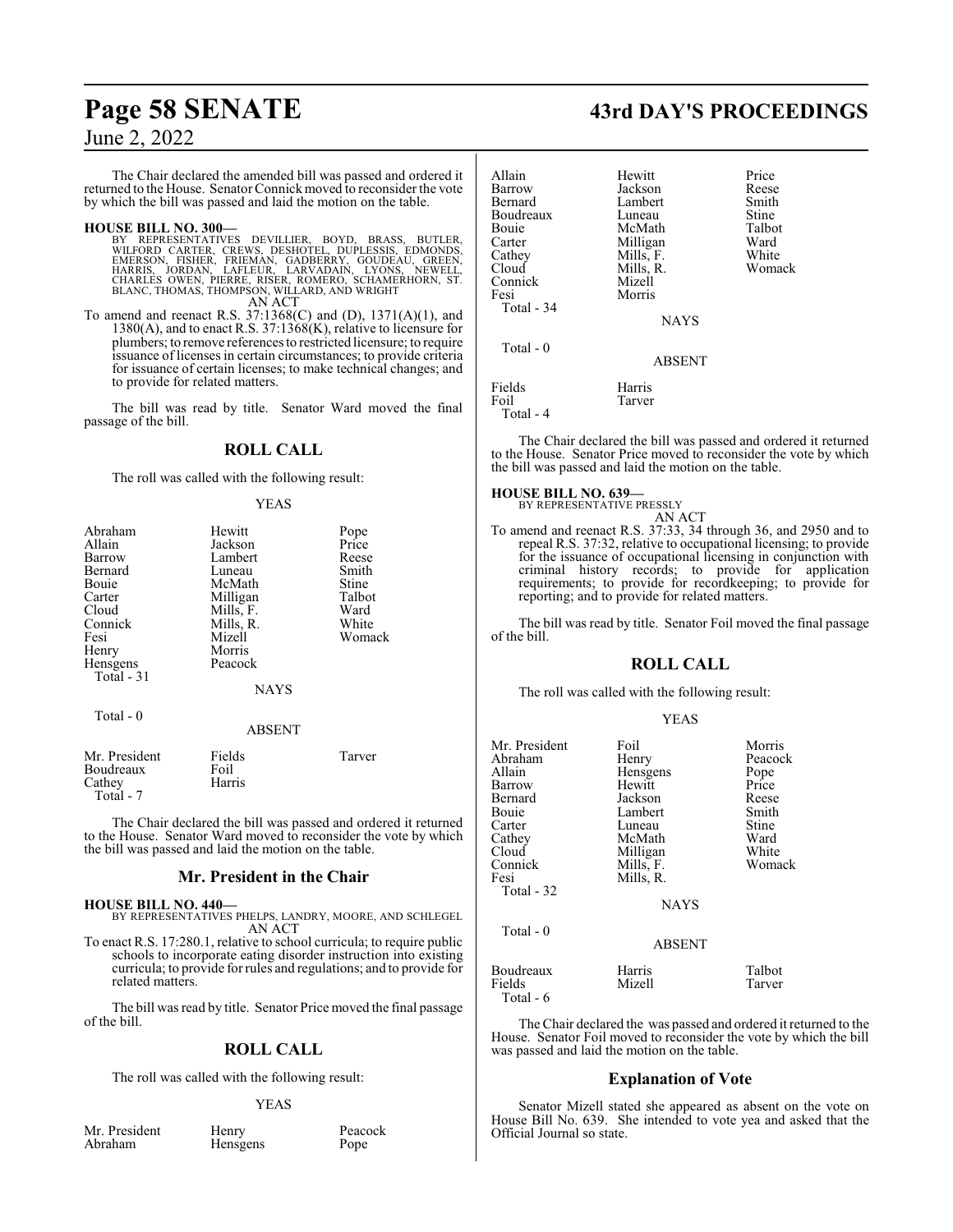# **43rd DAY'S PROCEEDINGS Page 59 SENATE**

# June 2, 2022

**HOUSE BILL NO. 648—**

BY REPRESENTATIVE HILFERTY AN ACT

To amend and reenact R.S. 46:1806(A)(1), 1809(B)(1), (3)(a), and  $(4)(a)$ , 1810(A), and 1813(A) and to enact R.S.  $46:1802(10)(a)(vi)$  and (b)(vi), relative to the Crime Victims Reparations Act; to provide relative to definitions; to provide relative to application time periods; to provide relative to documentation; to provide relative to the issuance ofreparations awards; to provide relative to reporting requirements; to provide relative to the amount of reparations awards; to provide relative to the amount of emergency awards; and to provide for related matters.

#### **Floor Amendments**

Senator Mizell proposed the following amendments.

#### **SENATE FLOOR AMENDMENTS**

Amendments proposed by Senator Mizell to Reengrossed House Bill No. 648 by Representative Hilferty

AMENDMENT NO. 1

On page 1, line 2, after "reenact" insert "R.S. 40:1216.1(A)(7) and" and on line 3, after "(b)(vi)" insert "and 1822"

#### AMENDMENT NO. 2

On page 1, line 8, after "awards" insert "to provide for reimbursement;"

#### AMENDMENT NO. 3

On page 1, between lines 9 and 10, insert:

"Section 1. R.S. 40:1216.1(A)(7) is hereby amended and reenacted to read as follows:

§1216.1. Procedures for victims of a sexually-oriented criminal offense; immunity; regional plans; maximum allowable costs; definitions

A. All licensed hospitals and healthcare providers in Louisiana shall adhere to the following procedures in the event that a person, male or female, presents himself or herself or is presented for treatment as a victim of a sexually-oriented criminal offense: \* \* \*

(7) A healthcare provider may submit a claim for payment of healthcare services rendered in conducting a forensic medical exam for a victim of a sexually-oriented offense to any of the following:

(a) With the consent of the victim, to the victim's health insurance issuer. Notwithstanding any provision to the contrary, a health insurance issuer receiving a claim for covered healthcare services rendered in conducting a forensic medical exam shall waive any applicable deductible, co-insurance, and co-pay and the healthcare provider shall submit a claim to the Crime Victims Reparations Fund for satisfaction of any non-covered services, not to exceed one thousand dollars. In addition, the health insurance issuer shall allow the victim to designate any address to be used for purposes of transmitting an explanation of benefits or allow the victim to designate that no explanation of benefits be generated or transmitted.

(b) The Louisiana Medicaid, Medicare, or Tricare programs, if the victim is enrolled as beneficiary of any of these programs.

(c) If the victim does not consent to the healthcare provider submitting a claim to his or her health insurance issuer or the victim is not otherwise insured, the Crime Victims Reparations Board. The Crime Victims Reparations Board shall reimburse at the rate as promulgated by the board for healthcare services rendered but in no case shall reimburse in any amount greater than one thousand dollars the health care provider in accordance with the provisions of R.S. 46:1822.

\* \* \*"

AMENDMENT NO. 4 On page 1, line 10, change "Section 1." to "Section 2."

#### AMENDMENT NO. 5

On page 1, line 11, after " $(b)(vi)$ " insert "and 1822"

AMENDMENT NO. 6

On page 4, after line 24, insert:

"§1822. Forensic medical exams; reimbursement

A. The board shall reimburse a healthcare provider who performs a forensic medical exam in the amount of six hundred dollars. The board shall reimburse the healthcare facility at which a forensic medical exam was conducted for the cost of performing the exam in the amount of one thousand dollars.

B. In order to be reimbursed for the costs of performing a forensic medical exam, the healthcare provider or the healthcare facility seeking reimbursement shall submit to the board an attestation that a forensic medical exam was conducted. The attestation shall contain only sufficient information to identify the victim, the date that the exam was performed, and the address to which payment can be made for the healthcare provider or healthcare facility. The board shall not require any billing documentation or medical records from the healthcare provider or the healthcare facility as a condition of payment under the provisions of this Section.

The board shall direct payment to be made to a healthcare provider or healthcare facility no later than ninety calendar from the date the attestation is submitted to the board by the healthcare provider or healthcare facility."

On motion of Senator Mizell, the amendments were adopted.

The bill was read by title. Senator Mizell moved the final passage of the amended bill.

## **ROLL CALL**

The roll was called with the following result:

#### YEAS

| Mr. President<br>Abraham<br>Allain<br>Barrow<br>Bernard                      | Henry<br>Hensgens<br>Hewitt<br>Jackson<br>Lambert                          | Peacock<br>Pope<br>Price<br>Reese<br>Smith |
|------------------------------------------------------------------------------|----------------------------------------------------------------------------|--------------------------------------------|
| Bouie<br>Carter<br>Cathey<br>Cloud<br>Connick<br>Fesi<br>Foil<br>Total $-34$ | Luneau<br>McMath<br>Milligan<br>Mills, F.<br>Mills, R.<br>Mizell<br>Morris | Stine<br>Talbot<br>Ward<br>White<br>Womack |
| Total - 0                                                                    | <b>NAYS</b>                                                                |                                            |

#### ABSENT

Boudreaux Harris<br>Fields Tarver Fields

Total - 4

The Chair declared the amended bill was passed and ordered it returned to the House. Senator Mizell moved to reconsider the vote by which the bill was passed and laid the motion on the table.

# **HOUSE BILL NO. 918—** BY REPRESENTATIVE WHEAT

- AN ACT To amend and reenact R.S. 40:1667.1(B)(1), 1667.3(A) through (D),
- 1667.4, and 1667.6(A) and to enact R.S. 40:1667.11, relative to supplemental pay for certain law enforcement officers; to provide relative to prior service for purposes of the period of service requirement; to provide relative to disbursement of funds; to provide for the board of review; to provide relative to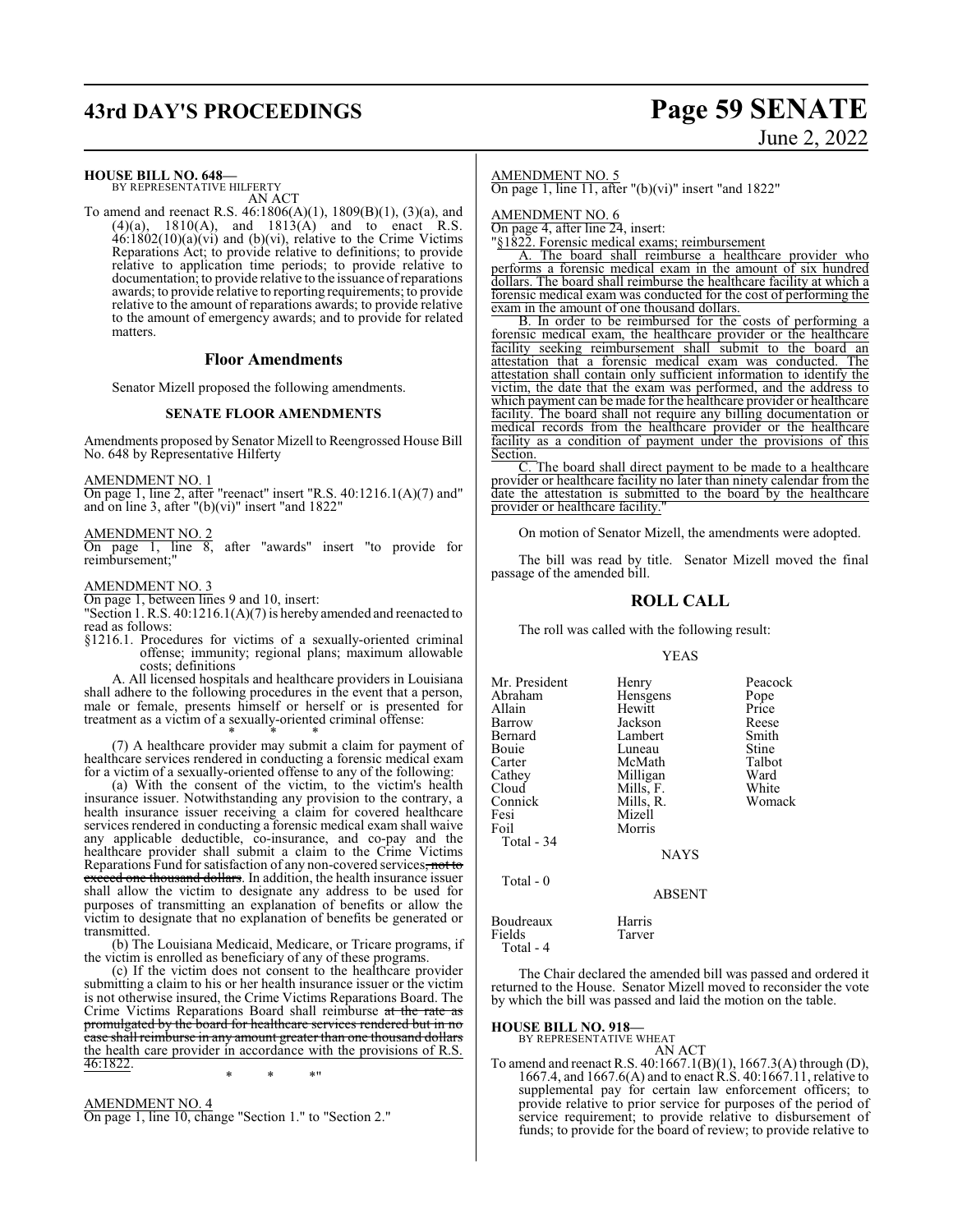eligibility for supplemental pay; and to provide for related matters.

The bill was read by title. Senator McMath moved the final passage of the bill.

## **ROLL CALL**

The roll was called with the following result:

YEAS

| Mr. President | Foil          | Morris  |
|---------------|---------------|---------|
| Abraham       | Henry         | Peacock |
| Allain        | Hensgens      | Pope    |
| Barrow        | Hewitt        | Price   |
| Bernard       | Jackson       | Reese   |
| <b>Bouje</b>  | Lambert       | Smith   |
| Carter        | Luneau        | Stine   |
| Cathey        | McMath        | Talbot  |
| Cloud         | Mills, F.     | White   |
| Connick       | Mills, R.     | Womack  |
| Fesi          | Mizell        |         |
| Total - 32    |               |         |
|               | <b>NAYS</b>   |         |
| Total - 0     |               |         |
|               | <b>ABSENT</b> |         |
| Boudreaux     | Harris        | Tarver  |
| Fields        | Milligan      | Ward    |

 Total - 6 The Chair declared the bill was passed and ordered it returned

to the House. Senator McMath moved to reconsider the vote by which the bill was passed and laid the motion on the table.

#### **HOUSE BILL NO. 1031—** BY REPRESENTATIVE FREIBERG

AN ACT

To enact Part II-A of Chapter 3 of Title 32 of the Louisiana Revised Statutes of 1950, to be comprised of R.S. 32:461, relative to an annual road usage fee on certain vehicles; to levy a road usage fee on electric and hybrid motor vehicles; to provide for the administration, collection, and disposition offees; to provide for rulemaking authority; to provide for certain definitions; to provide for the use of road usage fee proceeds; to provide for a special effective date; and to provide for related matters.

#### **Floor Amendments**

Senator Cathey proposed the following amendments.

#### **SENATE FLOOR AMENDMENTS**

Amendments proposed bySenator Cathey to Reengrossed House Bill No. 1031 by Representative Freiberg

#### AMENDMENT NO. 1

Delete Senate Committee Amendment No. 2 proposed by the Senate Committee on Transportation, Highways and Public Works on May 31, 2022 and adopted by the Senate on May 31, 2022.

AMENDMENT NO. 2

On page 1, line 4, after "electric" delete "and hybrid"

AMENDMENT NO. 3 On page 1, line 11, delete "AND HYBRID"

AMENDMENT NO. 4 On page 1, line 12, delete "hybrid vehicles;"

# **Page 60 SENATE 43rd DAY'S PROCEEDINGS**

AMENDMENT NO. 5 On page 1, delete lines 19 and 20

AMENDMENT NO. 6 On page 2, delete lines 1 through 3

AMENDMENT NO. 7 On page 2, line 4, change "(3)" to "(2)"

AMENDMENT NO. 8 On page 2, line 5, delete "or hybrid vehicle"

AMENDMENT NO. 9 On page 2, delete lines 12 and 13

AMENDMENT NO. 10 On page 2, line 14, change "(3)" to "(2)"

AMENDMENT NO. 11 On page 2, line 15, change "(4)" to "(3)"

AMENDMENT NO. 12 On page 2, line 19, delete "and the owner of the hybrid vehicle"

AMENDMENT NO. 13 On page 2, line 21, delete "or hybrid vehicle"

AMENDMENT NO. 14 On page 3, line 1, after "vehicles" delete "and"

AMENDMENT NO. 15 On page 3, line 2, delete "hybrid vehicles"

Senator Cathey moved the adoption of the amendments.

Senator McMath objected.

Total - 3

## **ROLL CALL**

The roll was called with the following result:

#### YEAS

| Cathey<br>Total - 2                                                                                                                | Morris                                                                                                                               |                                                                                                    |
|------------------------------------------------------------------------------------------------------------------------------------|--------------------------------------------------------------------------------------------------------------------------------------|----------------------------------------------------------------------------------------------------|
|                                                                                                                                    | <b>NAYS</b>                                                                                                                          |                                                                                                    |
| Mr. President<br>Abraham<br>Allain<br>Barrow<br>Bernard<br>Boudreaux<br>Bouie<br>Carter<br>Cloud<br>Connick<br>Fesi<br>Total $-33$ | Foil<br>Henry<br>Hensgens<br>Hewitt<br>Jackson<br>Lambert<br>Luneau<br>McMath<br>Milligan<br>Mills, F.<br>Mills, R.<br><b>ABSENT</b> | Mizell<br>Peacock<br>Pope<br>Price<br>Reese<br>Smith<br>Stine<br>Talbot<br>Ward<br>White<br>Womack |
| Fields                                                                                                                             | Harris                                                                                                                               | Tarver                                                                                             |

The Chair declared the amendments were rejected.

The bill was read by title. Senator McMath moved the final passage of the bill.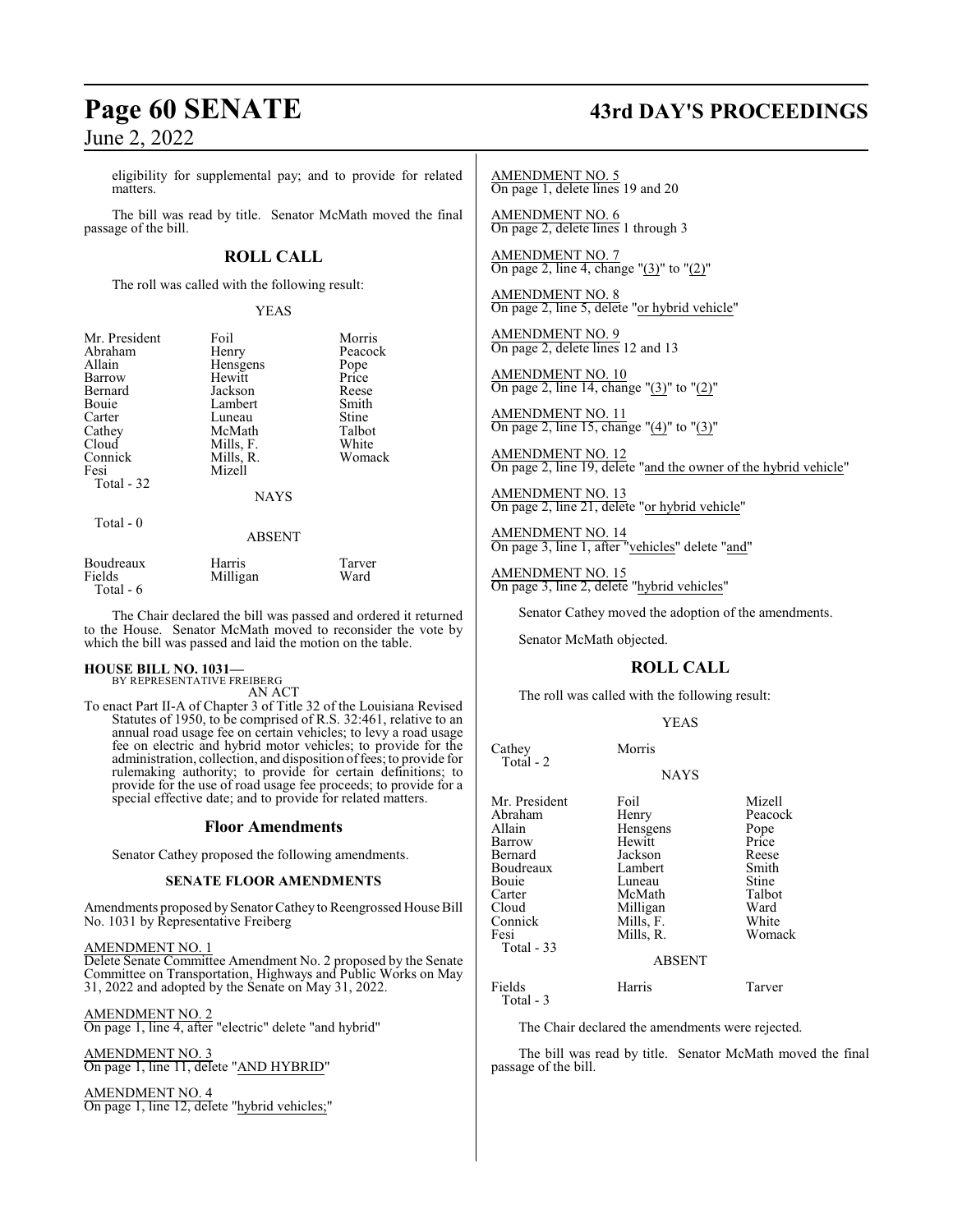## **ROLL CALL**

The roll was called with the following result:

#### YEAS

| Mr. President<br>Abraham<br>Allain<br>Barrow<br>Bernard<br>Boudreaux<br>Bouie<br>Carter<br>Cathey<br>Cloud<br>Connick<br>Foil<br>Total - 34 | Henry<br>Hensgens<br>Hewitt<br>Jackson<br>Lambert<br>Luneau<br>McMath<br>Milligan<br>Mills, F.<br>Mills, R.<br>Mizell<br>Morris<br>NAYS | Peacock<br>Pope<br>Price<br>Reese<br>Smith<br>Stine<br>Talbot<br>Ward<br>White<br>Womack |
|---------------------------------------------------------------------------------------------------------------------------------------------|-----------------------------------------------------------------------------------------------------------------------------------------|------------------------------------------------------------------------------------------|
|                                                                                                                                             |                                                                                                                                         |                                                                                          |

Fesi Total - 1

## ABSENT

| Fields    | Harris | Tarver |  |
|-----------|--------|--------|--|
| Total - 3 |        |        |  |

The Chair declared the bill was passed and ordered it returned to the House. Senator McMath moved to reconsider the vote by which the bill was passed and laid the motion on the table.

#### **HOUSE BILL NO. 1052—** BY REPRESENTATIVE LANDRY

AN ACT

To enact R.S. 29:726.7, relative to the Hazard Mitigation Revolving Loan Fund; to establish the Hazard Mitigation Revolving Loan Fund; to provide for the administration of the fund; to provide for deposits, interest, and unexpended monies in the fund; to provide definitions; to specify how funds may be disbursed and for what types of activity; to provide for annual reporting and audits; to provide relative to repayment of loans and waiver in certain circumstances; and to provide for related matters.

The bill was read by title. Senator Henry moved the final passage of the bill.

#### **ROLL CALL**

The roll was called with the following result:

#### YEAS

| Mr. President<br>Abraham<br>Allain<br>Barrow<br>Bernard<br>Boudreaux<br>Bouie<br>Carter<br>Cathey<br>Cloud<br>Connick<br>Fesi<br>Total - 34 | Foil<br>Henry<br>Hensgens<br>Hewitt<br>Jackson<br>Lambert<br>Luneau<br>McMath<br>Milligan<br>Mills, F.<br>Mills, R.<br>Mizell<br><b>NAYS</b> | Morris<br>Peacock<br>Pope<br>Price<br>Reese<br>Smith<br>Stine<br>Talbot<br>White<br>Womack |
|---------------------------------------------------------------------------------------------------------------------------------------------|----------------------------------------------------------------------------------------------------------------------------------------------|--------------------------------------------------------------------------------------------|
| Total - 0                                                                                                                                   | <b>ABSENT</b>                                                                                                                                |                                                                                            |
| Fields<br>Harris<br>Total - 4                                                                                                               | Tarver<br>Ward                                                                                                                               |                                                                                            |

# **43rd DAY'S PROCEEDINGS Page 61 SENATE** June 2, 2022

The Chair declared the bill was passed and ordered it returned to the House. Senator Henry moved to reconsider the vote by which the bill was passed and laid the motion on the table.

**HOUSE BILL NO. 1068— (Substitute for House Bill No. 255 by Representative Hilferty)**<br>BY REPRESENTATIVE HILFERTY<br>AN ACT

To amend and reenact Section 6 of Act 110 of the 2020 Regular Session of the Legislature of Louisiana, relative to the assessment, collection, and distribution of certain court costs and fees in the parish of Orleans; to provide for the termination date of existing law; to provide for an effective date; and to provide for related matters.

The bill was read by title. Senator Carter moved the final passage of the bill.

#### **ROLL CALL**

The roll was called with the following result:

#### YEAS

| Mr. President<br>Abraham<br>Allain<br>Barrow<br>Bernard<br>Boudreaux<br>Bouie<br>Carter<br>Cathey<br>Cloud<br>Connick<br>Fesi<br>Total - 34 | Foil<br>Henry<br>Hensgens<br>Hewitt<br>Jackson<br>Lambert<br>Luneau<br>McMath<br>Milligan<br>Mills, F.<br>Mills, R.<br>Mizell<br><b>NAYS</b> | Morris<br>Peacock<br>Pope<br>Price<br>Reese<br>Smith<br>Stine<br>Talbot<br>Ward<br>Womack |
|---------------------------------------------------------------------------------------------------------------------------------------------|----------------------------------------------------------------------------------------------------------------------------------------------|-------------------------------------------------------------------------------------------|
| Total $-0$                                                                                                                                  | <b>ABSENT</b>                                                                                                                                |                                                                                           |
| Fields<br>Harris                                                                                                                            | Tarver<br>White                                                                                                                              |                                                                                           |

Total - 4

The Chair declared the bill was passed and ordered it returned to the House. Senator Carter moved to reconsider the vote by which the bill was passed and laid the motion on the table.

## **HOUSE BILL NO. 1072— (Substitute for House Bill No. 878**

**by Representative Horton)**<br>BY REPRESENTATIVES HORTON, DUBUISSON, EDMONDS, FARNUM,<br>FONTENOT, FREIBERG, KERNER, MCKNIGHT, SCHAMERHORN, AND STAGNI

```
AN ACT
```
To enact R.S. 33:2581.3, relative to the classified police service; to provide that the development of hearing loss while employed in the classified police service is an occupational disease; to provide for benefits to an affected employee; to create a rebuttable presumption that such hearing loss developed during employment under certain circumstances; to require certain persons appointed to the classified police service to submit to certain audiology examinations; and to provide for related matters.

#### **Floor Amendments**

Senator Henry proposed the following amendments.

#### **SENATE FLOOR AMENDMENTS**

Amendments proposed by Senator Henry to Engrossed House Bill No. 1072 by Representative Horton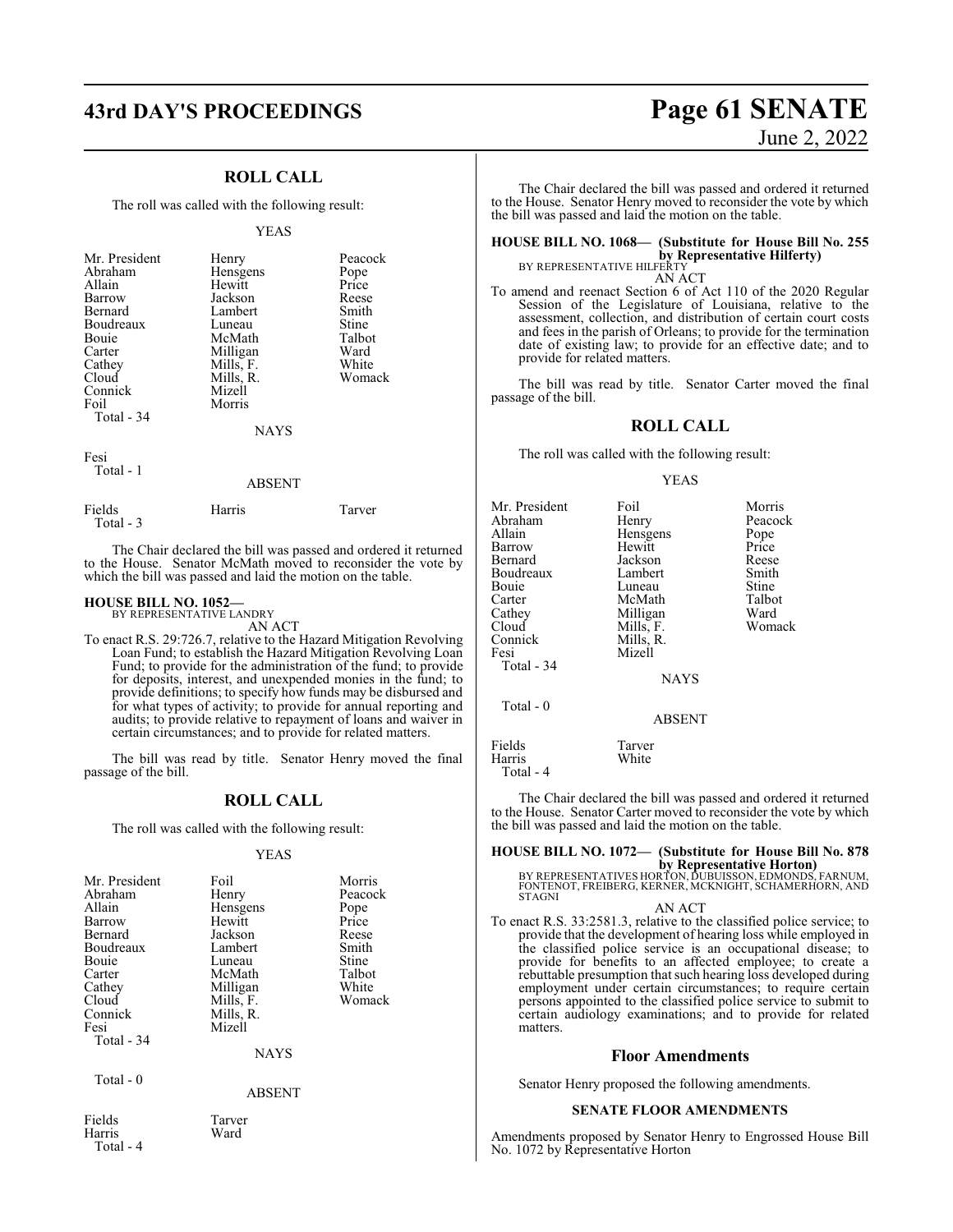#### AMENDMENT NO. 1 On page, 2, line 4, delete "annual"

AMENDMENT NO. 2 On page 2, line 14, delete "annual" and after "audiological examination" insert "every five years"

On motion of Senator Henry, the amendments were adopted.

The bill was read by title. Senator Henry moved the final passage of the amended bill.

## **ROLL CALL**

The roll was called with the following result:

#### YEAS

| Mr. President<br>Abraham<br>Allain<br>Barrow<br>Bernard<br>Boudreaux<br>Bouie<br>Carter<br>Cloud<br>Connick<br>Fesi<br>Total $-33$ | Foil<br>Henry<br>Hensgens<br>Hewitt<br>Jackson<br>Lambert<br>Luneau<br>McMath<br>Milligan<br>Mills, F.<br>Mizell<br><b>NAYS</b> | Morris<br>Peacock<br>Pope<br>Price<br>Reese<br>Smith<br>Stine<br>Talbot<br>Ward<br>White<br>Womack |
|------------------------------------------------------------------------------------------------------------------------------------|---------------------------------------------------------------------------------------------------------------------------------|----------------------------------------------------------------------------------------------------|
| Total - 0                                                                                                                          | <b>ABSENT</b>                                                                                                                   |                                                                                                    |
| Cathey<br>Fields                                                                                                                   | Harris<br>Mills, R.                                                                                                             | Tarver                                                                                             |

The Chair declared the amended bill was passed and ordered it returned to the House. Senator Henry moved to reconsider the vote by which the bill was passed and laid the motion on the table.

# **HOUSE BILL NO. 215—** BY REPRESENTATIVE WHITE

Total - 5

AN ACT To amend and reenact R.S. 17:497, relative to the compensation schedule for school bus operators who transport public school students; to provide changes to the method by which compensation is calculated; to require compensation for certain purchases made and costs incurred by school bus operators; to provide for an effective date; and to provide for related matters.

#### **Floor Amendments**

Senator McMath proposed the following amendments.

#### **SENATE FLOOR AMENDMENTS**

Amendments proposed by Senator McMath to Engrossed House Bill No. 215 by Representative White

AMENDMENT NO. 1

On page 3, line 9, after "mobility" delete the remainder of the line and insert "device securement systems,"

### AMENDMENT NO. 2

On page 4, at the end of line 15, after "to" insert "the"

AMENDMENT NO. 3

On page 4, line 16, between "governing" and "shall" change "authorities" to "authority"

# **Page 62 SENATE 43rd DAY'S PROCEEDINGS**

#### AMENDMENT NO. 4

On page 4, line 17, between "by" and "in" change "public school governing authorities" to "the public school governing authority"

On motion of Senator McMath, the amendments were adopted.

The bill was read by title. Senator McMath moved the final passage of the amended bill.

## **ROLL CALL**

The roll was called with the following result:

| Mr. President | Foil          | Morris  |
|---------------|---------------|---------|
| Abraham       | Henry         | Peacock |
| Allain        | Hensgens      | Pope    |
| Barrow        | Hewitt        | Price   |
| Bernard       | Jackson       | Reese   |
| Boudreaux     | Lambert       | Smith   |
| Bouie         | Luneau        | Stine   |
| Carter        | McMath        | Talbot  |
| Cathey        | Milligan      | White   |
| Cloud         | Mills, F.     | Womack  |
| Connick       | Mills, R.     |         |
|               |               |         |
| Fesi          | Mizell        |         |
| Total - 34    |               |         |
|               | <b>NAYS</b>   |         |
| Total - 0     |               |         |
|               | <b>ABSENT</b> |         |
| Fields        | Tarver        |         |
| Harris        | Ward          |         |
| Total - 4     |               |         |

The Chair declared the amended bill was passed and ordered it returned to the House. Senator McMath moved to reconsider the vote by which the bill was passed and laid the motion on the table.

#### **HOUSE BILL NO. 996—**

BY REPRESENTATIVE BRYANT

AN ACT To amend and reenact R.S. 4:714(C), 724(B)(1) and (9), 732(B)(2) and (I), and 740(A), to enact R.S.  $4:724(B)(10)$ , and to repeal R.S. 4:739(E)(1) and (2), relative to charitable gaming; to provide relative to the use of electronic or video bingo games; to provide relative to the cost of each game play; to require machines to accept any denomination of cash in the form of bills or tickets; to provide relative to the limit for the mega jackpot for progressive mega jackpot bingo games; to provide relative to sales of progressive mega jackpot bingo on Electronic Bingo Card Dabber Devices; to provide relative to the number of electronic dabber devices issued to patrons who purchase bingo paper packs; to provide relative to the conducting and regulation of charitable gaming; to provide relative to sales of progressive mega jackpot bingo on Electronic Bingo Card Dabber Devices; and to provide for related matters.

#### **Floor Amendments**

Senator Henry proposed the following amendments.

#### **SENATE FLOOR AMENDMENTS**

Amendments proposed by Senator Henry to Engrossed House Bill No. 996 by Representative Bryant

#### AMENDMENT NO. 1

On page 1, line 3, change "R.S. 4:724(B)(10)" to "R.S. 4:707(E)(7) and  $(H)(4)$  and  $724(B)(10)$ "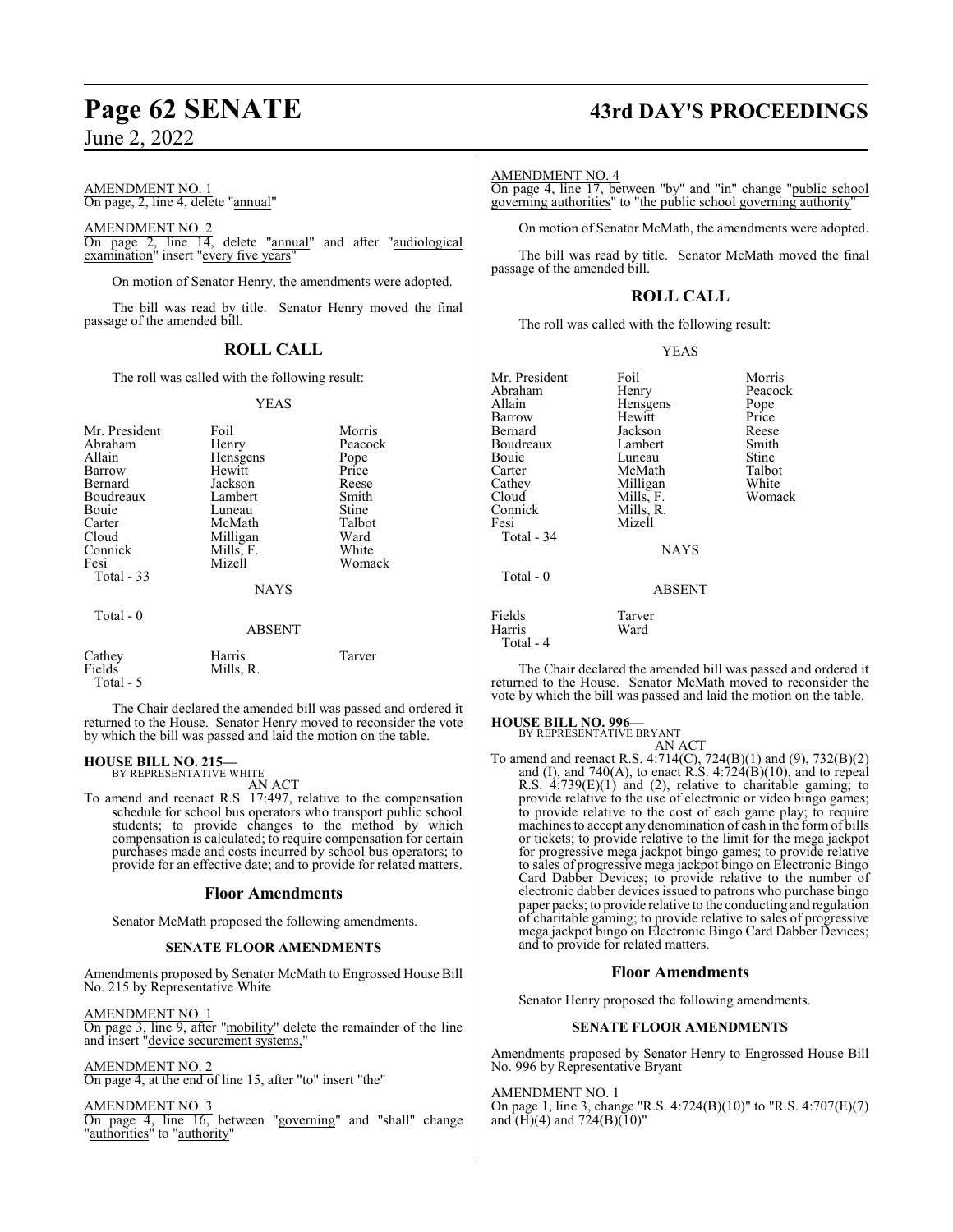# **43rd DAY'S PROCEEDINGS Page 63 SENATE**

# June 2, 2022

AMENDMENT NO. 2

On page 1, line 4, after "games;" insert "to provide for raffles;"

AMENDMENT NO. 3 On page 1, line 12, after "Devices;" insert "to provide for definitions;"

AMENDMENT NO. 4 On page 1, line 16, change "R.S. 4:724(B)(10) is" to "R.S.  $4:707(\text{E})(7)$  and  $(\text{H})(4)$  and  $724(\text{B})(10)$  are"

#### AMENDMENT NO. 5

On page 1, between lines 16 and 17, insert:

"§707. Authorization to license certain organizations; exemption; requirement for state license

\* \* \* E. In addition to the provisions of R.S. 4:703, the following definitions shall apply for the purposes of this Section:

\* \* \* (7) "Coastal conservation association" shall mean a memberbased organization domiciled in this state operated for the purpose of promoting marine wildlife and habitat conservation and whose mission it to promote and enhance the present and future availability of coastal resources for the benefit and enjoyment of the general public.

\* \* \*

H. \* \* \* (4) Notwithstanding the provisions of Paragraph (2) of this Subsection, a coastal conservation association as defined in R.S.  $\overline{4:707(E)(7)}$  shall be exempt from the provisions of Paragraph (1) of this Subsection, strictly for the purposes of conducting the game of chance commonly known as raffle or raffles as defined in R.S.  $4:707(A)(1)$ . \* \* \*"

On motion of Senator Henry, the amendments were adopted.

The bill was read by title. Senator Boudreaux moved the final passage of the amended bill.

## **ROLL CALL**

The roll was called with the following result:

#### YEAS

| Mr. President<br>Allain<br>Barrow<br>Bernard<br>Boudreaux<br>Bouie<br>Carter<br>Cathey | Henry<br>Hensgens<br>Hewitt<br>Jackson<br>Lambert<br>Luneau<br>McMath<br>Milligan | Peacock<br>Pope<br>Price<br>Reese<br>Smith<br>Stine<br>Talbot<br>Ward |
|----------------------------------------------------------------------------------------|-----------------------------------------------------------------------------------|-----------------------------------------------------------------------|
| Connick<br>Foil<br>Total - 29                                                          | Mills, F.<br>Morris<br><b>NAYS</b>                                                | White                                                                 |
| Cloud<br>Fesi<br>Total - 4                                                             | Mizell<br>Womack<br><b>ABSENT</b>                                                 |                                                                       |
| Abraham<br>Fields<br>Total - 5                                                         | Harris<br>Mills, R.                                                               | Tarver                                                                |

The Chair declared the amended bill was passed and ordered it returned to the House. Senator Boudreaux moved to reconsider the vote by which the bill was passed and laid the motion on the table.

#### **HOUSE BILL NO. 278—**

BY REPRESENTATIVE ECHOLS AN ACT

To enact R.S. 22:1066.2 and R.S. 40:2163, relative to health coverage plans; to provide relative to the medical assistance program of this state known as Medicaid; to require reimbursement for mental health and substance abuse benefits provided through the Psychiatric Collaborative Care Model service delivery method; to provide for definitions; and to provide for related matters.

### **Floor Amendments**

Senator Fred Mills proposed the following amendments.

#### **SENATE FLOOR AMENDMENTS**

Amendments proposed by Senator Fred Mills to Reengrossed House Bill No. 278 by Representative Echols

## AMENDMENT NO. 1

In Senate Committee Amendment No. 4 proposed by the Senate Committee on Health and Welfare and adopted by the Senate on May 26, 2022, on page 1, at the beginning of line 19, change "Section 3." to "Section 2."

#### AMENDMENT NO. 2

On page 1, delete lines 2 and 3, and insert "To enact R.S. 22:1066.2, relative to health coverage plans; to require"

#### AMENDMENT NO. 3

On page 2, delete lines 16 through 28

#### AMENDMENT NO. 4

On page 3, delete lines 1 through 11

On motion of Senator Fred Mills, the amendments were adopted.

The bill was read by title. Senator Fred Mills moved the final passage of the amended bill.

#### **ROLL CALL**

The roll was called with the following result:

#### YEAS

| Mr. President<br>Abraham<br>Allain | Foil<br>Henry<br>Hensgens | Peacock<br>Pope<br>Price |
|------------------------------------|---------------------------|--------------------------|
| Barrow                             | Hewitt                    | Reese                    |
| Bernard                            | Jackson                   | Smith                    |
| Boudreaux                          | Lambert                   | Stine                    |
| Bouie                              | Luneau                    | Talbot                   |
| Carter                             | McMath                    | Ward                     |
| Cathey                             | Milligan                  | White                    |
| Cloud                              | Mills, F.                 | Womack                   |
| Connick                            | Mills, R.                 |                          |
| Fesi                               | Mizell                    |                          |
| Total - 34                         |                           |                          |
|                                    | <b>NAYS</b>               |                          |
| Total - 0                          |                           |                          |
|                                    | <b>ABSENT</b>             |                          |
| Fields                             | Morris                    |                          |
| Harris<br>Total - 4                | Tarver                    |                          |

The Chair declared the amended bill was passed and ordered it returned to the House. Senator Fred Mills moved to reconsider the vote by which the bill was passed and laid the motion on the table.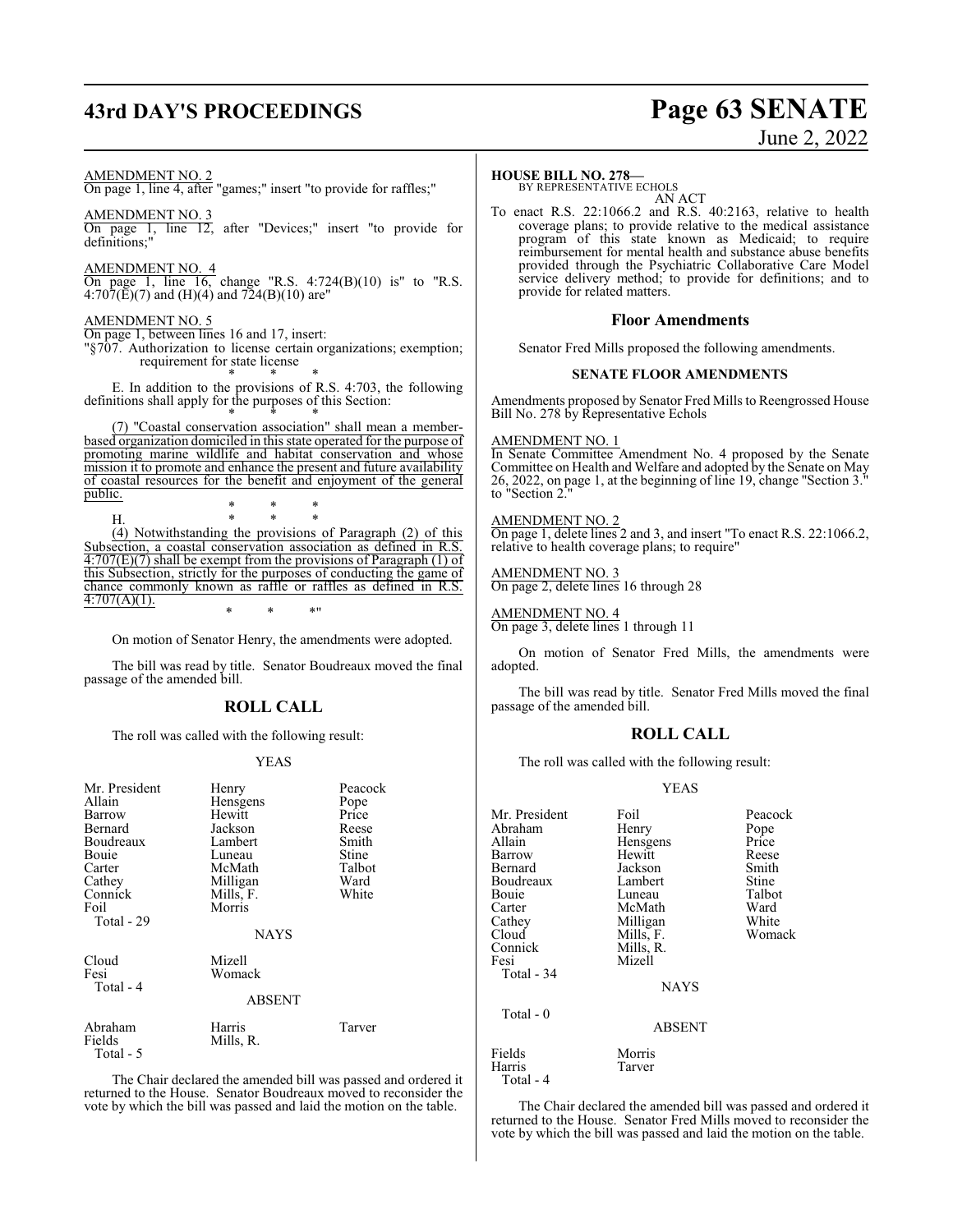# **Page 64 SENATE 43rd DAY'S PROCEEDINGS**

June 2, 2022

Senator Mizell moved to suspend the Bagneris Rule.

Without objection, so ordered.

#### **Motion**

Senator McMath moved to suspend the rules to take up House Bill No. 697 out of its regular order.

Without objection, so ordered.

#### **HOUSE BILL NO. 697—**

BY REPRESENTATIVE MAGEE AN ACT

To amend and reenact R.S.  $40:1046(A)(1)$ ,  $(C)(1)$  and  $(2)$ (introductory paragraph),  $(G)$ , and  $(H)(1)$ ,  $(2)$ , (6)(a)(introductory paragraph) and (b), and (8)(a)(introductory paragraph) and (iii), to enact R.S. 40:1046(A)(7), (B), and 1046.1 through 1046.3, and to repeal R.S. 40:1046(C)(2)(h) and (H)(3) through (5), relative to production of marijuana for therapeutic use; to provide for regulation of medical marijuana production by the state; to transfer certain duties with respect to such regulation from the Department of Agriculture and Forestry to the Louisiana Department of Health; to provide for remittance to the Louisiana Department of Revenue of the proceeds of certain fees; to provide relative to permitting and regulation of marijuana pharmacies by the Louisiana Board of Pharmacy; to require the Louisiana Department of Health to license and regulate laboratories that conduct testing of medical marijuana products; to provide for selection of marijuana production contractors by licensed producers of medical marijuana; to provide for oversight and regulation of such contractors; to provide requirements and standards for the business operations of such contractors; to require the continuation of certain laboratory testing services provided by the Department of Agriculture and Forestry; to authorize certain institutions to conduct research on marijuana for therapeutic use; to provide for effectiveness; and to provide for related matters.

#### **Floor Amendments**

Senator Cathey proposed the following amendments.

#### **SENATE FLOOR AMENDMENTS**

Amendments proposed by Senator Catheyto Reengrossed House Bill No. 697 by Representative Magee

AMENDMENT NO. 1 On page 1, line 3, after "and (b)," delete "and"

#### AMENDMENT NO. 2

On page 1, line 4, after "(iii)," insert "and (K)," and change "R.S. 40:1046(A)(7), (B)," to "R.S. 40:1046(A)(5)(c) and (7) and (B),"

#### AMENDMENT NO. 3

On page 1, line 10, after "fees;" insert "to extend the sunset date of the therapeutic marijuana program; to provide for the sale and sourcing of certain medical marijuana products;"

## AMENDMENT NO. 4

On page 2, line 2, after "and (b)," delete "and"

#### AMENDMENT NO. 5

On page 2, line 3, after "(iii)" insert ", and (K)" and change "R.S. 40:1046(A)(7), (B)," to "R.S. 40:1046(A)(5)(c) and (7) and (B),"

#### AMENDMENT NO. 6

On page 2, between lines 22 and 23, insert:

"(5) \* \* \* (c) Only pharmacies authorized to dispense marijuana for therapeutic use may sell products with a THC level of one-half of a milligram or more.

## \* \* \*"

## AMENDMENT NO. 7

On page 6, between lines 26 and 27, insert:

"(e) Any product with a THC level of one-half of a milligram or more shall be sourced only from an entity with a nontransferable specialty license for the production of recommended marijuana for therapeutic use.

#### AMENDMENT NO. 8

On page 7, between lines 25 and 26, insert:

"K. The provisions of this Section shall terminate on January 1, 2025 September 30, 2027.'

On motion of Senator Cathey the amendments were withdrawn.

#### **Floor Amendments**

Senator Luneau proposed the following amendments.

#### **SENATE FLOOR AMENDMENTS**

Amendments proposed by Senator Luneau to Reengrossed House Bill No. 697 by Representative Magee

#### AMENDMENT NO. 1

Delete Amendments No. 4 through 7 proposed by the Senate Committee on Health and Welfare and adopted by the Senate on May 19, 2022.

## AMENDMENT NO. 2

On page 1, line 19, delete "to provide for effectiveness;"

#### AMENDMENT NO. 3

On page 3, delete lines 16 and 17, and insert "marijuana for therapeutic use and, except as provided in Paragraph (3) of this Subsection, shall limit the number of such licenses granted in the state to no more than ten licenses. The Louisiana Board of Pharmacy shall'

#### AMENDMENT NO. 4

On page 3, line 19, delete "a minimum of"

#### AMENDMENT NO. 5

On page 3, line 20, after "Subsection" insert "and one additional license to the region with the highest population density as of August 1, 2022"

#### AMENDMENT NO. 6

On page 3, line 24, after "respectively, the" delete the remainder of the line, delete line 25, and on line 26, delete "and authorities existed on July 1, 2022." and insert "administrative regions of the Louisiana Department of Health as those regions existed on August 1, 2022."

#### AMENDMENT NO. 7

On page 3, delete lines 28 and 29 and on page 4, delete lines 1 through 12 and insert the following:

 $\tilde{f}(3)(a)$  After three thousand five hundred active, qualified patients are identified in the prescription monitoring program in a region, the Louisiana Board of Pharmacy shall allow the marijuana pharmacy licensee in that region to open one additional marijuana pharmacy location as a satellite location in that region. For the purposes of this Paragraph, "satellite location" shall mean an additional marijuana pharmacy location operated by a marijuana pharmacy licensee within the licensee's geographic region but physically separate from the location of the originally licensed therapeutic marijuana pharmacy.

(b) Ifthe marijuana pharmacy licensee opens a satellite location pursuant to Subparagraph (a) of this Paragraph and the original location and the satellite location are each found to be serving three thousand five hundred active, qualified patients, then the Louisiana Board of Pharmacy shall allow the marijuana pharmacy licensee in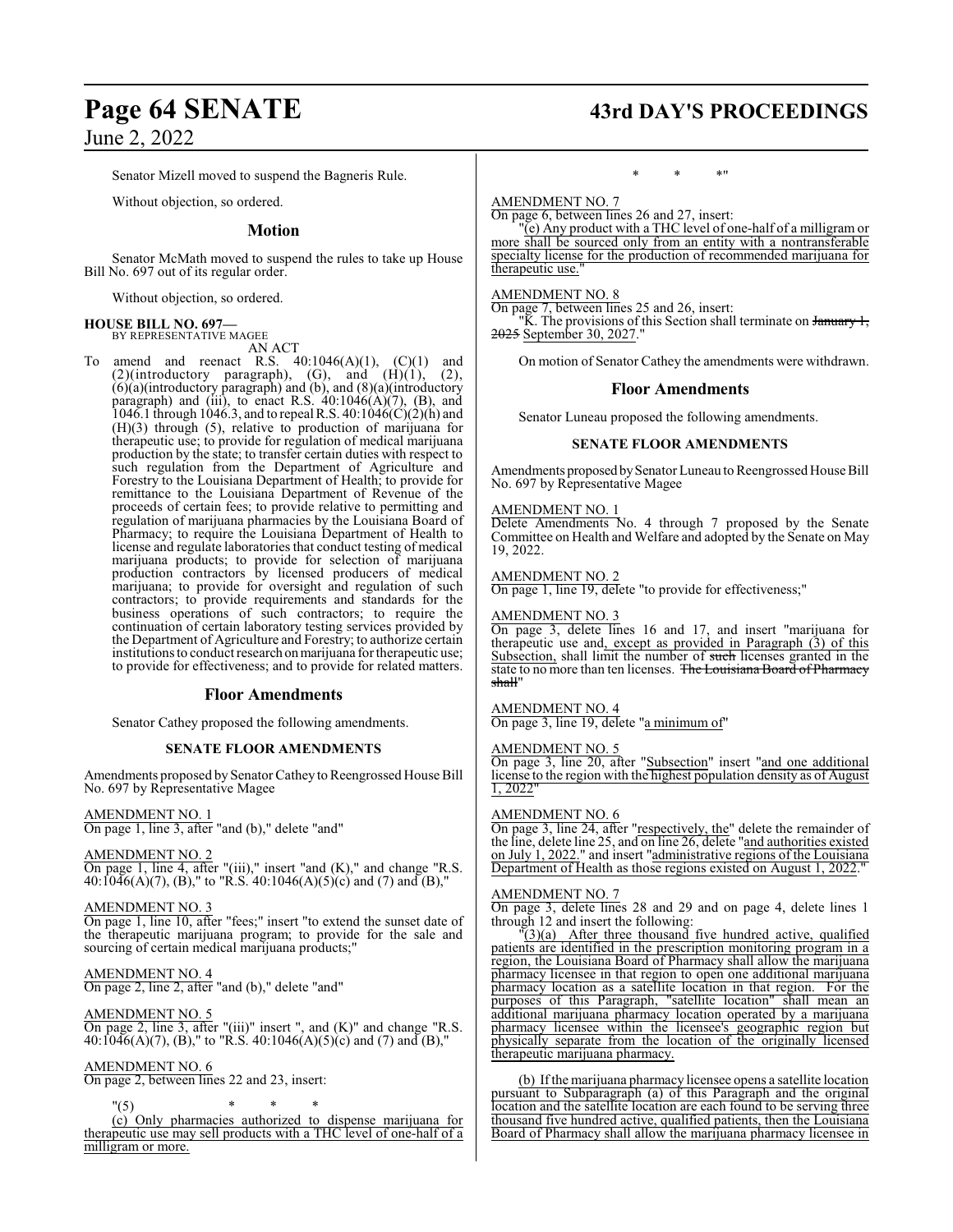# **43rd DAY'S PROCEEDINGS Page 65 SENATE**

# June 2, 2022

that region to open one additional marijuana pharmacy location as a second satellite location in that region.

(c) If a marijuana pharmacy licensee declines to open a second satellite location pursuant to Subparagraph (b) ofthis Paragraph, then the Louisiana Board of Pharmacy may issue, pursuant to the provisions of Paragraph (1) of this Subsection, an additional marijuana pharmacy license in that region to open one marijuana pharmacy location in lieu of the original licensee's second satellite location in that region.

(d) The board shall consider any unserved parishes within the region when approving a satellite location or additional marijuana pharmacy for licensure pursuant to this Paragraph.

(e) For the purposes of this Paragraph, the active, qualified patient count shall be conducted on or after August 1 of each year using the preceding twelve-month period of August 1 through July 31.

(4)(a) The total number of marijuana pharmacy locations, including satellite locations, approved by the Louisiana Board of Pharmacy pursuant to Paragraph (3) of this Subsection shall not be greater than thirty locations.

(b) The provisions of this Paragraph shall not be construed to authorize a marijuana pharmacy licensee to open more than two satellite locations in a single region.

(5) The provisions of this Subsection shall not be construed to require the closure of any marijuana pharmacy location, including satellite locations, if the active, qualified patient count drops below three thousand five hundred after the location is approved by the board.

#### AMENDMENT NO. 8

On page 5, line 3, after "period" insert "of August 1 through July 31"

#### AMENDMENT NO. 9

On page 14, between lines 19 and 20, insert the following:

"(a) Provide proof of accreditation through either of the following:

AMENDMENT NO. 10

On page 14, line 20, change "(a)" to "(i)"

#### AMENDMENT NO. 11

On page 14, between lines 24 and 25, insert the following:<br>"(ii) Comply with both of the following criteria: Comply with both of the following criteria:

(aa) Provide documentation that the owner has operated a

state-approved, active medical marijuana laboratory in another state for at least the past twelve months.

(bb) Be accredited by the International Organization for Standardization or other accrediting entity approved by the department or have an application pending for International Organization for Standardization accreditation. If the accreditation is not achieved within nine months of the department's inspection, the department shall not accept any additional certificates of analysis from the laboratory until the accreditation is received.

#### AMENDMENT NO. 12

On page 16, delete lines 14 through 20 and insert the following:

"B. Each batch of medical marijuana finished product shall pass all applicable testing standards, including appropriate microbial and fungal limits, acceptable standards for pesticide chemical residues, appropriate residual solvent and heavymetals limits, homogeneity for concentrates and extracts, and complete active ingredient analysis or potency analysis prior to transportation to a medical marijuana pharmacy. The"

#### AMENDMENT NO. 13

On page 17, delete lines 26 through 28 and on page 18, delete lines 1 and  $\overline{2}$ 

Senator Luneau moved the adoption of the amendments.

Senator Peacock objected.

### **ROLL CALL**

The roll was called with the following result:

#### YEAS

| Mr. President | Foil          | Mills, F. |
|---------------|---------------|-----------|
| Allain        | Hensgens      | Price     |
| Barrow        | Hewitt        | Reese     |
| Bernard       | Jackson       | Smith     |
| Boudreaux     | Lambert       | Stine     |
| <b>Bouje</b>  | Luneau        | Ward      |
|               |               |           |
| Carter        | McMath        | White     |
| Cathey        | Milligan      | Womack    |
| Total - 24    |               |           |
|               | <b>NAYS</b>   |           |
| Abraham       | Henry         | Peacock   |
| Cloud         | Mills, R.     | Pope      |
| Connick       | Mizell        | Talbot    |
| Fesi          | Morris        |           |
| Total - 11    |               |           |
|               | <b>ABSENT</b> |           |
|               |               |           |

Fields Harris Tarver

Total - 3

The Chair declared the amendments were adopted.

The bill was read by title. Senator McMath moved the final passage of the amended bill.

#### **ROLL CALL**

The roll was called with the following result:

#### YEAS

Mr. President Cathey Price<br>
Abraham Foil Reese Abraham Foil Reese<br>Allain Hensgens Smith Allain Hensgens Smith Lambert Stine<br>
Luneau Ward Bernard Luneau Ward<br>Boudreaux McMath White Boudreaux<br>Bouje Bouie Milligan<br>Carter Mills, F. Mills, F. Total - 22 **NAYS** Cloud Hewitt Peacock Connick Mills, R. Pope Mizell Henry Morris Womack Total - 12 ABSENT Fields Jackson Harris Total - 4

The Chair declared the amended bill was passed and ordered it returned to the House. Senator McMath moved to reconsider the vote by which the bill was passed and laid the motion on the table.

#### **HOUSE BILL NO. 165—**

BY REPRESENTATIVES ZERINGUE AND ORGERON AN ACT

To amend and reenact R.S. 30:127(E) and 209(4)(a)(introductory paragraph) and R.S. 41:1733(D), relative to wind energy; to establish a maximum acreage for wind leases; to provide for operating agreements relative to the production of wind energy; and to provide for related matters.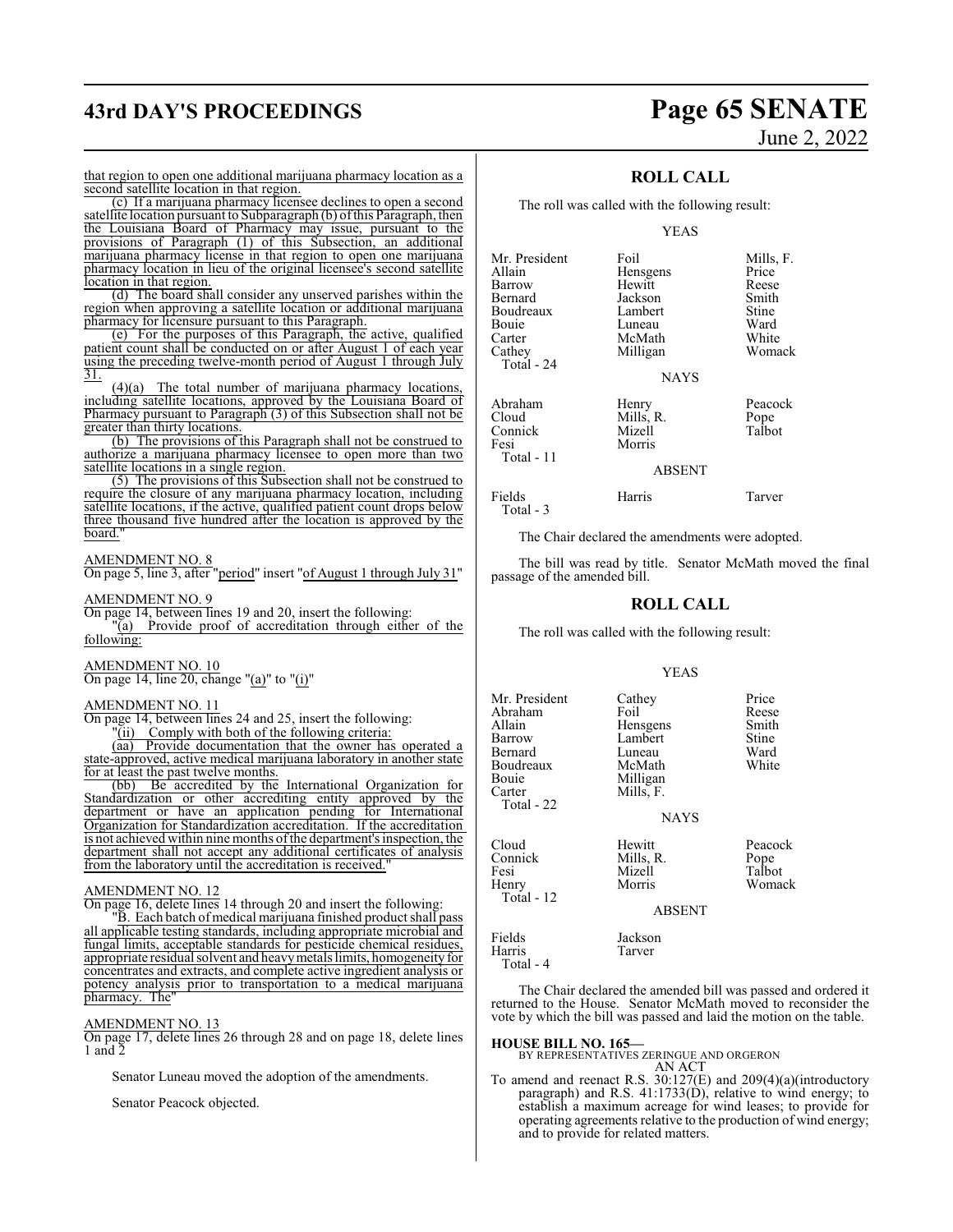#### **Floor Amendments**

Senator Hewitt proposed the following amendments.

#### **SENATE FLOOR AMENDMENTS**

Amendments proposed by Senator Hewitt to Engrossed House Bill No. 165 by Representative Zeringue

#### AMENDMENT NO. 1

On page 1, at the beginning of line 3, change "41:1733(D)" to "41:1732(C), 1733(D), and 1734"

#### AMENDMENT NO. 2

On page 1, at the beginning line 5, insert "to provide for the powers and duties of the secretary of the Department of Natural Resources; to provide for rules and regulations;

AMENDMENT NO. 3

On page 2, line 14, change ""41:1733(D) is" to "41:1732(C), 1733(D), and 1734 are"

#### AMENDMENT NO. 4

On page 2, between lines 14 and 15, insert: "§1732. Lease authority and royalties \* \* \*

C. Any lease granted under the provisions of this Chapter shall require a decommissioning plan for the end of the facility's expected life or upon circumstance that would require closure of the facility. The decommissioning plan shall include the estimated cost of site closure and remediation that includes removing the wind energy production facility along with any necessary infrastructure facilities and restoring the property to as near as reasonably possible to the condition of the property prior to the commencement of construction of the facility. Additionally, the leases shall be subject to the same decommissioning rules and regulations as oil and gas and sulphur facilities under provided by the provisions of Subpart  $\Theta$  of Part 250 of Chapter II I of Part 585 of Subchapter B of Chapter V of Title 30 of the Code of Federal Regulations (30CFR 250.1700 585.900 et seq.) to the extent they are not inconsistent with the provisions of this Section or any rules or regulations promulgated pursuant to this Chapter.

\* \* \*"

AMENDMENT NO. 5 On page 2, after line 28, insert:

"\* \* \*

§1734. Powers and duties of the secretary of the Department of Natural Resources

A. The secretary of the Department of Natural Resources shall promulgate rules and regulations pursuant to the Administrative Procedure Act to implement the provisions of this Chapter and to institute reasonable fees for services performed by the department. The rules and regulations shall include all provisions necessary to accomplish the intent of the legislature as stated in this Chapter. and shall provide for the following:

(1) Criteria for setting the annual rent or royalty amounts for leases executed pursuant to this Chapter.

(2) Criteria for setting a primary term for leases and the necessary wind energy production or other actions by the lessee to continue the lease beyond the primary term. The rules and regulations shall also provide for the release of acreage at the end of the primary term on that portion of the lease where none of the necessary wind energy production or other actions occur.

(3) Requirements for financial security to ensure proper closure of the site pursuant to the decommissioning plan.

(4) Requirements for determining that if no responsible party can be located or such party has failed or is financially unable to undertake decommissioning required by the lease and that no energy has been produced from the facility from wind for two years. These requirements shall include notice to the last operator of record.

B. The secretary may expend sums payable to the department from the financial security required by the rules and regulation

# **Page 66 SENATE 43rd DAY'S PROCEEDINGS**

promulgated pursuant to this Section and enter into contracts for the purpose of restoration of wind energy sites pursuant to the terms of the lease or when the secretary has determined there is no responsible party pursuant to this Section. Restoration of a wind energy site includes removing the wind energy production facility alongwith any necessaryinfrastructure facilities and restoring the property to as near as reasonably possible to the condition of the property prior to the commencement of construction of the facility.

Section 3. The rules and regulations provided for in R.S.  $41:1734(A)(1)$  through (4) as amended by this Act shall be promulgated by the secretary on or before January 1, 2023."

On motion of Senator Hewitt, the amendments were adopted.

The bill was read by title. Senator Allain moved the final passage of the amended bill.

## **ROLL CALL**

The roll was called with the following result:

#### YEAS

| Mr. President | Foil          | Morris  |
|---------------|---------------|---------|
| Abraham       | Henry         | Peacock |
| Allain        | Hensgens      | Pope    |
| Barrow        | Hewitt        | Price   |
| Bernard       | Lambert       | Reese   |
| Boudreaux     | Luneau        | Smith   |
| Bouie         | McMath        | Stine   |
| Carter        | Milligan      | Talbot  |
| Cloud         | Mills, F.     | Ward    |
| Connick       | Mills, R.     | White   |
| Fesi          | Mizell        | Womack  |
| Total - 33    |               |         |
|               | <b>NAYS</b>   |         |
| Total $-0$    |               |         |
|               | <b>ABSENT</b> |         |
| Cathey        | Harris        | Tarver  |
| Fields        | Jackson       |         |

The Chair declared the amended bill was passed and ordered it returned to the House. Senator Allain moved to reconsider the vote by which the bill was passed and laid the motion on the table.

Total - 5

**HOUSE BILL NO. 230—** BY REPRESENTATIVES BISHOP, BEAULLIEU, AND BRYANT AN ACT

To amend and reenact R.S. 51:2461, relative to the Louisiana Quality Jobs Program; to extend the deadline for submission of advance notifications for receipt of rebates in the Louisiana Quality Jobs Program; to provide for an effective date; and to provide for related matters.

On motion of Senator Allain, the bill was read by title and returned to the Calendar, subject to call.

#### **HOUSE BILL NO. 1059— (Substitute for House Bill No. 500 by Representative Bacala)** BY REPRESENTATIVE BACALA

AN ACT

To enact Code of Criminal Procedure Article 313(E), relative to bail; to provide relative to a contradictory bail hearing prior to setting bail; to require a contradictory bail hearing prior to setting bail for certain persons; to require the court to order a contradictory hearing to be held within a certain period of time; and to provide for related matters.

#### **Floor Amendments**

Senator Morris proposed the following amendments.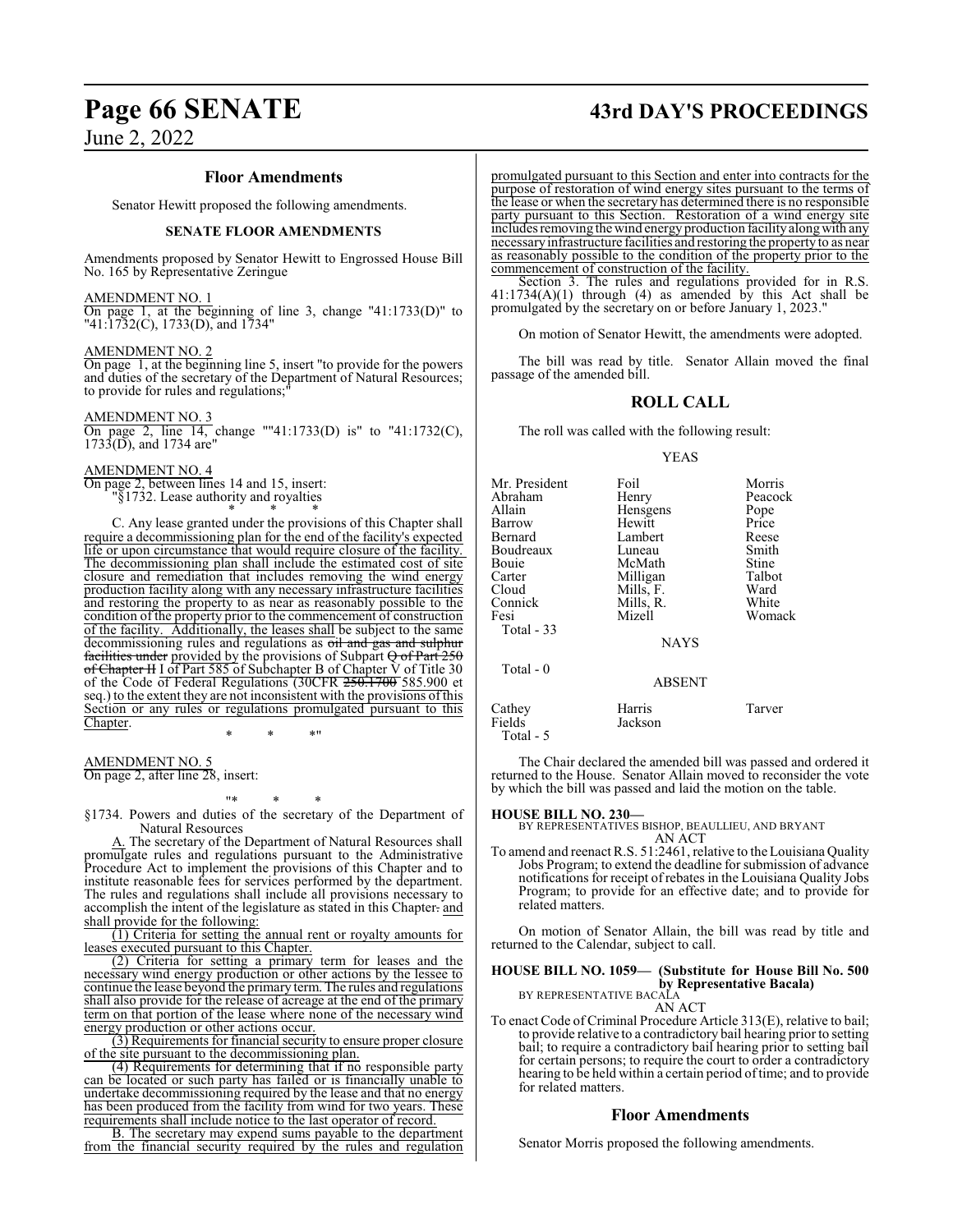# **43rd DAY'S PROCEEDINGS Page 67 SENATE**

#### **SENATE FLOOR AMENDMENTS**

Amendments proposed by Senator Morris to Reengrossed House Bill No. 1059 by Representative Bacala

#### AMENDMENT NO. 1

On page 1, delete line 2, and insert "To amend and reenact Code of Criminal Procedure Art. 312(G)(2)(b) and (H) and to enact Code of Criminal Procedure Art.  $312(G)(2)(c)$  and  $313(E)$ , relative to bail; to provide relative to"

#### AMENDMENT NO. 2

On page 1, line 5, after "time;" insert "to provide for revocation; to provide for supervisory jurisdiction;"

#### AMENDMENT NO. 3

On page 1, delete line 8, and insert "Section 1. Code of Criminal Procedure Art. 312(G)(2)(b) and (H) are hereby amended and reenacted and Code of Criminal Procedure Art. 312(G)(2)(c) and 313(E) are hereby enacted to read as"

#### AMENDMENT NO. 4

On page 1, between lines 9 and 10, insert the following: "Art. 312. Right to bail before and after conviction

\* \* \* G. \* \* \* (2) \* \* \*

(b) If bail is granted pursuant to Subsubparagraph (a) of this Subparagraph, upon subsequent arrest by the defendant for any violation of Title 14 of the Louisiana Revised Statutes of 1950 the court shall enter an order revoking bail.

(c) For purposes of this Paragraph:

(i) "Crime of violence" means any offense defined or enumerated as a crime of violence in R.S. 14:2(B).

(ii) "Sex offense" means any offense that requires registration and notification pursuant to R.S. 15:540 et seq.

H.(1) A person held without bail or unable to post bail may invoke the supervisory jurisdiction of the court of appeal on a claim that the trial court has improperly refused bail or a reduction of bail in a bailable case.

(2) If an order revoking bail is not entered pursuant to Subsubparagraph  $(G)(2)(b)$  of this Article, the state may invoke the supervisory jurisdiction of the court of appeal on a claim that the trial court has improperly refused to revoke bail in accordance with Subsubparagraph  $(G)(2)(b)$  of this Article.

Senator Morris moved the adoption of the amendments.

Senator Luneau objected.

#### **ROLL CALL**

The roll was called with the following result: YEAS

| Mr. President<br>Allain<br>Bernard<br>Cathey<br>Cloud<br>Connick<br>Fesi<br>Foil<br>Total - 22 | Henry<br>Hensgens<br>Hewitt<br>Lambert<br>Milligan<br>Mills, R.<br>Mizell<br>Morris<br><b>NAYS</b> | Peacock<br>Pope<br>Reese<br>Stine<br>Talbot<br>White |
|------------------------------------------------------------------------------------------------|----------------------------------------------------------------------------------------------------|------------------------------------------------------|
| Abraham<br>Barrow<br>Boudreaux<br>Bouie<br>Total - 11                                          | Carter<br>Jackson<br>Luneau<br>Mills, F.<br>ABSENT                                                 | Price<br>Smith<br>Womack                             |

Fields McMath Ward

# June 2, 2022

Harris Tarver

Total - 5

The Chair declared the amendments were adopted.

## **Floor Amendments**

Senator Price proposed the following amendments.

#### **SENATE FLOOR AMENDMENTS**

Amendments proposed by Senator Price to Reengrossed House Bill No. 1059 by Representative Bacala

#### AMENDMENT NO. 1

In Senate Committee Amendment No. 1 proposed by the Senate Committee on Judiciary C and adopted by the Senate on May 4, 2022, on page 1, line 7, after "having been given notice" insert "by a law enforcement agency"

On motion of Senator Price, the amendments were adopted.

The bill was read by title. Senator Morris moved the final passage of the amended bill.

### **ROLL CALL**

The roll was called with the following result:

#### YEAS

| Mr. President<br>Abraham<br>Allain<br>Bernard<br>Cathey<br>Cloud<br>Connick<br>Fesi<br>Foil<br><b>Total - 26</b> | Henry<br>Hensgens<br>Hewitt<br>Lambert<br>Milligan<br>Mills, F.<br>Mills, R.<br>Mizell<br>Morris<br><b>NAYS</b> | Peacock<br>Pope<br>Reese<br>Stine<br>Talbot<br>Ward<br>White<br>Womack |
|------------------------------------------------------------------------------------------------------------------|-----------------------------------------------------------------------------------------------------------------|------------------------------------------------------------------------|
| Barrow<br>Boudreaux<br>Bouie<br>Total - 8                                                                        | Carter<br>Jackson<br>Luneau<br><b>ABSENT</b>                                                                    | Price<br>Smith                                                         |
| Fields<br>Harris                                                                                                 | McMath<br>Tarver                                                                                                |                                                                        |

The Chair declared the amended bill was passed and ordered it returned to the House. Senator Morris moved to reconsider the vote by which the bill was passed and laid the motion on the table.

Total - 4

**HOUSE BILL NO. 586—** BY REPRESENTATIVES THOMAS AND BOYD AN ACT

To enact R.S. 37:1435.1, relative to the authority of the Louisiana Real Estate Commission; to authorize access to certain criminal history record information; to provide for definitions; to provide for legislative intent; to establish minimum standards and procedure; to provide for limitations to the access and use of certain criminal history record information; to provide for effectiveness; and to provide for related matters.

#### **Floor Amendments**

Senator Lambert proposed the following amendments.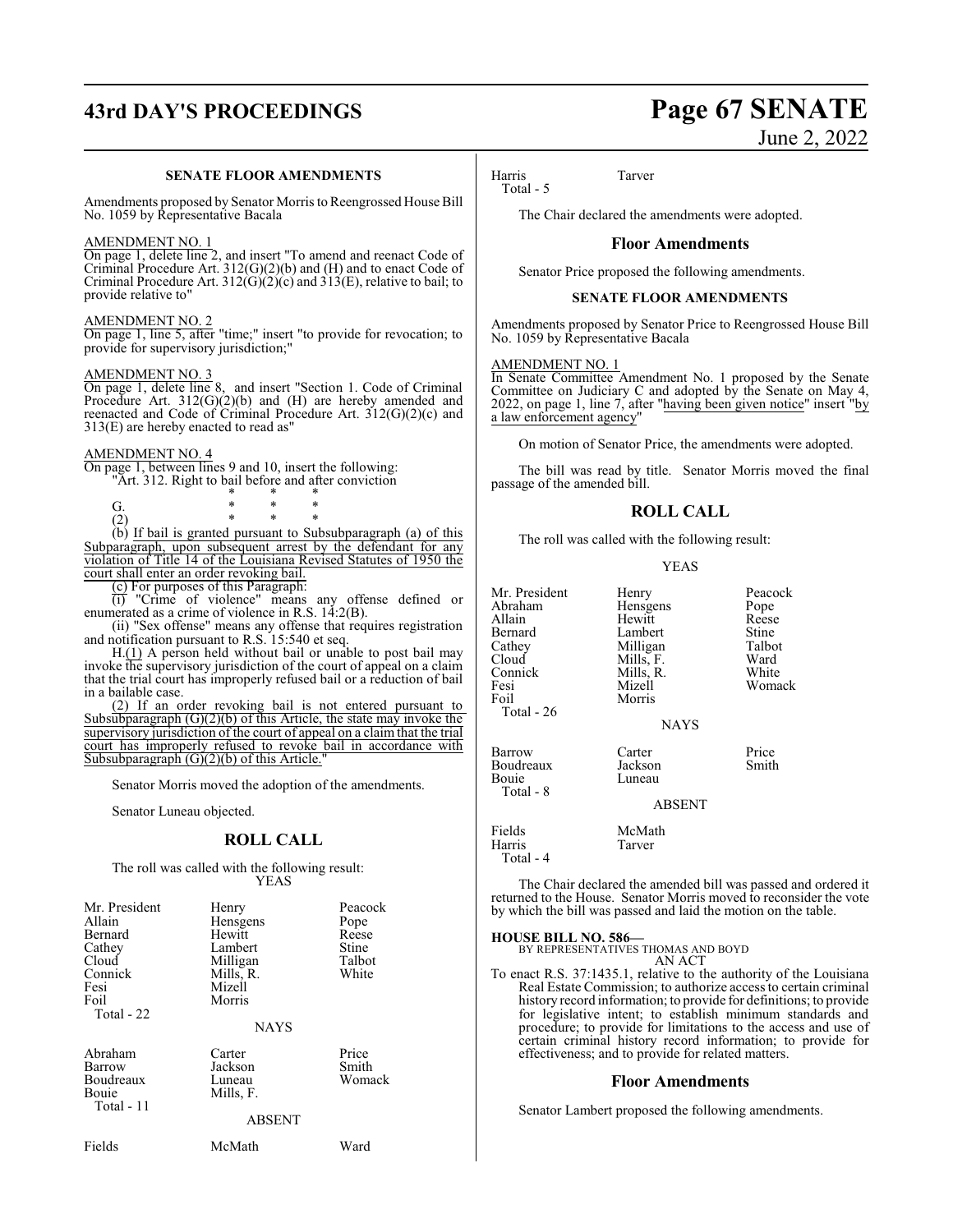#### **SENATE FLOOR AMENDMENTS**

Amendments proposed by Senator Lambert to Engrossed House Bill No. 586 by Representative Thomas

AMENDMENT NO. 1

On page 2, line 22, after "estate" and before "broker" insert "salesperson or"

On motion of Senator Lambert, the amendments were adopted.

The bill was read by title. Senator Lambert moved the final passage of the amended bill.

### **ROLL CALL**

The roll was called with the following result:

#### YEAS

| Mr. President | Fesi        | Mizell  |
|---------------|-------------|---------|
| Abraham       | Foil        | Morris  |
| Allain        | Henry       | Peacock |
| Barrow        | Hensgens    | Pope    |
| Bernard       | Hewitt      | Price   |
| Boudreaux     | Jackson     | Reese   |
| Bouie         | Lambert     | Stine   |
| Carter        | Luneau      | Talbot  |
| Cathey        | Milligan    | Ward    |
| Cloud         | Mills, F.   | White   |
| Connick       | Mills, R.   | Womack  |
| Total $-33$   | <b>NAYS</b> |         |

Smith Total - 1

| Fields    | McMath |
|-----------|--------|
| Harris    | Tarver |
| Total - 4 |        |

The Chair declared the amended bill was passed and ordered it returned to the House. Senator Lambert moved to reconsider the vote by which the bill was passed and laid the motion on the table.

#### **HOUSE BILL NO. 714—**

BY REPRESENTATIVES FREIBERG, GEYMANN, AND FREEMAN AN ACT

To enact Part XII of Chapter 2 of Title 51 of the Louisiana Revised Statutes of 1950, to be comprised of R.S. 51:771 through 776, relative to the sale of certain cosmetics; to provide definitions; to prohibit the sale of certain cosmetics; to provide exemptions; to provide for application of law in political subdivisions; to provide for penalties; to provide for severability; and to provide for related matters.

The bill was read by title. Senator Mizell moved the final passage of the bill.

#### **ROLL CALL**

The roll was called with the following result:

#### YEAS

| Mr. President | Henry     | Pope<br>Price |
|---------------|-----------|---------------|
| Abraham       | Hensgens  |               |
| Allain        | Hewitt    | Reese         |
| Barrow        | Jackson   | Smith         |
| Bernard       | Lambert   | Stine         |
| Boudreaux     | Luneau    | Talbot        |
| Bouie         | Milligan  | White         |
| Cathey        | Mills, R. | Womack        |

# **Page 68 SENATE 43rd DAY'S PROCEEDINGS**

| Connick<br>Foil<br>Total - 28 | Mizell<br>Peacock<br><b>NAYS</b> |                |
|-------------------------------|----------------------------------|----------------|
| Cloud<br>Fesi<br>Total - 4    | Mills, F.<br>Morris              |                |
|                               | <b>ABSENT</b>                    |                |
| Carter<br>Fields              | Harris<br>McMath                 | Tarver<br>Ward |

The Chair declared the bill was passed and ordered it returned to the House. Senator Mizell moved to reconsider the vote by which the bill was passed and laid the motion on the table.

#### **HOUSE BILL NO. 653—**

Total - 6

BY REPRESENTATIVE DAVIS

AN ACT To enact R.S.  $13:961(F)(1)(w)$ , relative to court costs in the Family Court of East Baton Rouge Parish; to provide for transcription fees; to provide for implementation; and to provide for related matters.

#### **Floor Amendments**

Senator Barrow proposed the following amendments.

#### **SENATE FLOOR AMENDMENTS**

Amendments proposed by Senator Barrow to Engrossed House Bill No. 653 by Representative Davis

AMENDMENT NO. 1

On page 1, line 13, after "each page" and before "and each" insert "not to exceed two dollars and fifty cents for each thirty-one line page"

Senator Barrow moved the adoption of the amendments.

Senator Connick objected.

### **ROLL CALL**

The roll was called with the following result:

#### YEAS

| Mr. President        | Foil        | Morris |
|----------------------|-------------|--------|
| Abraham              | Henry       | Pope   |
| Allain               | Hensgens    | Price  |
| Barrow               | Hewitt      | Reese  |
| Bernard              | Jackson     | Smith  |
| Boudreaux            | Lambert     | Stine  |
| Bouie                | Luneau      | Talbot |
| Carter               | Milligan    | Ward   |
| Cathey               | Mills, F.   | White  |
| Cloud                | Mills, R.   | Womack |
| Fesi                 | Mizell      |        |
| Total - 32           |             |        |
|                      | <b>NAYS</b> |        |
| Connick<br>Total - 2 | Peacock     |        |

Harris Total - 4 ABSENT

Fields McMath<br>
Harris Tarver

The Chair declared the amendments were adopted.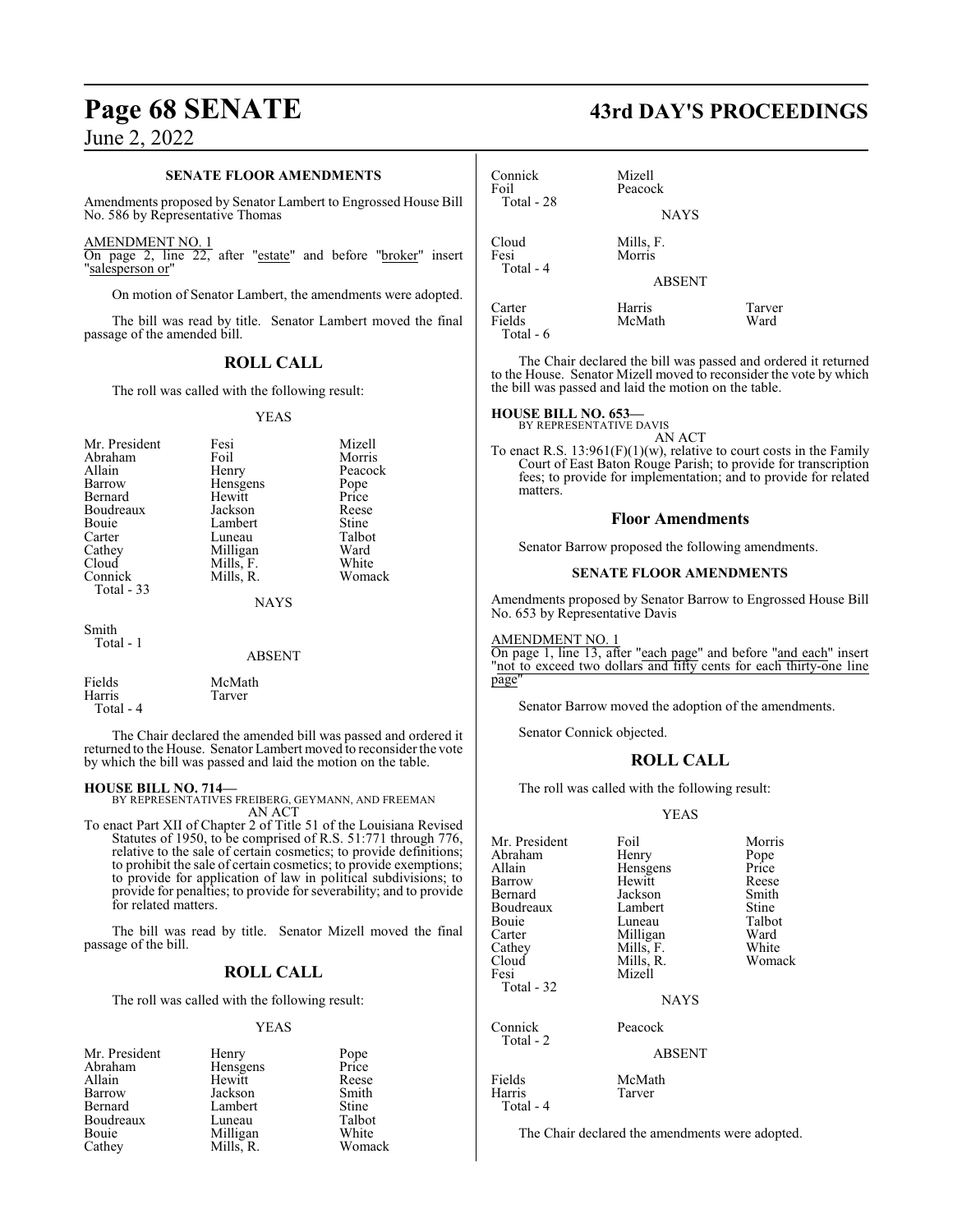# **43rd DAY'S PROCEEDINGS Page 69 SENATE**

The bill was read by title. Senator Foil moved the final passage of the amended bill.

### **ROLL CALL**

The roll was called with the following result:

#### YEAS

| Mr. President | Foil        | Peacock |
|---------------|-------------|---------|
| Abraham       | Henry       | Pope    |
| Allain        | Hensgens    | Price   |
| Barrow        | Hewitt      | Reese   |
| Bernard       | Jackson     | Smith   |
| Boudreaux     | Lambert     | Stine   |
| Bouie         | Luneau      | Talbot  |
| Carter        | Milligan    | Ward    |
| Cathey        | Mills, F.   | White   |
| Cloud         | Mills, R.   | Womack  |
| Connick       | Mizell      |         |
| Fesi          | Morris      |         |
| Total - 34    |             |         |
|               | <b>NAYS</b> |         |
| Total - 0     |             |         |
|               | ABSENT      |         |

Fields McMath<br>
Harris Tarver

Total - 4

The Chair declared the amended bill was passed and ordered it returned to the House. Senator Foil moved to reconsider the vote by which the bill was passed and laid the motion on the table.

# **HOUSE BILL NO. 681—** BY REPRESENTATIVE SCHEXNAYDER

A JOINT RESOLUTION

Tarver

Proposing to add Article VII, Section 3.1 of the Constitution of Louisiana, relative to sales and use tax remittance; to create the State and Local Streamlined Sales and Use Tax Commission; to authorize the legislature to provide by law for the streamlined electronic remittance of sales and use taxes; to provide for commission membership; to provide for commission duties and responsibilities; to provide for commission officers; to provide for the administration of sales and use taxes; to provide for the transfer of powers, duties, functions, and responsibilities of the Louisiana Sales and Use Tax Commission for Remote Sellers and the Louisiana Uniform Local Sales Tax Board; to provide for funding; to provide for submission of the proposed amendment to the electors; to provide for effectiveness; and to provide for related matters.

The bill was read by title. Senator Allain moved the final passage of the bill.

#### **ROLL CALL**

The roll was called with the following result:

#### YEAS

| Mr. President | Foil      | Peacock |
|---------------|-----------|---------|
| Abraham       | Henry     | Price   |
| Allain        | Hensgens  | Reese   |
| Barrow        | Hewitt    | Smith   |
| Bernard       | Lambert   | Stine   |
| Boudreaux     | Luneau    | Talbot  |
| Bouie         | Milligan  | Ward    |
| Cathey        | Mills, F. | White   |
| Cloud         | Mills, R. | Womack  |
| Connick       | Mizell    |         |
| Fesi          | Morris    |         |
|               |           |         |

Total - 31

# June 2, 2022

NAYS

Carter Jackson Pope Total - 3 ABSENT Fields McMath Harris Tarver

The Chair declared the bill was passed and ordered it returned to the House. Senator Allain moved to reconsider the vote by which the bill was passed and laid the motion on the table.

#### **HOUSE BILL NO. 8—**

Total - 4

BY REPRESENTATIVE FONTENOT AN ACT

To amend and reenact R.S. 14:95(H)(1), relative to carrying of weapons; to provide relative to the crime of illegal carrying of weapons; to provide for exceptions; and to provide for related matters.

#### **Floor Amendments**

Senator Cathey proposed the following amendments.

#### **SENATE FLOOR AMENDMENTS**

Amendments proposed by Senator Cathey to Reengrossed House Bill No. 8 by Representative Fontenot

#### AMENDMENT NO. 1

On page 1, line 2, after "R.S.  $14:95(H)(1)$ " insert "and to enact R.S. 14:95(A)(5)(b)(iv) and R.S. 17:416.16.1"

#### AMENDMENT NO. 2

On page 1, line 3, after "weapons;" insert "to authorize certain active and retired teachers and school administrators to be designated as school protection officers; to provide for training and requirements to be designated as a school protection officer; to provide for the duties and responsibilities ofschool protection officers; to provide for revocation of the school protection officer designation;

#### AMENDMENT NO. 3

On page 1, line 6, after "amended and reenacted" insert "and R.S.  $14:95(A)(5)(b)(iv)$  is hereby enacted"

#### AMENDMENT NO. 4

On page 1, between lines 7 and 8, insert the following:

"A. Illegal carrying of weapons is any of the following: \* \* \*

(5)(a) The intentional possession or use by any person of a dangerous weapon on a school campus during regular school hours or on a school bus. "School" means any elementary, secondary, high school, or vo-tech school in this state and "campus" means all facilities and property within the boundary of the school property. "School bus" means any motor bus being used to transport children to and from school or in connection with school activities.

(b) The provisions of this Paragraph shall not apply to:

\* \* \* (iv) Any person designated as a school protection officer pursuant to R.S. 17:416.16.1.

#### AMENDMENT NO. 5

On page 2, after line 5, insert the following:

"Section 2. R.S. 17:416.16.1 is hereby enacted to read as follows:

§416.16.1. Teachers, administrators designated as School Protection **Officers** 

A.  $(1)$  Any school district within the state may designate one or more elementary or secondary school teachers or administrators as a school protection officer. The responsibilities and duties of a school protection officer are voluntary and shall be in addition to the normal responsibilities and duties of the teacher or administrator.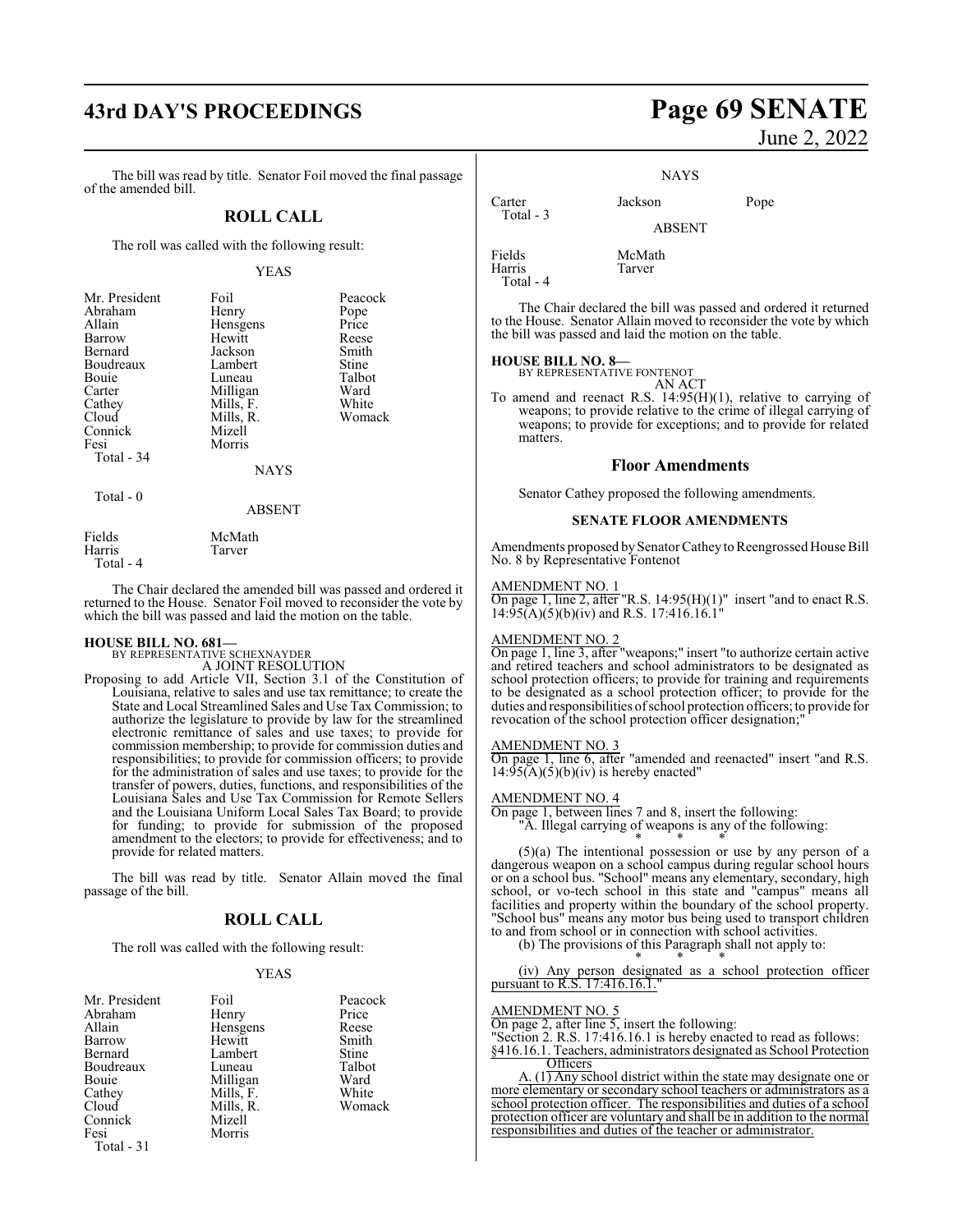# **Page 70 SENATE 43rd DAY'S PROCEEDINGS**

June 2, 2022

(2) Any school district within the state may designate one or more retired school teachers or administrators as a school protection officer.

B. Any person designated by a school district as a school protection officer shall be authorized to carry concealed firearms in any school in the district. The school protection officer may not be permitted to allow any firearm out of his personal control while that firearm is on school property. Any school protection officer who violates this Subsection shall be removed immediately from the classroom and may be subject to employment termination proceedings.

C. Any teacher or administrator of an elementary or secondary school who seeks to be designated as a school protection officer shall request that designation in writing, and submit it to the superintendent of the school district which employs him as a teacher or administrator. Along with this request, any teacher or administrator seeking to carry a concealed firearm on school property shall also submit proof that he has a valid concealed carry permit. No school district may allow a school protection officer to carry a concealed firearm on school property unless the school protection officer has a valid concealed carry permit.

D. All teachers and administrators seeking the designation of school protection officer shall submit a certificate of a school protection officer training program completion from a training program approved by the Department of Public Safety and Corrections, public safety services, office of state police which demonstrates that the person has successfully completed the minimum training requirements for peace officers established by the Council on Peace Officer Standards and Training pursuant to R.S. 40:2404.2(A). No school district may designate a teacher or administrator as a school protection officer unless that person has successfully completed the P.O.S.T. training program.

E. (1) Any school district that designates a teacher or administrator as a school protection officer shall, within thirty days, notify, in writing, the superintendent of state police of the designation, which shall include the following:

(a) The full name, date of birth, and address of the school protection officer.

(b) The name of the school district.

(c) The date the person was designated as a school protection officer.

(2) Notwithstanding any other provisions of law to the contrary, any identifying information collected under the authority of this Subsection may not be considered public information and may not be subject to a request for public records.

F. A school district may revoke the designation of a person as a school protection officer for any reason and shall immediately notify the designated school protection officer in writing of the revocation. The school district shall also within fifteen days of the revocation notify the superintendent of state police in writing of the revocation of the designation of such person as a school protection officer. A person who has had the designation of school protection officer revoked has the right to appeal the revocation decision to the superintendent of state police who has final decision authority.

G. The superintendent of state police shall maintain a listing of all persons designated byschool districts as school protection officers and shall make this list available to all law-enforcement agencies."

Senator Cathey moved the adoption of the amendments.

Senator Barrow objected.

#### **ROLL CALL**

The roll was called with the following result:

YEAS

| Bernard   |  |
|-----------|--|
| Cathey    |  |
| Total - 6 |  |

Lambert Morris<br>
Milligan Pope Milligan NAYS

Mr. President Foil Price

Abraham Henry Reese<br>Allain Hensgens Smith Allain **Hensigens** Smith<br>Barrow Hewitt Stine Barrow Hewitt Stine<br>Boudreaux Jackson Talbot Boudreaux Jackson Talbot<br>Bouie Luneau Ward Bouie Luneau Ward<br>Carter Mills, F. White Carter Mills, F. White<br>Cloud Mills, R. Womack Connick<br>Fesi Total - 28

Total - 4

Mills, R.<br>Mizell Peacock

ABSENT

Fields McMath Tarver

The Chair declared the amendments were rejected.

The bill was read by title. Senator Fesi moved the final passage of the bill.

#### **ROLL CALL**

The roll was called with the following result:

#### YEAS

| Mr. President | Fesi          | Morris  |
|---------------|---------------|---------|
| Abraham       | Foil          | Peacock |
| Allain        | Henry         | Pope    |
| Barrow        | Hensgens      | Price   |
| Bernard       | Hewitt        | Reese   |
| Boudreaux     | Lambert       | Smith   |
| Bouie         | Luneau        | Stine   |
| Carter        | Milligan      | Talbot  |
| Cathey        | Mills, F.     | Ward    |
| Cloud         | Mills, R.     | White   |
| Connick       | Mizell        | Womack  |
| Total $-33$   |               |         |
|               | <b>NAYS</b>   |         |
| Total $-0$    |               |         |
|               | <b>ABSENT</b> |         |
| Fields        | Jackson       | Tarver  |
| Harris        | McMath        |         |

Total - 5

The Chair declared the bill was passed and ordered it returned to the House. Senator Fesi moved to reconsider the vote by which the bill was passed and laid the motion on the table.

**HOUSE BILL NO. 51—** BY REPRESENTATIVES GOUDEAU AND MIKE JOHNSON AND SENATOR CATHEY

AN ACT

To enact Code of Criminal Procedure Article 883.2(E) and R.S. 14:32.1(E), relative to operating a vehicle while intoxicated; to provide relative to the crime of vehicular homicide; to provide relative to penalties of the crime of vehicular homicide; to require certain payments for the support of the minor child of the victim; and to provide for related matters.

On motion of Senator Allain, the bill was read by title and returned to the Calendar, subject to call.

#### **HOUSE BILL NO. 264—**

BY REPRESENTATIVE SEABAUGH AN ACT

To amend and reenact Code of Civil Procedure Article 1201(C), relative to service of citation; to provide for the serving of the original petition with the supplemental or amended petition to additional defendants; and to provide for related matters.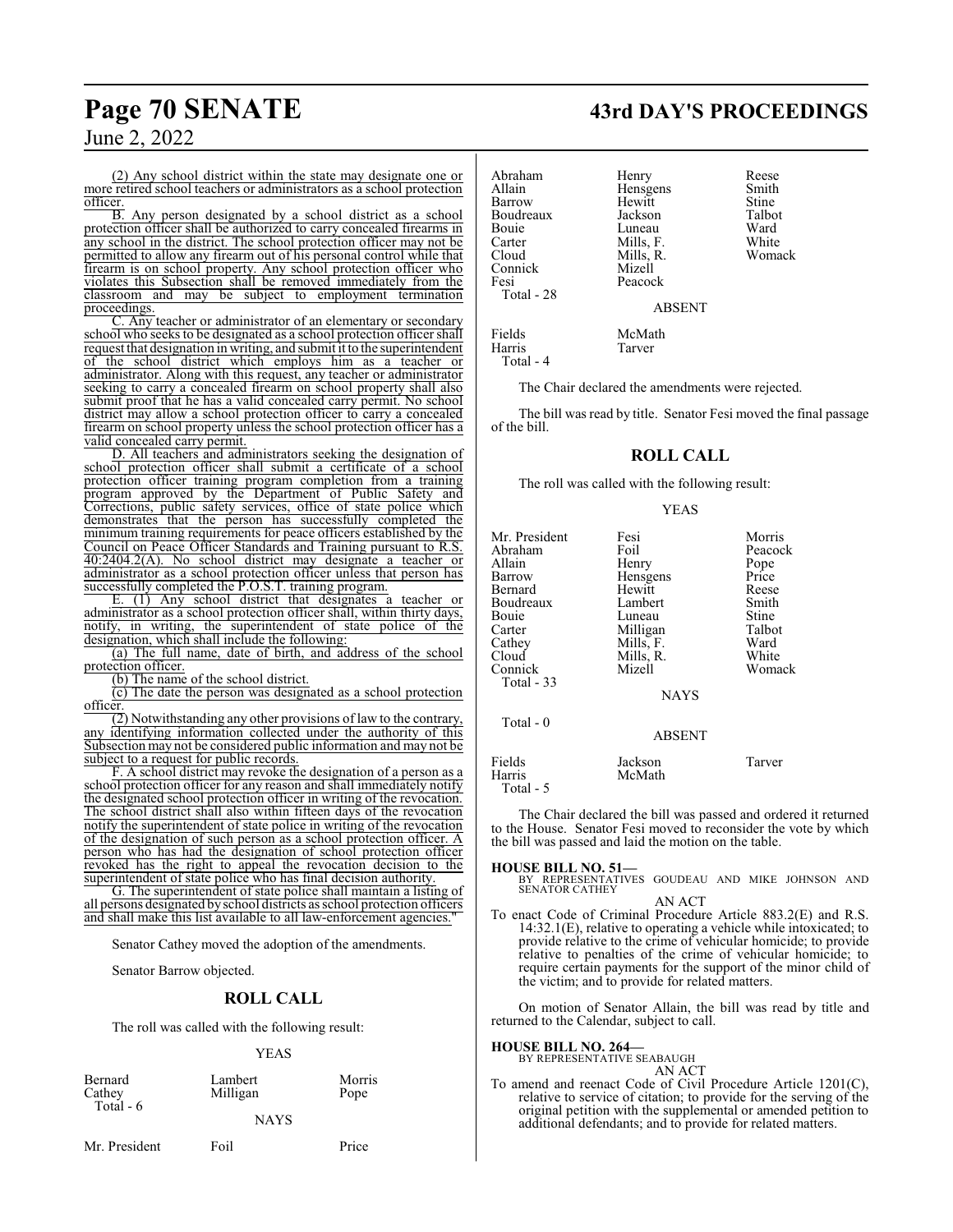#### The bill was read by title. Senator Peacock moved the final passage of the bill.

### **ROLL CALL**

The roll was called with the following result:

#### YEAS

| Mr. President<br>Abraham<br>Allain<br>Barrow<br>Bernard<br>Boudreaux<br>Bouie<br>Carter<br>Cathey<br>Cloud<br>Connick<br>Total - 32 | Fesi<br>Foil<br>Henry<br>Hensgens<br>Hewitt<br>Jackson<br>Lambert<br>Luneau<br>Milligan<br>Mills, F.<br>Mills, R.<br><b>NAYS</b> | Mizell<br>Morris<br>Peacock<br>Pope<br>Price<br>Smith<br>Stine<br>Talbot<br>White<br>Womack |
|-------------------------------------------------------------------------------------------------------------------------------------|----------------------------------------------------------------------------------------------------------------------------------|---------------------------------------------------------------------------------------------|
|-------------------------------------------------------------------------------------------------------------------------------------|----------------------------------------------------------------------------------------------------------------------------------|---------------------------------------------------------------------------------------------|

Total - 0

Total - 6

|        | ADƏLIN I |        |
|--------|----------|--------|
| Fields | McMath   | Tarver |
| Harris | Reese    | Ward   |

The Chair declared the bill was passed and ordered it returned to the House. Senator Peacock moved to reconsider the vote by which the bill was passed and laid the motion on the table.

ABSENT

## **HOUSE BILL NO. 371—** BY REPRESENTATIVE MCMAHEN

AN ACT

To amend and reenact R.S. 14:34.2(A)(2) and 108.2(B), relative to offenses against law enforcement; to provide relative to the definition of "police officer" for the crimes of battery of a police officer and resisting a police officer with force or violence; to add juvenile detention facility officers to the definitions of "police officer"; and to provide for related matters.

The bill was read by title. Senator Robert Mills moved the final passage of the bill.

### **ROLL CALL**

The roll was called with the following result:

#### YEAS

| Mr. President<br>Abraham<br>Allain<br>Barrow<br>Bernard<br>Boudreaux<br>Bouie<br>Carter<br>Cloud<br>Connick<br>Fesi<br>Total - 32 | Foil<br>Henry<br>Hensgens<br>Hewitt<br>Jackson<br>Lambert<br>Luneau<br>Milligan<br>Mills, F.<br>Mills, R.<br>Mizell<br><b>NAYS</b> | Morris<br>Peacock<br>Pope<br>Price<br>Reese<br>Smith<br>Stine<br>Talbot<br>White<br>Womack |
|-----------------------------------------------------------------------------------------------------------------------------------|------------------------------------------------------------------------------------------------------------------------------------|--------------------------------------------------------------------------------------------|
| Total $-0$                                                                                                                        | ABSENT                                                                                                                             |                                                                                            |

| Cathey  |   |
|---------|---|
| Fields  |   |
| Total - | 6 |

| Cathey | Harris | Tarver |
|--------|--------|--------|
|        |        |        |
| Fields | McMath | Ward   |
| . 1    |        |        |

# **43rd DAY'S PROCEEDINGS Page 71 SENATE** June 2, 2022

The Chair declared the bill was passed and ordered it returned to the House. Senator Robert Mills moved to reconsider the vote by which the bill was passed and laid the motion on the table.

#### **HOUSE BILL NO. 389—**

BY REPRESENTATIVE PRESSLY AN ACT

To amend and reenact Civil Code Articles 3461 and 3472.1, to enact Code of Civil Procedure Article 196.2, and to repeal Code of Civil Procedure Article 562, relative to prescription and peremption; to provide for emergency suspension of certain prescription and peremption periods; to provide for the emergency suspension of abandonment periods; to provide relative to the Louisiana Supreme Court; to provide for emergency extension of certain deadlines; and to provide for related matters.

The bill was read by title and returned to the Calendar, subject to call.

#### **HOUSE BILL NO. 491—** BY REPRESENTATIVES BACALA AND GAROFALO AN ACT

To amend and reenact R.S. 14:65(A), relative to simple robbery; to amend the definition of simple robbery; to provide relative to when a person is part of a group of individuals and the person has the intent to take anything of value from a retail establishment; and to provide for related matters.

The bill was read by title. Senator Foil moved the final passage of the bill.

#### **ROLL CALL**

The roll was called with the following result:

#### YEAS

| Mr. President       | Hensgens      | Pope    |
|---------------------|---------------|---------|
| Abraham             | Hewitt        | Reese   |
| Allain              | Lambert       | Smith   |
| Bernard             | Luneau        | Stine   |
| Cathey              | Milligan      | Talbot  |
| Cloud               | Mills, F.     | Ward    |
| Connick             | Mills, R.     | White   |
| Fesi                | Mizell        | Womack  |
| Foil                | Morris        |         |
| Henry               | Peacock       |         |
| Total - 28          |               |         |
|                     | <b>NAYS</b>   |         |
| Barrow              | Bouie         | Jackson |
| Boudreaux           | Carter        | Price   |
| Total - 6           | <b>ABSENT</b> |         |
|                     |               |         |
| Fields              | McMath        |         |
| Harris<br>Total - 4 | Tarver        |         |

The Chair declared the bill was passed and ordered it returned to the House. Senator Foil moved to reconsider the vote by which the bill was passed and laid the motion on the table.

#### **HOUSE BILL NO. 525—**

BY REPRESENTATIVE MCCORMICK AN ACT

To authorize and provide for the transfer of certain state property; to authorize the transfer of certain state property in Caddo Parish; to provide for property descriptions; to provide for the reservation of mineral rights; to provide terms and conditions; to provide for termination of authority; to provide for an effective date; and to provide for related matters.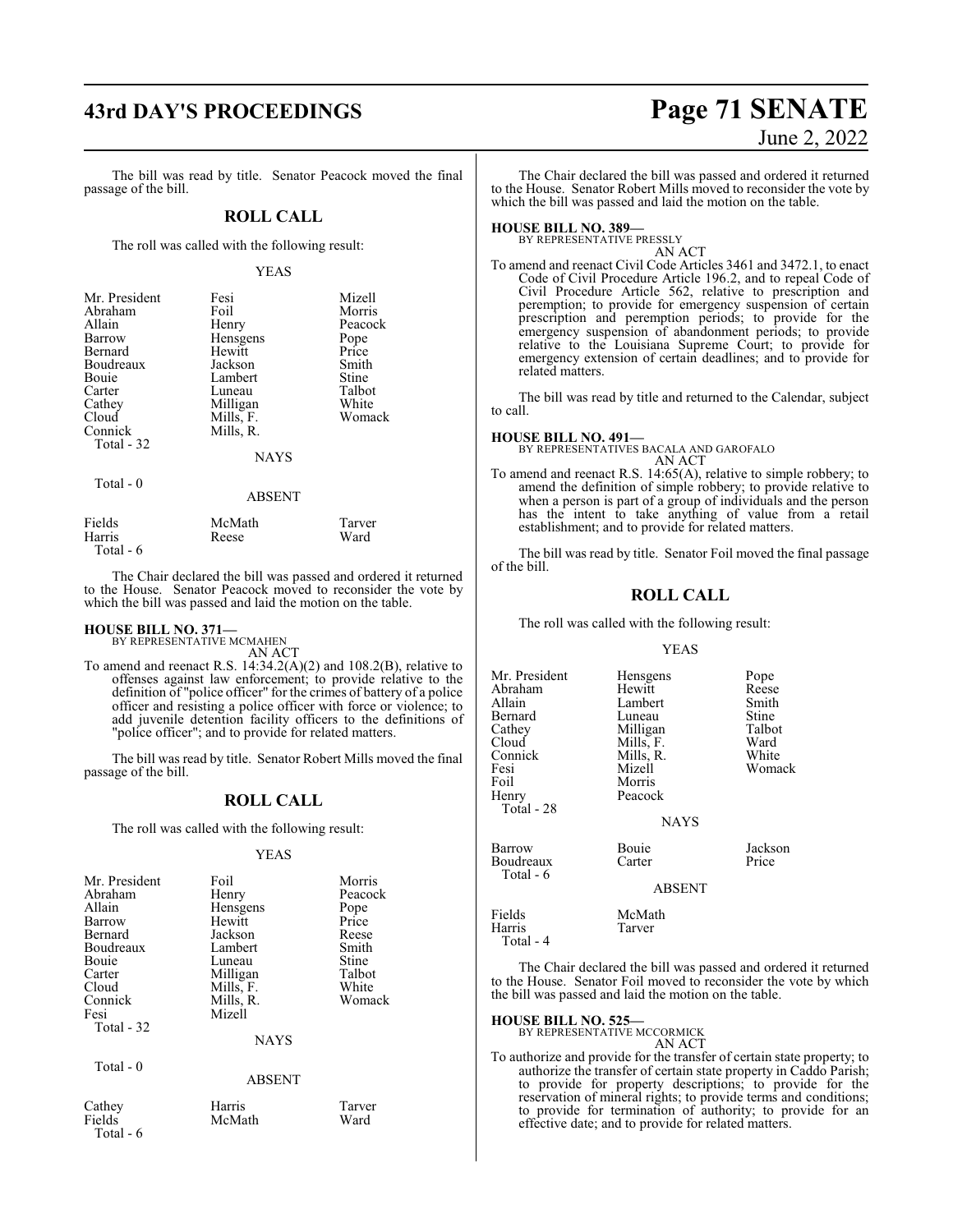The bill was read by title. Senator Robert Mills moved the final passage of the bill.

### **ROLL CALL**

The roll was called with the following result:

#### YEAS

| Mr. President | Fesi        | Morris  |
|---------------|-------------|---------|
| Abraham       | Foil        | Peacock |
| Allain        | Henry       | Pope    |
| <b>Barrow</b> | Hensgens    | Price   |
| Bernard       | Hewitt      | Reese   |
| Boudreaux     | Lambert     | Smith   |
| Bouie         | Luneau      | Stine   |
| Carter        | Milligan    | Talbot  |
| Cathey        | Mills, F.   | Ward    |
| Cloud         | Mills, R.   | White   |
| Connick       | Mizell      | Womack  |
| Total - 33    |             |         |
|               | <b>NAYS</b> |         |

Total - 0

ABSENT

| Fields    | Jackson | Tarver |
|-----------|---------|--------|
| Harris    | McMath  |        |
| Total - 5 |         |        |

The Chair declared the bill was passed and ordered it returned to the House. Senator Robert Mills moved to reconsider the vote by which the bill was passed and laid the motion on the table.

## **HOUSE BILL NO. 530—** BY REPRESENTATIVE MIGUEZ

AN ACT

To authorize and provide for the transfer of certain state property; to authorize the transfer of certain state property in Iberia and St. Martin Parish; to provide for property descriptions; to provide for the reservation of mineral rights; to provide terms and conditions; to provide for an expiration of authority; to provide for an effective date; and to provide for related matters.

The bill was read by title. Senator Fred Mills moved the final passage of the bill.

## **ROLL CALL**

The roll was called with the following result:

#### YEAS

| Mr. President<br>Abraham<br>Allain<br>Barrow<br>Bernard<br>Boudreaux<br><b>Bouje</b><br>Carter<br>Cathey<br>Cloud<br>Connick<br>Total - 33 | Fesi<br>Henry<br>Hensgens<br>Hewitt<br>Jackson<br>Lambert<br>Luneau<br>Milligan<br>Mills, F.<br>Mills, R.<br>Mizell<br><b>NAYS</b> | Morris<br>Peacock<br>Pope<br>Price<br>Reese<br>Smith<br>Stine<br>Talbot<br>Ward<br>White<br>Womack |
|--------------------------------------------------------------------------------------------------------------------------------------------|------------------------------------------------------------------------------------------------------------------------------------|----------------------------------------------------------------------------------------------------|
| Total - 0                                                                                                                                  | <b>ABSENT</b>                                                                                                                      |                                                                                                    |
| Fields<br>Foil<br>Total - 5                                                                                                                | Harris<br>McMath                                                                                                                   | Tarver                                                                                             |

# **Page 72 SENATE 43rd DAY'S PROCEEDINGS**

The Chair declared the bill was passed and ordered it returned to the House. Senator Fred Mills moved to reconsider the vote by which the bill was passed and laid the motion on the table.

# **HOUSE BILL NO. 634—** BY REPRESENTATIVE MCMAHEN

AN ACT

To amend and reenact R.S. 14:43.1(A)(3)(introductory paragraph) and  $(C)(2)$ ,  $43.2(C)(2)$  and  $(3)(introductory)$  paragraph),  $80(A)(1)$ ,  $80.1(A)$ ,  $81.1(E)(5)(a)$  and (b) and (G)(introductory paragraph), 81.2(A)(1) and (2)(introductory paragraph), (B)(1), (2), and (3)(a),  $81.3(A)(1)$ , (2), (3), and (5), (B)(1)(a) and (c) and (C)(1), 91.13(A), 92(A)(introductory paragraph), 93(A),  $93.2.3(A)(1)$ , and  $283(A)(3)$ , relative to offenses against minors; to provide relative to the age of offenders; to raise the age of offenders to eighteen in certain offenses; and to provide for related matters.

The bill was read by title and returned to the Calendar, subject to call.

# **HOUSE BILL NO. 706—** BY REPRESENTATIVE STEFANSKI

AN ACT

To amend and reenact R.S. 14:40.1 and 107.2(A) and to enact Code of Criminal Procedure Article 814(A)(69), relative to the crime of terrorizing; to create the crime of menacing; to provide for penalties; to provide relative to hate crimes; to add the crime of menacing to the list of hate crimes; to provide for responsive verdicts; and to provide for related matters.

#### **Floor Amendments**

Senator Barrow proposed the following amendments.

#### **SENATE FLOOR AMENDMENTS**

Amendments proposed by Senator Barrow to Engrossed House Bill No. 706 by Representative Stefanski

AMENDMENT NO. 1

On page 2, line 19, change "two thousand" to "one thousand"

On motion of Senator Barrow, the amendments were adopted.

The bill was read by title. Senator Ward moved the final passage of the amended bill.

## **ROLL CALL**

The roll was called with the following result:

#### YEAS

| Mr. President<br>Abraham<br>Allain | Fesi<br>Foil<br>Henry | Peacock<br>Pope<br>Price |
|------------------------------------|-----------------------|--------------------------|
| Barrow                             | Hensgens              | Reese                    |
| Bernard                            | Hewitt                | Smith                    |
| Boudreaux                          | Jackson               | Stine                    |
| Bouie                              | Lambert               | Talbot                   |
| Carter                             | Luneau                | Ward                     |
| Cathey                             | Mills, F.             | White                    |
| Cloud                              | Mills, R.             | Womack                   |
| Connick                            | Morris                |                          |
| Total - 32                         |                       |                          |
|                                    | <b>NAYS</b>           |                          |
| Total $-0$                         |                       |                          |
|                                    | <b>ABSENT</b>         |                          |
| Fields<br>Harris<br>Total - 6      | McMath<br>Milligan    | Mizell<br>Tarver         |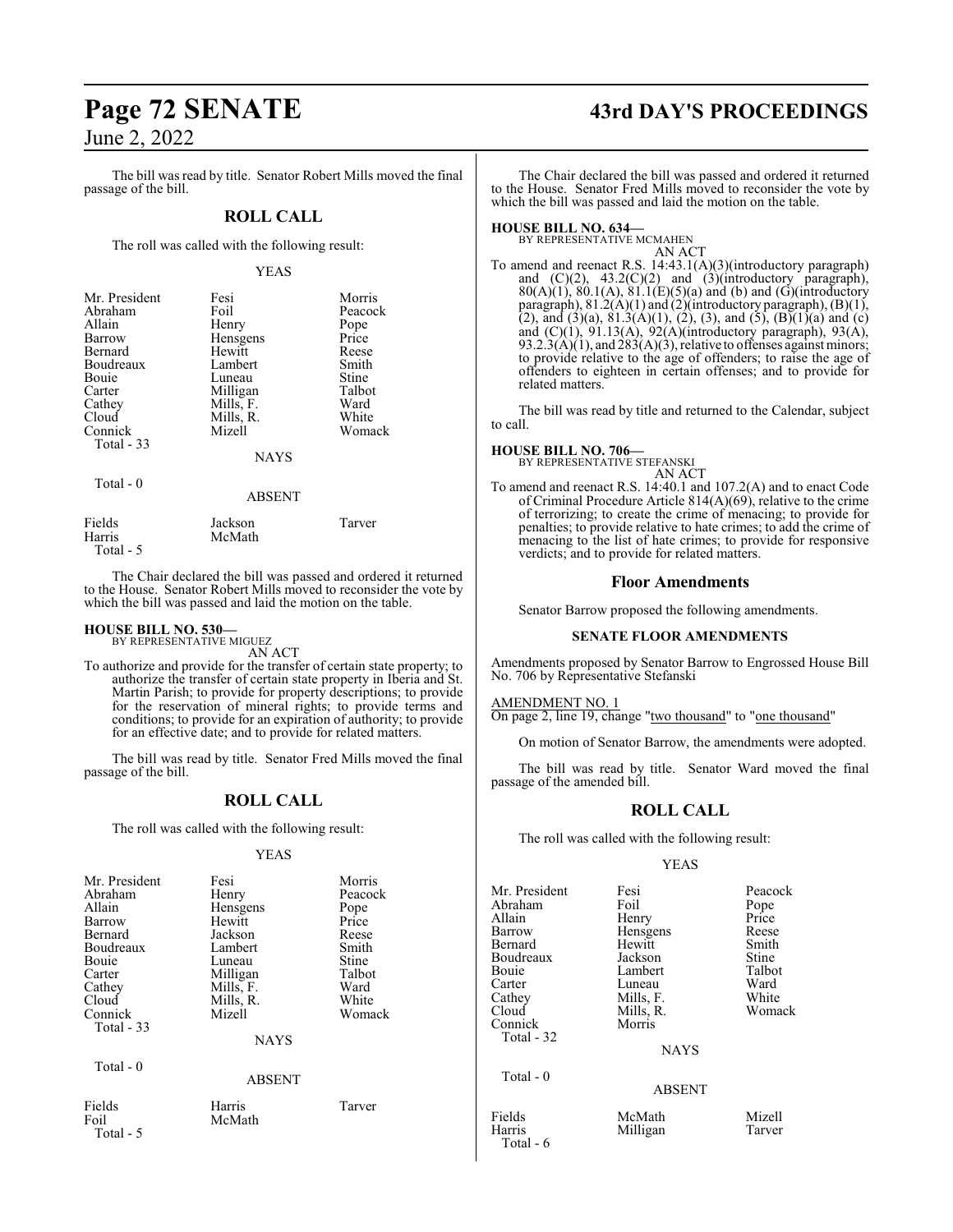## **43rd DAY'S PROCEEDINGS Page 73 SENATE**

# June 2, 2022

The Chair declared the amended bill was passed and ordered it returned to the House. Senator Barrow moved to reconsider the vote by which the bill was passed and laid the motion on the table.

**HOUSE BILL NO. 758—** BY REPRESENTATIVE SCHEXNAYDER

AN ACT

To amend and reenact R.S. 3:1462(13) through (18), 1465(D)(1), 1468(A), 1481, 1482(C) and (D)(introductory paragraph),  $1483(A)(1)$ , (B)(introductory paragraph) and (6) through (8), (C), (E), (G), and (L), and  $1484(B)(4)$  and R.S. 40:961.1, to enact R.S. 3:1462(19), 1482(E), and 1483(B)(9) and (M), and to repeal R.S. 3:1485, relative to industrial hemp; to provide for the regulation of industrial hemp; to provide for definitions; to provide for testing; to provide for the regulation of consumable hemp products; and to provide for related matters.

### **Floor Amendments**

Senator Cathey proposed the following amendments.

### **SENATE FLOOR AMENDMENTS**

Amendments proposed by Senator Cathey to Reengrossed House Bill No. 758 by Representative Schexnayder

### AMENDMENT NO. 1

Delete Senate Committee Amendment Nos. 23 through 26 proposed by the Senate Committee on Agriculture, Forestry, Aquaculture, and Rural Development on May 10, 2022 and adopted by the Senate on May 11, 2022.

### AMENDMENT NO. 2

In Senate Committee Amendment No. 27 proposed by the Senate Committee on Agriculture, Forestry, Aquaculture, and Rural Development on May 10, 2022, and adopted by the Senate on May 11, 2022, on page 3, line 1, change " $(b)$ " to " $(c)$ "

### AMENDMENT NO. 3

On page 1, line 2, after "1481," delete "1482(C)" and insert "1482(A),  $(B), (C)$ ,

### AMENDMENT NO. 4

On page 1, line 10, after "1481," delete "1482(C) and" and insert "1482(A), (B), (C),"

### AMENDMENT NO. 5

On page 5, delete line 26, and insert the following:

"A. No person shall sell or offer for sale any part of hemp for inhalation, except for hemp rolling papers.

- B. No person shall process, or sell, or offer for sale:
- (1) Any alcoholic beverage containing cannabidiol.

(2) Any consumable hemp product without a license or permit required pursuant to this Part."

### AMENDMENT NO. 6

On page 7, delete lines 3 through 11, and insert the following:

 $\sqrt[1]{(6)}$  For consumable hemp products, a product shall not exceed a total delta-9 THC concentration of more than 0.3 percent or a total THC concentration of more than one percent. The total THC in a product shall not exceed eight milligrams per serving. The provisions of this Subparagraph shall not apply to floral hemp material.

(b) For floral hemp material, a product shall not exceed a total delta-9 THC concentration of more than 0.3 percent on a dry weight basis or a total THC concentration of more than one percent on a dry weight basis."

### AMENDMENT NO. 7

On page 8, line 14, after "G." and before "The" delete "(1)"

### AMENDMENT NO. 8

On page 8, at the beginning of line 15, change " $(a)$ " to " $(1)$ "

### AMENDMENT NO. 9

On page 8, at the end of line 17, insert "If the department fails to notify the submitting party within fifteen business days of the date of submission, the product may be sold by a wholesaler or retailer permitted pursuant to R.S. 3:1484 from the day following the fifteenth business day until the submitting party receives final approval or denial from the department for the product.

### AMENDMENT NO. 10

On page 8, at the beginning of line 18, change  $"$ (b)" to  $"$ (2)"

### AMENDMENT NO. 11

On page 8, at the beginning of line 21, change " $(c)$ " to " $(3)$ "

AMENDMENT NO. 12

On page 8, at the beginning of line 23, change "(d)" to "(4)"

AMENDMENT NO. 13

On page 8, delete line  $\overline{26}$  through 29, and insert the following: "(5) Develop a process to register any consumable 1

Develop a process to register any consumable hemp product that is grown and processed in the state of Louisiana as a "Louisiana Hemp Product". The department may adopt a logo to be used for products registered pursuant to this Paragraph. consumable hemp product may hold itself out as being a "Louisiana Hemp Product" unless such product has been registered by the department pursuant to this Paragraph and rules promulgated by the department."

On motion of Senator Cathey, the amendments were adopted.

The bill was read by title. Senator Carter moved the final passage of the amended bill.

### **ROLL CALL**

The roll was called with the following result:

YEAS

| Mr. President | Foil          | Peacock |
|---------------|---------------|---------|
| Abraham       | Henry         | Pope    |
| Allain        | Hensgens      | Price   |
| Bernard       | Hewitt        | Reese   |
| Boudreaux     | Jackson       | Smith   |
| Bouie         | Lambert       | Stine   |
| Carter        | Luneau        | Talbot  |
| Cathey        | Milligan      | Ward    |
| Cloud         | Mills, F.     | White   |
| Connick       | Mills, R.     | Womack  |
| Fesi          | Mizell        |         |
| Total - 32    |               |         |
|               | <b>NAYS</b>   |         |
| Morris        |               |         |
| Total - 1     |               |         |
|               | <b>ARSENT</b> |         |

ABSENT

Barrow Harris Tarver McMath Total - 5

The Chair declared the amended bill was passed and ordered it returned to the House. Senator Cathey moved to reconsider the vote by which the bill was passed and laid the motion on the table.

## **HOUSE BILL NO. 829—** BY REPRESENTATIVE STEFANSKI

AN ACT

To amend and reenact R.S. 26:274(A)(2) and 308(B), (C)(8), (11)(c), and (J) and to enact R.S.  $26:308(\mathrm{C})(12)(\mathrm{b})(i)$  and (ii), relative to the delivery of alcoholic beverages; to provide relative to third party delivery companies and platforms; to provide for requirements for alcoholic beverage delivery agreements; to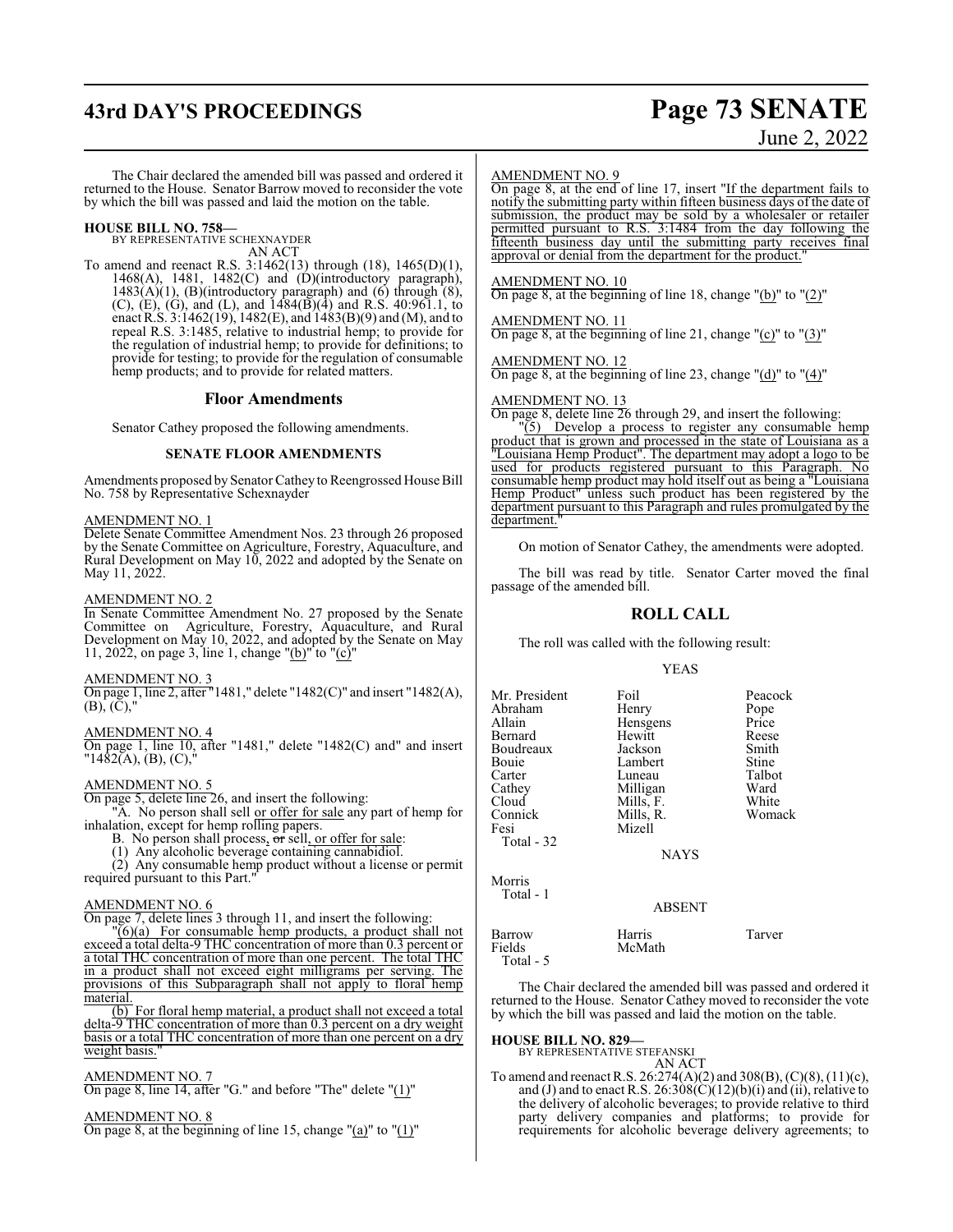provide for penalties; to provide for an effective date; and to provide for related matters.

### **Floor Amendments**

Senator Allain proposed the following amendments.

### **SENATE FLOOR AMENDMENTS**

Amendments proposed by Senator Allain to Engrossed House Bill No. 829 by Representative Stefanski

### AMENDMENT NO. 1

On page 1, line 2, after "26:274(A)(2)" delete the remainder of the line, at the beginning of line 3, delete "R.S. 26:308(C)(12)(b)(i) and (ii)" and insert " and  $(E)$  and  $308(B)$ ,  $(C)(8)$  and  $(12)(b)$ , and  $(J)$ "

### AMENDMENT NO. 2

On page 1, line 8, after "26:274(A)(2)" delete the remainder of the line, delete line 9, and insert " and  $(E)$  and 308(B),  $(C)(8)$  and  $(12)(b)$ , and (J) are hereby amended and reenacted to read as"

### AMENDMENT NO. 3

On page 2, between lines 3 and 4, insert the following:

 $E(1)$  Those jurisdictions requiring a person to obtain a license in order to sell or handle beverage alcohol shall not require such person to obtain a new permit due to his change of employment until the original permit has expired. This provision shall not apply to those persons employed as bartenders.

(2) Any person who has obtained a server permit in accordance with the provisions of R.S. 26:931 et seq. solely for the purpose of delivering alcoholic beverages pursuant to R.S. 26:308 shall be exempt from the requirement to obtain a local permit required by a jurisdiction to sell or handle alcoholic beverages. This exemption, however, applies only to the handling of alcoholic beverages by the person while engaged in conduct in the course and scope of his employment, whether as a W-2 or 1099 employee, for delivery for the third-party. The person shall be required to obtain any permit required by any jurisdiction for the selling or handling of alcoholic beverages for any employment duties outside of that required by the person's employment with a third-party delivery company. \* \* \*"

### AMENDMENT NO. 4

On page 2, line 16, after "possessing" insert the following: "a valid Class A-General retail permit as provided in R.S. 26:271.2, a Class "R" restaurant permit as provided in R.S. 26:272, or"

### AMENDMENT NO. 5

On page 2, at the end of line 20, after "consumption." insert the following: "Any alcoholic beverage sold and delivered pursuant to the provisions of this Paragraph shall be limited to alcoholic beverages in a manufacturer sealed container.

### AMENDMENT NO. 6 On page 3, delete lines 4 through 10

### AMENDMENT NO. 7

On page 3, at the end of line 16, after "technology." insert the following: "The retail dealer shall notify the third party in writing or through electronic means prior to any change in the sale price by the retail dealer of any alcoholic beverage offered for sale by the retail dealer at its licensed premises that is also offered for sale through the third party pursuant to the alcohol beverage delivery agreement between the parties.

### AMENDMENT NO. 8

On page 3, delete lines 17 through 22

On motion of Senator Allain, the amendments were adopted.

The bill was read by title. Senator Allain moved the final passage of the amended bill.

## **Page 74 SENATE 43rd DAY'S PROCEEDINGS**

Peacock Pope<br>Price

### **ROLL CALL**

The roll was called with the following result:

### YEAS

| Mr. President<br>Abraham<br>Allain<br>Bernard<br>Boudreaux | Henry<br>Hensgens<br>Hewitt<br>Jackson<br>Lambert | Peacoo<br>Pope<br>Price<br>Reese<br>Smith |
|------------------------------------------------------------|---------------------------------------------------|-------------------------------------------|
| Bouie<br>Carter                                            | Luneau<br>Milligan                                | Stine<br>Talbot                           |
| Cathey<br>Connick<br>Foil<br>Total - 29                    | Mills, F.<br>Mills, R.<br>Morris                  | Ward<br>White                             |
|                                                            | <b>NAYS</b>                                       |                                           |
| Cloud<br>Fesi<br>Total - 4                                 | Mizell<br>Womack                                  |                                           |
|                                                            | <b>ABSENT</b>                                     |                                           |
| Barrow<br>Fields<br>Total - 5                              | Harris<br>McMath                                  | Tarver                                    |

The Chair declared the amended bill was passed and ordered it returned to the House. Senator Allain moved to reconsider the vote by which the bill was passed and laid the motion on the table.

### **HOUSE BILL NO. 12—**

BY REPRESENTATIVE FRIEMAN

AN ACT To amend and reenact R.S. 29:724(B)(2) and 768(B), relative to emergency declarations; to provide for legislative termination of all or part of an emergency declaration; to provide procedures for terminations; to provide for an effective date; and to provide for related matters.

The bill was read by title and returned to the Calendar, subject to call.

### **HOUSE BILL NO. 83—**

BY REPRESENTATIVES SCHLEGEL, BOYD, BRASS, BRYANT,<br>WILFORD CARTER, DUPLESSIS, EDMONSTON, FISHER, LARVADAIN,<br>MARCELLE, MARINO, STAGNI, VILLIO, AND WILLARD AN ACT

To enact R.S. 22:1338, relative to homeowner's insurance policies; to provide certain means by which a policy requirement for loss of use benefits is satisfied; and to provide for related matters.

### **Floor Amendments**

Senator Peacock proposed the following amendments.

### **SENATE FLOOR AMENDMENTS**

Amendments proposed by Senator Peacock to Reengrossed House Bill No. 83 by Representative Schlegel

AMENDMENT NO. 1 In Senate Committee Amendment No. 4 proposed by the Senate Committee on Insurance and adopted by the Senate on May 12, 2022, on page 1, delete lines 12 through 26, and insert the following:

"A. For losses that arise due to a catastrophic event in which a state of disaster or emergency is declared by civil officials, for those areas within the declaration, if a civil authority prohibits the insured from using their residential premises as a result of damage to a neighboring premises due to a peril covered by the policy, the civil authority prohibited use coverage shall be afforded as provided in the policy.

B. For purposes of this Section, insurers shall interpret all actions of a civil authority without regard to whether formal orders of evacuation were issued."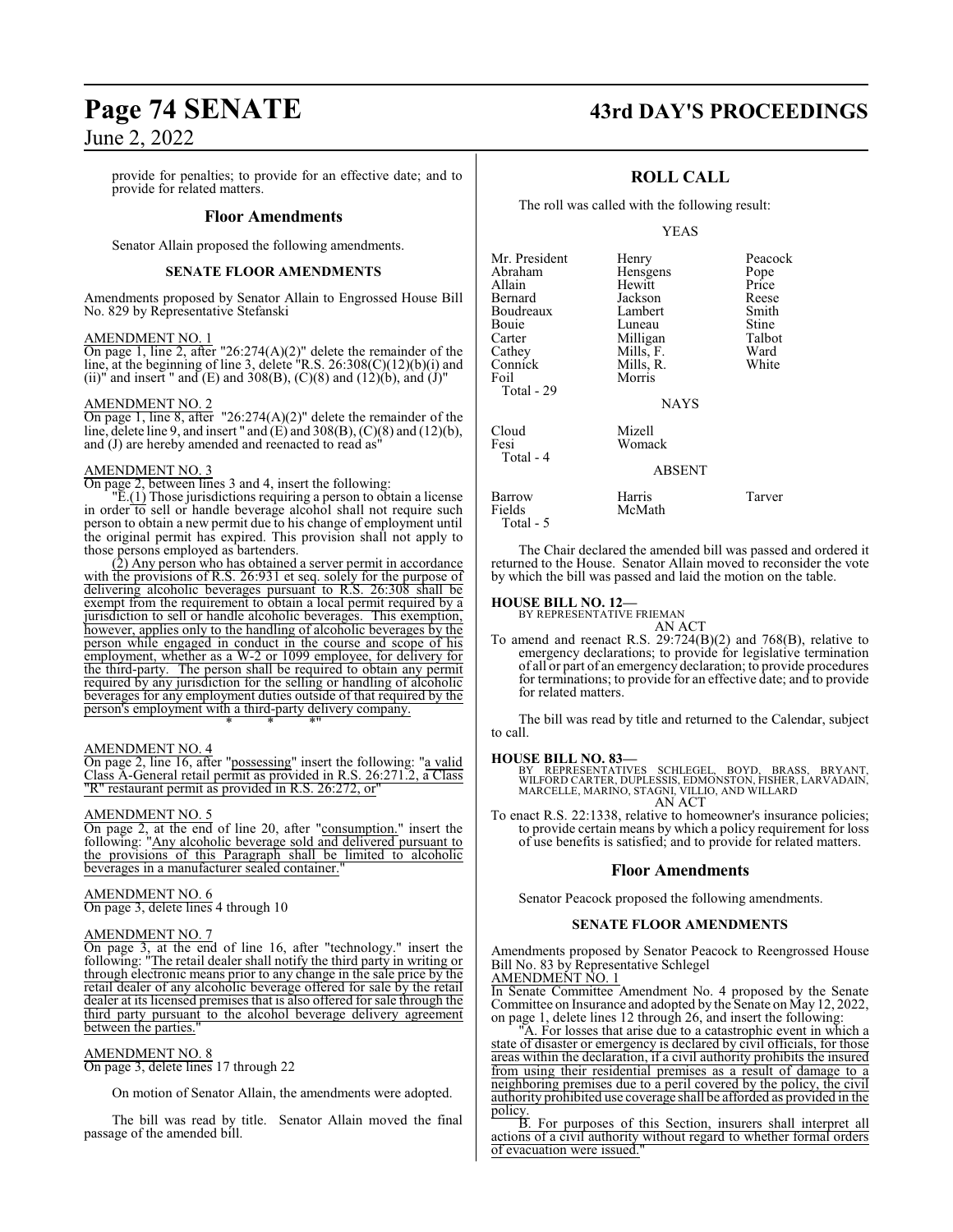On motion of Senator Peacock, the amendments were adopted.

The bill was read by title. Senator Talbot moved the final passage of the amended bill.

### **ROLL CALL**

The roll was called with the following result:

### YEAS

| Mr. President | Foil          | Pope               |
|---------------|---------------|--------------------|
| Abraham       | Henry         | Price              |
| Allain        | Hensgens      | Reese              |
| Barrow        | Hewitt        | Smith              |
| Bernard       | Jackson       | Stine              |
| Boudreaux     | Lambert       | Talbot             |
| <b>Bouje</b>  | Milligan      | Ward               |
| Carter        | Mills, F.     | White              |
| Cloud         | Mills, R.     | Womack             |
| Connick       | Mizell        |                    |
| Fesi          | Peacock       |                    |
| Total - 31    |               |                    |
|               | <b>NAYS</b>   |                    |
| Total - 0     |               |                    |
|               | <b>ABSENT</b> |                    |
| Cat           | I uneau       | $\mathrm{T}$ arver |

| Cathey    | Luneau | Tarver |
|-----------|--------|--------|
| Fields    | McMath |        |
| Harris    | Morris |        |
| Total - 7 |        |        |

The Chair declared the amended bill was passed and ordered it returned to the House. Senator Talbot moved to reconsider the vote by which the bill was passed and laid the motion on the table.

### **HOUSE BILL NO. 606—**

BY REPRESENTATIVE GEYMANN AN ACT

To enact Part V of Chapter 2 of Title 24 of the Louisiana Revised Statutes of 1950, to be comprised of R.S. 24:141, relative to legislative oversight; to create the Joint Recovery Oversight Committee; to provide for its membership, powers, duties, and functions; to require reports by the commissioner of administration and the director of the Governor's Office of Homeland Security and Emergency Preparedness to the joint committee; to provide for related functions and duties of the Joint Legislative Committee on the Budget; to provide for an effective date; and to provide for related matters.

On motion of Senator Reese, the bill was read by title and returned to the Calendar, subject to call.

### **HOUSE BILL NO. 701—**

BY REPRESENTATIVES HILFERTY AND GAROFALO AN ACT

To amend and reenact R.S. 29:727(D) and 737(C), relative to emergency preparedness; to provide relative to declarations of states of emergency declared by local officials; to provide for the duration of states of emergency; to provide for approval of an extension of a declaration of emergency under certain circumstances; and to provide for related matters.

The bill was read by title. Senator Hewitt moved the final passage of the bill.

### **ROLL CALL**

The roll was called with the following result:

### YEAS

Mr. President Foil Morris

## **43rd DAY'S PROCEEDINGS Page 75 SENATE** June 2, 2022

| Abraham<br>Allain<br>Barrow<br>Bernard<br>Boudreaux<br>Bouie<br>Carter<br>Cloud<br>Connick<br>Fesi<br>Total - 32 | Henry<br>Hensgens<br>Hewitt<br>Jackson<br>Lambert<br>Luneau<br>Milligan<br>Mills, F.<br>Mills, R.<br>Mizell | Peacock<br>Pope<br>Price<br>Reese<br>Smith<br>Stine<br>Talbot<br>White<br>Womack |
|------------------------------------------------------------------------------------------------------------------|-------------------------------------------------------------------------------------------------------------|----------------------------------------------------------------------------------|
|                                                                                                                  | <b>NAYS</b>                                                                                                 |                                                                                  |
| Total $-0$                                                                                                       | <b>ABSENT</b>                                                                                               |                                                                                  |
| Cathey<br>Fields<br>Total - 6                                                                                    | Harris<br>McMath                                                                                            | Tarver<br>Ward                                                                   |

The Chair declared the bill was passed and ordered it returned to the House. Senator Hewitt moved to reconsider the vote by which the bill was passed and laid the motion on the table.

### **Motion**

Senator Henry moved to suspend the rules to advance to take up House Bill No. 742 out of its regular order.

Without objection, so ordered.

### **HOUSE BILL NO. 742—**

BY REPRESENTATIVE BISHOP AN ACT

To enact R.S.  $27:416(C)(3)(c)$  and  $417(A)(6)(h)$  and to repeal R.S. 27:417(A)(2), relative to the Video DrawPoker Devices Control Law; to provide relative to qualified truck stop facilities; to provide relative to the requirements of qualified truck stop facilities; to provide relative to the criteria of qualified truck stop facilities; to provide relative to amenity requirements; and to provide for related matters.

### **Floor Amendments**

Senator Smith proposed the following amendments.

### **SENATE FLOOR AMENDMENTS**

Amendments proposed by Senator Smith to Reengrossed House Bill No. 742 by Representative Bishop

### AMENDMENT NO. 1

On page 1, line 17, after "Subparagraphs" change " $(3)(a)$  or  $(3)(b)$ " to "(a) or (b)"

### AMENDMENT NO. 2

On page 1, line 19, after "found in" delete "Paragraphs (2) and (3)" and insert "this Paragraph and Paragraph  $(2)$ "

On motion of Senator Smith, the amendments were adopted.

The bill was read by title. Senator Henry moved the final passage of the amended bill.

### **ROLL CALL**

The roll was called with the following result:

### YEAS

| Mr. Presiden |
|--------------|
| Allain       |
| Bernard      |
| Boudreaux    |

nt Henry Peacock<br>Hensgens Pope Hensgens Pope<br>
Hewitt Price Hewitt Price<br>
Lambert Reese Lambert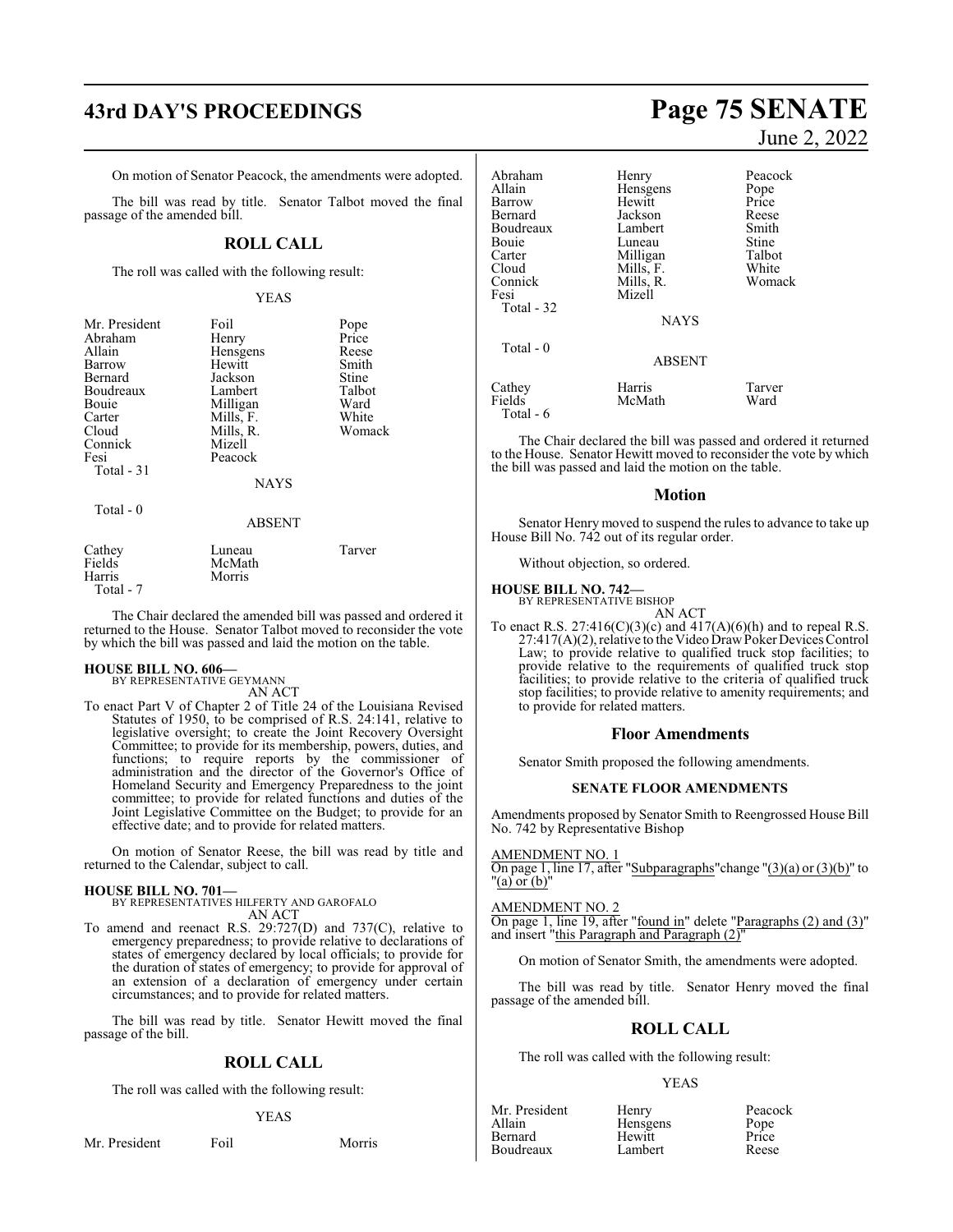| Bouie<br>Carter<br>Cloud<br>Connick<br>Foil<br>Total - 25 | Luneau<br>Milligan<br>Mills, F.<br>Mills, R.<br>Morris<br><b>NAYS</b> | Stine<br>Talbot<br>White |
|-----------------------------------------------------------|-----------------------------------------------------------------------|--------------------------|
| Abraham<br>Barrow<br>Total - 6                            | Fesi<br>Jackson<br><b>ABSENT</b>                                      | Mizell<br>Womack         |
| Cathey<br>Fields<br>Harris<br>Total - 7                   | McMath<br>Smith<br>Tarver                                             | Ward                     |

The Chair declared the amended bill was passed and ordered it returned to the House. Senator Henry moved to reconsider the vote by which the bill was passed and laid the motion on the table.

## **HOUSE BILL NO. 93—** BY REPRESENTATIVE FRIEMAN

AN ACT

To enact R.S. 23:1310.5.1, relative to workers' compensation; to provide for continuances in mediations, hearings, and trials; to require the granting of continuances under certain circumstances; and to provide for related matters.

The bill was read by title and returned to the Calendar, subject to call.

### **HOUSE BILL NO. 755—**

BY REPRESENTATIVES SCHEXNAYDER AND ZERINGUE AN ACT

To amend and reenact R.S. 39:100.44.1(B)(4), (E), (H)(3), and (J), relative to the disbursement of monies received from the American Rescue Plan Act of 2021; to make changes to the Louisiana Loggers Relief Program; to provide for an effective date; and to provide for related matters.

The bill was read by title and returned to the Calendar, subject to call.

## **HOUSE BILL NO. 35—** BY REPRESENTATIVE FARNUM

AN ACT

To amend and reenact R.S. 18:196(A)(1) and (D) and to enact R.S. 18:192.1, relative to the annual canvass of persons registered to vote; to provide for a supplemental annual canvass of persons registered to vote; to provide relative to an inactive list of voters; to provide for updating voter registration information; to provide for an effective date; and to provide for related matters.

The bill was read by title. Senator Hewitt moved the final passage of the bill.

### **ROLL CALL**

The roll was called with the following result:

### YEAS

| Foil      | Morris                            |
|-----------|-----------------------------------|
| Henry     | Peacock                           |
|           | Pope<br>Price                     |
| Hewitt    |                                   |
| Lambert   | Smith                             |
| Luneau    | Stine                             |
|           | Talbot                            |
| Mills, F. | White                             |
|           | Womack                            |
| Mizell    |                                   |
|           | Hensgens<br>Milligan<br>Mills, R. |

Total - 29

## **Page 76 SENATE 43rd DAY'S PROCEEDINGS**

**NAYS** 

| Total $-0$          | <b>ABSENT</b>     |                 |
|---------------------|-------------------|-----------------|
| Barrow<br>Cathey    | Harris<br>Jackson | Reese<br>Tarver |
| Fields<br>Total - 9 | McMath            | Ward            |

The Chair declared the bill was passed and ordered it returned to the House. Senator Hewitt moved to reconsider the vote by which the bill was passed and laid the motion on the table.

### **HOUSE BILL NO. 99—**

BY REPRESENTATIVE MCMAHEN AN ACT

To enact R.S. 14:2(B)(40), relative to crimes of violence; to add resisting a police officer with force or violence to the list of crimes of violence; and to provide for related matters.

The bill was read by title. Senator Foil moved the final passage of the bill.

### **ROLL CALL**

The roll was called with the following result:

### YEAS

| Mr. President<br>Abraham<br>Allain<br>Barrow<br>Bernard<br>Boudreaux<br>Bouie<br>Carter<br>Cloud<br>Connick<br>Fesi<br>Total - 32 | Foil<br>Henry<br>Hensgens<br>Hewitt<br>Jackson<br>Lambert<br>Luneau<br>Milligan<br>Mills, F.<br>Mills, R.<br>Mizell<br><b>NAYS</b> | Morris<br>Peacock<br>Pope<br>Price<br>Reese<br>Smith<br>Stine<br>Talbot<br>White<br>Womack |
|-----------------------------------------------------------------------------------------------------------------------------------|------------------------------------------------------------------------------------------------------------------------------------|--------------------------------------------------------------------------------------------|
| Total - 0                                                                                                                         | <b>ABSENT</b>                                                                                                                      |                                                                                            |
| Cathey<br>Fields<br>Total - 6                                                                                                     | Harris<br>McMath                                                                                                                   | Tarver<br>Ward                                                                             |

The Chair declared the bill was passed and ordered it returned to the House. Senator Foil moved to reconsider the vote by which the bill was passed and laid the motion on the table.

**HOUSE BILL NO. 137—** BY REPRESENTATIVE MARINO

AN ACT

To amend and reenact R.S. 40:966(F)(1), relative to immunity from prosecution for medical marijuana; to provide that visiting qualifying patients shall be exempt from prosecution for certain violations of the Uniform Controlled Dangerous Substances Law; to provide for an effective date; and to provide for related matters.

The bill was read by title. Senator Fred Mills moved the final passage of the bill.

### **ROLL CALL**

The roll was called with the following result: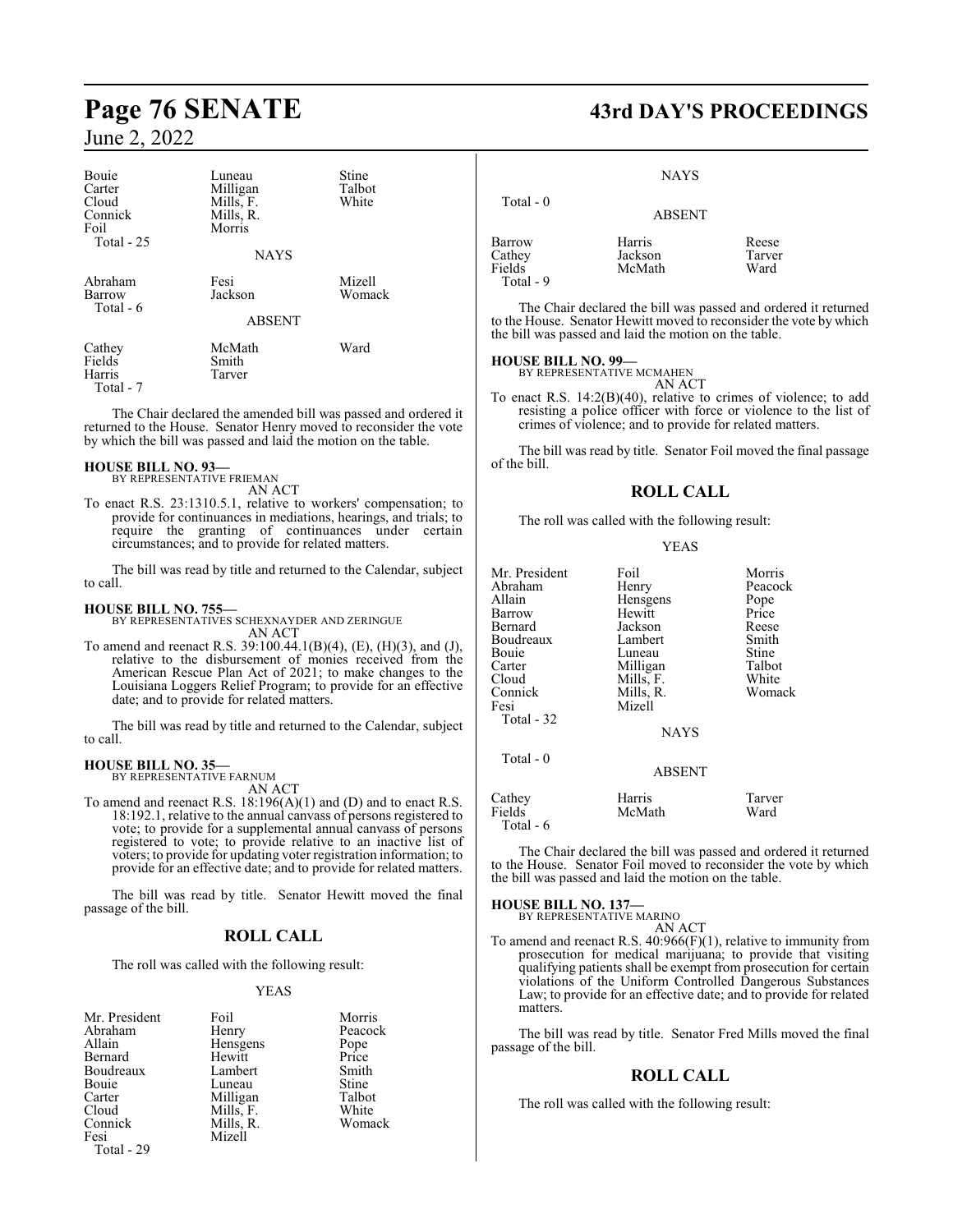## **43rd DAY'S PROCEEDINGS Page 77 SENATE**

### YEAS

| Mr. President<br>Allain<br>Boudreaux<br>Bouie<br>Carter<br>Connick<br>Foil<br>Total - 19 | Hensgens<br>Jackson<br>Lambert<br>Luneau<br>Milligan<br>Mills, F.<br>Morris<br><b>NAYS</b> | Price<br>Reese<br>Smith<br>Stine<br>White |
|------------------------------------------------------------------------------------------|--------------------------------------------------------------------------------------------|-------------------------------------------|
| Abraham<br>Barrow<br>Bernard<br>Cathey<br>Cloud<br>Total - 14                            | Fesi<br>Henry<br>Hewitt<br>Mills, R.<br>Mizell<br><b>ABSENT</b>                            | Peacock<br>Pope<br>Talbot<br>Womack       |
| Fields<br>Harris<br>Total - 5                                                            | McMath<br>Tarver                                                                           | Ward                                      |

The Chair declared the bill failed to pass.

### **Notice of Reconsideration**

Senator Fred Mills moved to reconsider on the next Legislative Day the vote by which the bill failed to pass.

**HOUSE BILL NO. 142—**<br>BY REPRESENTATIVES SCHLEGEL, ADAMS, AMEDEE, BACALA,<br>BISHOP, BUTLER, CARRIER, CREWS, EDMONDS, EDMONSTON,<br>FIRMENT, FISHER, FONTENOT, FREIBERG, GAROFALO, HARRIS,<br>HODGES, HORTON, MIKE JOHNSON, KERNER, MOO

### AN ACT

To enact R.S. 9:2800.28, relative to material harmful to minors; to provide for liability for the publishing or distribution of material harmful to minors on the internet; to provide for reasonable age verification; to provide for legislative intent; to provide for individual rights of action; to provide for attorney fees, court costs, and punitive damages; to provide for exceptions; to provide for definitions; and to provide for related matters.

### **Floor Amendments**

Senator Mizell proposed the following amendments.

### **SENATE FLOOR AMENDMENTS**

Amendments proposed by Senator Mizell to Reengrossed House Bill No. 142 by Representative Schlegel

### AMENDMENT NO. 1

On page 3, line 6, after "from" and before "a" insert "a website or other information or content on the internet or"

### AMENDMENT NO. 2

On page 3, line 8, after "connection" delete the remainder of the line

### AMENDMENT NO. 3

On page 3, at the beginning of line 9, delete "not include" and insert "to the extent such provider is not responsible for" and after "communication" and before the period "." insert "that constitutes material harmful to minors"

On motion of Senator Mizell, the amendments were adopted.

The bill was read by title. Senator Mizell moved the final passage of the amended bill.

# June 2, 2022

### **ROLL CALL**

The roll was called with the following result:

### YEAS

| Mr. President<br>Abraham<br>Allain<br>Barrow<br>Bernard<br>Boudreaux<br>Bouie<br>Carter<br>Cathey<br>Cloud | Foil<br>Henry<br>Hensgens<br>Hewitt<br>Jackson<br>Lambert<br>Luneau<br>Milligan<br>Mills, F.<br>Mills, R. | Peacock<br>Pope<br>Price<br>Reese<br>Smith<br>Stine<br>Talbot<br>Ward<br>White<br>Womack |
|------------------------------------------------------------------------------------------------------------|-----------------------------------------------------------------------------------------------------------|------------------------------------------------------------------------------------------|
| Connick<br>Fesi<br>Total - 34<br>Total - 0                                                                 | Mizell<br>Morris<br><b>NAYS</b>                                                                           |                                                                                          |
|                                                                                                            | <b>ABSENT</b>                                                                                             |                                                                                          |
| Fields<br>Harris<br>Total - 4                                                                              | McMath<br>Tarver                                                                                          |                                                                                          |

The Chair declared the amended bill was passed and ordered it returned to the House. Senator Mizell moved to reconsider the vote by which the bill was passed and laid the motion on the table.

### **HOUSE BILL NO. 160—**

BY REPRESENTATIVES LANDRY, AMEDEE, FONTENOT, MAGEE, ORGERON, AND ZERINGUE AN ACT

To enact Code of Civil Procedure Article 4731(C), relative to leases; to provide relative to federally declared national disasters; to provide relative to abandonment; to provide for repossession of the premises; to provide for an exception; to provide for damages; and to provide for related matters.

The bill was read by title. Senator Stine moved the final passage of the bill.

### **ROLL CALL**

The roll was called with the following result:

### YEAS

| Mr. President | Fesi        | Morris  |
|---------------|-------------|---------|
| Abraham       | Foil        | Peacock |
| Allain        | Henry       | Pope    |
| Barrow        | Hensgens    | Price   |
| Bernard       | Hewitt      | Reese   |
| Boudreaux     | Lambert     | Smith   |
| Bouie         | Luneau      | Stine   |
| Carter        | Milligan    | Talbot  |
| Cathey        | Mills, F.   | Ward    |
| Cloud         | Mills, R.   | White   |
| Connick       | Mizell      | Womack  |
| Total - 33    |             |         |
|               | <b>NAYS</b> |         |
| Total - 0     |             |         |
|               | ABSENT      |         |

Fields Jackson Tarver Harris McMath Total - 5

- 
- 
-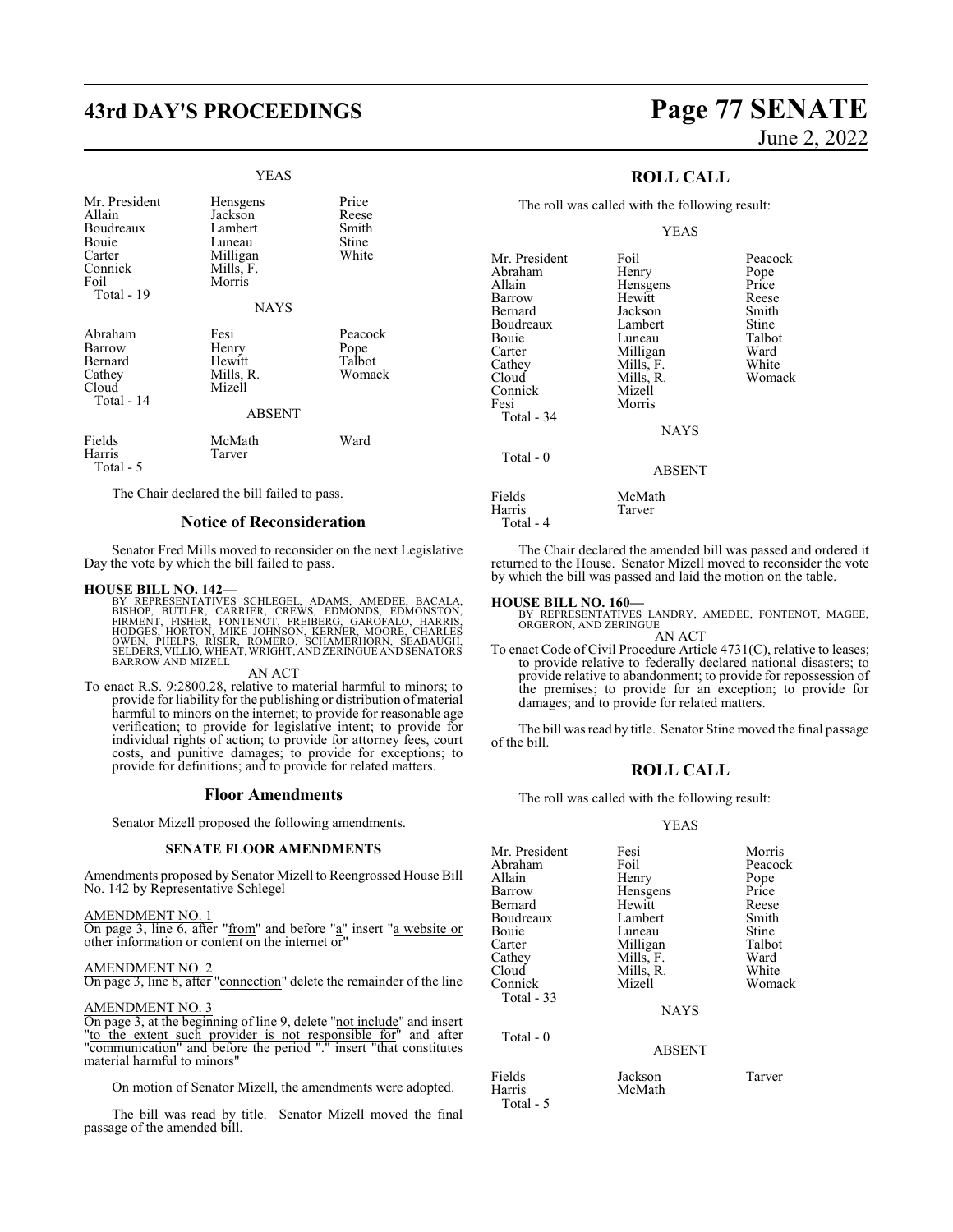The Chair declared the bill was passed and ordered it returned to the House. Senator Stine moved to reconsider the vote by which the bill was passed and laid the motion on the table.

### **HOUSE BILL NO. 260—**

BY REPRESENTATIVES MAGEE AND GREEN AN ACT

To enact R.S. 40:1800, relative to firearms; to provide for definitions; to provide for limitation of liability; to provide for an exception; and to provide for related matters.

The bill was read by title. Senator Ward moved the final passage of the bill.

### **ROLL CALL**

The roll was called with the following result:

### YEAS

| Henry<br>Hensgens<br>Hewitt<br>Jackson<br>Lambert<br>Luneau<br>Milligan<br>Mills, F.<br>Mills, R.<br>Mizell<br>Morris | Pope<br>Price<br>Reese<br>Smith<br>Stine<br>Talbot<br>Ward<br>White<br>Womack |
|-----------------------------------------------------------------------------------------------------------------------|-------------------------------------------------------------------------------|
| <b>ABSENT</b>                                                                                                         |                                                                               |
|                                                                                                                       | <b>NAYS</b>                                                                   |

| Fields    | McMath |
|-----------|--------|
| Harris    | Tarver |
| Total - 4 |        |

The Chair declared the bill was passed and ordered it returned to the House. Senator Ward moved to reconsider the vote by which the bill was passed and laid the motion on the table.

### **HOUSE BILL NO. 365—**

BY REPRESENTATIVES SEABAUGH, ADAMS, BACALA, BRYANT,<br>CARRIER, CORMIER, CREWS, EDMONDS, EDMONSTON, FIRMENT,<br>FONTENOT, GADBERRY, GAROFALO, HORTON, TRAVIS JOHNSON,<br>CHARLES OWEN, PRESSLY, SCHAMERHORN, AND VILLIO AN ACT

To amend and reenact R.S. 14:95.1(D) and to enact R.S. 14:2(B)(29) and 95.1(E), relative to crimes of violence; to create the crime of possession of firearm or carrying concealed weapon by a person convicted of certain felonies a crime of violence; to provide for an effective date; and to provide for related matters.

The bill was read by title. Senator White moved the final passage of the bill.

### **ROLL CALL**

The roll was called with the following result:

### YEAS

|          | Peacock       |
|----------|---------------|
| Henry    | Pope<br>Price |
| Hensgens |               |
| Hewitt   | Reese         |
| Jackson  | Smith         |
| Lambert  | <b>Stine</b>  |
| Luneau   | Talbot        |
| Milligan | Ward          |
|          | Foil          |

## **Page 78 SENATE 43rd DAY'S PROCEEDINGS**

| Cathey<br>Cloud<br>Connick<br>Fesi<br>Total - 34 | Mills, F.<br>Mills, R.<br>Mizell<br>Morris<br><b>NAYS</b> | White<br>Womack |
|--------------------------------------------------|-----------------------------------------------------------|-----------------|
| Total $-0$                                       | <b>ABSENT</b>                                             |                 |
| Fields<br>Harris                                 | McMath<br>Tarver                                          |                 |

Total - 4

The Chair declared the bill was passed and ordered it returned to the House. Senator White moved to reconsider the vote by which the bill was passed and laid the motion on the table.

### **HOUSE BILL NO. 463—**

BY REPRESENTATIVES SEABAUGH, AMEDEE,CREWS, EDMONSTON, FRIEMAN, HORTON, MCCORMICK, MIGUEZ, AND WRIGHT AN ACT

To amend and reenact R.S.  $14:95(A)(4)$ , (G), and  $(H)(1)$  and to repeal R.S. 14:95(A)(5), relative to the illegal carrying of weapons; to provide for the removal of knives as illegally carried weapons; and to provide for related matters.

The bill was read by title. Senator Henry moved the final passage of the bill.

### **ROLL CALL**

The roll was called with the following result:

### YEAS

| Mr. President<br>Abraham<br>Allain<br>Barrow<br>Bernard<br>Boudreaux<br>Bouie<br>Carter<br>Cathey<br>Cloud<br>Connick<br>Fesi<br>Total - 34 | Foil<br>Henry<br>Hensgens<br>Hewitt<br>Jackson<br>Lambert<br>Luneau<br>Milligan<br>Mills, F.<br>Mills, R.<br>Mizell<br>Morris<br><b>NAYS</b> | Peacock<br>Pope<br>Price<br>Reese<br>Smith<br>Stine<br>Talbot<br>Ward<br>White<br>Womack |
|---------------------------------------------------------------------------------------------------------------------------------------------|----------------------------------------------------------------------------------------------------------------------------------------------|------------------------------------------------------------------------------------------|
| Total $-0$                                                                                                                                  | <b>ABSENT</b>                                                                                                                                |                                                                                          |

| Fields    | McMath |
|-----------|--------|
| Harris    | Tarver |
| Total - 4 |        |

The Chair declared the bill was passed and ordered it returned to the House. Senator Henry moved to reconsider the vote by which the bill was passed and laid the motion on the table.

**HOUSE BILL NO. 923—**

BY REPRESENTATIVE MCKNIGHT AN ACT

To amend and reenact R.S. 9:2796(A), relative to the limitation of liability for loss connected to Mardi Gras parades; to provide for liability associated with motordrawn floats and other vehicles; to provide a limitation of liability for certain contractors and members of certain krewes and organizations; and to provide for related matters.

The bill was read by title. Senator Talbot moved the final passage of the bill.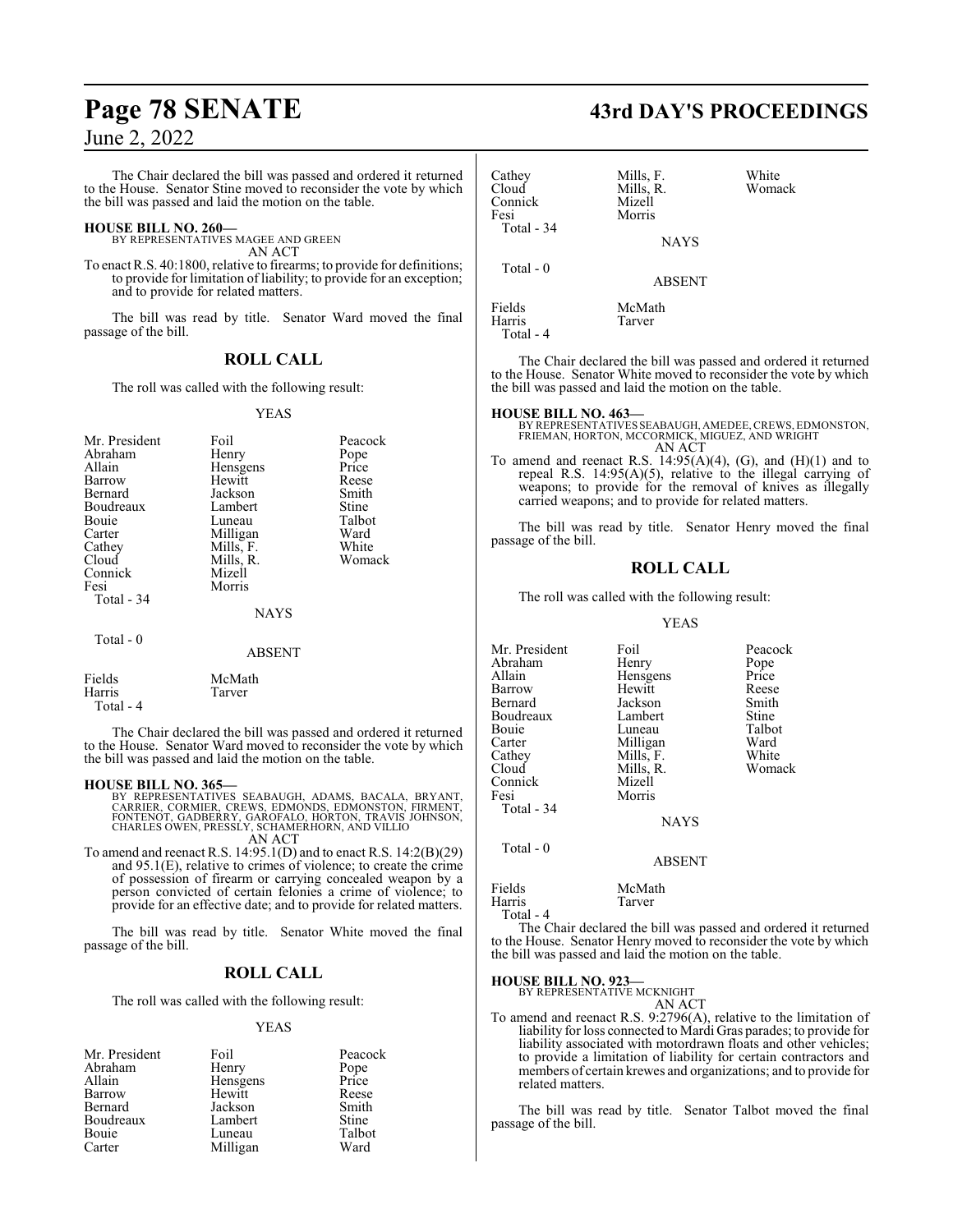### **ROLL CALL**

The roll was called with the following result:

### YEAS

| Mr. President<br>Abraham<br>Allain<br>Barrow<br>Bernard<br>Boudreaux<br>Bouie<br>Carter<br>Cathey<br>Cloud<br>Total - 29 | Fesi<br>Foil<br>Henry<br>Hensgens<br>Hewitt<br>Jackson<br>Milligan<br>Mills, F.<br>Mills, R.<br>Mizell<br><b>NAYS</b> | Morris<br>Peacock<br>Price<br>Reese<br>Smith<br>Stine<br>Talbot<br>Ward<br>Womack |
|--------------------------------------------------------------------------------------------------------------------------|-----------------------------------------------------------------------------------------------------------------------|-----------------------------------------------------------------------------------|
| Connick<br>Lambert<br>Total - 5                                                                                          | Luneau<br>Pope<br><b>ABSENT</b>                                                                                       | White                                                                             |
| Fields<br>Harris                                                                                                         | McMath<br>Tarver                                                                                                      |                                                                                   |

Total - 4

The Chair declared the bill was passed and ordered it returned to the House. Senator Talbot moved to reconsider the vote by which the bill was passed and laid the motion on the table.

### **Motion**

Senator Talbot moved to suspend the rules to take up House Bill No. 936 out of its regular order.

Without objection, so ordered.

### **HOUSE BILL NO. 936—** BY REPRESENTATIVE HUVAL

AN ACT

To amend and reenact R.S.  $22:1892(A)(1), (3)$ , and (4), relative to the payment and adjustment of certain insurance claims; to provide for the payment of any undisputed amount due on a claim; to provide for initiation of loss adjustment; to provide for requests for certain documents; to provide for written notice; and to provide for related matters.

### **Floor Amendments**

Senator Talbot proposed the following amendments.

### **SENATE FLOOR AMENDMENTS**

Amendments proposed by Senator Talbot to Engrossed House Bill No. 936 by Representative Huval

AMENDMENT NO. 1 On page 1, line 15, after "the" and before "amount" delete "undisputed"

AMENDMENT NO. 2 On page 2, line 23, after "are" delete the remainder of the line and insert "absolutely necessary and not redundant."

### AMENDMENT NO. 3

On page 3, line 5, after "settle" delete ",in whole or in part,"

On motion of Senator Talbot, the amendments were adopted.

The bill was read by title. Senator Talbot moved the final passage of the amended bill.

## **43rd DAY'S PROCEEDINGS Page 79 SENATE** June 2, 2022

### **ROLL CALL**

The roll was called with the following result:

### YEAS

| Mr. President<br>Bernard<br>Cloud<br>Fesi<br>Foil<br>Henry<br>Hensgens<br>Total - 21 | Hewitt<br>Lambert<br>Milligan<br>Mills, F.<br>Mills, R.<br>Mizell<br>Morris<br><b>NAYS</b> | Peacock<br>Pope<br>Reese<br>Smith<br>Talbot<br>White<br>Womack |
|--------------------------------------------------------------------------------------|--------------------------------------------------------------------------------------------|----------------------------------------------------------------|
| Abraham<br>Allain<br>Barrow<br>Boudreaux<br>Total - 12                               | Bouie<br>Carter<br>Connick<br>Jackson<br><b>ABSENT</b>                                     | Luneau<br>Price<br>Stine<br>Ward                               |
| Cathey<br>Fields                                                                     | Harris<br>McMath                                                                           | Tarver                                                         |

The Chair declared the amended bill was passed and ordered it returned to the House. Senator Talbot moved to reconsider the vote by which the bill was passed and laid the motion on the table.

### **HOUSE BILL NO. 953—**

Total - 5

BY REPRESENTATIVES SEABAUGH, AMEDEE, BACALA, BAGLEY,<br>BISHOP, BUTLER, CARRIER, CORMIER, COUSSAN, CREWS, DAVIS,<br>DESHOTEL, EDMONDS, EDMONSTON, EMERSON, FIRMENT,<br>FONTENOT, HORTON, MIKE JOHNSON, MACK, MCFARLAND,<br>NELSON, CHARLES AN ACT

- To amend and reenact R.S. 13:5233, relative to the Preservation of
	- Religious Freedom Act; to provide relative to the free exercise of religion; to provide for protection for places of worship; to prohibit certain restrictions against places of worship; and to provide for related matters.

The bill was read by title. Senator Milligan moved the final passage of the bill.

### **ROLL CALL**

The roll was called with the following result:

### YEAS

| Mr. President<br>Abraham<br>Allain<br>Bernard<br>Cathey<br>Cloud<br>Connick<br>Fesi<br>Foil | Henry<br>Hensgens<br>Hewitt<br>Lambert<br>Milligan<br>Mills, F.<br>Mills, R.<br>Mizell<br>Morris | Peacock<br>Pope<br>Reese<br>Stine<br>Talbot<br>Ward<br>White<br>Womack |
|---------------------------------------------------------------------------------------------|--------------------------------------------------------------------------------------------------|------------------------------------------------------------------------|
| Total - 26                                                                                  | <b>NAYS</b>                                                                                      |                                                                        |
| Barrow<br>Boudreaux<br>Bouie<br>Total - 8                                                   | Carter<br>Jackson<br>Luneau<br><b>ABSENT</b>                                                     | Price<br>Smith                                                         |
|                                                                                             |                                                                                                  |                                                                        |

Total - 4

Fields McMath<br>
Harris Tarver Tarver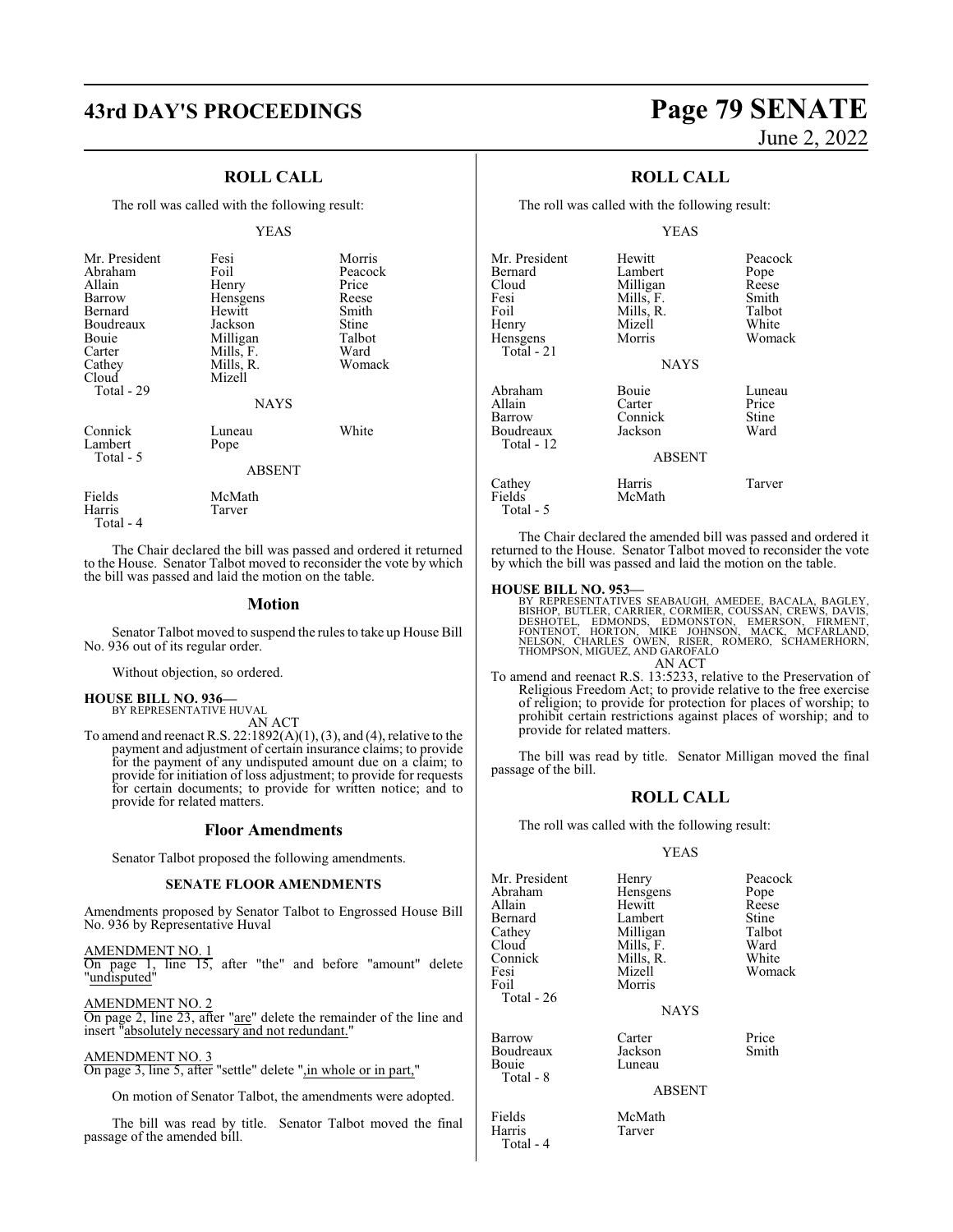The Chair declared the bill was passed and ordered it returned to the House. Senator Milligan moved to reconsider the vote by which the bill was passed and laid the motion on the table.

### **Rules Suspended**

Senator Peacock asked for and obtained a suspension of the rules to advance to:

### **House Bills and Joint Resolutions on Third Reading and Final Passage, Subject to Call**

### **Called from the Calendar**

Senator Peacock asked that House Bill No. 389 be called from the Calendar.

### **HOUSE BILL NO. 389—**

BY REPRESENTATIVE PRESSLY AN ACT

To amend and reenact Civil Code Articles 3461 and 3472.1, to enact Code of Civil Procedure Article 196.2, and to repeal Code of Civil Procedure Article 562, relative to prescription and peremption; to provide for emergency suspension of certain prescription and peremption periods; to provide for the emergency suspension of abandonment periods; to provide relative to the Louisiana Supreme Court; to provide for emergency extension of certain deadlines; and to provide for related matters.

### **Floor Amendments**

Senator Connick proposed the following amendments.

### **SENATE FLOOR AMENDMENTS**

Amendments proposed by Senator Connick to Reengrossed House Bill No. 389 by Representative Pressly

### AMENDMENT NO. 1

On page 1, line 2, after "enact" insert "Civil Code Art. 3493.11 and"

### AMENDMENT NO. 2

On page 1, line 7, after "deadlines;" insert "to provide for delictual actions resulting from the operation or control of any motor vehicle, aircraft, watercraft, or other means of conveyance; to provide for two-year prescription;"

### AMENDMENT NO. 3

On page 1, at the end of line 9, insert "and Civil Code Art. 3493.11 is hereby enacted"

### AMENDMENT NO. 4

On page 2, between lines 20 and 21, insert:

"\* \* \*

### Art. 3493.11. Delictual actions; two-year prescription; motor vehicle accidents

Delictual actions which arise due to injury or damages sustained as a result of an accident caused by the operation or control of any motor vehicle, aircraft, watercraft, or other means of conveyance, are subject to a liberative prescription of two years. This prescription commences to run from the day injury or damage is sustained. It does not run against minors or interdicts in actions involving permanent disability and brought pursuant to the Louisiana Products Liability Act or state law governing product liability actions in effect at the time of the injury or damage.

Senator Connick moved the adoption of the amendments.

Senator Peacock objected.

## **Page 80 SENATE 43rd DAY'S PROCEEDINGS**

### **ROLL CALL**

The roll was called with the following result:

### YEAS

| Barrow        | Jackson     | Price  |
|---------------|-------------|--------|
| Boudreaux     | Lambert     | Smith  |
| Bouie         | Luneau      | Stine  |
| Carter        | Mills, F.   | Ward   |
| Connick       | Morris      | White  |
| Foil          | Pope        |        |
| Total - 17    |             |        |
|               | <b>NAYS</b> |        |
| Mr. President | Henry       | Peacoo |
| Abraham       | Hensgens    | Reese  |
| Allain        | Hewitt      | Talbot |
| Bernard       | Milligan    | Woma   |
| Cloud         | Mills, R.   |        |
| Fesi          | Mizell      |        |
| Total - 16    |             |        |
|               | ABSENT      |        |
|               |             |        |

Peacock<br>Reese

Womack

| Cathey    | Harris | Tarver |
|-----------|--------|--------|
| Fields    | McMath |        |
| Total - 5 |        |        |

The Chair declared the amendments were adopted.

The bill was read by title. Senator Peacock moved the final passage of the amended bill.

### **ROLL CALL**

The roll was called with the following result:

### YEAS

| Mr. President<br>Abraham<br>Allain<br>Barrow<br>Bernard<br>Boudreaux<br>Bouie<br>Carter<br>Cathey<br>Cloud<br>Connick<br>Fesi<br>Total - 34 | Foil<br>Henry<br>Hensgens<br>Hewitt<br>Jackson<br>Lambert<br>Luneau<br>Milligan<br>Mills, F.<br>Mills, R.<br>Mizell<br>Morris<br>NAYS | Peacock<br>Pope<br>Price<br>Reese<br>Smith<br>Stine<br>Talbot<br>Ward<br>White<br>Womack |
|---------------------------------------------------------------------------------------------------------------------------------------------|---------------------------------------------------------------------------------------------------------------------------------------|------------------------------------------------------------------------------------------|
| Total - 0                                                                                                                                   | <b>ABSENT</b>                                                                                                                         |                                                                                          |
| Fields<br>Harris<br>Total - 4                                                                                                               | McMath<br>Tarver                                                                                                                      |                                                                                          |

The Chair declared the amended bill was passed and ordered it returned to the House. Senator Peacock moved to reconsider the vote by which the bill was passed and laid the motion on the table.

### **Rules Suspended**

Senator Pope asked for and obtained a suspension of the rules to revert to the Morning Hour.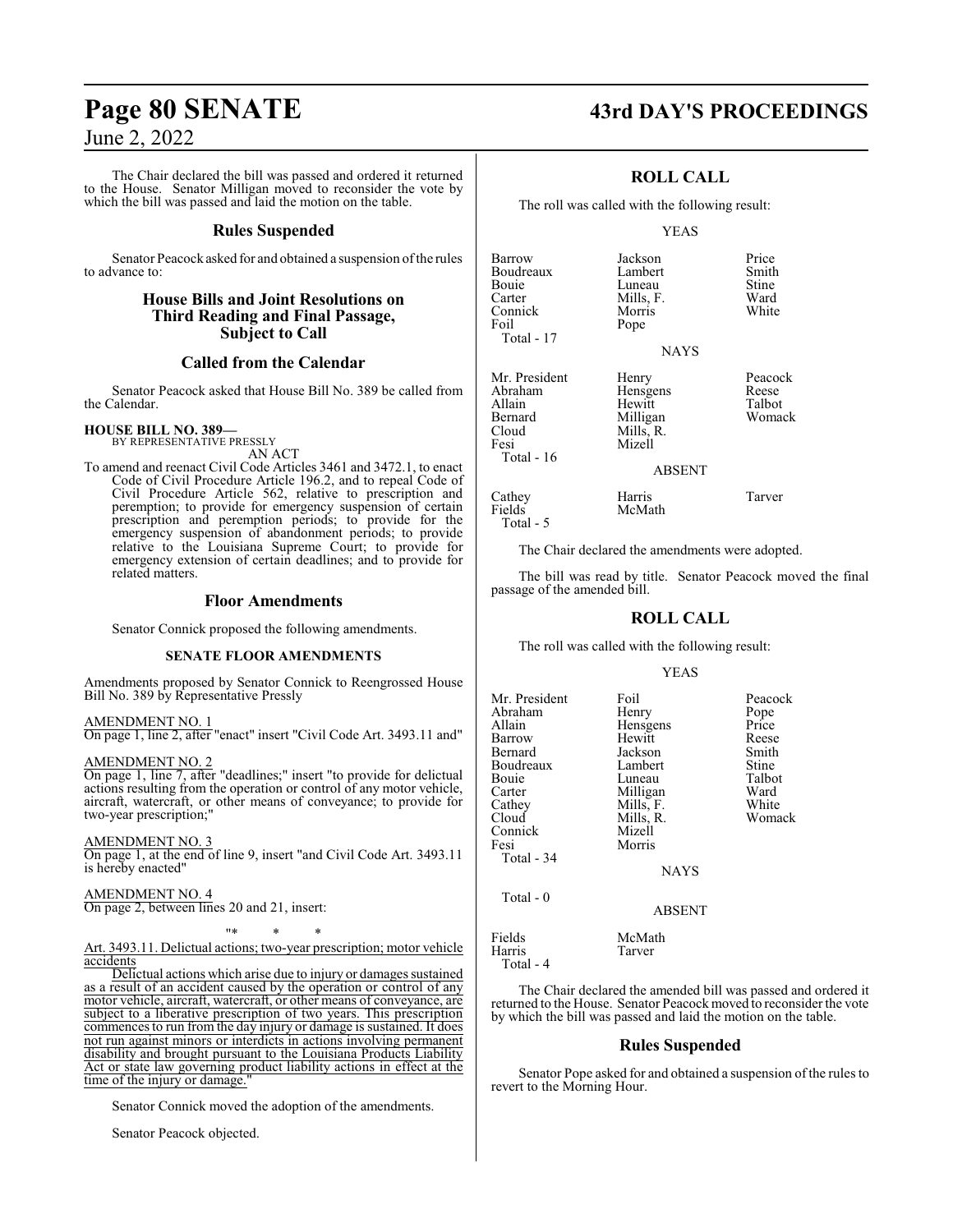## **43rd DAY'S PROCEEDINGS Page 81 SENATE** June 2, 2022

### **Conference Committee Reports Received**

June 2, 2022

The Conference Committee Reports for the above legislative instruments lie over under the rules.

## **SENATE BILL NO. 107—** BY SENATOR LUNEAU

AN ACT

To amend and reenact R.S. 23:1553(G), to enact R.S. 49:191(13), and to repeal R.S. 49:191(10)(l), relative to the Louisiana Workforce Commission; to provide for the re-creation of the Louisiana Workforce Commission and all statutory entities made a part of the department by law; to provide for the effective termination date for all statutory authority for the existence of such statutory entities; to provide for the reauthorization of the Incumbent Worker Training Program within the Louisiana Workforce Commission; and to provide for related matters.

### **SENATE BILL NO. 282—** BY SENATOR JACKSON

AN ACT

To amend and reenact Part III of Chapter 3 of Title 46 of the Louisiana Revised Statutes of 1950, comprised of R.S. 46:351 through 356, relative to public assistance programs; to establish a workforce training initiative to serve public assistance recipients; to provide for interagency collaboration in administering the program; to provide for an advisory board; to provide for an initial service area followed by a statewide extension of the program; to provide for duties of the executive director of the Louisiana Workforce Commission, the secretary of the Department of Children and Family Services, the secretary of the Louisiana Department of Health, the state superintendent of education, and the president of the Louisiana Community and Technical College System with respect to the program; to provide for administrative rulemaking; to provide for an effective date; and to provide for related matters.

### **HOUSE BILL NO. 153—**

BY REPRESENTATIVE FREEMAN AN ACT

To amend and reenact R.S. 33:9091.9(D)(1), (3)(b), and (4), (E)(4), and (F)(1) and (3)(c), relative to Orleans Parish; to provide relative to the Twinbrook Security District; to provide relative to the district's governing board; to provide relative to board appointments; to provide relative the parcel fee levied within the district; to provide relative to the expiration of the fee; and to provide for related matters.

## **HOUSE BILL NO. 294—**

BY REPRESENTATIVE NELSON AN ACT

To enact R.S. 22:1112, relative to the guaranteed issue of Medicare supplement policies; to provide for open enrollment; to require notice to policyholders of open enrollment periods; to prohibit denial or conditioning of coverage under certain circumstances; and to provide for related matters.

The Conference Committee Report(s) for the above legislative instruments lie over under the rules.

### **Message from the House**

### **PASSED SENATE BILLS AND JOINT RESOLUTIONS**

### June 2, 2022

To the Honorable President and Members of the Senate:

I am directed to inform your honorable body that the House of Representatives has finally passed the following Senate Bills and Joint Resolutions:

### **SENATE BILL NO. 439—**

BY SENATOR PEACOCK

AN ACT To amend and reenact R.S. 37:1271(A) and the introductory paragraph of 1285(A) and to enact R.S. 22:1021.1 and Part I-D of Chapter 15 of Title 37 of the Louisiana Revised Statutes of 1950, to be comprised of R.S. 37:1310.11 through 1310.15, relative to bridge year graduate physicians; to provide for the certification of bridge year graduate physicians; to provide for collaborative practice agreements; to provide for the powers and duties of the Louisiana State Board of Medical Examiners; to provide for insurance reimbursement claims by bridge year graduate physicians; and to provide for related matters.

Reported with amendments.

### **SENATE BILL NO. 489—**

BY SENATOR JACKSON

- AN ACT
- To amend and reenact R.S. 9:315.30 and to enact R.S. 9:315.30(A) and (B), relative to child support; to provide for penalties; to provide for failure to comply with a subpoena, warrant, or court order in child support or paternity proceedings; to provide for the suspension of certain licenses; to provide for an effective date; and to provide for related matters.

Reported with amendments.

**SENATE BILL NO. 388—**<br>BY SENATORS HEWITT, ABRAHAM, ALLAIN, BARROW, CATHEY,<br>CLOUD, CONNICK, CORTEZ, FESI, JACKSON, MCMATH, MILLIGAN,<br>FRED MILLS, ROBERT MILLS, MORRIS, PEACOCK, PÓPE, REESE,<br>STINE, TALBOT, TARVER, WARD AND W

AN ACT

To amend and reenact R.S. 14:32.9 and R.S. 51:1402(10) and to enact R.S. 40:962.2, relative to abortion-inducing drugs and the crime of criminal abortion; to define criminal abortion; to prohibit criminal abortion by means of the use of an abortioninducing drug without the prescribing physician being physically present during the administration of the drug; to provide criminal penalties; to provide for defenses; to prohibit the selling, prescribing, distributing, dispensing, or delivering of certain abortion-inducing drugs under certain circumstances; to define abortion-inducing drugs; to provide for exceptions; to provide for the promulgation ofrules; to provide for unfair trade practices; and to provide for related matters.

Reported with amendments.

### **SENATE BILL NO. 67—** BY SENATOR FRED MILLS

AN ACT

To amend and reenact R.S. 49:951(9), 953, the introductory paragraph of  $953.1(A)(1)$ ,  $953.1(A)(5)$ , and (C),  $954(A)$  and  $(B)(\overline{2})$ , 954.1(A), 955(B), (C), (E), and (F), 959(A), 960(B), 964(A)(1), (F), and (G), 964.1(C), 966(A), 967, the introductory paragraph of 968(B), 968(B)(24)(b), (C)(2) and (4), (D)(1)(a), and the introductory paragraph of  $(D)(1)(b)$ ,  $(D)(1)(b)(i)$ , and  $(c)$ and (3),  $(E)(1)(a)$ , the introductory paragraph of  $968(F)(1)$ ,  $(G)$ ,  $(H), (J),$  and  $(K)(2), 969(A), 970(A), 971(A)(1)$  and  $(3)$  and  $(B),$ 974(B), (C), and (E), 978.1, 978.4(A)(2), 978.5(B) and (C), the introductory paragraph of 978.7, and 978.8(A) and (B), to enact R.S. 49:953.1(G), 963, and 964, and to recodify Chapter 13 of Title 49 ofthe Louisiana Revised Statutes of 1950 in its entirety, relative to the Administrative Procedure Act; to make technical updates to the Administrative Procedure Act; to provide for public hearings; to provide for publication of executive orders; to provide for judicial review; to direct the Louisiana State Law Institute to redesignate the current provisions of Chapter 13 of Title 49 of the Louisiana Revised Statutes of 1950 into a new format and number scheme, to be comprised of R.S. 49:950 through 978.3, without changing the text of the provisions except as provided herein; to make technical and conforming changes to reflect the format and number scheme provided herein; to direct the Louisiana State Law Institute to change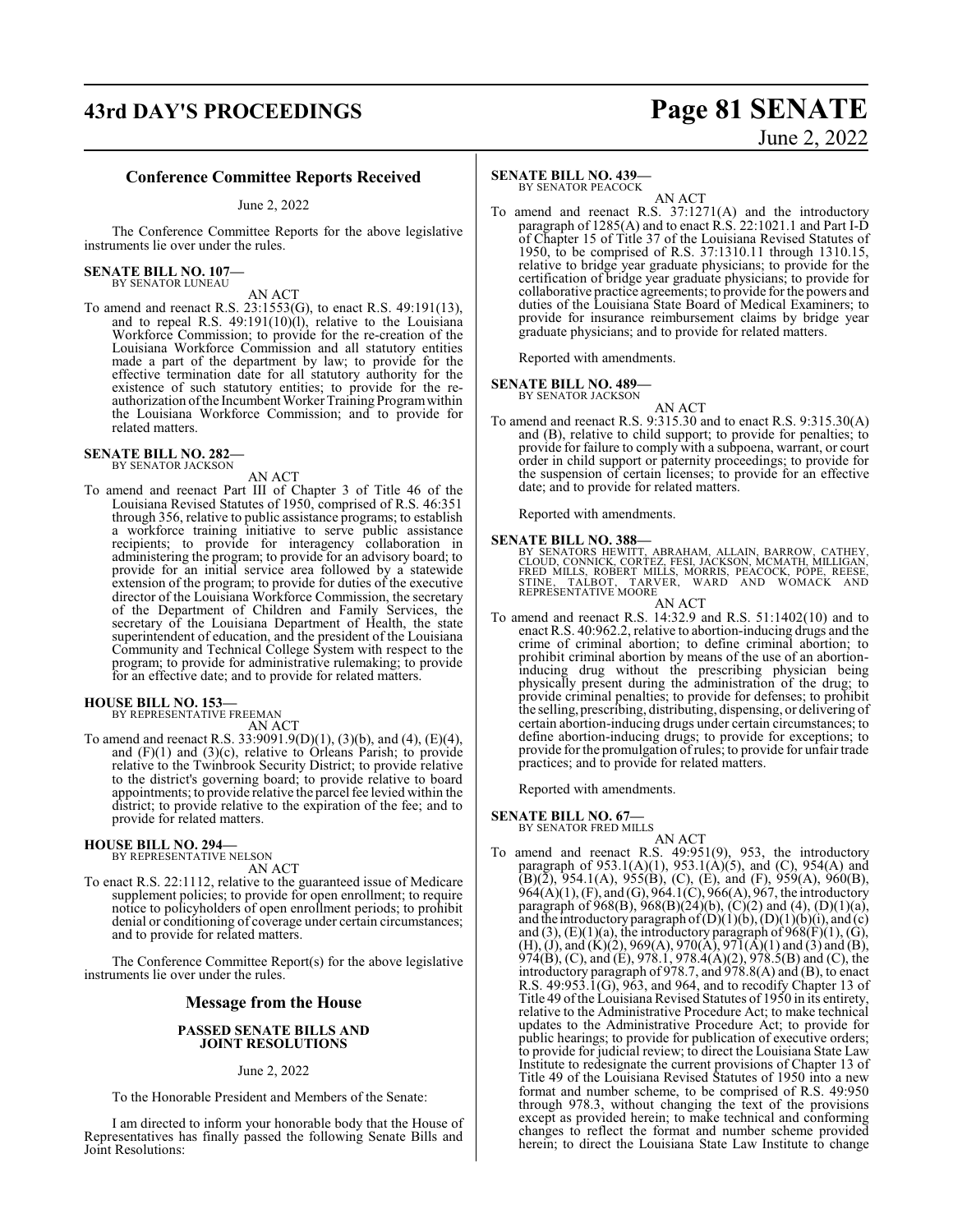## **Page 82 SENATE 43rd DAY'S PROCEEDINGS**

June 2, 2022

references to segments of law in existing statutes and codes as necessary to reflect the redesignation of such segments as provided herein; and to provide for related matters.

Reported with amendments.

Respectfully submitted, MICHELLE D. FONTENOT Clerk of the House of Representatives

### **Message from the House**

### **PASSED SENATE BILLS AND JOINT RESOLUTIONS**

June 2, 2022

To the Honorable President and Members of the Senate:

I am directed to inform your honorable body that the House of Representatives has finally passed the following Senate Bills and Joint Resolutions:

### **SENATE BILL NO. 349—** BY SENATOR CARTER

AN ACT

To amend and reenact R.S.  $37:753(C)(1)(a)$  and  $(E)$  and to repeal R.S.  $37:753(C)(1)(c)$  and  $(K)$ , relative to the membership of Louisiana State Board of Dentistry; to provide for terms of service; to provide for term limits; to provide for the filling of vacancies; to repeal outdated provisions; to provide for the terms of members currently serving partial terms; and to provide for related matters.

Reported without amendments.

### **SENATE BILL NO. 369—**

BY SENATOR HARRIS AND REPRESENTATIVES ADAMS, BOYD,<br>ROBBY CARTER, WILFORD CARTER, DUPLESSIS, FISHER, GLOVER,<br>GREEN,HUGHES,JENKINS,JORDAN,LAFLEUR,LARVADAIN,LYONS, NEWELL AND SELDERS

AN ACT

To amend and reenact R.S. 18:423(E), 426.1(A)(2), and 1309(J), relative to compensation for certain election workers; to provide for increased rates of compensation; and to provide for related matters.

Reported without amendments.

### **SENATE BILL NO. 426—**

BY SENATORS MCMATH, BARROW, BERNARD, BOUDREAUX, BOUIE,<br>CATHEY, CLOUD, FESI, FIELDS, HARRIS, HEWITT, JACKSON,<br>LUNEAU, MILLIGAN, ROBERT MILLS, PRICE, SMITH, STINE, TALBOT,<br>TARVER, WARD AND WOMACK AND REPRESENTATIVES<br>BOURRIAQ **WHITE** 

### AN ACT

To enact Subpart K of Part VIII of Chapter 1 of Title 51 of the Louisiana Revised Statutes of 1950, to be comprised of R.S. 51:470.1 through 470.6, relative to a property right of identity; to provide for definitions; to provide for prohibitions; to provide for termination of the right of identity; to provide for protection from misappropriation; to provide for a cause of action; to provide for a prescriptive period; to provide for remedies; to provide for penalties; to provide for exceptions; to provide for applicability; and to provide for related matters.

Reported without amendments.

### **SENATE BILL NO. 435—**

BY SENATORS CORTEZ, BARROW, BOUDREAUX, BOUIE, FESI,<br>FIELDS, HENSGENS, JACKSON, MILLIGAN, FRED MILLS, MIZELL,<br>PEACOCK, POPE, PRICE, STINE, TALBOT AND WOMACK AND<br>REPRESENTATIVES FREIBERG,LARVADAIN AND PIERRE<br>AN ACT

To enact R.S. 32:57(J) and 268, relative to the Louisiana Highway Regulatory Act; to establish the Atchafalaya Basin Bridge as a highway safety corridor; to provide for camera safety devices; to provide relative to traffic regulations; to provide relative to speed limits; to provide relative to driving on the right side, overtaking, and passing; to provide for signs; to provide for penalties; and to provide for related matters.

Reported without amendments.

**SENATE BILL NO. 34—**<br>BY SENATOR FRED MILLS AND REPRESENTATIVES BAGLEY,<br>BUTLER AND CHARLES OWEN AN ACT

To amend and reenact R.S. 37:1270.1(F), 1314(G), 1357.1(B), 1360(5), 1360.63(E), 1360.102(F), 2864(D), and 3356(E) and to enact R.S. 37:629, 1164(39)(c), 1270(D), 1340(7), 3015, 3303(E), and 3434 and R.S. 42:17.2, relative to meetings of statewide advisory committees of the Louisiana State Board of Medical Examiners; to authorize certain meetings to be conducted electronically; to provide for public notice and participation requirements; and to provide for related matters.

Reported without amendments.

### **SENATE BILL NO. 35—**

BY SENATORS FRED MILLS, ABRAHAM, BERNARD, BOUDREAUX,<br>BOUIE, CATHEY, CONNICK, CORTEZ, FESI, FIELDS, FOIL, HARRIS,<br>HEWITT, JACKSON, MCMATH, MILLIGAN, MIZELL, MORRIS,<br>PEACOCK,POPE,REESE,SMITH,STINE,TALBOT AND WOMACKAND<br>REPRES AN ACT

To enact R.S. 49:149.34, relative to the names of state buildings; to name the Carl W. Aron Building; to provide for an effective date; and to provide for related matters.

Reported without amendments.

### **SENATE BILL NO. 135—** BY SENATOR BOUDREAUX

AN ACT To amend and reenact R.S.  $44:4.1(B)(31)$  and R.S.  $46:121(1)$  and  $(4)$ ,  $122(B)(1)$ ,  $123(B)(1)$  and  $(2)$ ,  $(D)(1)$ ,  $(E)$ ,  $(G)(1)$  and  $(2)$ , and  $(K)(2)$  through  $(4)$ , and to enact R.S.  $46:123(M)$ , and to repeal R.S.  $46:121(1)(c)$  and (6), relative to the Military Family Assistance Fund; to provide an exception relative to public records for Military Family Assistance Fund applications; to provide for definitions; to clarify the requirements for needbased Military Family Assistance Fund applications; to provide for remote operations; and to provide for related matters.

Reported without amendments.

**SENATE BILL NO. 142—** BY SENATOR MORRIS

AN ACT

To amend and reenact Code of Criminal Procedure Art. 890.1(D) and to enact R.S. 15:529.1(A)(5), relative to crimes of violence; to provide relative to minimum mandatory sentences for crimes of violence; to prohibit the waiver of minimum mandatory sentences for all crimes of violence; to provide an additional penalty for a second or subsequent offense when the offender has a criminal history including a crime of violence or sex offense; and to provide for related matters.

Reported without amendments.

Respectfully submitted, MICHELLE D. FONTENOT Clerk of the House of Representatives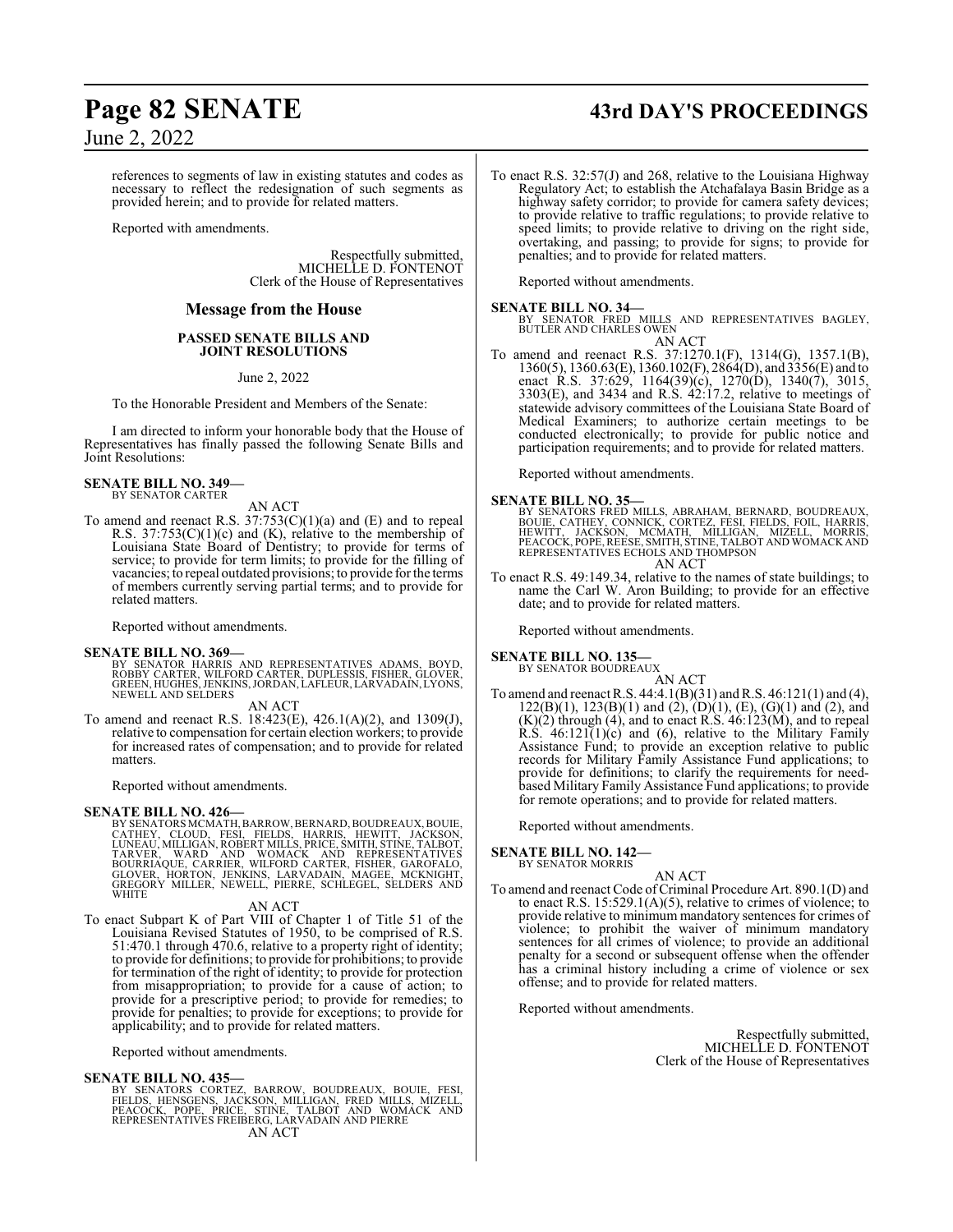## **43rd DAY'S PROCEEDINGS Page 83 SENATE**

## June 2, 2022

### **Introduction of Senate Resolutions**

**SENATE RESOLUTION NO. 190—**

BY SENATOR CORTEZ

A RESOLUTION To commend Bobby Hebert, a World War II Navy veteran, upon the celebration of his 100<sup>th</sup> birthday.

The resolution was read by title and placed on the Calendar for a second reading.

## **SENATE RESOLUTION NO. 191—** BY SENATOR MCMATH

A RESOLUTION

To create and provide for the Legislative AdvisoryCouncil on Public Contracts, Works, and Improvements.

The resolution was read by title and placed on the Calendar for a second reading.

### **SENATE RESOLUTION NO. 192—** BY SENATOR CORTEZ

A RESOLUTION To commend Lynwood J. Broussard for 50 years of exemplary public service as justice of the peace for Ward 4 for Lafayette Parish.

The resolution was read by title and placed on the Calendar for a second reading.

### **Senate Resolutions on Second Reading, Subject to Call**

### **Called from the Calendar**

Senator Hewitt asked that Senate Resolution No. 178 be called from the Calendar.

### **SENATE RESOLUTION NO. 178—** BY SENATOR HEWITT

A RESOLUTION

To acknowledge the right of parents to decide whether to vaccinate a child for COVID-19 and the role of the state in providing information to allow parents to make an informed decision.

On motion of Senator Hewitt, the resolution was read by title and returned to the Calendar, subject to call.

### **Called from the Calendar**

Senator Boudreaux asked that Senate Resolution No. 182 be called from the Calendar.

### **SENATE RESOLUTION NO. 182—** BY SENATOR BOUDREAUX

A RESOLUTION

To commend K. Scott Wester for his many years of dedicated, faithful service to the Franciscan Missionaries of Our Lady Health System and the state of Louisiana.

On motion of Senator Boudreaux the resolution was read by title and adopted.

### **Reports of Committees**

The following reports of committees were received and read:

### **REPORT OF COMMITTEE ON**

### **EDUCATION**

Senator Katrina Jackson, Vice Chair on behalf ofthe Committee on Education, submitted the following report:

To the President and Members of the Senate:

I am directed by your Committee on Education to submit the following report:

### **HOUSE CONCURRENT RESOLUTION NO. 1—** BY REPRESENTATIVE IVEY

A CONCURRENT RESOLUTION To suspend until sixty days after final adjournment of the 2023

Regular Session of the Legislature of Louisiana the provisions ofR.S. 17:170(F), relative to immunizations of persons entering certain educational institutions during an outbreak of a communicable disease.

Reported with amendments.

### **HOUSE BILL NO. 427—**

BY REPRESENTATIVE AMEDEE AN ACT

To enact R.S. 17:170(G), relative to the administration of vaccines; to prohibit the administration of vaccines to minors on school property and at school-sponsored events unless certain conditions are met; and to provide for related matters.

Reported with amendments.

### **HOUSE BILL NO. 499—**

BY REPRESENTATIVE AMEDEE AN ACT

fund; and to provide for related matters.

To amend and reenact R.S. 17:1807(A) and to enact R.S. 17:1807(D) through (F), relative to postsecondary education; to create a fund for the purpose of funding tuition exemptions and reduction in textbook costs for persons age fifty-five and older; to provide that the Board of Regents shall administer the fund; to direct the state treasurer to deposit certain amounts into the

Reported with amendments.

### **HOUSE BILL NO. 649—**

BY REPRESENTATIVES HILFERTY, FREIBERG, LANDRY, BAGLEY,<br>BOYD, BRYANT, WILFORD CARTER, DAVIS, FREEMAN, GREEN,<br>HARRIS, IVEY, LARVADAIN, LYONS, MARINO, NEWELL, SCHLEGEL,<br>AND STAGNI

AN ACT

To amend and reenact R.S. 17:416.1(B) and to enact R.S. 17:416.14, relative to student discipline; to prohibit corporal punishment in elementary and secondary schools unless authorized by a parent or legal guardian; and to provide for related matters.

Reported favorably.

### **HOUSE BILL NO. 792—**

BY REPRESENTATIVES PHELPS, BOYD, LANDRY, MOORE, AND NEWELL AND SENATOR BARROW AN ACT

To enact R.S. 17:182, relative to literacy instruction; to provide for a literacy initiative for public school students in grades six through twelve; to provide for funding; to provide for requirements of the state Department of Education; and to provide for related matters.

Reported with amendments.

## **HOUSE BILL NO. 819—** BY REPRESENTATIVE COX

AN ACT

To amend and reenact R.S.  $17:500.2(A)(1)$  and  $(2)(c)$  and  $(d)$  and  $(E)(1)$  and  $1206.2(A)(1)$  and  $(2)(c)$  and  $(d)$  and  $(E)(1)(a)$  and to enact R.S. 17:500.2(A)(2)(e) and 1206.2(A)(2)(e), relative to extended sick leave for certain school employees; to provide relative to requirements of sick leave related to pregnancy and infant care for school bus operators and public school employees; to provide definitions; and to provide for related matters.

Reported with amendments.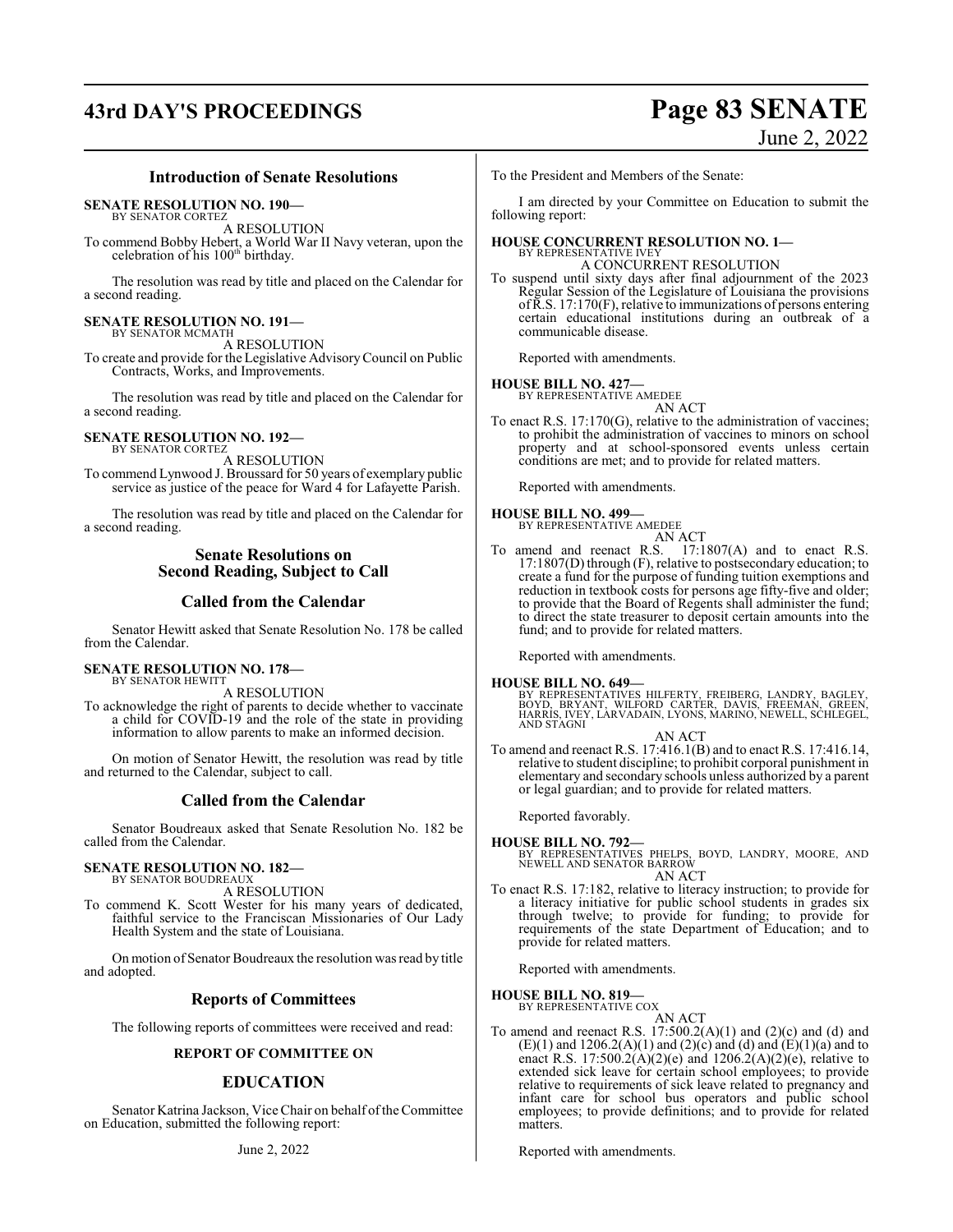## **Page 84 SENATE 43rd DAY'S PROCEEDINGS**

June 2, 2022

### **HOUSE BILL NO. 946—**

BY REPRESENTATIVE DUSTIN MILLER AN ACT

To amend and reenact R.S. 17:1944.1(B)(1) and (C) and to enact R.S. 17:1944.1(B)(3)(c), relative to local special education advisory councils; to provide relative to membership on such councils; to provide relative to reports fromsuch councils; and to provide for related matters.

Reported with amendments.

Respectfully submitted, Senator Katrina Jackson Vice Chair

### **House Bills and Joint Resolutions on Second Reading Just Reported by Committees**

Senator Jackson asked for and obtained a suspension of the rules to take up House Bills and Joint Resolutions just reported by Committees.

### **HOUSE BILL NO. 427—**

BY REPRESENTATIVE AMEDEE

AN ACT

To enact R.S. 17:170(G), relative to the administration of vaccines; to prohibit the administration of vaccines to minors on school property and at school-sponsored events unless certain conditions are met; and to provide for related matters.

Reported with amendments by the Committee on Education.

### **SENATE COMMITTEE AMENDMENTS**

Amendments proposed by Senate Committee on Education to Reengrossed House Bill No. 427 by Representative Amedee

### AMENDMENT NO. 1

On page 1, line 7, change "colleges" to "colleges postsecondary education institutions"

AMENDMENT NO. 2 On page 1, line 8, change "or vocational" to "or vocational"

AMENDMENT NO. 3 On page 1, line 12, change "No vaccine may be administered" to "Prior to administering a vaccine"

AMENDMENT NO. 4 On page 1, line 14, after "Section" change "unless" to ", the institution's or facility's governing authority may require that"

### AMENDMENT NO. 5

On page 1, delete lines 19 and 20, and insert the following "(2) The governing authority of an institution or facility may

adopt rules to prohibit an

On motion of Senator Jackson, the committee amendment was adopted. The amended bill was read by title and referred to the Legislative Bureau.

### **HOUSE BILL NO. 499—**

BY REPRESENTATIVE AMEDEE

AN ACT

To amend and reenact R.S. 17:1807(A) and to enact R.S. 17:1807(D) through (F), relative to postsecondaryeducation; to create a fund for the purpose of funding tuition exemptions and reduction in textbook costs for persons age fifty-five and older; to provide that the Board of Regents shall administer the fund; to direct the state treasurer to deposit certain amounts into the fund; and to provide for related matters.

Reported with amendments by the Committee on Education.

### **SENATE COMMITTEE AMENDMENTS**

Amendments proposed by Senate Committee on Education to Re-Reengrossed House Bill No. 499 by Representative Amedee

### AMENDMENT NO. 1

On page 1, line 6, change "amounts" to "monies"

### AMENDMENT NO. 2

On page 2, line 11, change "Redemption and Security Fund" to "Security and Redemption Fund"

### AMENDMENT NO. 3

On page 2, line 13, after "monies" delete the remainder of the line, delete lines 14 and 15, and insert the following: "received from grants or donations for the purposes of this Section.

### AMENDMENT NO. 4

On page 2, line 19, after "Regents" delete the remainder of the line, delete lines 20 and 21, and insert a period "."

On motion of Senator Jackson, the committee amendment was adopted. The amended bill was read by title and referred to the Legislative Bureau.

### **HOUSE BILL NO. 649—**

BY REPRESENTATIVES HILFERTY, FREIBERG, LANDRY, BAGLEY,<br>BOYD, BRYANT, WILFORD CARTER, DAVIS, FREEMAN, GREER,<br>HARRIS, IVEY, LARVADAIN, LYONS, MARINO, NEWELL, SCHLEGEL, AND STAGNI

AN ACT

To amend and reenact R.S. 17:416.1(B) and to enact R.S. 17:416.14, relative to student discipline; to prohibit corporal punishment in elementary and secondary schools unless authorized by a parent or legal guardian; and to provide for related matters.

Reported favorably by the Committee on Education. The bill was read by title and referred to the Legislative Bureau.

**HOUSE BILL NO. 792—** BY REPRESENTATIVES PHELPS, BOYD, LANDRY, MOORE, AND NEWELL AND SENATOR BARROW AN ACT

To enact R.S. 17:182, relative to literacy instruction; to provide for a literacy initiative for public school students in grades six through twelve; to provide for funding; to provide for requirements of the state Department of Education; and to provide for related matters.

Reported with amendments by the Committee on Education.

### **SENATE COMMITTEE AMENDMENTS**

Amendments proposed by Senate Committee on Education to Reengrossed House Bill No. 792 by Representative Phelps

AMENDMENT NO. 1 On page 1, line 12, change "shall" to "may"

AMENDMENT NO. 2 On page 2, line 5, change "an update" to "updates"

AMENDMENT NO. 3 On page 2, line 12, change "those" to "a student"

AMENDMENT NO. 4 On page 2, line 14, change "shall" to "may"

AMENDMENT NO. 5 On page 2, line 17, change "is" to "has been"

AMENDMENT NO. 6 On page 3, the end of line 22, insert "types of"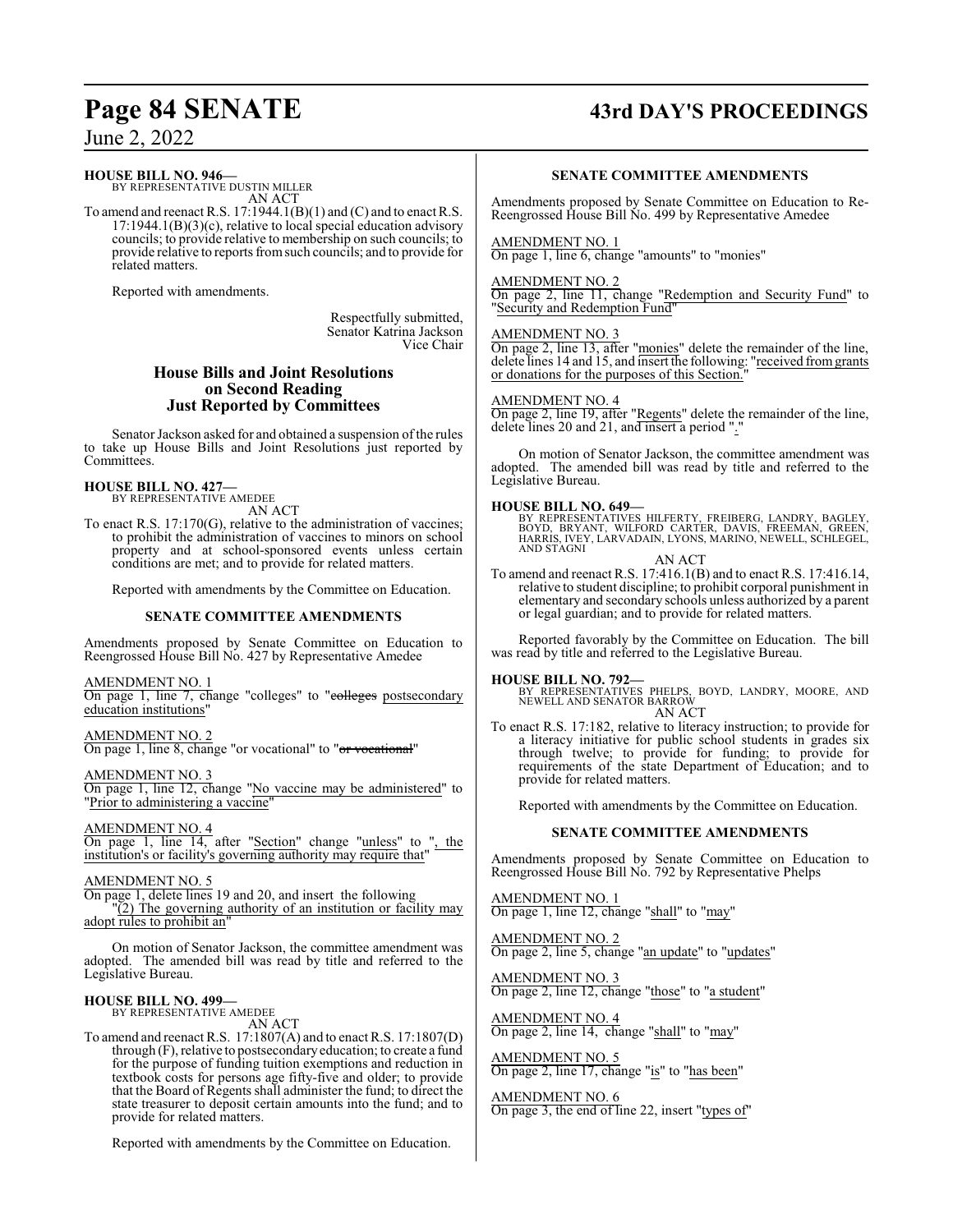# **43rd DAY'S PROCEEDINGS Page 85 SENATE**

June 2, 2022

### AMENDMENT NO. 7

On page 3, line 23, change "each student" to "students"

On motion of Senator Jackson, the committee amendment was adopted. The amended bill was read by title and referred to the Legislative Bureau.

## **HOUSE BILL NO. 819—** BY REPRESENTATIVE COX

AN ACT

To amend and reenact R.S.  $17:500.2(A)(1)$  and  $(2)(c)$  and  $(d)$  and (E)(1) and 1206.2(A)(1) and (2)(c) and (d) and (E)(1)(a) and to enact R.S. 17:500.2( $\hat{A}$ )(2)(e) and 1206.2( $A$ )(2)(e), relative to extended sick leave for certain school employees; to provide relative to requirements of sick leave related to pregnancy and infant care for school bus operators and public school employees; to provide definitions; and to provide for related matters.

Reported with amendments by the Committee on Education.

### **SENATE COMMITTEE AMENDMENTS**

Amendments proposed by Senate Committee on Education to Reengrossed House Bill No. 819 by Representative Cox

AMENDMENT NO. 1 On page 1, line 2, after " $(E)(1)$ " insert ", 1176 $(B)$ ,"

AMENDMENT NO. 2 On page 1, line 4, after "extended" delete "sick"

AMENDMENT NO. 3 On page 1, line 6, after "school employees;" insert "to provide for sabbatical leave for teachers;

AMENDMENT NO. 4 On page 1, line 9, after "(E)(1)" insert ", 1176(B),"

### AMENDMENT NO. 5

On page 2, between lines 20 and 21, insert the following: "§1176. Grounds for rejection of application

\* \* \* B. Notwithstanding any other provision of law to the contrary, all decisions relative to the granting of leave pursuant to this Section shall be made by the superintendent of the local public school system. If the superintendent denies an application for sabbatical leave, the applicant may appeal the decision to the school board. Any such applicant may appeal the decision to the school board. appeal shall be made in writing to the president of the school board within fifteen work-days after receipt of the denial. At the next scheduled school board meeting following the receipt of the appeal, the school board shall consider whether to conduct a full hearing relative to the appeal. The board shall notify the applicant and the superintendent of its decision within five work-days and, if the appeal will be heard, a date for the hearing. If the school board hears the appeal, it shall maintain a transcript of the proceedings, make a written recommendation for disposition of the appeal, and provide a copy of the decision and the transcript to the applicant and superintendent within five work-days. \* \* \*"

On motion of Senator Jackson, the committee amendment was adopted. The amended bill was read by title and referred to the Legislative Bureau.

**HOUSE BILL NO. 946—** BY REPRESENTATIVE DUSTIN MILLER AN ACT

To amend and reenact R.S. 17:1944.1(B)(1) and (C) and to enact R.S.  $17:1944.1(B)(3)(c)$ , relative to local special education advisory councils; to provide relative to membership on such councils; to provide relative to reports fromsuch councils; and to provide for related matters.

Reported with amendments by the Committee on Education.

### **SENATE COMMITTEE AMENDMENTS**

Amendments proposed by Senate Committee on Education to Reengrossed House Bill No. 946 by Representative Dustin Miller

### AMENDMENT NO. 1

On page 2, line 11, change "other than those provided for by" to "who are not represented by council members selected under the provisions of"

### AMENDMENT NO. 2

On page 2, delete lines 13-15, and insert the following:

"(c) At least one member shall be a teacher, principal, or paraprofessional who serves students with disabilities and who works in a school under the jurisdiction of the public school governing authority."

On motion of Senator Jackson, the committee amendment was adopted. The amended bill was read by title and referred to the Legislative Bureau.

### **House Concurrent Resolutions on Second Reading Just Reported by Committees**

Senator Jackson asked for and obtained a suspension of the rules to take up House Concurrent Resolutions just reported by Committees.

## **HOUSE CONCURRENT RESOLUTION NO. 1—** BY REPRESENTATIVE IVEY

A CONCURRENT RESOLUTION

To suspend until sixty days after final adjournment of the 2023 Regular Session of the Legislature of Louisiana the provisions ofR.S. 17:170(F), relative to immunizations of persons entering certain educational institutions during an outbreak of a communicable disease.

Reported with amendments by the Committee on Education.

### **SENATE COMMITTEE AMENDMENTS**

Amendments proposed by Senate Committee on Education to Engrossed House Concurrent Resolution No. 1 by Representative Ivey

### AMENDMENT NO. 1

On page 1, line 7, change "health" to "Health"

On motion of Senator Jackson, the committee amendment was adopted. The amended concurrent resolution was read by title and referred to the Legislative Bureau.

### **Message from the House**

### **PASSED SENATE BILLS AND JOINT RESOLUTIONS**

June 2, 2022

To the Honorable President and Members of the Senate:

I am directed to inform your honorable body that the House of Representatives has finally passed the following Senate Bills and Joint Resolutions:

**SENATE BILL NO. 143—**<br>BY SENATORS MORRIS AND CATHEY AN ACT

To amend and reenact R.S. 40:1379.3(B)(2) and (I)(1) and (2), and to enact R.S. 14:95(M) and R.S. 40:1379.3.3, relative to the illegal carrying of weapons; to exempt certain persons from the crime of illegal carrying of weapons under certain circumstances; to provide for concealed weapon permits; to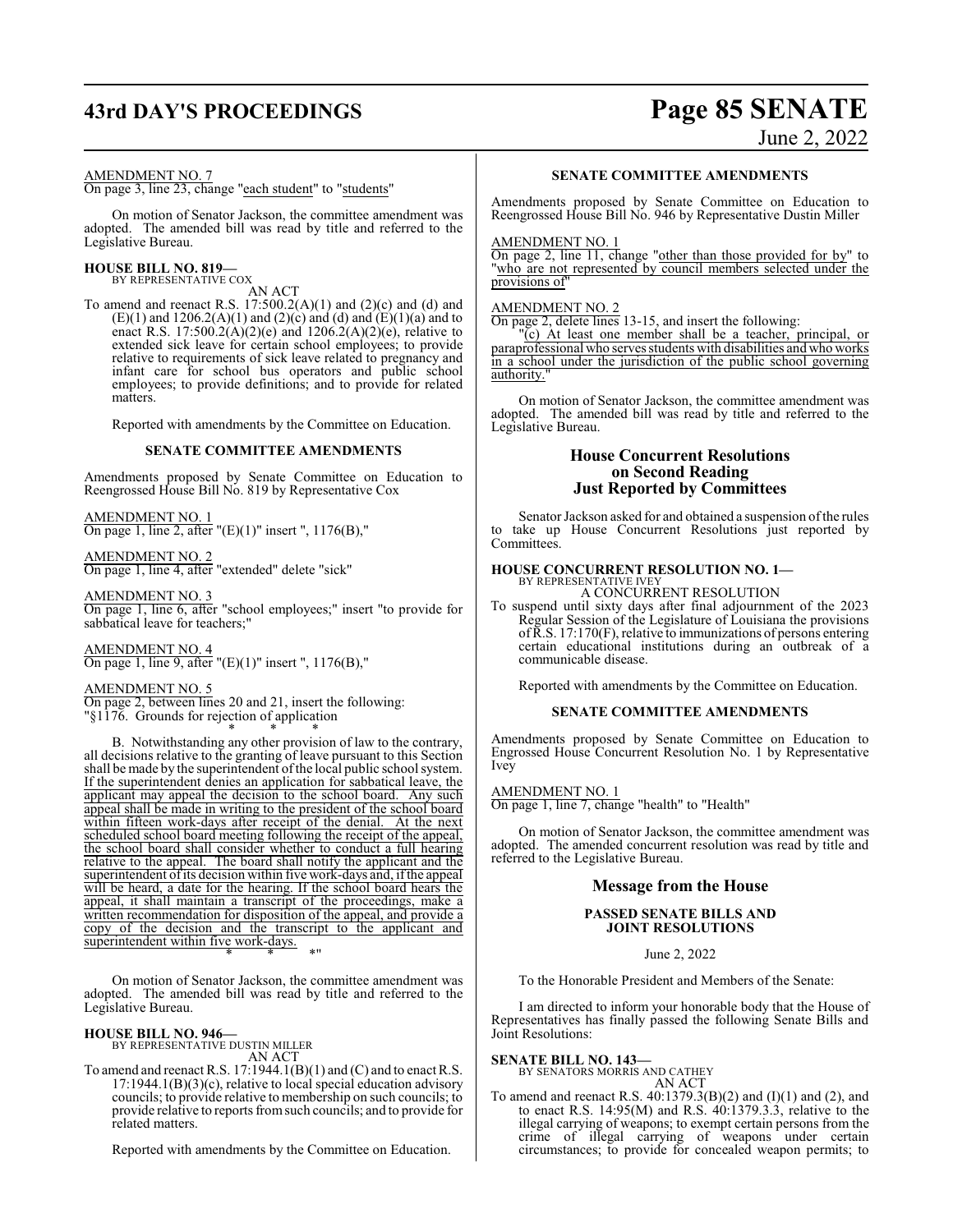**Page 86 SENATE 43rd DAY'S PROCEEDINGS**

provide for exceptions; to provide relative to the completion of a sixty-minute online concealed handgun education course; to provide relative to a database of licensed firearm and handgun instructors; to provide relative to blood alcohol readings; and to provide for related matters.

Reported with amendments.

## **SENATE BILL NO. 183—** BY SENATOR FRED MILLS

AN ACT

To enact R.S. 37:23.2 and R.S. 49:1308, relative to certain boards, commissions, and agencies; to require boards, commissions, and agencies to publish on the internet certain information concerning permits and licenses; to provide for the information that must be published; to require reports; and to provide for related matters.

Reported with amendments.

### **SENATE BILL NO. 283—** BY SENATOR BERNARD

AN ACT

To amend and reenact R.S. 18:1945(C), relative to redistricting plans; to provide for redistricting plan submission requirements; and to provide for related matters.

Reported with amendments.

Respectfully submitted, MICHELLE D. FONTENOT Clerk of the House of Representatives

### **Message from the House**

### **PASSED SENATE BILLS AND JOINT RESOLUTIONS**

June 2, 2022

To the Honorable President and Members of the Senate:

I am directed to inform your honorable body that the House of Representatives has finally passed the following Senate Bills and Joint Resolutions:

### **SENATE BILL NO. 177—** BY SENATOR FIELDS

AN ACT

To amend and reenact R.S. 17:151.3(C)(1), relative to kindergarten attendance; to provide clarification relative to students entering first grade during the 2022-2023 school year; and to provide for related matters.

Reported without amendments.

### **SENATE BILL NO. 279—**

BY SENATOR FRED MILLS AND REPRESENTATIVE THOMPSON AN ACT

To enact R.S. 49:149.35, relative to names of state buildings; to name the J. Burton Angelle Building; to provide for an effective date; and to provide for related matters.

Reported without amendments.

**SENATE BILL NO. 281—** BY SENATOR BERNARD AND REPRESENTATIVE THOMPSON AN ACT

To amend and reenact R.S. 18:154(D)(4) and to enact R.S. 18:154(D)(5), relative to confidentiality of certain records for candidates; to provide for exceptions; and to provide for related matters.

Reported without amendments.

Respectfully submitted, MICHELLE D. FONTENOT Clerk of the House of Representatives

### **Privileged Report of the Legislative Bureau**

June 2, 2022

To the President and Members of the Senate:

I am directed by your Legislative Bureau to submit the following report:

The following instruments are approved as to construction and duplication.

## **HOUSE CONCURRENT RESOLUTION NO. 1—** BY REPRESENTATIVE IVEY

A CONCURRENT RESOLUTION

To suspend until sixty days after final adjournment of the 2023 Regular Session of the Legislature of Louisiana the provisions ofR.S. 17:170(F), relative to immunizations of persons entering certain educational institutions during an outbreak of a communicable disease.

Reported without amendments.

### **HOUSE BILL NO. 427—**

BY REPRESENTATIVE AMEDEE AN ACT

To enact R.S. 17:170(G), relative to the administration of vaccines; to prohibit the administration of vaccines to minors on school property and at school-sponsored events unless certain conditions are met; and to provide for related matters.

Reported without amendments.

### **HOUSE BILL NO. 499—**

BY REPRESENTATIVE AMEDEE AN ACT

To amend and reenact R.S. 17:1807(A) and to enact R.S. 17:1807(D) through (F), relative to postsecondary education; to create a fund for the purpose of funding tuition exemptions and reduction in textbook costs for persons age fifty-five and older; to provide that the Board of Regents shall administer the fund; to direct the state treasurer to deposit certain amounts into the fund; and to provide for related matters.

Reported without amendments.

### **HOUSE BILL NO. 649—**

BY REPRESENTATIVES HILFERTY, FREIBERG, LANDRY, BAGLEY,<br>BOYD, BRYANT, WILFORD CARTER, DAVIS, FREEMAN, GREEN,<br>HARRIS, IVEY, LARVADAIN, LYONS, MARINO, NEWELL, SCHLEGEL, AND STAGNI

AN ACT

To amend and reenact R.S. 17:416.1(B) and to enact R.S. 17:416.14, relative to student discipline; to prohibit corporal punishment in elementary and secondary schools unless authorized by a parent or legal guardian; and to provide for related matters.

Reported without amendments.

**HOUSE BILL NO. 792—** BY REPRESENTATIVES PHELPS, BOYD, LANDRY, MOORE, AND NEWELL AND SENATOR BARROW AN ACT

To enact R.S. 17:182, relative to literacy instruction; to provide for a literacy initiative for public school students in grades six through twelve; to provide for funding; to provide for requirements of the state Department of Education; and to provide for related matters.

Reported without amendments.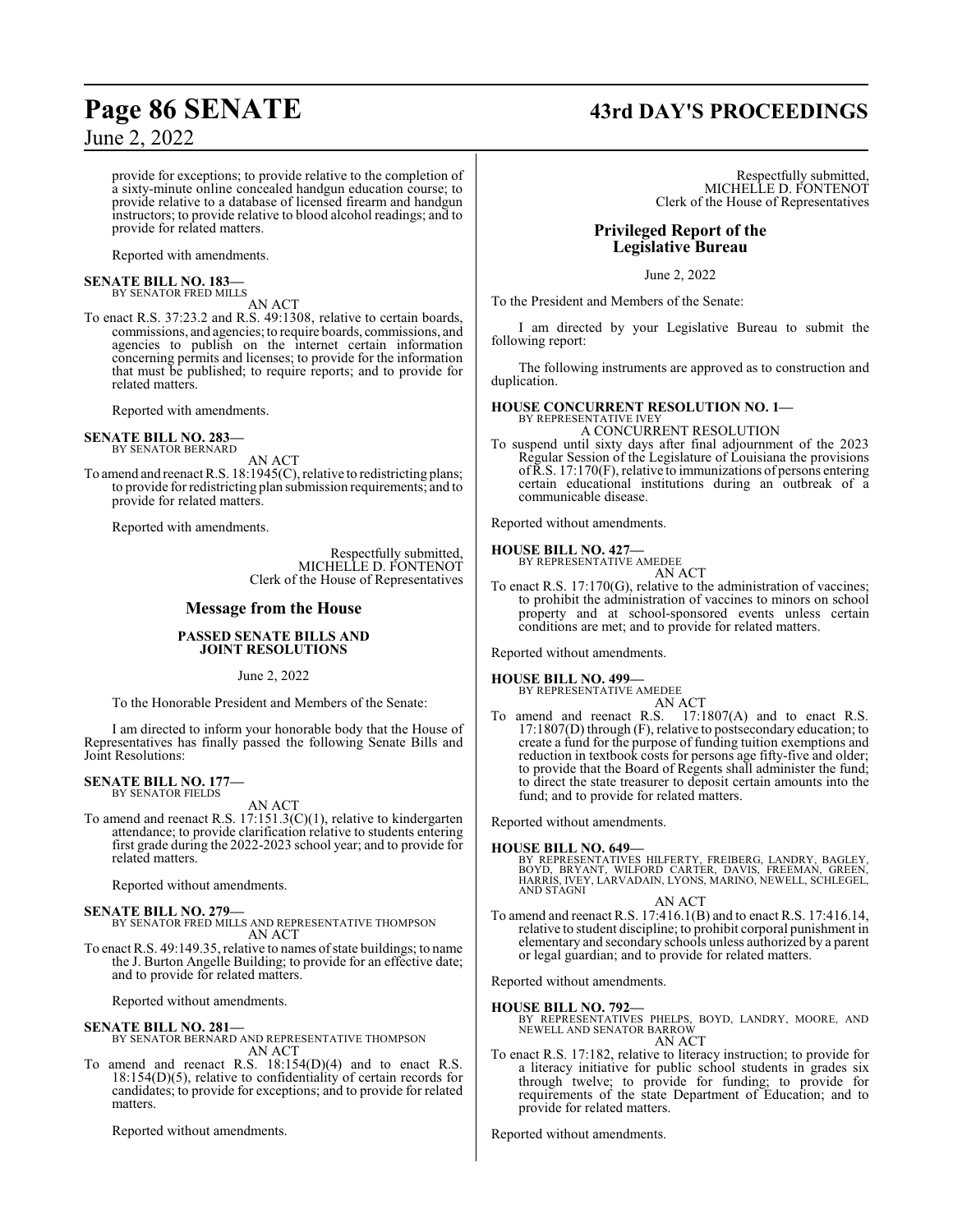## **43rd DAY'S PROCEEDINGS Page 87 SENATE**

# June 2, 2022

**HOUSE BILL NO. 819—**

BY REPRESENTATIVE COX AN ACT

To amend and reenact R.S.  $17:500.2(A)(1)$  and  $(2)(c)$  and  $(d)$  and  $(E)(1)$  and  $1206.2(A)(1)$  and  $(2)(c)$  and  $(d)$  and  $(E)(1)(a)$  and to enact R.S. 17:500.2( $\angle$ )(2)(e) and 1206.2(A)(2)(e), relative to extended sick leave for certain school employees; to provide relative to requirements of sick leave related to pregnancy and infant care for school bus operators and public school employees; to provide definitions; and to provide for related matters.

Reported without amendments.

**HOUSE BILL NO. 946—**

BY REPRESENTATIVE DUSTIN MILLER AN ACT

To amend and reenact R.S. 17:1944.1(B)(1) and (C) and to enact R.S. 17:1944.1(B)(3)(c), relative to local special education advisory councils; to provide relative to membership on such councils; to provide relative to reports fromsuch councils; and to provide for related matters.

Reported without amendments.

Respectfully submitted, FRED MILLS Chairman

### **Adoption of Legislative Bureau Report**

On motion of Senator Fred Mills, the Bills and Joint Resolutions were read by title and passed to a third reading.

### **Privileged Report of the Committee on Senate and Governmental Affairs**

### **ENROLLMENTS**

Senator Hewitt, Chairman on behalf of the Committee on Senate and Governmental Affairs, submitted the following report:

June 2, 2022

To the President and Members of the Senate:

I am directed by your Committee on Senate and Governmental Affairs to submit the following report:

The following Senate Concurrent Resolutions have been properly enrolled:

### **SENATE CONCURRENT RESOLUTION NO. 28—**

BY SENATORS FOIL, BARROW, BOUDREAUX, CARTER, HENSGENS, LUNEAU AND FRED MILLS A CONCURRENT RESOLUTION

To urge and request the Louisiana Department of Health and Louisiana commercial health insurance payors to increase

## reimbursement rates for autism therapy services. **SENATE CONCURRENT RESOLUTION NO. 31—** BY SENATOR JACKSON

A CONCURRENT RESOLUTION

To establish the Related Services Advisory Commission, within the state Department of Education, to study the level of supports statewide for students with special needs and exceptionalities through an examination of the ratio of service providers to students and the impact on service implementation.

### **SENATE CONCURRENT RESOLUTION NO. 42—** BY SENATOR TALBOT

A CONCURRENT RESOLUTION

To suspend until sixty days after final adjournment of the 2023 Regular Session of the Legislature of Louisiana the provisions of R.S.  $51:1286(C)(2)(c)$ , which limit the Department of Culture, Recreation and Tourism's purchase of in-state media advertisements to an amount not exceeding ten percent of all funds used for the purchase of media advertisements.

### **SENATE CONCURRENT RESOLUTION NO. 58—**

BY SENATOR PEACOCK AND REPRESENTATIVES AMEDEE,<br>CARRIER, ROBBY CARTER, EDMONSTON, FISHER, GAROFALO,<br>HODGES, JEFFERSON, JENKINS, LARVADÁIN, MACK, MARINO,<br>CHARLES OWEN, PIERRE, PRESSLY, SCHAMERHORN,<br>SCHEXNAYDER, SCHLEGEL, THO **ZERINGUE** 

A CONCURRENT RESOLUTION To express support for the strengthening of the partnership with Taiwan and for the expansion of Taiwan's role on the global stage.

### **SENATE CONCURRENT RESOLUTION NO. 70—**

BY SENATORS BARROW, BERNARD, BOUDREAUX, BOUIE, CARTER,<br>CATHEY, CONNICK, CORTEZ, FOIL, HENRY, HEWITT, JACKSON,<br>LUNEAU, MCMATH, MILLIGAN, FRED MILLS, ROBERT MILLS,<br>MIZELL, PEACOCK, POPE, PRICE, REESE, SMITH, STINE, TALBOT,<br>T

To recognize and commemorate the  $50<sup>th</sup>$  anniversary of the enactment of Title IX and to celebrate its history and impact.

## **SENATE CONCURRENT RESOLUTION NO. 72—** BY SENATOR PEACOCK

A CONCURRENT RESOLUTION

To commend the creators of the film, The Five Priests, on being honored as an Official Selection and Monthly Winner at the Cannes World Film Festival for independent filmmakers along with twenty-six other international festivals of note.

> Respectfully submitted, SHARON W. HEWITT Chairman

The foregoing Senate Concurrent Resolutions were signed by the President of the Senate.

### **Privileged Report of the Committee on Senate and Governmental Affairs**

### **ENROLLMENTS**

Senator Hewitt, Chairman on behalf of the Committee on Senate and Governmental Affairs, submitted the following report:

June 2, 2022

To the President and Members of the Senate:

I am directed by your Committee on Senate and Governmental Affairs to submit the following report:

The following Senate Bills have been properly enrolled:

### **SENATE BILL NO. 5—**

BY SENATOR PRICE AND REPRESENTATIVES ADAMS, BACALA,<br>BOYD, DEVILLIER, ILLG, JEFFERSON, LAFLEUR, LARVADAIN,<br>NELSON ANDTARVER AN ACT

To enact R.S. 11:542.3, relative to the Louisiana State Employees' Retirement System; to provide with respect to a nonrecurring lump-sum supplemental payment to certain retirees and beneficiaries; to provide relative to eligibility for and calculation ofsuch payment; to provide for an effective date; and to provide for related matters.

**SENATE BILL NO. 6—** BY SENATORS PRICE, FIELDS, HENSGENS, ROBERT MILLS, MIZELL, PEACOCK AND TALBOT AND REPRESENTATIVES ADAMS, BOYD, DEVILLIER, ILLG, JEFFERSON, LAFLEUR, LARVADAIN, NELSON AND TARVER

### AN ACT

To provide a permanent benefit increase to retirees and beneficiaries of the Teachers' Retirement System of Louisiana; to authorize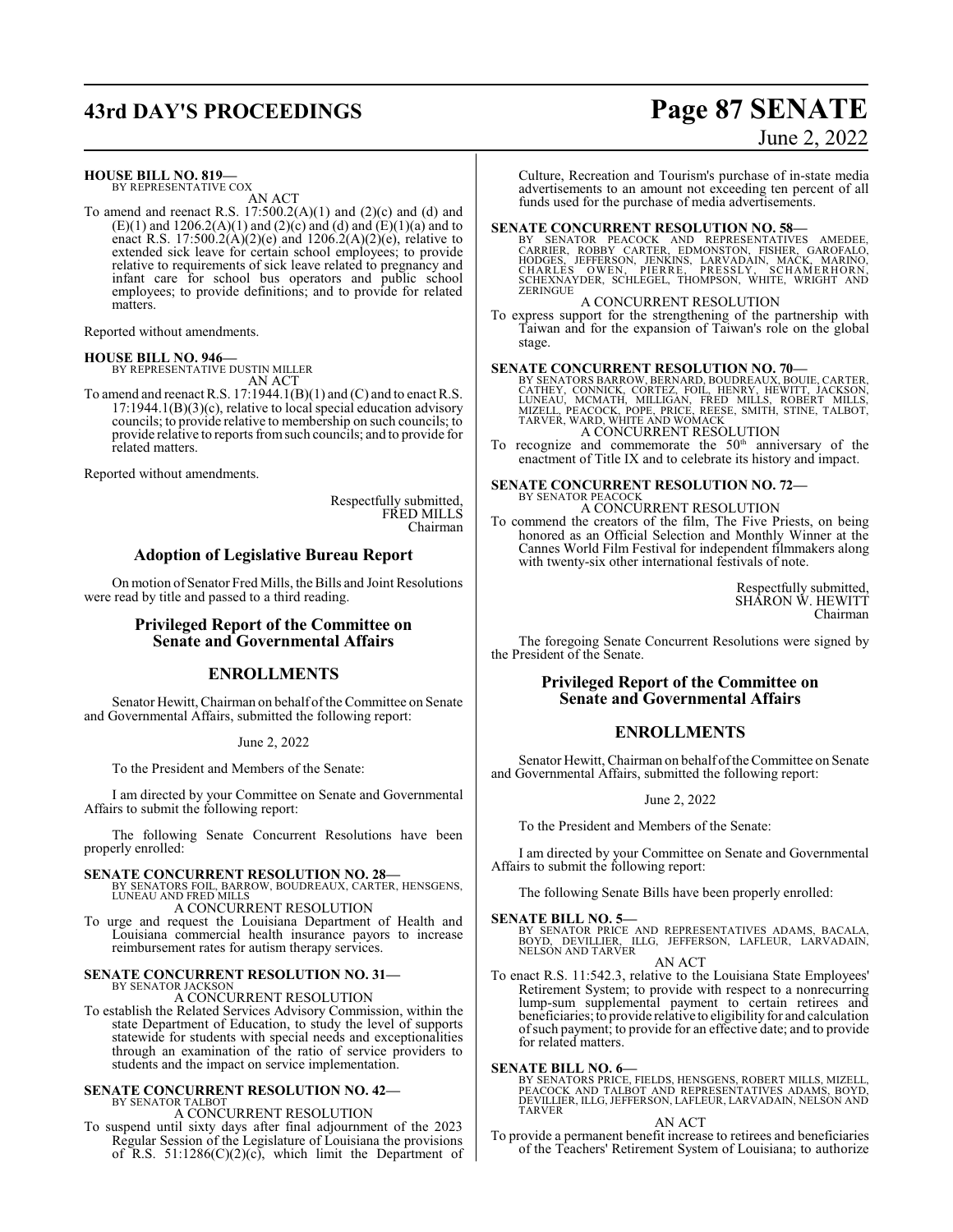## **Page 88 SENATE 43rd DAY'S PROCEEDINGS**

### June 2, 2022

payments funded by the retirement system's experience account; to provide for qualifications for receipt of such payments; to provide relative to the amount of such payments; to provide for an effective date; and to provide for related matters.

### **SENATE BILL NO. 7—**

BY SENATORS PRICE, ROBERT MILLS, PEACOCK AND TALBOT AND<br>REPRESENTATIVES ADAMS, BACALA, BOYD, JEFFERSON, LAFLEUR,<br>LARVADAIN, NELSON AND TARVER AN ACT

To provide a permanent benefit increase to retirees and beneficiaries of the Louisiana State Police Retirement System; to authorize payments funded by the retirement system's experience account; to provide for qualifications for receipt of such payments; to provide relative to the amount of such payments; to provide for an effective date; and to provide for related matters.

**SENATE BILL NO. 16—** BY SENATOR FRED MILLS AND REPRESENTATIVES BRYANT, HUVAL, MIGUEZ, PIERRE AND SCHLEGEL AN ACT

To amend and reenact R.S. 27:437(C)(3), relative to the Video Draw Poker Device Fund; to provide for the use of monies in the fund; to provide for an effective date; and to provide for related matters.

### **SENATE BILL NO. 28—**

BY SENATOR ALLAIN

AN ACT

To amend and reenact R.S.  $47:201.2(C)(3)(b)(iv)$  and (v), relative to state partnership audit adjustments; to provide for the calculation methodology for distributive shares reported to tiered partners; and to provide for related matters.

### **SENATE BILL NO. 95—** BY SENATOR ALLAIN

AN ACT

To amend and reenact R.S. 47:337.102(H) and (I)(1) and to enact R.S.  $47:337.26(D)(1)(f)$  and  $337.102(C)(10)$ , relative to the Uniform Local Sales Tax Board; to create a multi-parish audit program; to provide for confidentiality of taxpayer information; to provide for the operations of the program; to provide relative to the funding of the board; to provide for reporting on the program to legislative committees; to provide for an effective date; and to provide for related matters.

### **SENATE BILL NO. 97—** BY SENATOR BOUDREAUX

AN ACT

To amend and reenact R.S. 37:1203(B), relative to pharmacist licensure by reciprocity; to provide for licensure by reciprocity; and to provide for related matters.

### **SENATE BILL NO. 106—** BY SENATOR LUNEAU

AN ACT

To amend and reenact R.S. 37:21(A) and the introductory paragraph of 21(C), relative to professional and occupational boards and commissions; to provide for suspension of disciplinary proceedings; to provide for terms, conditions, and procedures; and to provide for related matters.

### **SENATE BILL NO. 108—** BY SENATOR WARD

### AN ACT

To amend and reenact R.S. 32:299.3(A)(1), relative to utility terrain vehicles; to provide for definitions; to provide for a distinction between utility terrain vehicle and recreational off-highway vehicle; and to provide for related matters.

### **SENATE BILL NO. 121—**

BY SENATOR BERNARD AN ACT

To repeal R.S. 37:1227, relative to the display of pharmacy permits; to repeal the requirement for display of a pharmacy permit; and to provide for related matters.

### **SENATE BILL NO. 145—**

BY SENATOR TALBOT AN ACT

To amend and reenact R.S. 17:3983(A)(2)(a)(i) and the introductory paragraph of 3991.1(C) and to enact  $R.S.$  17:3983(A)(2)(a)(iv) and 3991.1(A)(5), relative to charter schools; to provide that certain charter proposals may be made directly to the State Board of Elementary and Secondary Education; and to provide for related matters.

**SENATE BILL NO. 167—** BY SENATORS TALBOT, BARROW, CARTER, HENSGENS, LUNEAU, MCMATH, FRED MILLS, MIZELL AND POPE AN ACT

To amend and reenact R.S. 40:2009.25(A), (C) through (E), and (I) and to enact R.S. 40:1563(N), relative to emergency preparedness plans for nursing homes; to provide for the duties of the state fire marshal; to provide for the duties of the Louisiana Department of Health; to provide for an effective date; and to provide for related matters.

## **SENATE BILL NO. 182—** BY SENATOR FIELDS

- AN ACT
- To amend and reenact R.S. 14:134(A)(3) and R.S. 40:2405(J)(2)(a) and to enact R.S. 14:134(A)(4), relative to mandatory  $\angle P.O.S.T$ . certification revocation; to provide relative to malfeasance in office by public officers and employees; to provide for a revocation hearing to determine whether a peace officer's P.O.S.T. certification will be revoked; and to provide for related matters.

### **SENATE BILL NO. 244—** BY SENATOR ALLAIN

AN ACT

To enact R.S. 47:337.14.1, relative to reporting requirements for certain local tax collectors; to require the legislative auditor and the Louisiana Uniform Local Sales Tax Board to develop uniform reporting schedules for collectors compensated on the basis of cost of collection; to provide for minimum reporting requirements; to provide for the due date of required reports; and to provide for related matters.

**SENATE BILL NO. 250—**<br>BY SENATOR CONNICK AND REPRESENTATIVES GLOVER AND STEFANSKI AN ACT

To amend and reenact R.S. 17:3703 and R.S. 44:4.1(B)(9), relative to intercollegiate athletics; to provide for the responsibilities of postsecondary education institutions with respect to education institutions with respect to intercollegiate athletes' compensation; to provide a limitation with respect to public records; to provide for an effective date; and to provide for related matters.

### **SENATE BILL NO. 271—**

BY SENATOR WOMACK AND REPRESENTATIVE ROMERO AN ACT

To amend and reenact R.S. 38:2212(B)(2) and (H) and to enact R.S. 38:2211(A)(15), relative to bidding requirements on public works projects; to prohibit additional requirements for information requested by public entities; to provide relative to bidders' information on public bids; to provide for definitions; and to provide for related matters.

### **SENATE BILL NO. 298—**

BY SENATOR BARROW

AN ACT To enact R.S. 40:2018.3.1, relative to Medicaid coverage for sickle cell disease; to require an annual review of available treatments for sickle cell disease; to require an assessment of Medicaid coverage for sickle cell treatments; to provide for public input; to provide for annual reporting by the Louisiana Department of Health; to provide for a short title; and to provide for related matters.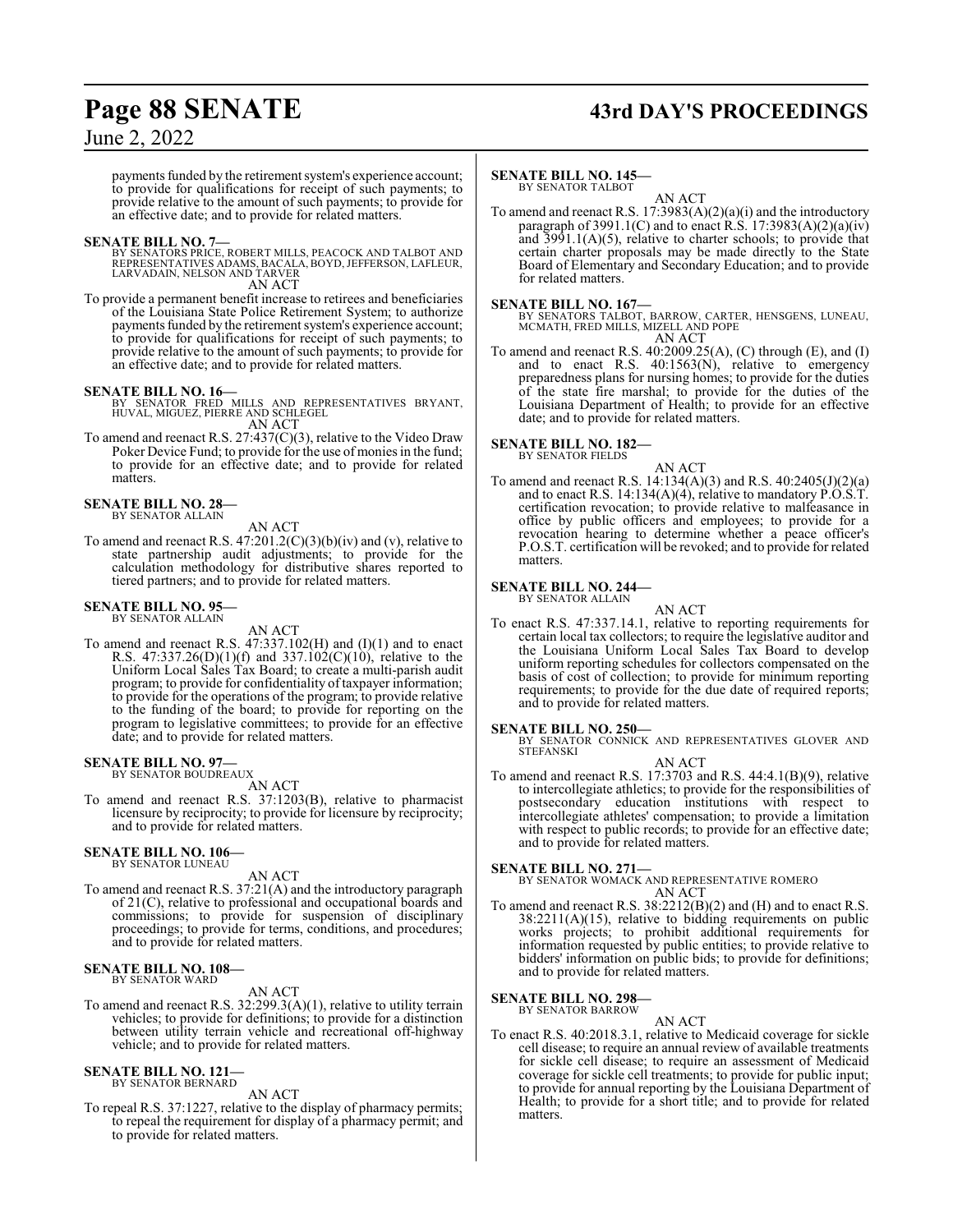## **43rd DAY'S PROCEEDINGS Page 89 SENATE**

### **SENATE BILL NO. 319—**

BY SENATOR FOIL

AN ACT To amend, reenact, and redesignate R.S. 29:183, 198, 205, 215, 220, 220a, 223 and 232, and to enact R.S. 29:204a, 206a, 214, 217a, 221a, 221b, 222a, 223a, 224, 230, 231a, 231b, 231c, 231d, 231e, and 231f, relative to the Louisiana Code of Military Justice; to provide for punitive articles; to redesignate certain punitive articles to conform with the Uniform Code of Military Justice; to provide for the offense of malingering; to provide for the offense of misconduct as a prisoner; to provide for the offense of fraudulent enlistment, appointment or separation; to provide for the offense of forgery; to provide for the offense of wearing unauthorized insignia, decoration, badge, ribbon, device, or lapel button; to provide for endangerment offenses; to provide for the offense of communicating threats; to provide for the offense of wrongful broadcast or distribution of intimate visual images; to provide for the offense of sexual assault; to provide for the offense of depositing obscene matter in the mail; to provide for the offense of fraudulent use of credit cards, debit cards, or other access devices; to provide for the offense of false pretenses to obtain services; to provide for the offense of receiving stolen property; to provide for offenses concerning government computers; to provide for the offense of making, drawing, or uttering check, draft, or order without sufficient funds; to provide for frauds against the government; to provide for the offense of stalking; to provide for the offense of subornation of perjury; to provide for the offense of obstructing justice; to provide for the offense of misprision of serious offense; to provide for the offense of wrongful refusal to testify; to provide for the offense of prevention of unauthorized seizure of property; to provide for the offense of noncompliance with procedural rules; to provide for the offense of retaliation; and to provide for related matters.

### **SENATE BILL NO. 324—** BY SENATOR CARTER

AN ACT

To amend and reenact R.S. 37:761(A)(4) and (C) and 764(A)(2) and  $(5)$  and  $(D)$  and to repeal R.S.  $37:761(D)$  and  $764(E)$ , relative to qualifications for licensure by the Louisiana State Board of Dentistry; to provide for licensing examinations for dentists; to provide for citizenship requirements for dental hygienists; to provide for licensing examinations for dental hygienists; and to provide for related matters.

### **SENATE BILL NO. 337—**

BY SENATOR SMITH AND REPRESENTATIVES BRYANT, CARRIER, WILFORD CARTER, FIRMENT, FONTENOT, ILLG, IVEY, MAGEE, GREGORY MILLER, ROBERT OWEN, SCHLEGEL AND ZERINGUE AN ACT

To amend and reenact R.S. 14:98.8(C), relative to driving offenses; to provide relative to operating a vehicle while under suspension for certain prior offenses; to provide for enhanced penalties; and to provide for related matters.

### **SENATE BILL NO. 370—**

BY SENATOR HARRIS AND REPRESENTATIVE GAROFALO AN ACT

To amend and reenact Children's Code Articles 897(B)(2) and  $899(B)(2)(c)$  and to enact Children's Code Article  $899(B)(2)(h)$ , relative to conditions for probation; to authorize the court to require the child and parent or legal guardian to participate in a court-approved decisionmaking course; and to provide for related matters.

### **SENATE BILL NO. 379—** BY SENATOR PEACOCK

AN ACT

To amend and reenact R.S. 14:95.1(A), relative to illegal carrying and discharge of weapons; to prohibit possession of a firearm or carrying a concealed weapon by persons convicted of certain felonies; to provide for consideration of certain juvenile offenses; and to provide for related matters.

## June 2, 2022

### **SENATE BILL NO. 383—**

BY SENATOR PEACOCK

AN ACT To amend and reenact R.S. 37:223, relative to advertisements; to provide for advertisements of legal services; to require certain disclosures; to provide for terms and conditions; and to provide for related matters.

### **SENATE BILL NO. 424—**

BY SENATOR STINE

AN ACT To enact R.S. 34:851.36(B)(3), relative to vessels; to provide for the operation of motorboats; to provide for boating safety classes; to provide for exceptions; to provide for boat liveries; to provide for terms and conditions; and to provide for related matters.

### **SENATE BILL NO. 429—**

BY SENATOR WOMACK AND REPRESENTATIVE ROMERO AN ACT

To amend and reenact R.S. 38:2248(B), relative to public works contracts; to provide with respect to substantial completion of public works; to provide for notice and itemization of work to be performed; and to provide for related matters.

### **SENATE BILL NO. 437—**

BY SENATOR ROBERT MILLS AND REPRESENTATIVES GAROFALO, MCFARLAND AND SEABAUGH

AN ACT

To enact Part IV-A of Chapter 28 of Title 3 of the Louisiana Revised Statutes of 1950, to be comprised of R.S. 3:4351.1 through 4351.16, relative to forestry and agriculture; to authorize the creation of the timber and agriculture transportation group selfinsurance fund; to provide with respect to group self-insurance funds; to provide for requirements; to provide for definitions; to provide with respect to the qualifications for membership; to provide for regulatory authority; to provide for excess or reinsurance insurance; to provide for the management of assets and investments; to provide for liabilities and the payment of claims; to provide for audits, examinations, and investigations; to provide for licensed insurance producers; to provide for insolvencies; to provide for civil actions for enforcement; to provide for reporting; to provide penalties for noncompliance; to provide for due process rights; to provide for dissolution; and to provide for related matters.

### **SENATE BILL NO. 465—** BY SENATOR CONNICK

AN ACT

To amend and reenact R.S. 38:330.1(C)(2)(c), (3)(a), (b), and (c), and (4)(a), relative to flood protection authorities; to provide for vacancies on a flood protection authority board; to provide for nominating committees; to provide for the custodian of records; to provide for notifications; and to provide for related matters.

> Respectfully submitted, SHARON W. HEWITT Chairman

The foregoing Senate Bills were signed by the President of the Senate.

### **Message to the Governor**

### **SIGNED SENATE BILLS**

### June 2, 2022

To the Honorable Governor of the State of Louisiana:

The President of the Senate and the Speaker of the House of Representatives have signed the following Senate Bills: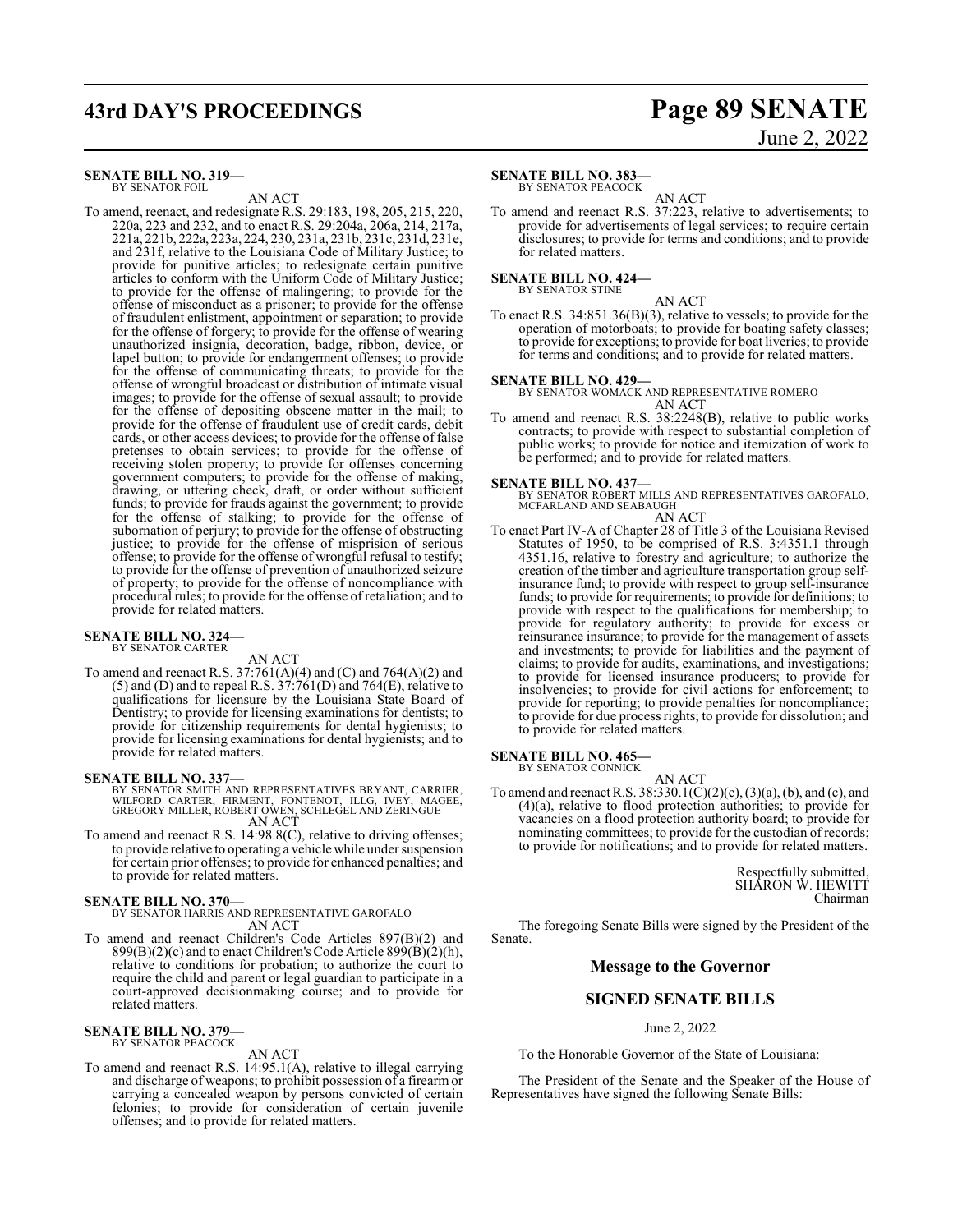## **Page 90 SENATE 43rd DAY'S PROCEEDINGS**

June 2, 2022

### **SENATE BILL NO. 47—** BY SENATOR FIELDS

AN ACT

To amend and reenact R.S. 17:24.8(A) and to enact R.S. 17:24.8(D), relative to prekindergarten instruction; to require each city, parish, and other public school board to work to implement a mixed provider delivery model for full-day prekindergarten instruction; and to provide for related matters.

### **SENATE BILL NO. 50—**

BY SENATOR HEWITT AND REPRESENTATIVE GAROFALO AN ACT

To enact R.S. 17:4035.2, relative to public school choice in certain high school programs; to provide for high school programs of choice; to provide for eligibility criteria for students and high schools; to provide for restrictions; to provide relative to the responsibilities of public school systems; and to provide for related matters.

### **SENATE BILL NO. 62—** BY SENATOR MIZELL

AN ACT

To amend and reenact Children's Code Article 616.1.1, relative to appeals of determinations of abuse and neglect; to provide for notice of a determination; to provide for notice of appeal rights; and to provide for related matters.

### **SENATE BILL NO. 104—**

BY SENATOR MIZELL AND REPRESENTATIVES AMEDEE, BACALA, BUTLER, EDMONDS, EMERSON, FIRMENT, FRIEMAN, GAROFALO, HOLLIS, HORTON, MCCORMICK, MCFARLAND, ROMERO AND **SCHAMERHORN** 

AN ACT

To enact R.S. 40:2175.8, relative to outpatient abortion facilities; to require outpatient abortion facilities to permit certain communications by patients; to provide for conditions for licensure; to provide for penalties; and to provide for related matters.

**SENATE BILL NO. 147—**

BY SENATOR MIZELL

AN ACT

To amend and reenact R.S. 40:1216.1(G) and to enact R.S. 40:1216.1(H), relative to procedures for victims ofsex offenses; to require that healthcare providers make certain records available to sexual assault survivors; to provide relative to documents requested by the victim after a forensic medical examination has been performed; and to provide for related matters.

### **SENATE BILL NO. 157—** BY SENATOR MILLIGAN

AN ACT

To amend and reenact R.S.  $15:587(A)(1)(a)$  and to enact R.S.  $15:587(A)(1)(m)$  and  $587.5(B)(3)$ , relative to criminal history records and identification files; to provide for access to criminal history records and identification files by the office of technology services; to provide for responsibilities of division of administration, office of technology services; and to provide for related matters.

### **SENATE BILL NO. 176—** BY SENATOR FIELDS

AN ACT

To amend and reenact R.S. 17:1982(1) and (3) and 1983, relative to the Blind Persons' Literacy Rights and Education Act; to provide for definitions; to provide relative to individualized assessment, planning, and supports; and to provide for related matters.

### **SENATE BILL NO. 190—**

BY SENATORS HEWITT AND FOIL AN ACT

To enact Subpart A-3 of Part III of Chapter 1 of Title 17 of the Louisiana Revised Statutes of 1950, to be comprised of R.S. 17:187.1 through 187.5, and R.S.  $36:651(F)(7)$ , relative to computer science education; to provide for legislative findings

and intent; to provide for the development of a statewide computer science education program; to create the Computer Science Education Advisory Commission; to provide for its membership, compensation, and duties; and to provide for related matters.

**SENATE BILL NO. 261—**<br>BY SENATORS FIELDS, BARROW, BERNARD, BOUDREAUX, BOUIE,<br>CARTER, CLOUD, CONNICK, CORTEZ, FESI, FOIL, HARRIS, HEWITT,<br>JACKSON, LUNEAU, MCMATH, FRED MILLS, POPE, PRICE, SMITH,<br>TARVER, WARD, WHITE AND WOM AN ACT

To amend and reenact R.S. 17:3162(C)(11) through (14), 3163(B), 3164(C), and 3165(B), to enact R.S. 17:3162(C)(15) and (16) and 3164.1, and to repeal R.S. 17:3129.8, relative to transfer pathways; to provide for a comprehensive systemof articulation and transfer of credit between and among secondary and postsecondary education; to provide relative to the duties of the statewide articulation and transfer council; to provide relative to the guarantees in statewide articulation agreements; to provide relative to the Board of Regents' duties in the common course numbering system; to provide for the creation of statewide transfer pathways in major programs; and to provide for related matters.

**SENATE BILL NO. 268—**<br>BY SENATORS MIZELL AND BARROW AND REPRESENTATIVES<br>AMEDEE, BUTLER, CARRIER, EDMONSTON, FREEMAN, FREIBERG,<br>IVEY, SCHLEGEL, THOMPSON AND WHITE<br>AN ACT

To amend and reenact R.S. 40:2156(B)(4) and to enact R.S. 40:2159.2, relative to opioid treatment programs for pregnant women; to establish requirements for treatment facilities licensed as behavioral health services providers that provide treatment for opioid use disorder to pregnant women; to prohibit certain actions against behavioral health services provider licenses prior to a specific date; to provide for definitions; to provide for an effective date; and to provide for related matters.

**SENATE BILL NO. 273—** BY SENATORS FOIL AND BARROW AND REPRESENTATIVE MARINO AN ACT

To enact R.S. 15:574.4(K), relative to parole; to provide eligibility for parole consideration for offenders serving a life sentence for offenses committed on or before July 2, 1973, to which the offender pled guilty; and to provide for related matters.

### **SENATE BILL NO. 159—** BY SENATOR WARD

AN ACT

To enact R.S. 13:5554(MM), relative to the Iberville Parish Sheriff's Office group insurance; to provide for payments of life and health insurance premium costs for retirees; to provide for eligibility requirements; and to provide for related matters.

### **SENATE BILL NO. 193—**

BY SENATOR HEWITT

AN ACT To amend and reenact R.S. 17:71.3(E)(2)(b), relative to school board apportionment plans; to provide for review; to provide for challenges; and to provide for related matters.

### **SENATE BILL NO. 197—**

BY SENATOR WHITE AN ACT

To enact R.S. 42:1123(47), relative to certain members of the boards of commissioners of groundwater districts; to provide for exceptions to the Code of Governmental Ethics; to provide for applicability; and to provide for related matters.

### **SENATE BILL NO. 201—**

BY SENATOR JACKSON AN ACT

To amend and reenact R.S. 33:5151(C)(1) and (2), relative to health insurance coverage offered by parish governments to their employees and officials; to provide that the district public defender and his employees or contract attorneys may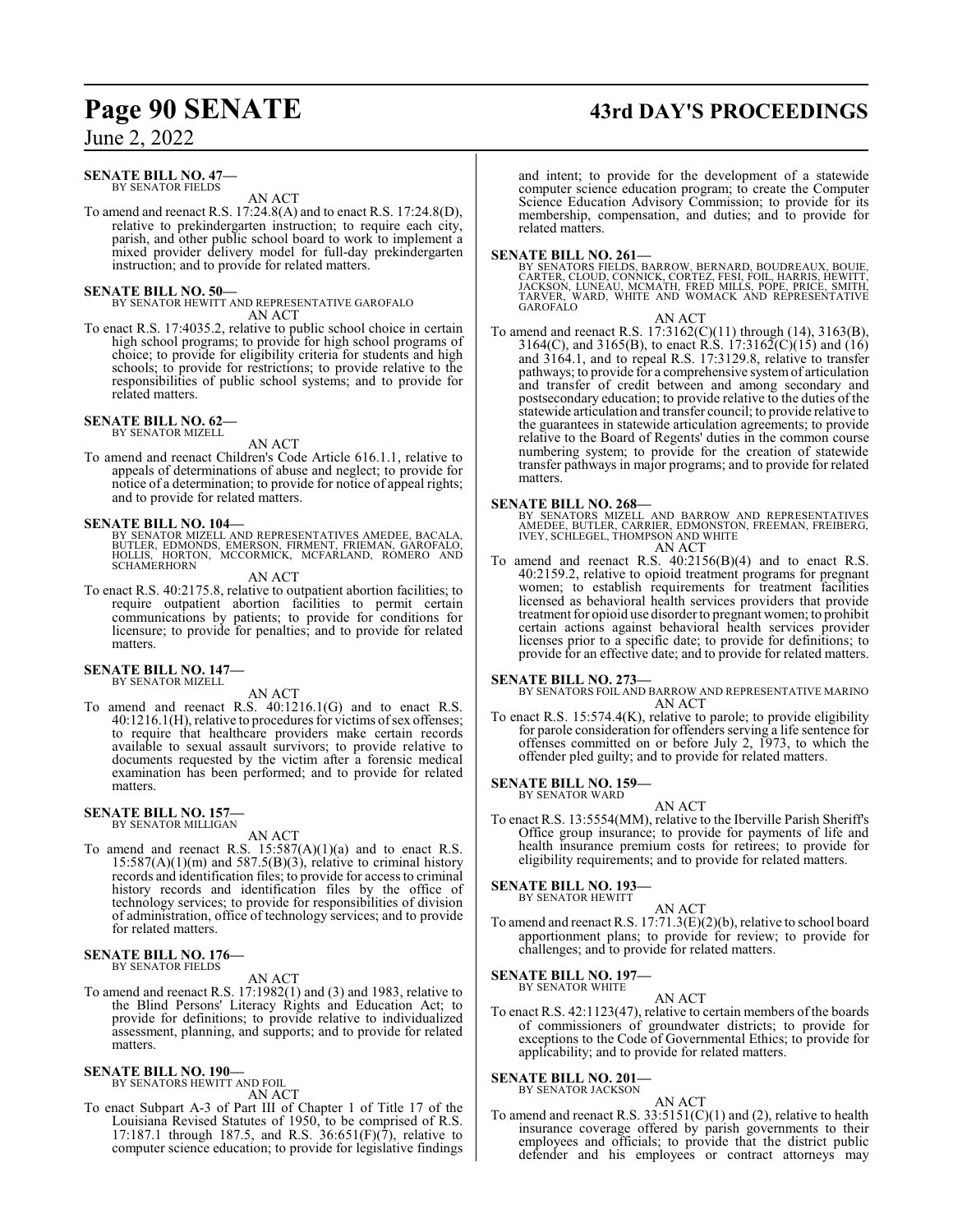## **43rd DAY'S PROCEEDINGS Page 91 SENATE**

# June 2, 2022

participate in such insurance coverage; and to provide for related matters.

### **SENATE BILL NO. 215—** BY SENATOR LUNEAU

AN ACT

To amend and reenact R.S. 33:2501.1 and to enact R.S. 33:2561.1, relative to certain municipal fire and police civil service boards; to authorize attorney fees for the appealing employee when a decision of the employee's appointing authority is reversed under certain circumstances; and to provide for related matters.

### **SENATE BILL NO. 259—**

BY SENATOR HEWITT AND REPRESENTATIVE GAROFALO AN ACT

To enact Chapter 21 of Title 49 of the Revised Statutes of 1950, to be comprised of R.S. 49:1401-1403, relative to certain public benefit programs; to require annual reports from state agencies administering federal and state social services and financial assistance programs; to enhance program integrity; to eliminate fraud, waste, and abuse of federal and state resources; and to provide for related matters.

## **SENATE BILL NO. 267—** BY SENATOR HEWITT

AN ACT

To amend and reenact R.S. 24:53(A)(6) and (7) and R.S. 49:74(A)(6) and (7), to enact R.S.  $24:53(A)(4)(b)(xxxiii)$  and (8) and R.S.  $49:74(A)(8)$ , and to repeal R.S.  $24:53(H)(2)$ , relative to registration of lobbyists; to provide for required information; to require disclosure of whether the registrant has completed certain required training; and to provide for related matters.

### **SENATE BILL NO. 285—** BY SENATOR SMITH

### AN ACT

To amend and reenact 14:90.4(B), R.S. 26:80(F)(1)(b), 280(A)(7) and (F)(1)(b), and R.S. 27:3(20) and (21), 11(G), and  $29.3(A)(1)$ , relative to the gaming control board; to provide relative to video draw poker laws and non-gaming suppliers; to provide for technical changes to cross reference with current law; to provide for authorization to allow the board to publicly meet via video conferencing; to provide for notice of the video conference on its website; to provide for a mechanism to receive public comment; to provide for definitions; to provide for discretion of the gaming control board relative to non-gaming suppliers; to provide for an effective date; and to provide for related matters.

**SENATE BILL NO. 317—**<br>BY SENATOR FOIL AND REPRESENTATIVES ADAMS, BACALA,<br>BUTLER, CORMIER, CREWS, DEVILLIER, EDMONDS, EMERSON,<br>FIRMENT, FISHER, GAROFALÓ, HORTON, MIKE JOHNSÓN, LANDRY,<br>LARVADAIN, MARCELLE, NEWELL, CHARLES O

AN ACT

To amend and reenact R.S. 17:2137 and to repeal R.S. 17:1997.1, 1997.2, and 2136, relative to residency requirements and public postsecondary tuition fees for residents of other states; to provide relative to resident classifications of members and veterans of the United States Armed Forces and their dependents; and to provide for related matters.

### **SENATE BILL NO. 318—** BY SENATOR FOIL

### AN ACT

To enact Chapter 62 of Title 51 of the Louisiana Revised Statutes of 1950, to be comprised of R.S. 51:3221, relative to advertising; to provide for the advertisement, promotion, and conduction of live musical performances in a deceptive manner; to provide for injunctions; to provide for penalties; to provide for terms, conditions, and procedures; and to provide for related matters.

### **SENATE BILL NO. 328—**

BY SENATOR FRED MILLS

AN ACT To amend and reenact R.S. 37:1042(A), (B), the introductory paragraph of  $(C)(1)$ , and  $(D)$ ,  $1045(A)$ , and  $1049(1)$  and to repeal R.S. 37:1055 and 1060, relative to the Louisiana State Board of Optometry Examiners; to provide for board membership; to provide for a nomination process; to provide for term limits; to provide for board members who are also members in an optometrist trade association; to provide for a quorum of the board; to provide for qualifications and requirements of applicants for licensure by the board; to repeal laws relative to recording of certain certificates and issuance of lists of licensed optometrists; to provide for an effective date; and to provide for related matters.

### **SENATE BILL NO. 354—**

BY SENATOR CATHEY

AN ACT To enact Chapter 17-A of Title 51 of the Louisiana Revised Statutes of 1950, to be comprised of R.S. 51:1611, and to enact Chapter 49 of Title 51 of the Louisiana Revised Statutes of 1950, to be comprised ofR.S. 51:3051 through 3053, relative to the sale and transport of propane and other fuels; to provide for the sale, transportation, and acceptance of propane and other fuels to individuals in affected areas during a declared natural disaster; to provide relative to consumer access to certain energy types; to prohibit the adoption of local ordinances limiting access to certain energy types; to provide for definitions; to provide for an effective date; and to provide for related matters.

## **SENATE BILL NO. 367—** BY SENATOR HENRY

- 
- AN ACT To amend and reenact the introductory paragraph of R.S. 37:3392, 3392(8) and (12) through (14), 3393(A) through (E), (G), the introductory paragraph of  $3393(I)$ ,  $3393(J)$  through (L), 3394(B)(1)(b) and (c) and (B)(2), 3395(A)(1), (2), (4), (C) and (D), 3396(A), 3397, 3398(A), 3405, 3408(A), (B), the introductory paragraph of 3408(D), and 3408(F), the introductory paragraph of  $3409(A)$ ,  $3409(A)(6)$ ,  $(B)(2)$  and  $(3)$ ,  $(C)(2)$ ,  $(D)$ , the introductory paragraph of 3409 $(E)$  and 3409 $(F)$ , 3410, and 3411, to enact R.S. 37:3392 (15) through (27) and 3399, and to repeal R.S. 37:3392(11) and 3397.1, relative to the Louisiana Real Estate Appraisers Board; to provide for definitions; to provide relative to real estate appraisers; to provide relative to real estate appraisers board; and to provide for related matters.

### **SENATE BILL NO. 398— (Substitute of Senate Bill No. 373 by Senator Peacock)**

BY SENATOR PEACOCK

### AN ACT

To amend and reenact R.S. 13:3049.1(B) and 3105(A), relative to juror compensation; to provide for the compensation rate of jurors for attendance in court; to provide relative to an allowance for mileage; to provide for an effective date; and to provide for related matters.

### **SENATE BILL NO. 407—** BY SENATOR BOUIE

AN ACT

To enact R.S. 17:436.1(N), relative to the administration of medication at public schools; to require public school governing authorities to adopt a policy requiring the storage of autoinjectable epinephrine in certain classrooms; to provide for teachers in those classrooms be provided certain information; to provide for notification of the policy; and to provide for related matters.

### **SENATE BILL NO. 442—**

BY SENATORS WARD, ABRAHAM, CONNICK, HARRIS, HENRY AND MORRIS

AN ACT

To enact Chapter 62 of Title 51 of the Louisiana Revised Statutes of 1950, to be comprised of R.S. 51:3221 through 3226, relative to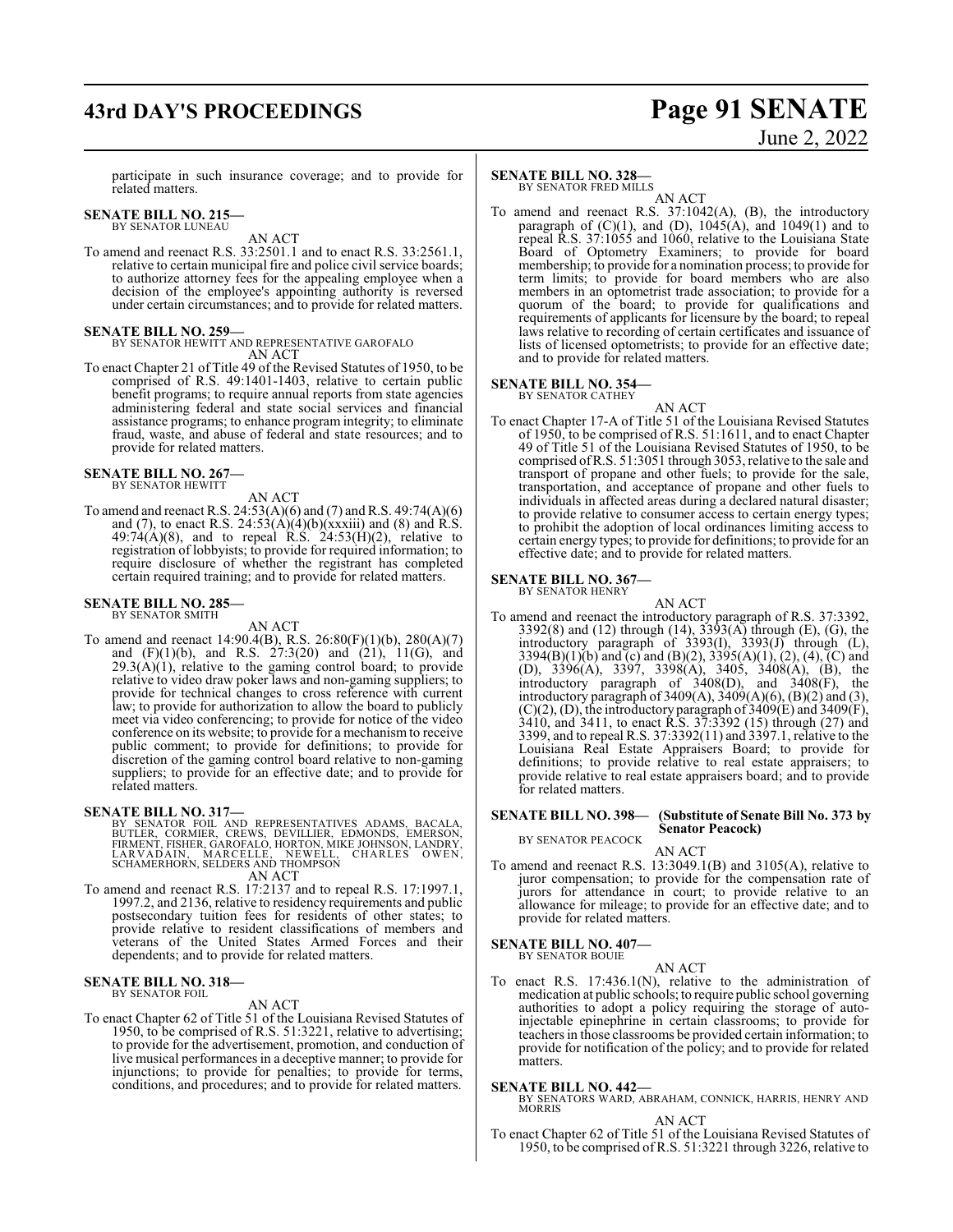an online marketplace; to provide for identification of certain sellers on an online marketplace; to require disclosure of certain information; to provide for certain consumer products offered for sale on an online marketplace; to provide for unfair or deceptive trade practices and acts; to provide for certain terms, requirements, conditions, and procedures; to provide for an effective date; and to provide for related matters.

## **SENATE BILL NO. 450—** BY SENATOR STINE

AN ACT

To amend and reenact R.S. 26:271.1(A), relative to microbreweries; to provide for retail sales on or off premises; to provide for transfers; to provide for conditions; and to provide for related matters.

### **SENATE BILL NO. 477—**

BY SENATOR SMITH

To enact R.S. 32:387.2, relative to special permits; to establish a permit for the operation of a combination of vehicles or tandem loads hauling containers to and from port facilities; to provide for the adoption of administrative rules; to provide for terms,

conditions, requirements, and specifications; and to provide for

AN ACT

related matters. **SENATE BILL NO. 485—** BY SENATOR BOUIE

AN ACT

To amend and reenact R.S. 33:9091.25(B) and (D), relative to Orleans Parish; to provide relative to the Delachaise Security and Improvement District; to provide relative to the boundaries and governance of the district; and to provide for related matters.

### **SENATE BILL NO. 486—** BY SENATOR MORRIS

AN ACT

To amend and reenact Code of Civil Procedure Art. 253(B), relative to clerks of court; to provide relative to pleadings, documents, and exhibits filed with the clerk of court; to provide for electronic transmittal of filings; to provide certain procedures for electronic filing and storage of documents; to provide for the conversion of filings into electronic records; and to provide for related matters.

### **SENATE BILL NO. 493—** BY SENATOR HEWITT

AN ACT

To enact R.S. 38:1674.16.1, relative to drainage districts; to provide relative to parishes with a population between 245,000 and 265,000; to provide for the levy of a maintenance and operation tax; to provide for an effective date; and to provide for related matters.

### **SENATE BILL NO. 30—** BY SENATOR FRED MILLS

AN ACT

To amend and reenact R.S. 40:2116 and to enact R.S. 40:2009.4(C), 2116.1, 2116.2, and 2180.2(12), relative to facility need review; to provide legislative authority for facility need review; to provide for healthcare provider types subject to facility need review; to provide for the facility need review committee; to provide for a nursing facility moratorium; to provide for exceptions; to provide for cost effective measures; to provide for notice ofsex offenders living in certain facilities; and to provide for related matters.

### **SENATE BILL NO. 46—** BY SENATOR ALLAIN

### AN ACT

To amend and reenact R.S. 13:783(F)(7), relative to expenses of the clerks of court; to provide for insurance premium costs for certain retirees; and to provide for related matters.

## **Page 92 SENATE 43rd DAY'S PROCEEDINGS**

### **SENATE BILL NO. 51—**

BY SENATOR MIZELL AND REPRESENTATIVES BACALA, BUTLER, DUBUISSON, FREIBERG, FRIEMAN, LAFLEUR, ROBERT OWEN AND **WHITE** 

AN ACT To amend and reenact R.S. 13:721 and 722, relative to the Twenty-Second Judicial District Court; to provide for an additional commissioner for the Twenty-Second Judicial District Court; to authorize commissioners to preside over cases involving domestic violence; to authorize commissioners to preside over civil cases; to provide for the residency requirements of the commissioners; to provide for the salary of commissioners; to provide for the duties and powers of the commissioners; to provide for temporary orders and recommendations for final judgments; to provide for procedure and delays to request a hearing before a district court judge to traverse the recommendations of the commissioner; to reaffirm the jurisdiction and authority of the district judges to accept, reject, or modify the findings or recommendations of the commissioners; to provide for appeals; and to provide for related matters.

### **SENATE BILL NO. 59—**

BY SENATOR FRED MILLS AND REPRESENTATIVE BAGLEY AN ACT

To enact R.S. 46:460.76, relative to claim reviews conducted by Medicaid managed care organizations; to provide for prepayment reviews; to provide for detection and prevention of fraud and abuse in the Medicaid program; to provide for applicability to provide for definitions; and to provide for related matters.

### **SENATE BILL NO. 83—**

BY SENATOR FRED MILLS

AN ACT To enact R.S. 46:460.37, relative to Medicaid pharmacy reimbursement; to provide for the Council on Medicaid Pharmacy Reimbursement; to provide for council membership; to provide for meetings; to provide for the duties and powers of the council; and to provide for related matters.

## **SENATE BILL NO. 88—** BY SENATOR FRED MILLS

AN ACT

To amend and reenact R.S.  $13:5554(G)(2)$  and (V), relative to the St. Martin Parish Sheriff's Office group insurance; to provide for payments of life and health insurance premium costs for retirees; to provide for eligibility requirements; and to provide for related matters.

### **SENATE BILL NO. 93—**

BY SENATOR CATHEY AND REPRESENTATIVES ECHOLS AND SEABAUGH

AN ACT

To enact R.S. 49:164.1, relative to state symbols; to provide for the official state butterfly; and to provide for related matters.

**SENATE BILL NO. 99—** BY SENATOR FRED MILLS

### AN ACT

To amend and reenact R.S. 37:1256(B) and the introductory paragraph ofR.S. 40:2868(A) and to enact R.S. 37:1256(C) and R.S. 40:2868(C), relative to permits issued by the Louisiana Board of Pharmacy; to provide for permits issued to pharmacy benefit managers; to provide for appeals to the division of administrative law; and to provide for related matters.

**SENATE BILL NO. 101—**

BY SENATOR CATHEY

AN ACT To amend and reenact R.S. 13:1900(D), relative to city and municipal courts; to provide relative to a traffic violations bureau; to provide with respect to a traffic violations bureau in city courts in Ouachita Parish; to provide for an effective date; and to provide for related matters.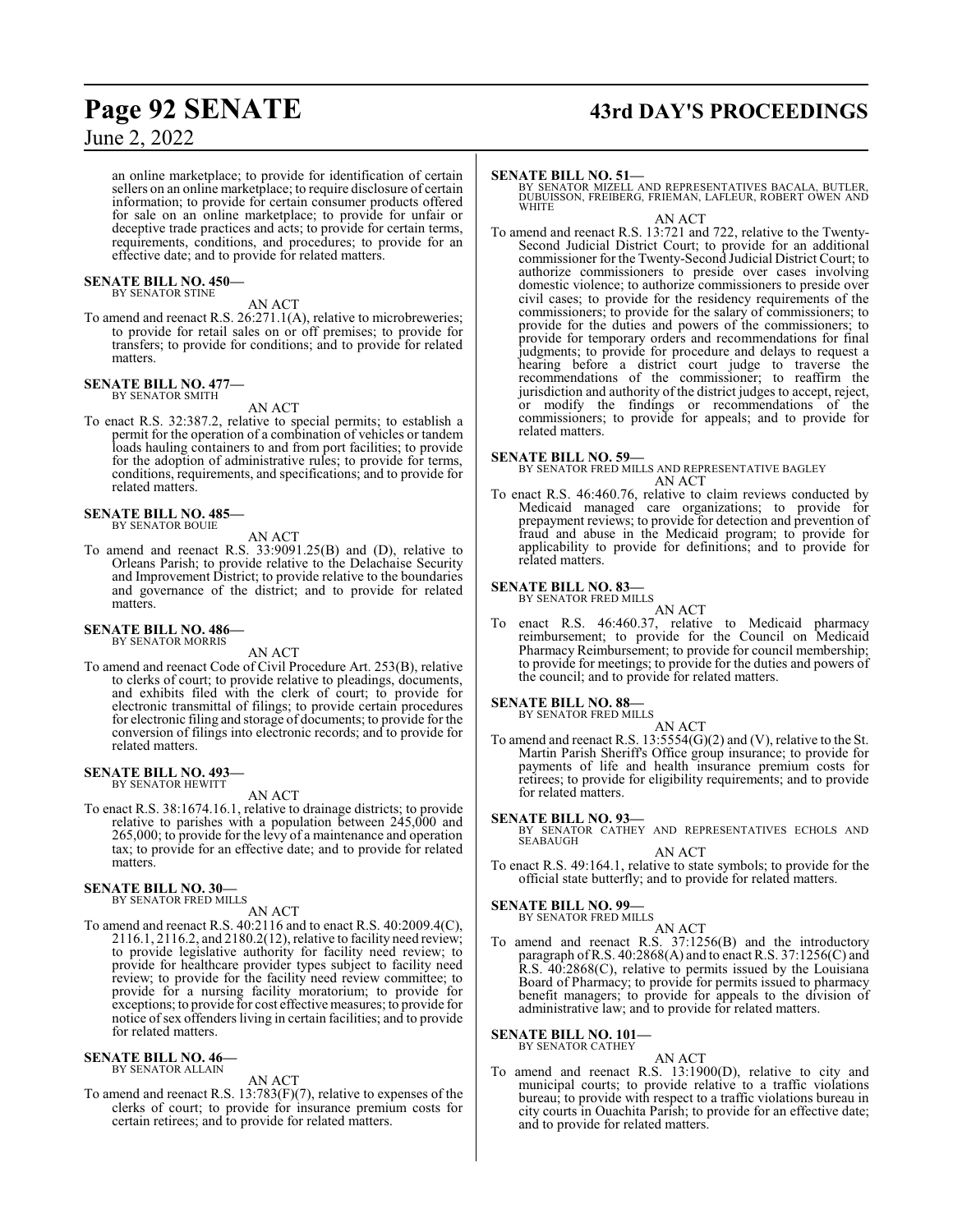## **43rd DAY'S PROCEEDINGS Page 93 SENATE**

### **SENATE BILL NO. 111—** BY SENATOR LUNEAU

AN ACT

To repeal Chapter 5-K of Title 25 of the Louisiana Revised Statutes of 1950 comprised of R.S. 25:380.81 through 380.87 and R.S.  $36:744(F)(1)(b)$ , relative to the Tioga Heritage Park and Museum; and to provide for related matters.

**SENATE BILL NO. 115—**<br>BY SENATORS MIZELL AND BARROW AND REPRESENTATIVES<br>FREIBERG, MOORE, NEWELL AND PHELPS

AN ACT

To enact R.S. 40:2405.7(D) and (E), relative to mandatory training by peace officers regarding human trafficking; to provide reporting requirements; and to provide for related matters.

### **SENATE BILL NO. 146—** BY SENATOR TALBOT

AN ACT

To amend and reenact R.S. 22:1054.1(A), relative to insurance coverage for cancer treatments; to prohibit denial of coverage in certain circumstances; and to provide for related matters.

and they are hereby presented for executive approval.

Respectfully submitted, YOLANDA J. DIXON Secretary of the Senate

### **Message from the House**

### **SIGNED HOUSE BILLS AND JOINT RESOLUTIONS**

June 2, 2022

To the Honorable President and Members of the Senate:

I am directed to inform your honorable body that the Speaker of the House of Representatives has signed the following House Bills and Joint Resolutions:

### **HOUSE BILL NO. 88—**

- BY REPRESENTATIVES HARRIS, AMEDEE, BAGLEY, BOURRIAQUE,<br>CARRIER, COUSSAN, CREWS, EDMONDS, EDMONSTON, FIRMENT,<br>FONTENOT, GAROFALO, HODGES, HORTON, MIKE JOHNSON, MACK,<br>MAGEE, \_ MCCORMICK, \_ MIGUEZ, \_ ORGERON, \_ SCHAMERHORN,<br>S AN ACT
- To enact R.S. 17:2119, relative to curricula; to require instruction in public schools on certain civics and history topics during a week each year designated as Celebrate Freedom Week; and to provide for related matters.

### **HOUSE BILL NO. 610—** BY REPRESENTATIVE GREEN

AN ACT

To enact Chapter 22 of Title 6 of the Louisiana Revised Statutes of 1950, to be comprised of R.S. 6:1401 through 1403, relative to student loans; to define terms; to prohibit student loan servicers from engaging in certain activities; to authorize student loan servicers to engage in certain activities; to provide for written inquiries; to provide for complaints; and to provide for related matters.

### **HOUSE BILL NO. 715—**

BY REPRESENTATIVE GREEN

AN ACT

To amend and reenact R.S. 22:691.2(introductory paragraph), 691.6(D), (M), and (N), and 691.10(A), (C)(1), (3), (4), and (F) and to enact R.S. 22:691.2(13) through (15), 691.6(O) and (P),  $691.7(A)(1)(g)$  through (i) and (6), and  $691.10(G)$ , relative to the Insurance Holding Company System Regulatory Law; to provide for definitions; to provide for a group capital calculation; to provide for a liquidity stress test; to provide for the continuity of essential services and functions provided by affiliates; to provide for jurisdiction of the rehabilitation court;

to provide for a bond or deposit requirement; to provide for the ownership of the records of an insurer; to provide for confidentiality; and to provide for related matters.

### **HOUSE BILL NO. 841—**

BY REPRESENTATIVE BOYD

AN ACT To enact R.S. 44:11.1, relative to public records; to provide relative to online access to certain public records; to provide relative to certain occupations; to provide for limited access to domiciliary addresses of judges; and to provide for related matters.

**HOUSE BILL NO. 888—** BY REPRESENTATIVES FREIBERG, BRASS, JEFFERSON, CHARLES OWEN, PHELPS, SCHLEGEL, ST. BLANC, AND TARVER AN ACT

To enact R.S. 17:3138.4, relative to postsecondary education; to require the Board of Regents to establish a process for designating an institution as a "Hunger-Free Campus"; to require the Board of Regents to establish a related grant program; to provide for eligibility criteria for institutions; to provide for an effective date; to provide relative to reporting; and to provide for related matters.

## **HOUSE BILL NO. 910—** BY REPRESENTATIVE THOMAS

AN ACT

To amend and reenact R.S. 37:3302(introductory paragraph), (1), (2), (8), and (11) and to enact R.S. 37:3302(13), relative to athletic trainers; to provide for definitions; to provide for an effective date; and to provide for related matters.

### **HOUSE BILL NO. 924—**

BY REPRESENTATIVE EDMONDS AN ACT

To enact R.S.  $18:1353(C)(5)$ , relative to the powers and duties of the secretary of state; to provide relative to voting; to provide for a post-election audit; to provide for policies and procedures relative to post-election audits; to provide for effectiveness; and to provide for related matters.

**HOUSE BILL NO. 968—**<br>BY REPRESENTATIVES PHELPS, ADAMS, BOYD, ROBBY CARTER,<br>CORMIER, DUPLESSIS, FISHER, GLOVER, GREEN, HUGHES,<br>JEFFERSON, JENKINS, JORDAN, LAFLEUR, LANDRY, LYONS,<br>NEWELL, PIERRE, SELDERS, WHITE, AND WILLARD

### AN ACT

To amend and reenact R.S. 36:259(B)(13) and R.S. 44:4.1(B)(26) and to enact Part XIII of Chapter 5-B of Title 40 of the Louisiana Revised Statutes of 1950, to be comprised of R.S. 40:1125.1, 1125.11 through 1125.16, 1125.21, and 1125.31 through 1125.33, relative to sickle cell disease; to provide for the establishment of a state sickle cell disease registry; to provide for the purpose of the registry; to provide for duties of the Louisiana Department of Health with respect to operation of the registry; to authorize access to data in the registry; to provide for a public records exception; to require promulgation of administrative rules with respect to the registry; to provide for the redesignation and reorganization of certain laws pertaining to sickle cell disease; to provide for a short title; and to provide for related matters.

## **HOUSE BILL NO. 977—** BY REPRESENTATIVE HARRIS

AN ACT

To amend and reenact R.S. 17:47(A)(1), 500(B)(1),  $1201(A)(1)$ (introductory paragraph) and  $(2)$ , and  $1206(A)(1)$ , relative to sick leave for teachers, school employees, and school bus operators; to allow the use of sick leave for special circumstances; and to provide for related matters.

June 2, 2022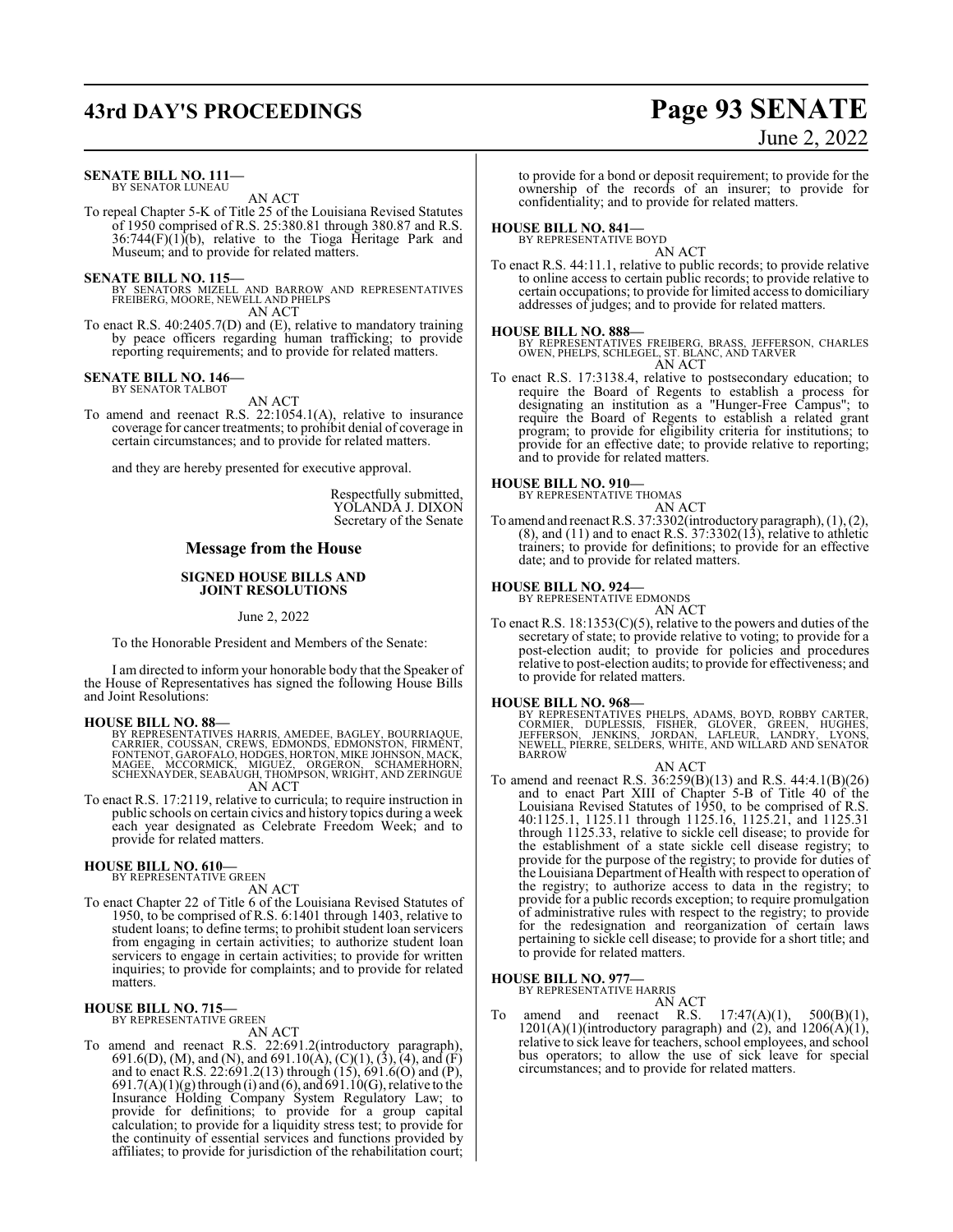### **HOUSE BILL NO. 980—**

BY REPRESENTATIVE FREEMAN AN ACT

To amend and reenact R.S. 42:441(3), 442, 443(D), 444(introductory paragraph), 445(A) and (B), and 446 and to repeal R.S. 42:441(4), relative to the state employee leave transfer program; to provide for qualification for the state employee leave transfer program; to provide relative to parental leave; and to provide for related matters.

### **HOUSE BILL NO. 981—**

BY REPRESENTATIVES DUPLESSIS, BEAULLIEU, AND SCHLEGEL<br>AND SENATORS BARROW, BOUDREAUX, BOUIE, CARTER, CATHEY,<br>CONNICK, JACKSON, LUNEAU, PRICE, REESE, SMITH, TALBOT,<br>TARVER, AND WOMACK

AN ACT

To enact R.S. 17:271.1 and 3996(B)(67), relative to curricula; to require the provision of mental health instruction to public school students; to provide relative to content of the instruction; to provide for incorporation of the instruction into an existing required course; to provide relative to the mental health component of the state content standards for health education; and to provide for related matters.

### **HOUSE BILL NO. 983—**

BY REPRESENTATIVE BISHOP AN ACT

To amend and reenact R.S. 17:3100.7(E), relative to the Louisiana Student Tuition Assistance and Revenue Trust Program and the Louisiana Student Tuition Assistance and Revenue Trust Kindergarten Through Grade Twelve Program; to authorize the transfer or rollover of funds from a college education savings account to an elementary and secondary education savings account; and to provide for related matters.

### **HOUSE BILL NO. 988—** BY REPRESENTATIVE LANDRY

AN ACT

To enact R.S. 49:1016, relative to state employment; to provide relative to state employees and potential state employees who use medical marijuana; to prohibit certain employment actions against such employees and potential employees; to provide for exceptions; and to provide for related matters.

## **HOUSE BILL NO. 1012—** BY REPRESENTATIVE LYONS

AN ACT

To enact Part VI of Chapter 5-E of Title 40 of the Louisiana Revised Statutes of 1950, to be comprised of R.S. 40:1257.1 through 1257.4, relative to the medical assistance program of this state known commonly as Medicaid; to provide relative to Medicaidfunded non-emergency medical transportation services; to provide for duties of the Louisiana Department of Health with respect to such services; to provide for standards for such services; to require promulgation of administrative rules; and to provide for related matters.

**HOUSE BILL NO. 1048—** BY REPRESENTATIVE MCKNIGHT AN ACT

To amend and reenact R.S. 51:922 and to enact R.S. 51:938.2, relative to economic development; to provide for the Department of Economic Development; to add to the stated purposes of the Department of Economic Development; to require a continuous program designed to attract manufacturers; to provide for incentives; to provide for economic growth; to provide for workforce development; to provide for job creation; to provide for wages; to provide for community investment; to provide for quality of life; to provide for additional duties for the Department of Economic Development; to make technical changes; and to provide for related matters.

## **Page 94 SENATE 43rd DAY'S PROCEEDINGS**

**HOUSE BILL NO. 1065— (Substitute for House Bill No. 680 by Representative Newell)** BY REPRESENTATIVE NEWELL

AN ACT

To amend and reenact R.S. 18:535(B) and to enact R.S. 18:536(C), relative to polling places locations; to provide for notice of location and changes to polling locations; to provide for an effective date; and to provide for related matters.

### **HOUSE BILL NO. 1066— (Substitute for House Bill No. 711 by Representative Turner)** BY REPRESENTATIVE TURNER

- AN ACT
- To amend and reenact R.S. 37:1316, to enact R.S. 37:1326(A)(10), and to repeal R.S.  $37:1315(A)(7)$  and  $(B)(2)$ , relative to recommendations on discipline by the Clinical Laboratory Personnel Committee; to provide for receipt and disbursement provisions; to provide for additional violations in accordance with the Louisiana Clinical Laboratory Personnel Law; and to provide for related matters.

**HOUSE BILL NO. 1074— (Substitute for House Bill No. 559 by Representative Edmonds)**<br>BY REPRESENTATIVE EDMONDS

AN ACT

To enact R.S. 18:1317, relative to absentee by mail ballots; to provide for administrative rules for curing and rejection of deficient ballots; to provide for an effective date; and to provide for related matters.

### **HOUSE BILL NO. 1079— (Substitute for House Bill No. 950 by Representative Boyd)** BY REPRESENTATIVE BOYD

AN ACT

To enact R.S. 6:1085.1, relative to residential mortgage lenders; to provide for authority of the commissioner of the office of financial institutions; to provide for failure of a originator or broker to adhere to reasonable standards; to provide for continuing education in certain circumstances; and to provide for related matters.

### **HOUSE BILL NO. 1081— (Substitute for House Bill No. 380 by Representative Muscarello)** BY REPRESENTATIVE MUSCARELLO

AN ACT

To amend and reenact R.S.  $17:158(J)(2)$  and  $164.1(A)$  and R.S. 32:1(14) and (75), 80(B)(1) and (2)(b), 318(B), 328(B), and  $378(A)$  and (B), to enact R.S.  $32:80(E)$ , and to repeal R.S. 17:161, relative to school buses; to provide relative to the applicability of certain school bus safety requirements; to provide relative to loading and unloading of students at or near their homes; to provide relative the operation of school busses; and to provide for related matters.

### **HOUSE BILL NO. 298—**

BY REPRESENTATIVES JORDAN, BOYD, WILFORD CARTER, CORMIER, DUPLESSIS, FISHER, GAINES, GREEN, HUGHES, JEFFERSON, JENKINS, LARVADAIN, LYONS, NELSON,<br>JEFFERSON, JENKINS, LANDRY, LARVADAIN, LYONS, NELSON,<br>NEWELL, PIERRE, SELDER

To amend Article I, Section 3 of the Constitution of Louisiana, relative to the prohibition of slavery and involuntary servitude; to provide relative to the administration of criminal justice; to provide for submission of the proposed amendment to the electors; and to provide for related matters.

and asked that the President of the Senate affix his signature to the same.

> Respectfully submitted, MICHELLE D. FONTENOT Clerk of the House of Representatives

The House Bills and Joint Resolutions contained herein were signed by the President of the Senate.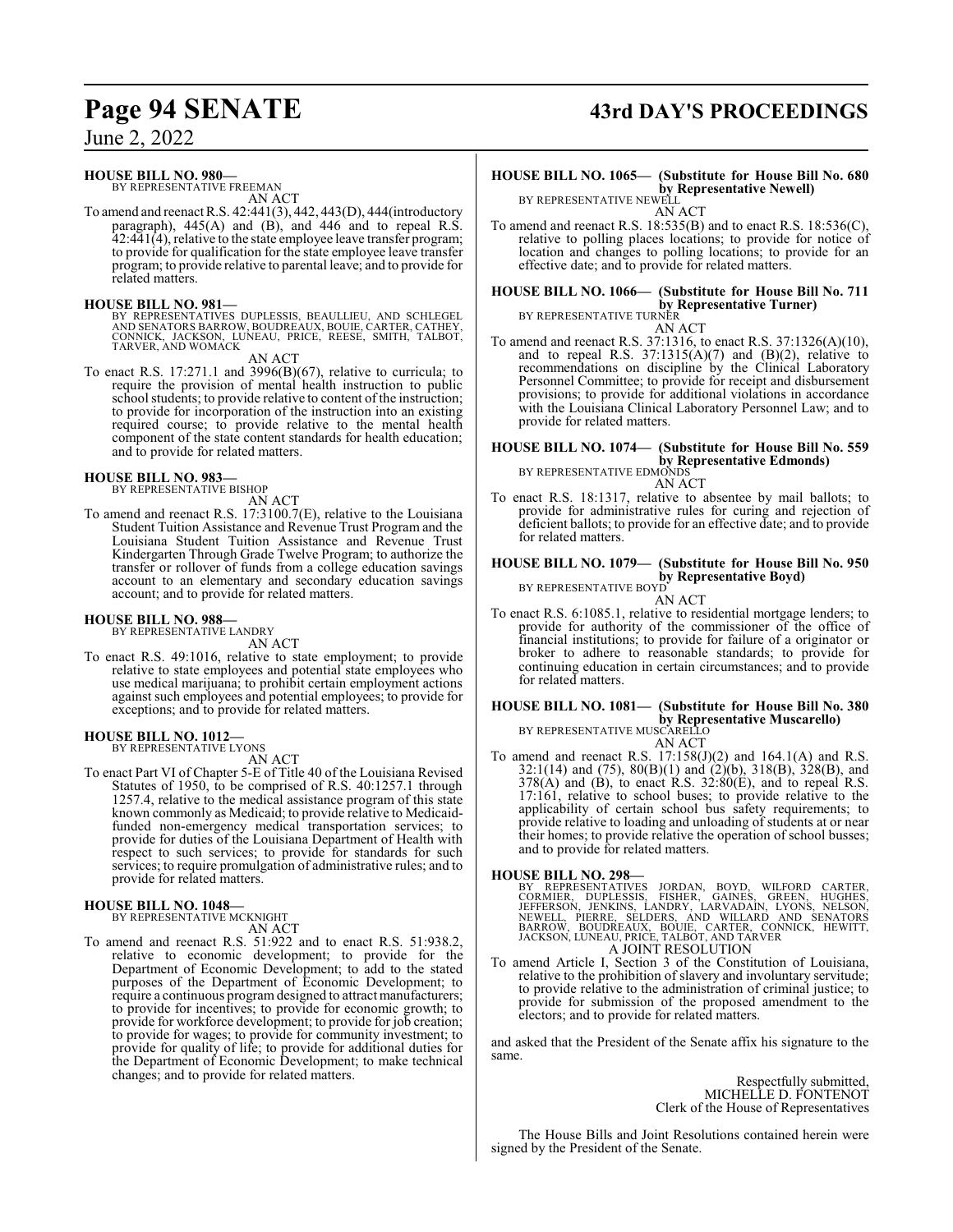## **43rd DAY'S PROCEEDINGS Page 95 SENATE**

# June 2, 2022

### **Message from the House**

### **SIGNED HOUSE CONCURRENT RESOLUTIONS**

June 2, 2022

To the Honorable President and Members of the Senate:

I am directed to inform your honorable body that the Speaker of the House of Representatives has signed the following House Concurrent Resolutions:

## **HOUSE CONCURRENT RESOLUTION NO. 15—** BY REPRESENTATIVE CORMIER

A CONCURRENT RESOLUTION

To urge and request each public postsecondary education management board to purchase at least one chest compression device for each institution under its management.

### **HOUSE CONCURRENT RESOLUTION NO. 17—**

- BY REPRESENTATIVE HODGES A CONCURRENT RESOLUTION
- To continue the Comite River Diversion Canal Project Task Force, which includes the Amite River Basin District, and to authorize the task force to study and make recommendations on actions necessary to complete construction of the Comite River Diversion Project and mitigate flooding caused by the Comite and Amite rivers.

# **HOUSE CONCURRENT RESOLUTION NO. 36—** BY REPRESENTATIVE DUSTIN MILLER A CONCURRENT RESOLUTION

To continue and provide with respect to the Healthcare Workplace Violence Task Force created by House Concurrent Resolution No. 121 of the 2021 Regular Session of the Legislature.

## **HOUSE CONCURRENT RESOLUTION NO. 37—** BY REPRESENTATIVE AMEDEE

A CONCURRENT RESOLUTION To urge and request the state Department of Education to publish certain student enrollment information on its website each year.

### **HOUSE CONCURRENT RESOLUTION NO. 51—**

BY REPRESENTATIVE GREGORY MILLER A CONCURRENT RESOLUTION

To authorize and direct the Louisiana State Law Institute to direct the printer of the Constitution of Louisiana to stop printing unconstitutionally adopted language in Article I, Section 10 of the Constitution of Louisiana.

### **HOUSE CONCURRENT RESOLUTION NO. 60—**

BY REPRESENTATIVE DESHOTEL A CONCURRENT RESOLUTION

To authorize and request the chairmen of the House Committee on Appropriations and the Senate Committee on Finance, acting jointly, to appoint a joint subcommittee composed of members from each committee to research, evaluate, and make recommendations for proposed legislation and policy changes relative to the office of technology services within the division of administration.

### **HOUSE CONCURRENT RESOLUTION NO. 69—**

BY REPRESENTATIVES BRASS, CORMIER, EDMONSTON, FIRMENT,<br>FREIBERG, GADBERRY, GAROFALO, HORTON, LARVADAIN,<br>MARINO, PIERRE, SCHAMERHORN, AND SELDERS A CONCURRENT RESOLUTION

To urge and request the State Board of Elementary and Secondary Education, the state Department of Education, the Louisiana Community and Technical College System, and the Louisiana Workforce Commission to collaborate to establish an industrybased credential offered through dual enrollment for the classroom instruction portion of commercial driver's license training.

### **HOUSE CONCURRENT RESOLUTION NO. 78—**

BY REPRESENTATIVES KERNER, BOURRIAQUE, CORMIER, GOUDEAU, MIGUEZ, AND ST. BLANC A CONCURRENT RESOLUTION

To memorialize the United States Congress to support the Illegal Fishing and Forced Labor Prevention Act and to take such actions as are necessary to compel the United States Food and DrugAdministration to fulfill its duties regarding inspection and testing of imported seafood.

### **HOUSE CONCURRENT RESOLUTION NO. 81—** BY REPRESENTATIVES MINCEY AND GAROFALO A CONCURRENT RESOLUTION

To create the Workforce Opportunity and Readiness Task Force to study workforce readiness programs and activities in the state's public schools, identify successful programs and practices, and develop recommendations for improvement and to provide for submission of an initial and final written report of findings and recommendations by January 16, 2023, and January 15, 2024, respectively.

## **HOUSE CONCURRENT RESOLUTION NO. 94—** BY REPRESENTATIVE DUPLESSIS

A CONCURRENT RESOLUTION To urge and request the Department of Children and Family Services and the Louisiana Department of Health, jointly, to study the feasibility, best structure, and potential return on investment of a program to provide children born in Louisiana whose birth was covered or eligible for coverage by Medicaid with a trust that, at maturity, can be used to fund the child's postsecondary education in this state, the purchase of a home in this state, or formation of a business in this state; and to report the findings of the study to the legislature.

## **HOUSE CONCURRENT RESOLUTION NO. 96—** BY REPRESENTATIVE MAGEE

A CONCURRENT RESOLUTION

To create an America 250 state commission to work jointly with the federal America 250 commission to help plan and coordinate the celebration of the semiquincentennial anniversary of the United States of America.

### **HOUSE CONCURRENT RESOLUTION NO. 98—** BY REPRESENTATIVES ZERINGUE AND GAROFALO A CONCURRENT RESOLUTION

To urge and request continued support for the efforts by the state of Louisiana and other states in the Mississippi River Basin to work together toward achieving the goals of the Gulf Hypoxia Action Plan and a reduction of the hypoxic zone off the coast of Louisiana.

### **HOUSE CONCURRENT RESOLUTION NO. 101—** BY REPRESENTATIVE BACALA A CONCURRENT RESOLUTION

To urge and request the Judicial Council of the Supreme Court of Louisiana to conduct a comprehensive study of active felony cases in each district court within every judicial district of the state of Louisiana and to report its initial findings to the Legislature of Louisiana prior to the 2023 Regular Session of the Legislature and annually thereafter no later than March 1st of each year.

## **HOUSE CONCURRENT RESOLUTION NO. 111—** BY REPRESENTATIVE STAGNI

A CONCURRENT RESOLUTION

To urge and request the Louisiana Department of Health to examine options to improve reimbursement rates for residential substance abuse treatment facilities in the state.

## **HOUSE CONCURRENT RESOLUTION NO. 114—**

BY REPRESENTATIVE LACOMBE A CONCURRENT RESOLUTION

To urge and request the Louisiana State Law Institute to study provisions oflaw, recent certain court rulings, and the feasibility of codifying certain prevailing appellate and supreme court cases that have interpretedR.S. 38:113, and to report its findings